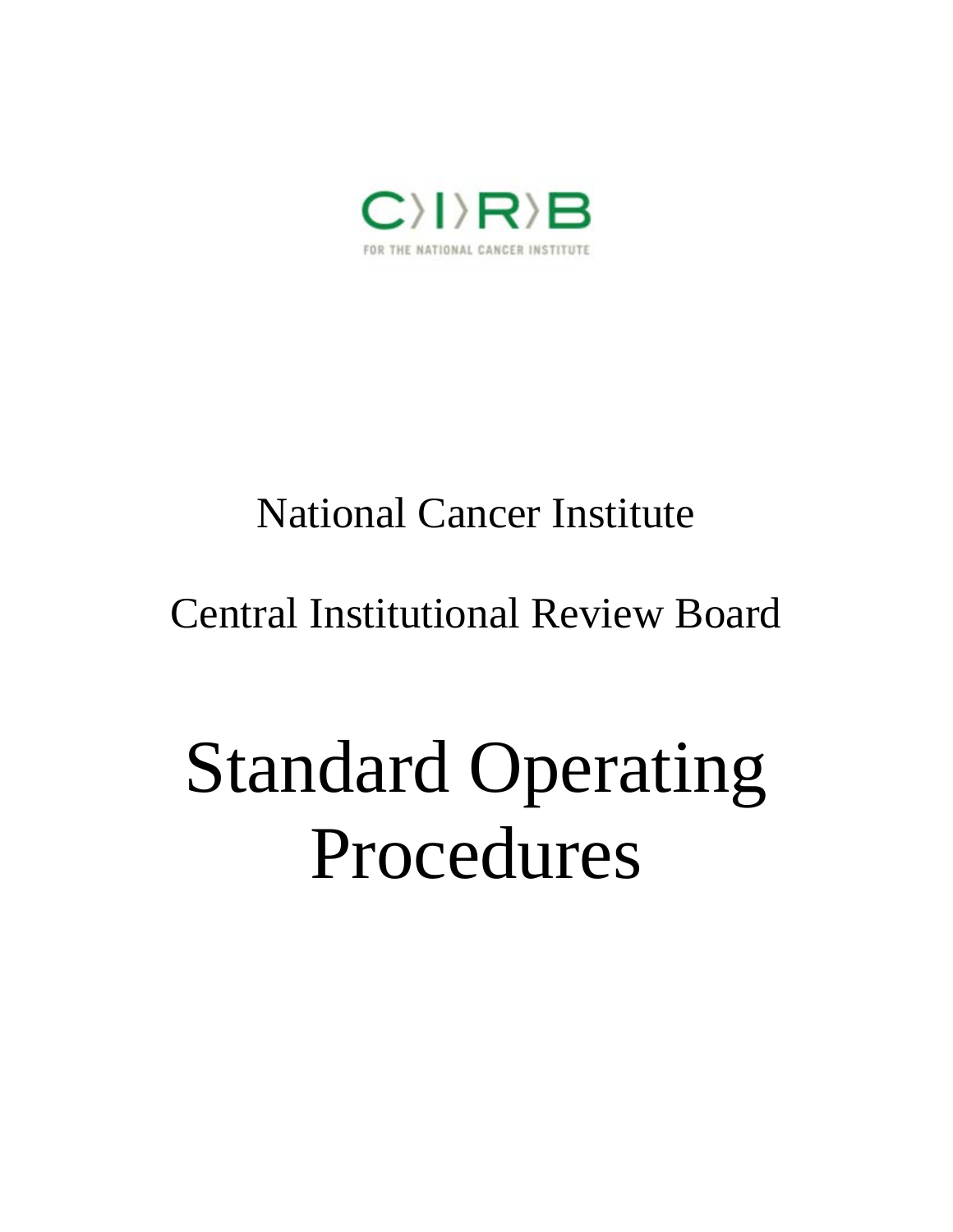# CIRB Standard Operating Procedures

*Additional copies are available from the CIRB website (http://wwww.ncicirb.org) or by mail from:*

> *CIRB Operations Office c/o The EMMES Corporation 401 N. Washington St., Suite 700 Rockville, MD 20850 (Toll-Free) 1-888-657-3711 (E-mail) [ncicirbcontact@emmes.com](mailto:ncicirbcontact@emmes.com)*

Current as of March 28, 2019

The NCI CIRB Initiative is based in the Cancer Therapy Evaluation Program, Division of Cancer Treatment and Diagnosis, National Cancer Institute, National Institutes of Health, Department of Health and Human Services.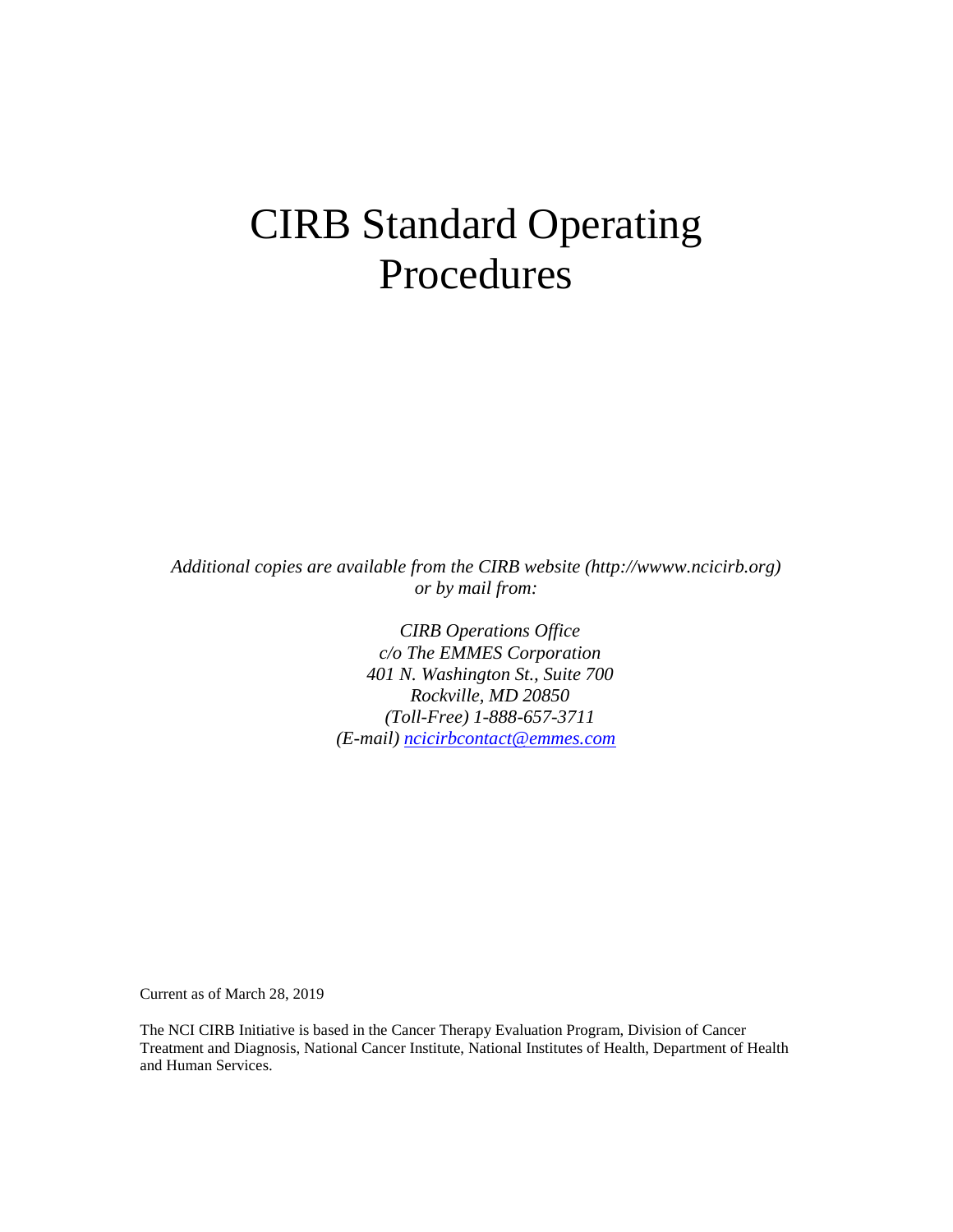## **Mission of the CIRB Initiative**

The NCI Central Institutional Review Board is dedicated to protecting the rights and welfare of participants in cancer clinical trials. Institutions across the country rely on our national experts to ensure that clinical trials are reviewed efficiently and with the highest ethical and quality standards. We play a critical role in helping the National Cancer Institute accelerate scientific discovery and improve cancer prevention, treatment and care.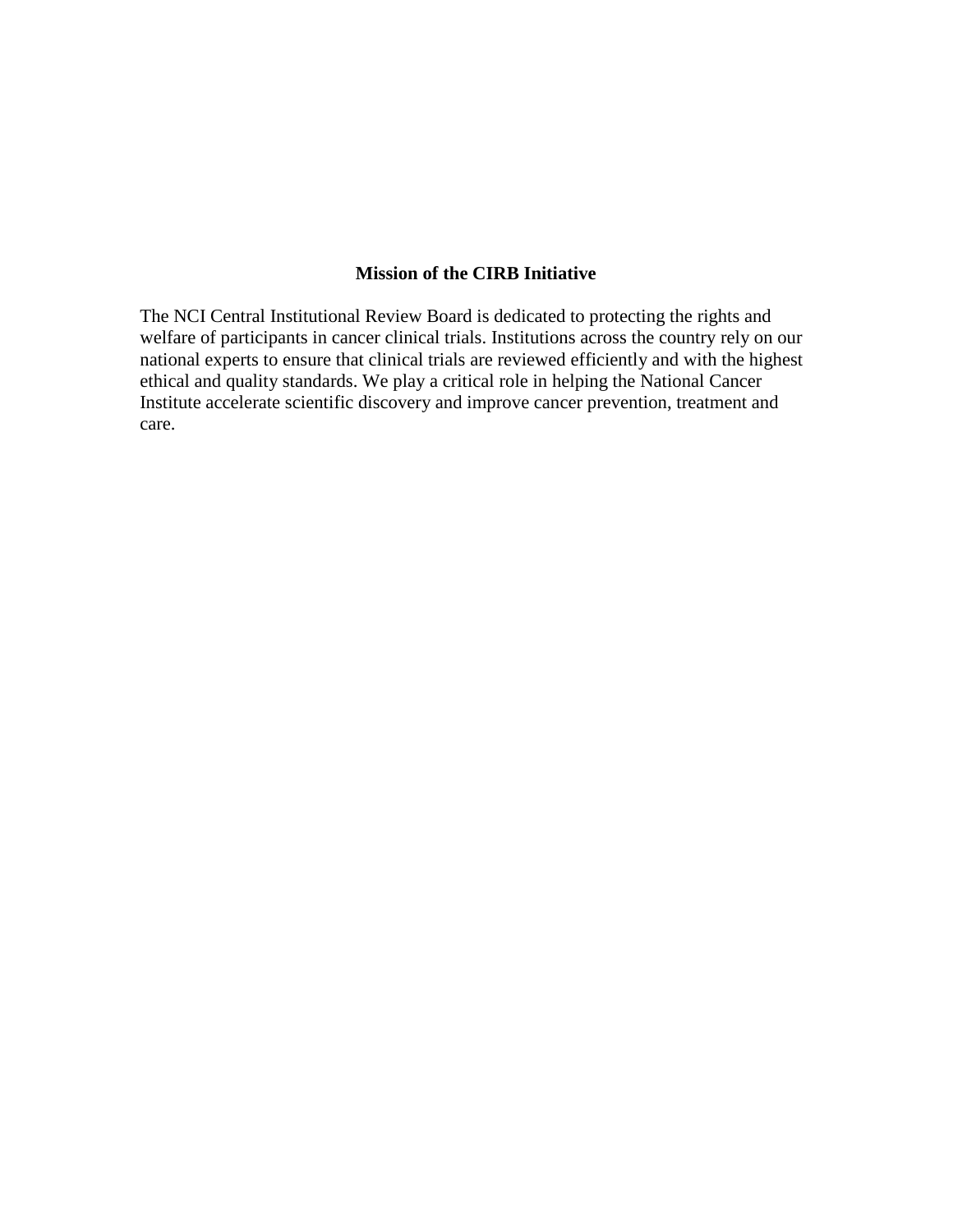# **Table of Contents**

| 1.1         |  |
|-------------|--|
| 1.2         |  |
| 1.3         |  |
| 1.4         |  |
|             |  |
| 2.1         |  |
| 2.2         |  |
| 2.3         |  |
| 2.4         |  |
|             |  |
| 3.1         |  |
| 3.2         |  |
| 3.3         |  |
| Section 4.0 |  |
| 4.1         |  |
| 4.2         |  |
| 4.3         |  |
| 4.4         |  |
| 4.5         |  |
| 4.6         |  |
| 4.7         |  |
| 4.8         |  |
| 4.9         |  |
| 4.10        |  |
| 4.11        |  |
| 4.12        |  |
| 4.13        |  |
| 4.14        |  |
| 4.15        |  |
|             |  |
| 5.1         |  |
| 5.2         |  |
| 5.3         |  |
| 5.4         |  |
| 5.5         |  |
| 5.6         |  |
| 5.7         |  |
| 5.8         |  |
| 5.9         |  |
| 5.10        |  |
| 5.11        |  |
| 5.12        |  |
| 5.13        |  |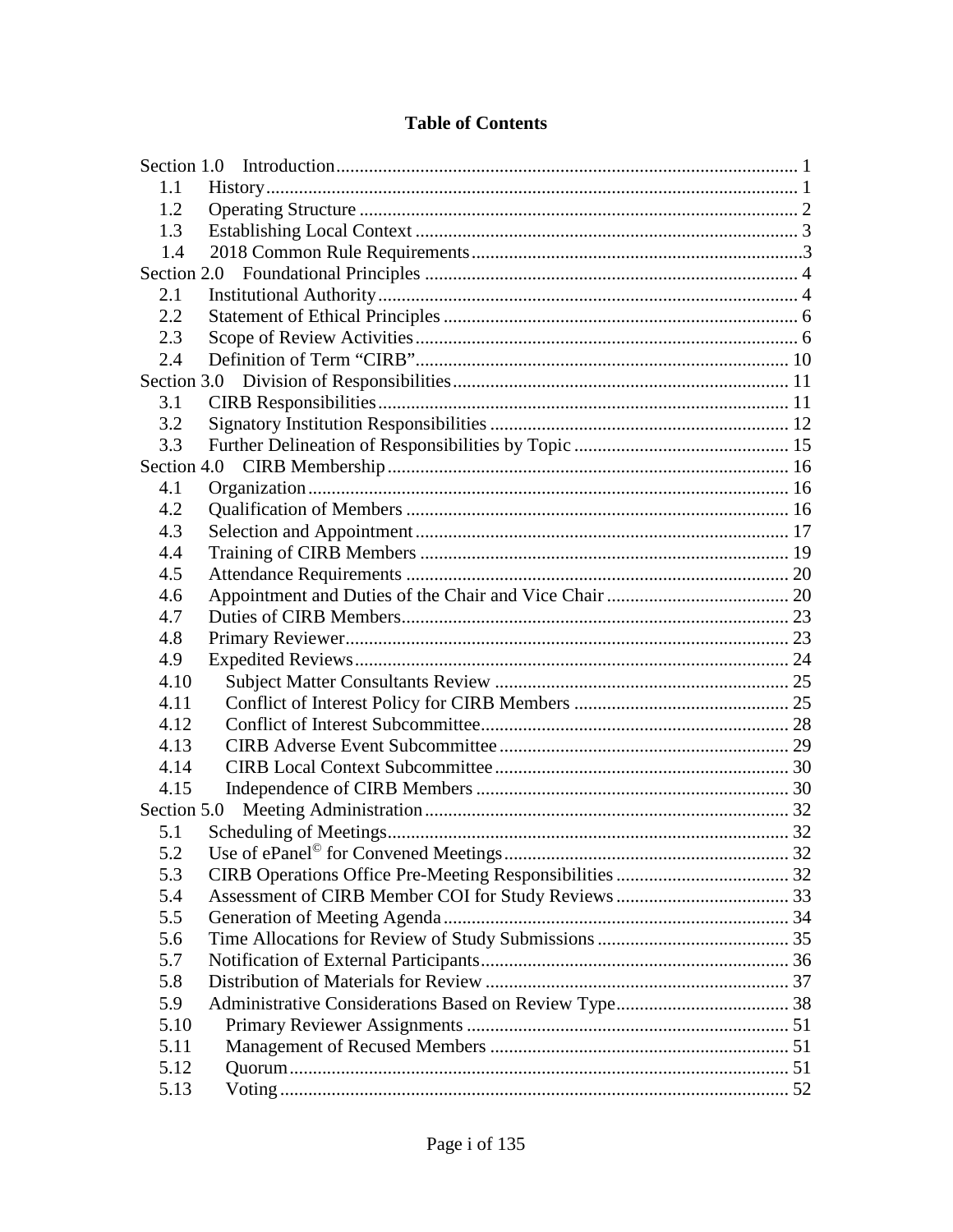| 5.14                                                                       |                                                                           |  |  |  |
|----------------------------------------------------------------------------|---------------------------------------------------------------------------|--|--|--|
| 5.15                                                                       |                                                                           |  |  |  |
|                                                                            |                                                                           |  |  |  |
| 6.1                                                                        |                                                                           |  |  |  |
| 6.2                                                                        | Expedited Review of Minor Changes to Approved Research 61                 |  |  |  |
| 6.3                                                                        |                                                                           |  |  |  |
|                                                                            |                                                                           |  |  |  |
| 7.1                                                                        |                                                                           |  |  |  |
| 7.2                                                                        |                                                                           |  |  |  |
| 7.3                                                                        |                                                                           |  |  |  |
| 7.4                                                                        |                                                                           |  |  |  |
| 7.5                                                                        | Research Involving Vulnerable Populations, Pregnant Women, Human Fetuses, |  |  |  |
|                                                                            |                                                                           |  |  |  |
| 7.6                                                                        |                                                                           |  |  |  |
| 7.7                                                                        | Review of Research Involving Adolescents and Young Adults  96             |  |  |  |
| 7.8                                                                        |                                                                           |  |  |  |
| Section 8.0                                                                | CIRB-Decision Making: Specific Considerations Based on Review Type99      |  |  |  |
| 8.1                                                                        |                                                                           |  |  |  |
| 8.2                                                                        |                                                                           |  |  |  |
| 8.3                                                                        |                                                                           |  |  |  |
| 8.4                                                                        |                                                                           |  |  |  |
| 8.5                                                                        |                                                                           |  |  |  |
| 8.6                                                                        |                                                                           |  |  |  |
| 8.7                                                                        |                                                                           |  |  |  |
| 8.8                                                                        |                                                                           |  |  |  |
| 8.9                                                                        |                                                                           |  |  |  |
| 8.10                                                                       | Review of CTEP Action Letters and Adverse Event Reports 107               |  |  |  |
| 8.11                                                                       |                                                                           |  |  |  |
| 8.12                                                                       |                                                                           |  |  |  |
| 8.13                                                                       |                                                                           |  |  |  |
| 8.14                                                                       | Potential Unanticipated Problems and/or Serious or Continuing             |  |  |  |
|                                                                            |                                                                           |  |  |  |
|                                                                            |                                                                           |  |  |  |
| Section 9.0                                                                |                                                                           |  |  |  |
| 9.1                                                                        |                                                                           |  |  |  |
| 9.2                                                                        |                                                                           |  |  |  |
| Section 10.0                                                               | Unanticipated Problems and Serious or Continuing Noncompliance 119        |  |  |  |
| 10.1                                                                       |                                                                           |  |  |  |
| 10.2                                                                       |                                                                           |  |  |  |
| 10.3                                                                       |                                                                           |  |  |  |
| 10.4                                                                       | Resolution of Locally-Occurring Unanticipated Problems and/or Serious or  |  |  |  |
|                                                                            |                                                                           |  |  |  |
| 10.5                                                                       | Resolution of Trial-Wide Unanticipated Problems and/or Serious or         |  |  |  |
|                                                                            |                                                                           |  |  |  |
| Reporting of an Unanticipated Problem or Serious and/or Continuing<br>10.6 |                                                                           |  |  |  |
|                                                                            |                                                                           |  |  |  |
|                                                                            |                                                                           |  |  |  |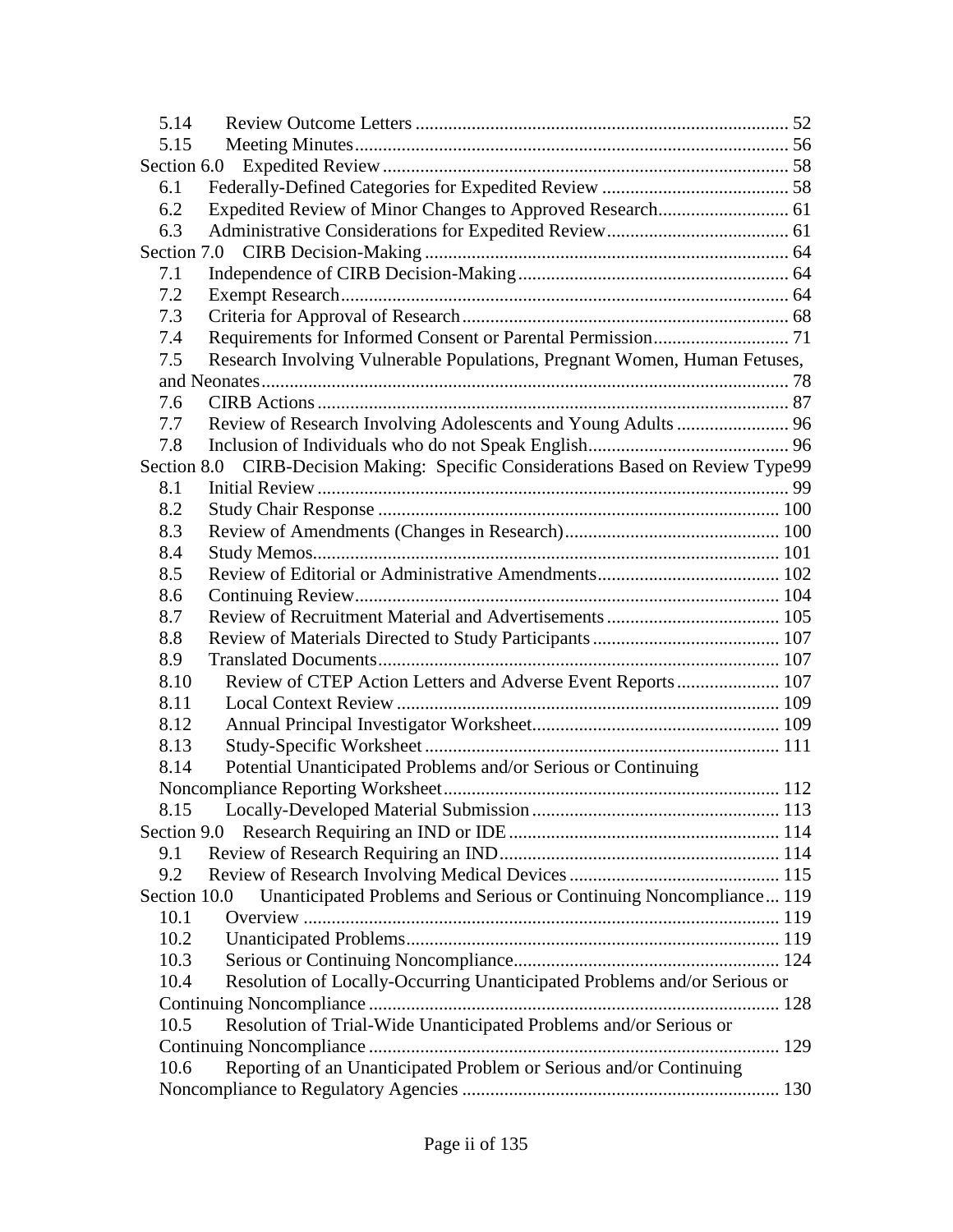| 11.1 |                                                                  |  |
|------|------------------------------------------------------------------|--|
|      |                                                                  |  |
|      |                                                                  |  |
|      |                                                                  |  |
| 12.1 |                                                                  |  |
| 12.2 |                                                                  |  |
| 12.3 |                                                                  |  |
| 12.4 |                                                                  |  |
| 12.5 | Availability of Policies and Procedures on the CIRB Website  136 |  |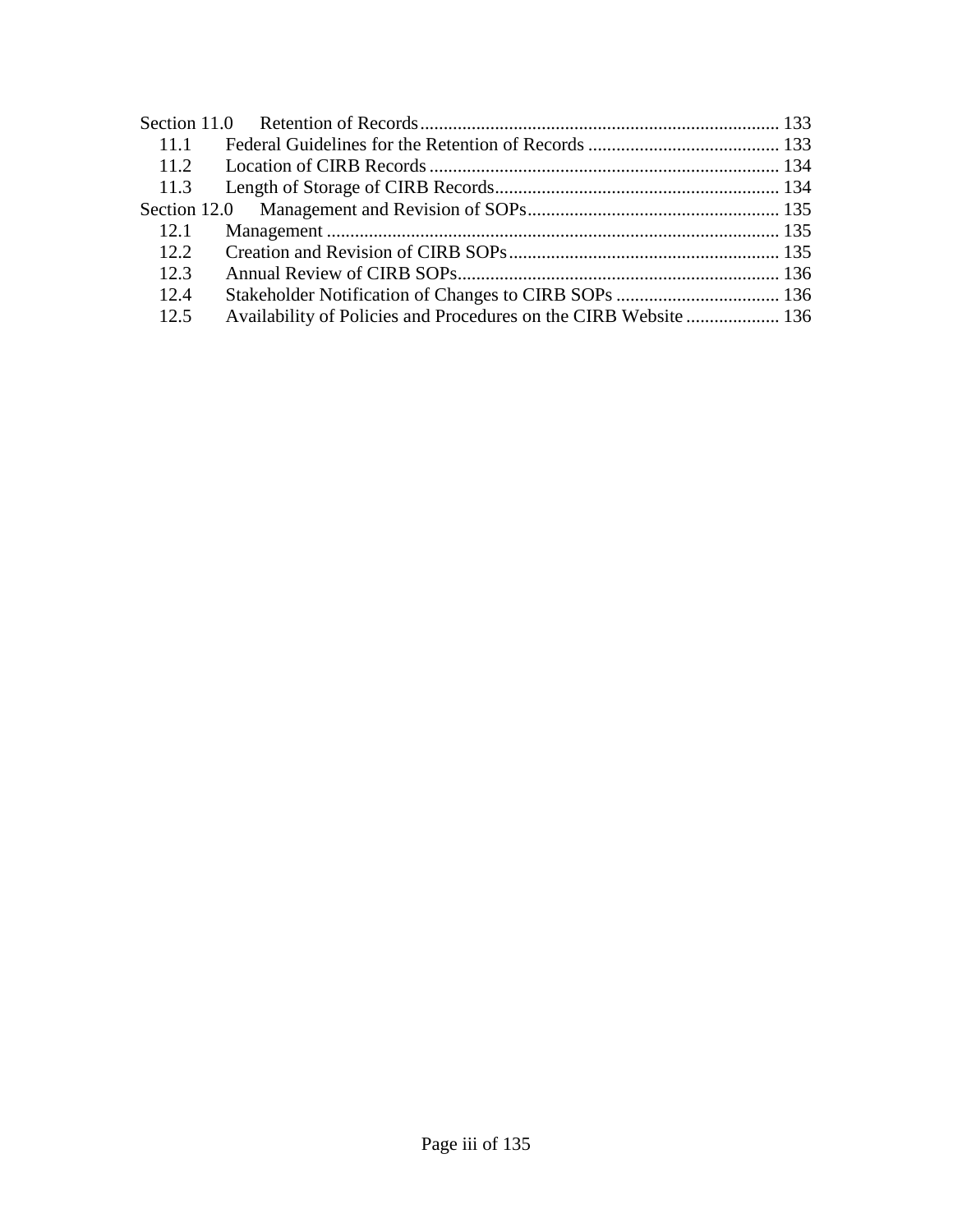#### <span id="page-6-0"></span>**Section 1.0 Introduction**

#### <span id="page-6-1"></span>1.1 History

#### 1.1.1 The Armitage Report Recommendation

In 1996, the National Cancer Institute (NCI) Clinical Trials Program Review Group was tasked with addressing the challenge of responding to expanding opportunities of new therapeutics and technology while reducing costs of research through efficiencies. The Review Group met six times over an 11-month period and its recommendations, known as "The Armitage Report," included establishing a "streamlined IRB process" for multi-center trials such as those coordinated by the NCI's Clinical Trials Cooperative Group Program. The Armitage Report is located at the following URL:

[http://deainfo.nci.nih.gov/advisory/bsa/bsa\\_program/bsactprgmin.pdf](http://deainfo.nci.nih.gov/advisory/bsa/bsa_program/bsactprgmin.pdf)

Due to the importance of investigators from multiple sites using a single version of a protocol, local IRBs reviewing Cooperative Group trials could not make any changes in the protocol and were restricted to approving the protocol supplied by the Cooperative Group or not approving the study for participation at their institution. This situation resulted in redundant reviews across the nation as local IRBs reviewed the same protocol without the ability to effect changes that could potentially improve study participant protections.

In response to the Armitage Report's recommendation to streamline the IRB process, the NCI worked in conjunction with the Office for Protection from Research Risks (OPRR), now known as the Office for Human Research Protections (OHRP), and the Food and Drug Administration (FDA) to create the Central Institutional Review Board (CIRB) Initiative. The CIRB Initiative would create a more effective and efficient clinical research effort by conducting a full, board review centrally, thus eliminating redundant processes.

#### 1.1.2 Support for Central Review

The two primary regulatory bodies overseeing human subject protection programs, OHRP and FDA, have publicly supported central review. Quoting from a recent OHRP Request for Information, "If institutions become more willing to rely on cooperative review arrangements and on review of IRBs operated by other institutions or organizations, OHRP believes that this will reduce administrative burdens associated with implementing 45 CFR 46 without diminishing human subject protections."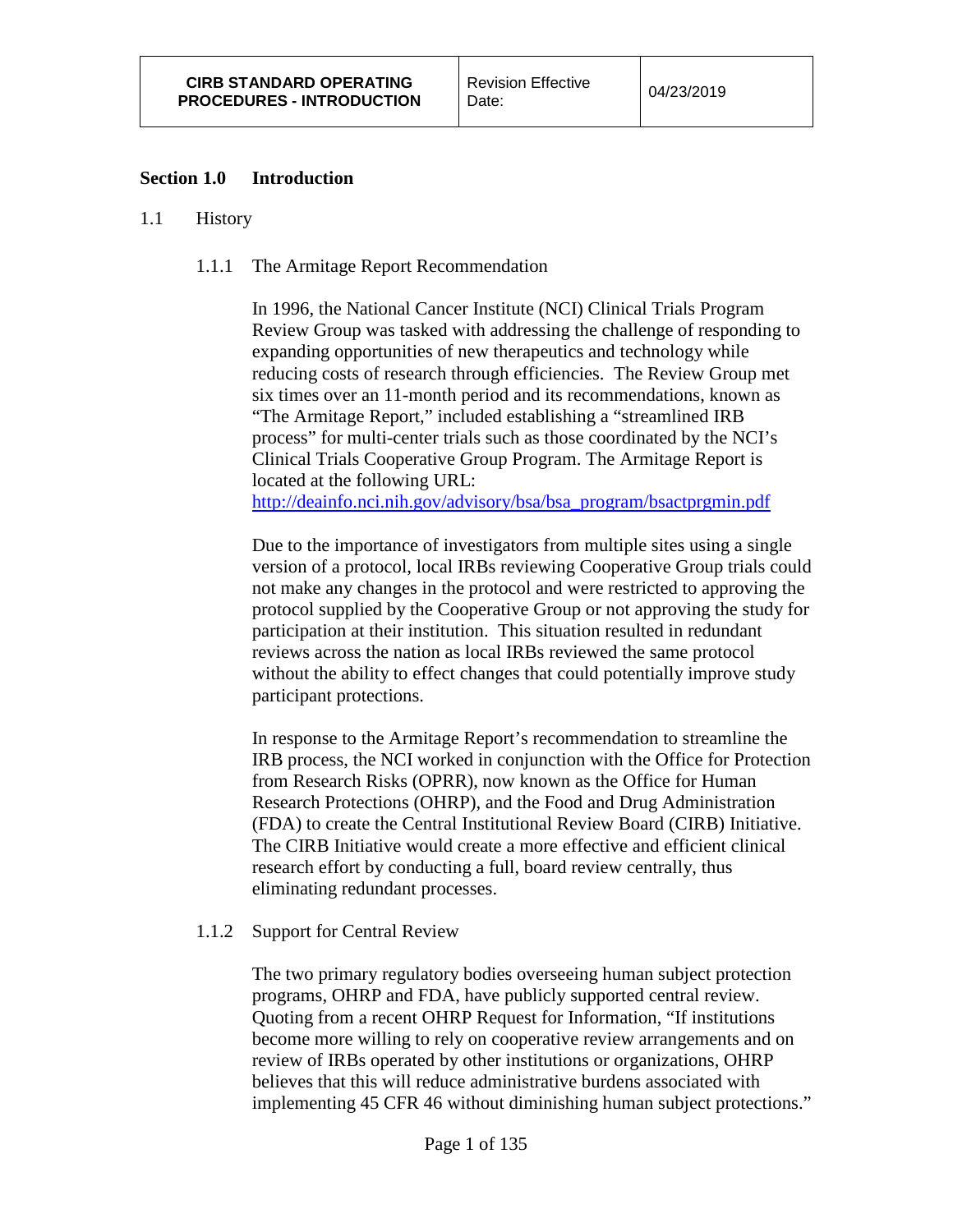Additionally, SACHRP, the Secretary's Advisory Committee on Human Research Protections has endorsed central review in a letter to the Secretary of Health and Human Services located at the following URL: [http://www.hhs.gov/ohrp/sachrp/sachrpletter091808.html.](http://www.hhs.gov/ohrp/sachrp/sachrpletter091808.html)

The FDA supports central review by regulation in 21 CFR 56.114, "...institutions involved in multi-institutional studies may use joint review, reliance upon the review of another qualified IRB, or similar arrangements aimed at avoidance of duplication of effort."

The FDA has also issued guidance in support of centralized review titled "Guidance for Industry: Using a Centralized IRB Review Process in Multicenter Clinical Trials" located at the following URL: [http://www.fda.gov/RegulatoryInformation/Guidances/ucm127004.htm.](http://www.fda.gov/RegulatoryInformation/Guidances/ucm127004.htm)

## <span id="page-7-0"></span>1.2 Operating Structure

There are four CIRBs: the Adult CIRB – Late Phase Emphasis and the Adult CIRB – Early Phase Emphasis meet twice a month; the Pediatric CIRB and Cancer Prevention and Control (CPC) CIRB meet monthly. The Adult CIRB – Late Phase Emphasis OHRP registration number is IRB00000781. The Adult CIRB – Early Phase Emphasis OHRP registration number is IRB0009430. The Pediatric CIRB OHRP registration number is IRB00004296. The CPC CIRB OHRP registration number is IRB00010018. Per OHRP's direction, the NCI CIRB does not hold an FWA because it is not the entity conducting the research. The Institutional Official for the CIRB is the Director of the NCI's Division of Cancer Treatment and Diagnosis (DCTD).

The CIRB Initiative is led by NCI employees based in the Cancer Therapy Evaluation Program (CTEP) of DCTD and in the Division of Cancer Prevention. The CIRB Operations Office is supported by contractor staff responsible for the following:

- 1. Managing and supporting all CIRB operations;
- 2. Recruiting and enrolling new institutions;
- 3. Supporting the enrolled institutions;
- 4. Maintaining and updating the CIRB website; and
- 5. Providing the IT infrastructure to securely maintain all data.

All institutions with FWAs currently conducting CIRB-approved studies at their institutions are eligible to join the CIRB Initiative.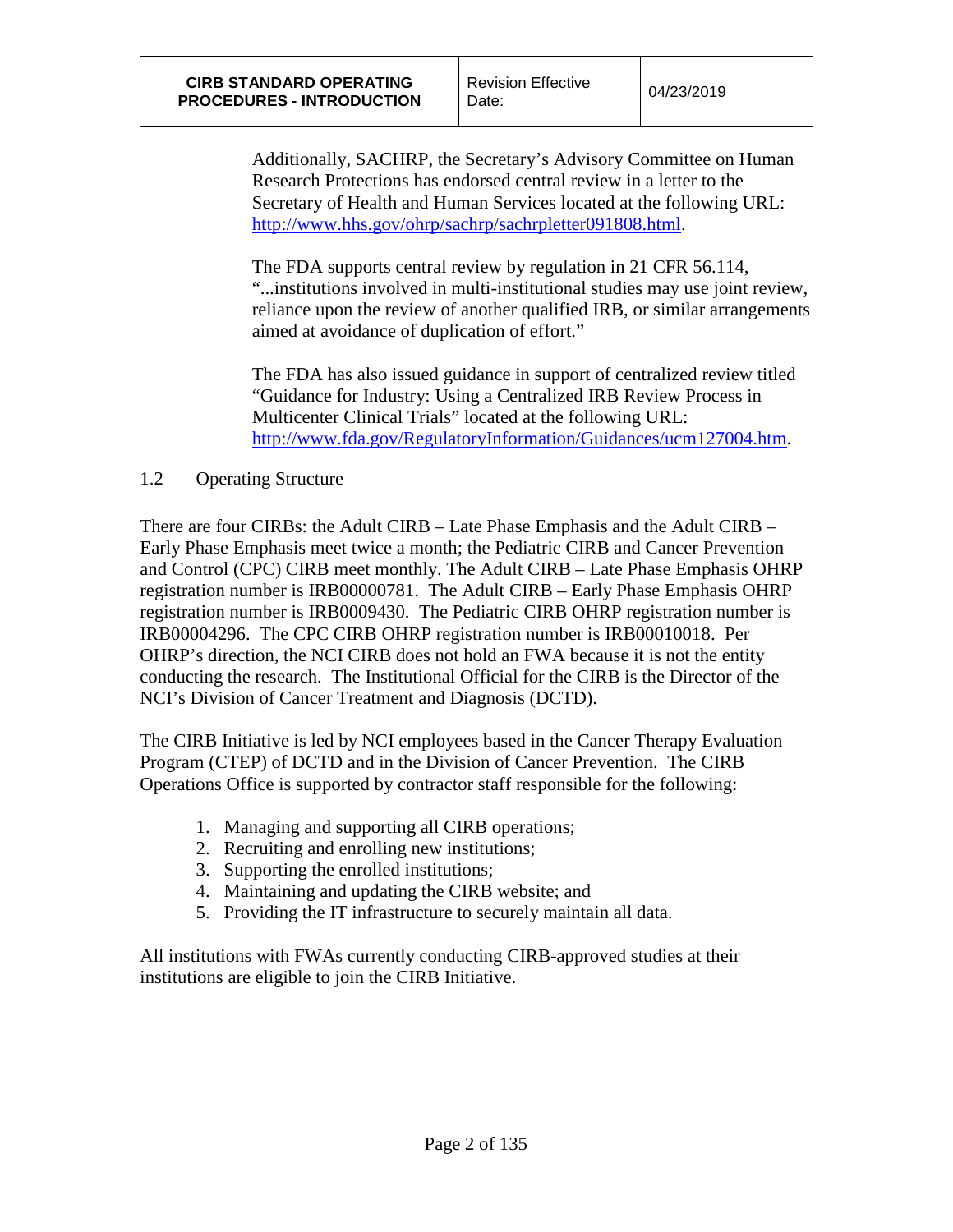# <span id="page-8-0"></span>1.3 Establishing Local Context

The CIRB is informed of local context considerations via submission of three worksheets. First, the Annual Signatory Institution Worksheet providing local context considerations for the signatory institutions as well as any component or affiliate institutions. Second, the Annual Principal Investigator Worksheet providing local context considerations relative to the PI within the institutional context. Third, the Principal Investigator submits the Study-Specific Worksheet to open a study with the CIRB in light of the local context considerations provided in the two previous worksheets.

# 1.4 2018 Common Rule Requirements

The CIRB adopted the 2018 Common Rule Requirements on January 21, 2019. The implementation of the 2018 Requirements include the following:

- a. All studies approved or approved pending modification prior to January 21, 2019 operate under the pre-2018 Requirements.
- b. All studies approved after January 21, 2019 operate under the 2018 Requirements.
- c. The CIRB is not going to transition any studies operating under the pre-2018 Requirements to the 2018 Requirements. These studies should remain under the pre-2018 Requirements throughout the life of the study.
- d. References within this document have been updated to include pre-2018 Requirements, 2018 Requirements, and FDA references when appropriate. If references are not identified as pre-2018 Requirements and 2018 Requirements, the reference did not change between versions.
- e. Continuing reviews will continue to be conducted for all studies because of the requirement to comply with FDA regulations for most of the CIRB studies.
- f. For any review that would require limited IRB review, the CIRB will follow the expedited review process.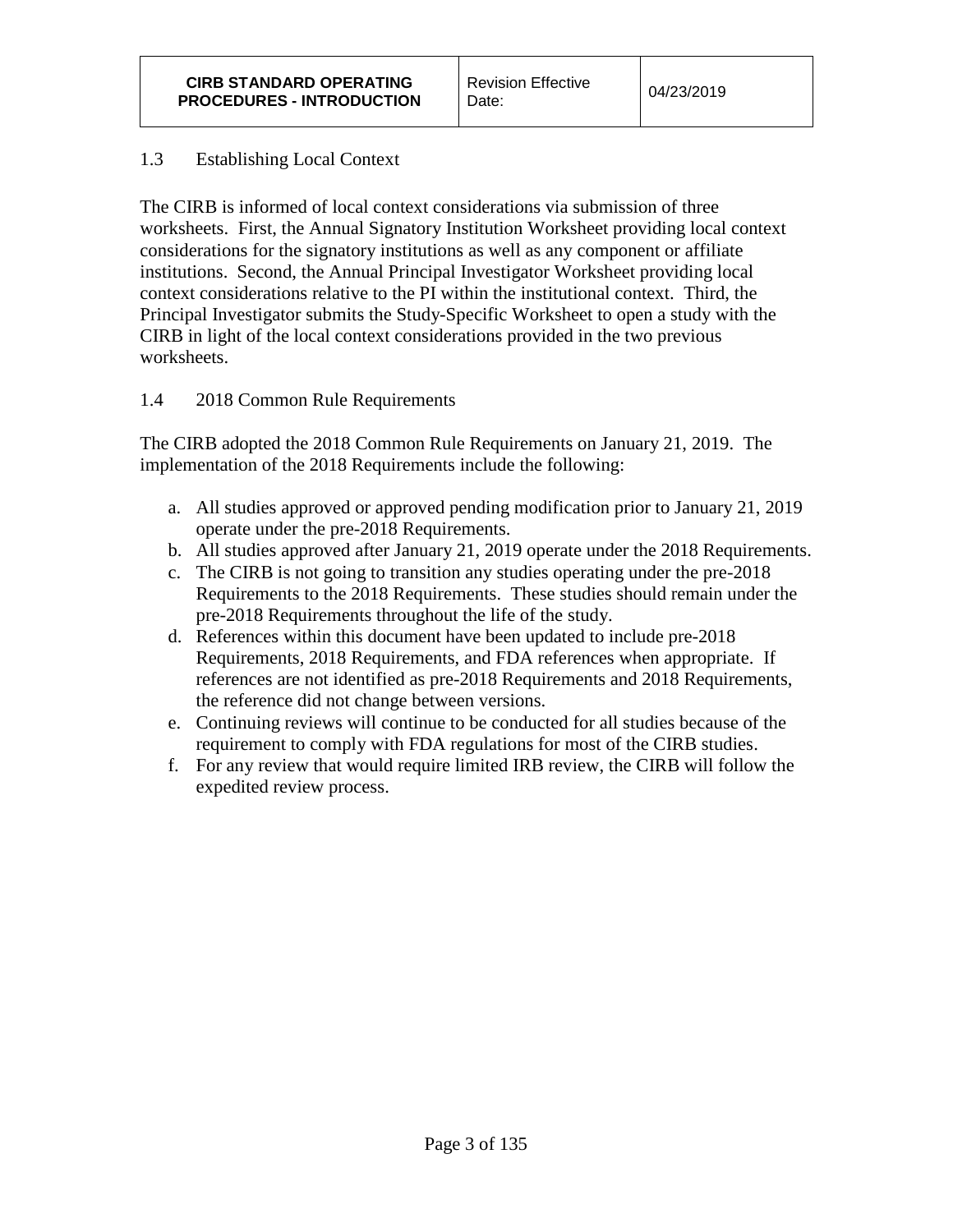## <span id="page-9-0"></span>**Section 2.0 Foundational Principles**

- <span id="page-9-1"></span>2.1 Institutional Authority
	- 2.1.1 The CIRB has authority to approve, require modifications of (to secure approval), or disapprove research activities involving human subjects. For studies approved after January 21, 2019 this includes exempt research activities under §46.104 for which limited IRB review is a condition of exemption (under  $§46.104(d)(2)(iii)$ ,  $(d)(3)(i)(c)$ , and  $(d)(7)$ , and  $(8)$ ). The CIRB also has the authority to suspend or terminate approval of research not being conducted in accordance with CIRB or regulatory requirements, or that has been associated with unexpected serious harm to study participants. The regulatory basis for this authority is as follows:
		- 2.1.1.1 For research that is not FDA regulated, Department of Health and Human Services (DHHS) regulations pertaining to rights and welfare of subjects (45 CFR 46) [\[http://www.hhs.gov/ohrp/humansubjects/guidance/45cfr46.html\]](http://www.hhs.gov/ohrp/humansubjects/guidance/45cfr46.html).
		- 2.1.1.2 For research that is regulated by the U.S. Food and Drug Administration (FDA), FDA regulations pertaining to rights and welfare of subjects participating in research involving investigational drugs, devices, or biologics (21 CFR 50 and 21 CFR 56) in addition to the regulations in 45 CFR 46. [\[https://www.accessdata.fda.gov/scripts/cdrh/cfdocs/cfcfr/CFRSear](https://www.accessdata.fda.gov/scripts/cdrh/cfdocs/cfcfr/CFRSearch.cfm?CFRPart=50) [ch.cfm?CFRPart=50,](https://www.accessdata.fda.gov/scripts/cdrh/cfdocs/cfcfr/CFRSearch.cfm?CFRPart=50) [https://www.accessdata.fda.gov/scripts/cdrh/cfdocs/cfcfr/CFRSear](https://www.accessdata.fda.gov/scripts/cdrh/cfdocs/cfcfr/CFRSearch.cfm?CFRPart=56) [ch.cfm?CFRPart=56\]](https://www.accessdata.fda.gov/scripts/cdrh/cfdocs/cfcfr/CFRSearch.cfm?CFRPart=56).
	- 2.1.2 Each Signatory Institution grants authority to the CIRB when the Signatory Institution's Institutional Official and the Institutional Official for the CIRB sign the Authorization Agreement and the Office for Human Research Protections has accepted an FWA designating the CIRB as an IRB for that institution under Item #6 "Designation of Institutional Review Boards" located at the following URL: <http://www.hhs.gov/ohrp/assurances/forms/fwainstructions.html>
		- 2.1.2.1 The Signatory Institution retains the authority to observe, or have a third party observe, the consent process and the conduct of the research. The CIRB has the authority to direct this be done when necessary.
	- 2.1.3 The NCI CTEP Human Research Protection Program (HRPP) components are: an HRPP organizational official (Institutional Official for the CIRB);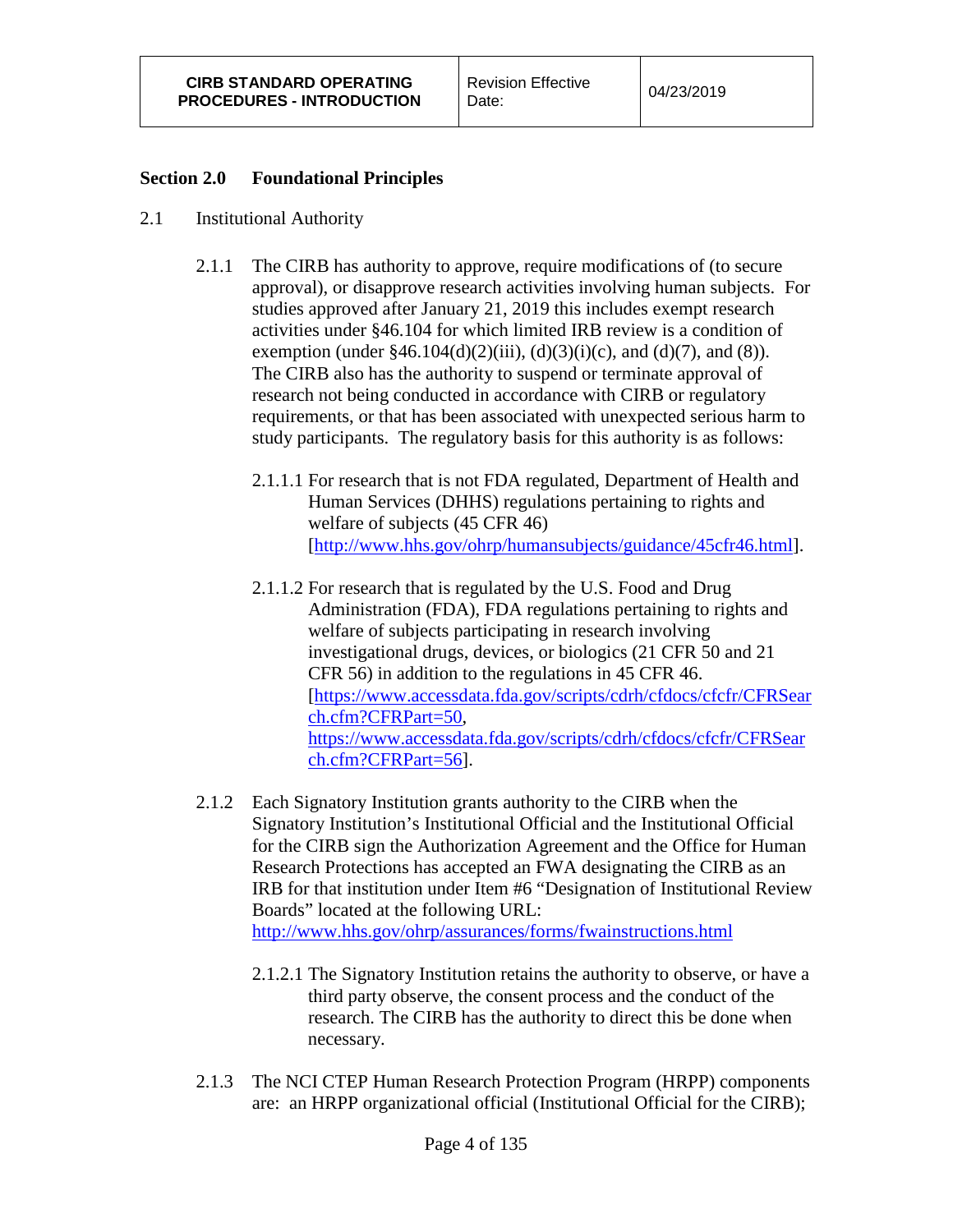CTEP, DCP, and their component Branches; CIRBs; CIRB Operations Office; Study Chairs; and participating institutions including the signatory official, Principal Investigators, and research staff.

- 2.1.4 The Institutional Official for the CIRB has the ultimate responsibility for oversight and funding of the HRPP and related activities. The Institutional Official for the CIRB fulfills program management responsibilities which broadly encompass the scientific and fiscal management and monitoring of activities supported by the HRPP. These responsibilities relative to the DCP component of the HRPP are delegated to the Associate Director, DCP. The Institutional Official's responsibilities are to:
	- 2.1.4.1 Oversee scientific and personnel administration of the CTEP HRPP;
	- 2.1.4.2 Interview and select key professional personnel, furnish leadership and coordination of effort so that maximum potential of the staff will be realized in meeting the goals and objectives of CTEP;
	- 2.1.4.3 Provide overall executive direction and scientific leadership to CTEP Branch Chiefs and other senior staff members;
	- 2.1.4.4 Establish goals, operational plans, and scientific program direction for the HRPP, project CTEP staffing needs and space, recruit qualified staff, and delegate responsibility and authority as appropriate to the qualifications of personnel;
	- 2.1.4.5 Assure that all scientific, fiscal, and administrative responsibilities are met in a timely and well-documented fashion;
	- 2.1.4.6 Project the annual operating budget for the HRPP and determine and oversee the allocation of approved resources;
	- 2.1.4.7 Assure that the HRPP staff has adequate knowledge of operating policies and procedures as well as Federal regulations which govern the Program's HRPP's activities;
	- 2.1.4.8 Meet regularly with all CTEP Branch Chiefs and the Head, CIRB Initiative; Head, CIRB Strategy and Operations; and DCP Liaison and other appropriate DCP representatives to assure that their project budgets are sufficient to support the needs of the clinical research they support through CIRB review;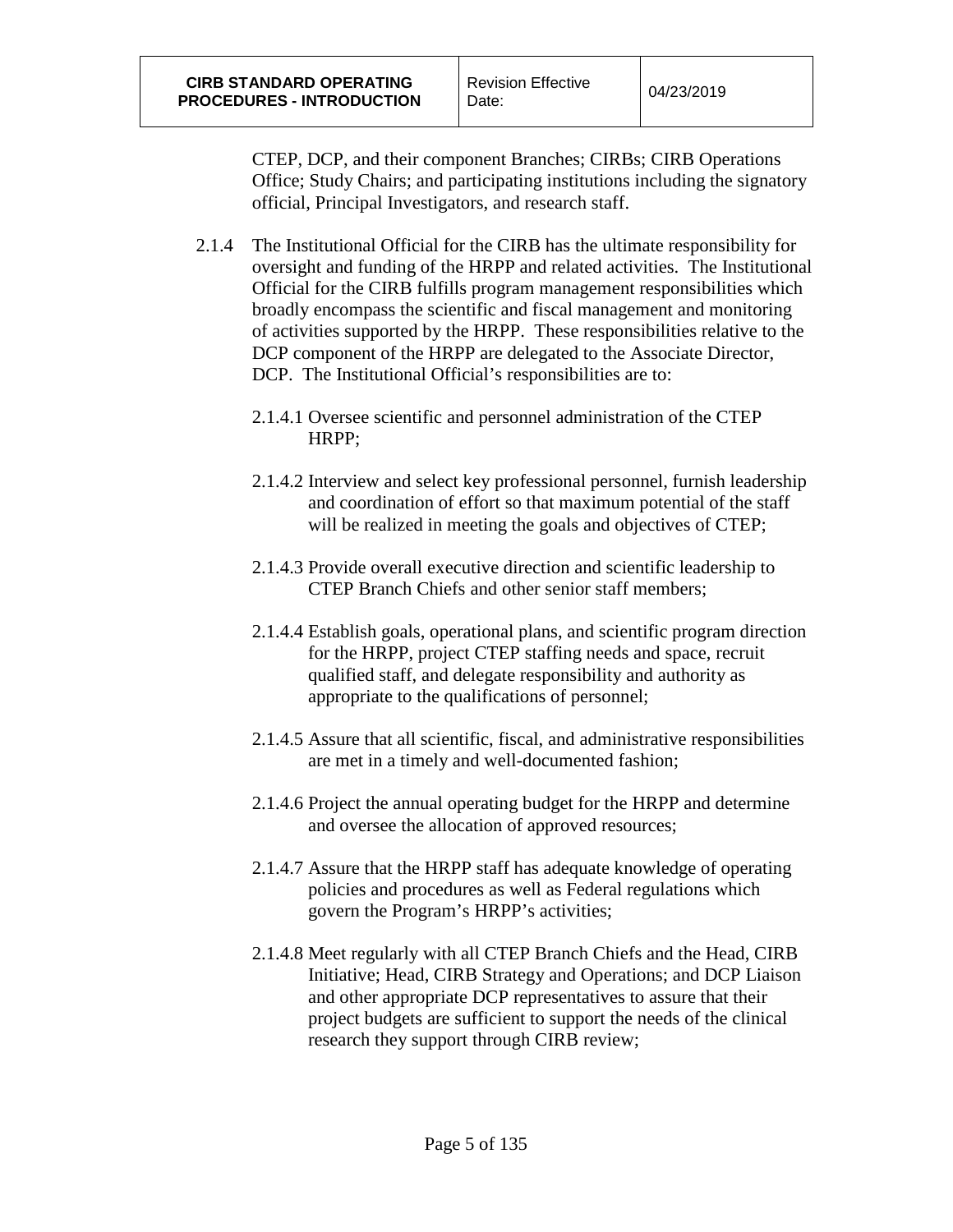- 2.1.4.9 Change priorities to cover new emergent needs so that clinical trials and study participant safety therein are never compromised for lack of resources;
- 2.1.4.10 Meet routinely with the Head, CIRB Initiative; Head, CIRB Strategy and Operations; and DCP Liaison to assure that the CIRB has policies in place to handle conflict of interest;
- 2.1.4.11 Provide access to NCI legal counsel should a situation arise that requires legal input; and
- 2.1.4.12 Oversee, in collaboration with the Head, CIRB Initiative; Head, CIRB Strategy and Operations; and DCP Liaison the quality improvement plan for the CIRB, the HRPP education program, and outreach.
- 2.1.5 The CIRB acts in compliance with the Federal regulations cited in section 2.1.1 and follows the policies and procedures outlined in this document.
	- 2.1.5.1 Based on compliance with the regulations cited in section 2.1.1, all amendments to previously approved research are reviewed by the CIRB and all amendments require CIRB approval before activation except for changes implemented prior to CIRB approval in order to eliminate apparent immediate hazards to the subjects as permitted by 45 CFR 46.103(b)(4)(iii) under pre-2018 Requirements, 45 CFR  $46.108(a)(3)(iii)$  under 2018 Requirements, and 21 CFR 56.108(a)(4) for FDA-regulated studies.
- <span id="page-11-0"></span>2.2 Statement of Ethical Principles

The CIRB and the components of the HRPP are guided by the ethical principles governing research involving humans as subjects as set forth in the report of the National Commission for the Protection of Human Subjects of Biomedical and Behavioral Research, entitled The Belmont Report Ethical Principles and Guidelines for the Protection of Human Subjects of Research located at the following URL: [http://www.hhs.gov/ohrp/humansubjects/guidance/belmont.html.](http://www.hhs.gov/ohrp/humansubjects/guidance/belmont.html) All individuals in the HRPP (Study Chairs, Principal Investigators, and research staff, CIRB members and chairs, CIRB Operations Office staff, the Organizational Official, and all other employees of the HRPP) are expected to comply with these ethical principles.

- <span id="page-11-1"></span>2.3 Scope of Review Activities
	- 2.3.1 All NCI-sponsored research is under the jurisdiction of OHRP and, when applicable, the FDA.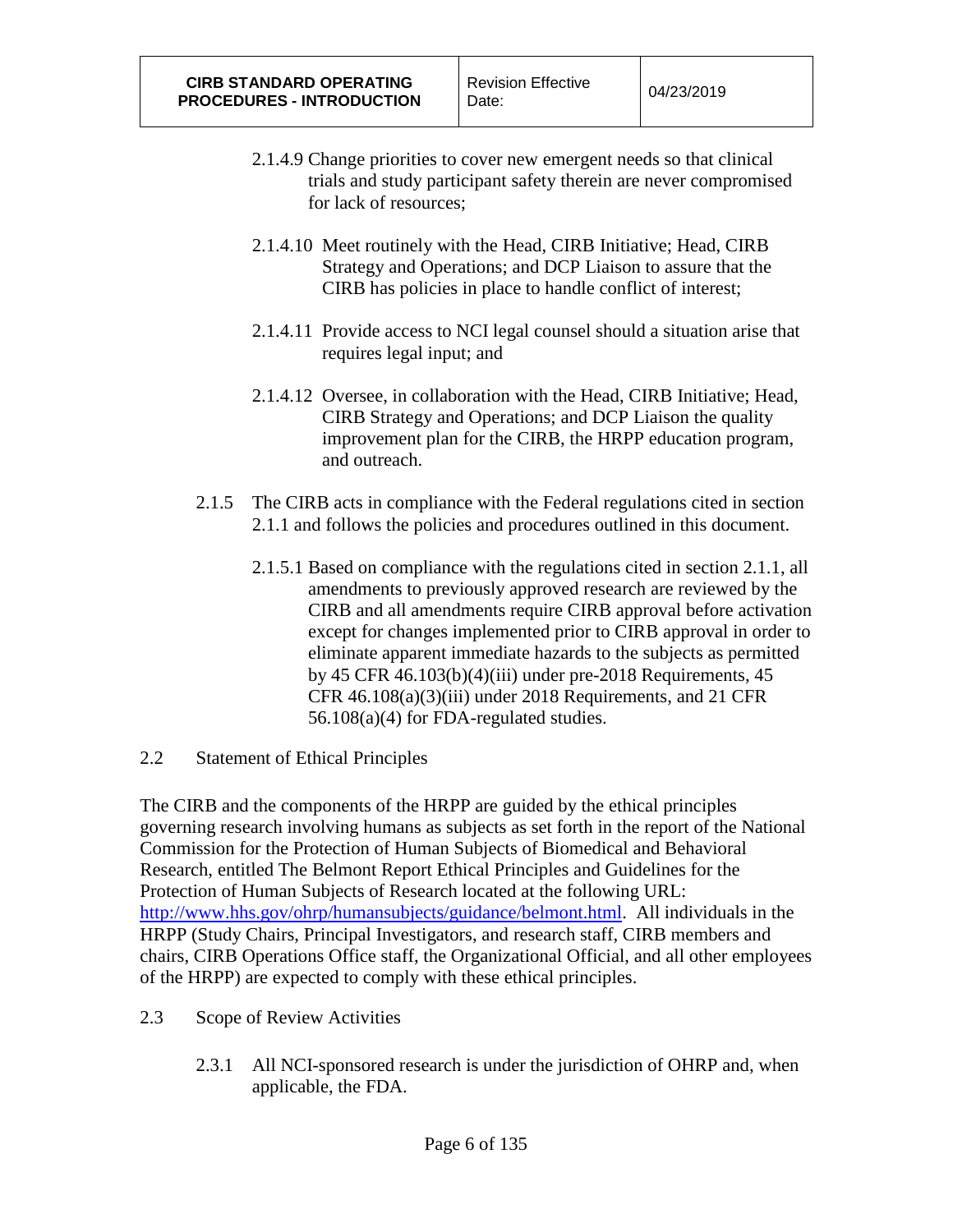- 2.3.1.1 *Research* means a systematic investigation, including research development, testing and evaluation, designed to develop or contribute to general knowledge. Activities that meet this definition constitute research for purposes of this policy, whether or not they are conducted or supported under a program that is considered research for other purposes. For research approved prior to January 21, 2019, the following definitions are applied:
	- 2.3.1.1.1 Systematic investigation: Use of a predefined plan to collect and analyze information to increase understanding.
	- 2.3.1.1.2 Generalizable knowledge: Information attained from systemic investigation.
- 2.3.1.2 The following activities reviewed after January 21, 2019 are deemed not to be research:
	- 2.3.1.2.1 Scholarly and journalistic activities (e.g., oral history, journalism, biography, literary criticism, legal research, and historical scholarship), including the collection and use of information, that focus directly on the specific individuals about whom the information is collected.
	- 2.3.1.2.2 Public health surveillance activities, including the collection and testing of information or biospecimens, conducted, supported, requested, ordered, required, or authorized by a public health authority. Such activities are limited to those necessary to allow a public health authority to identify, monitor, assess, or investigate potential public health signals, onsets of disease outbreaks, or conditions of public health importance (including trends, signals, risk factors, patterns in diseases, or increases in injuries from using consumer products). Such activities include those associated with providing timely situational awareness and priority setting during the course of an event or crisis that threatens public health (including natural or man-made disasters).
	- 2.3.1.2.3 Collection and analysis of information, biospecimens, or records by or for a criminal justice agency for activities authorized by law or court order solely for criminal justice or criminal investigative purposes.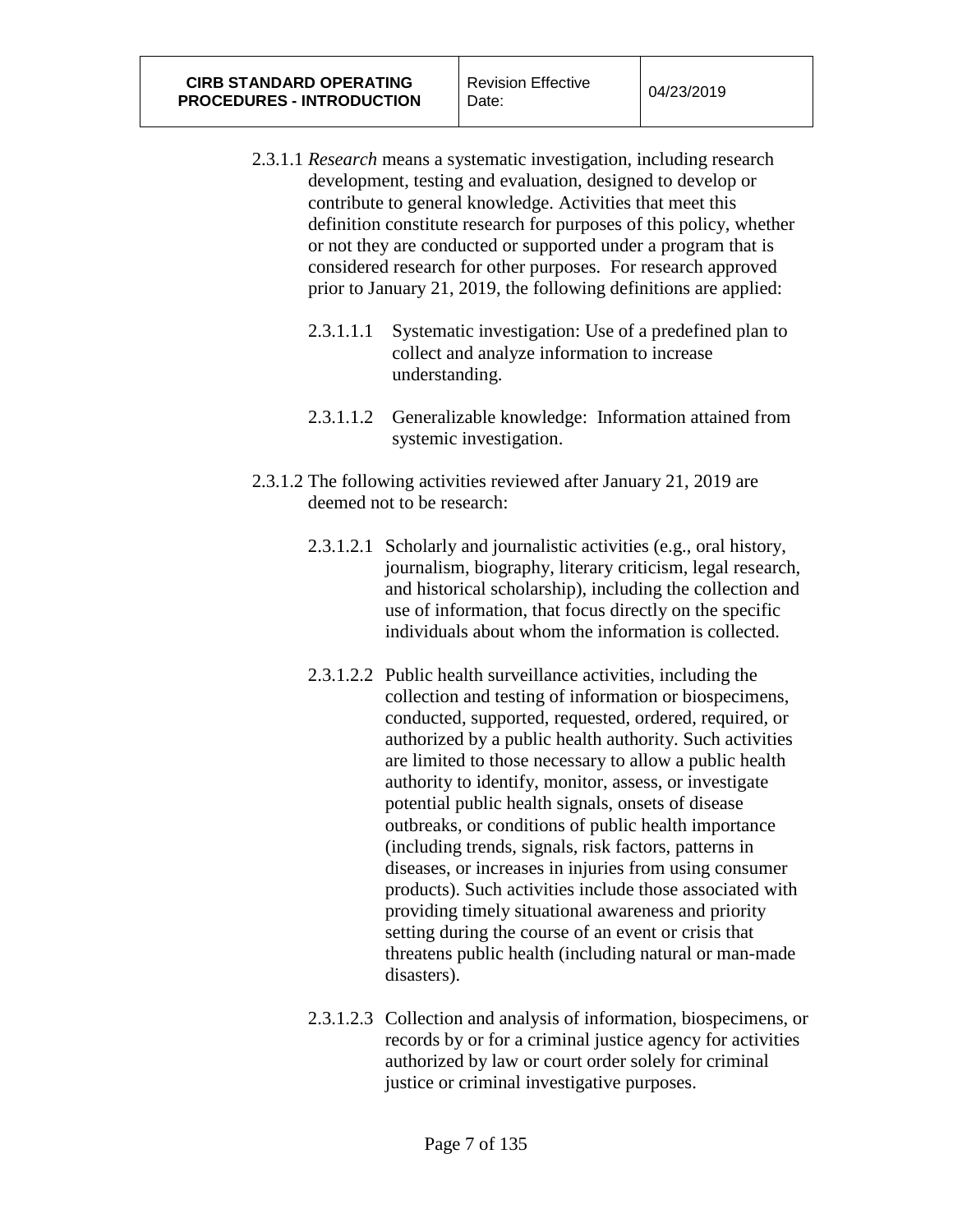- 2.3.1.2.4 Authorized operational activities (as determined by each agency) in support of intelligence, homeland security, defense, or other national security missions.
- 2.3.1.2 *Research* as defined by FDA regulations means any experiment that involves a test article and one or more human subjects, and that either must meet the requirements for prior submission to the Food and Drug Administration under section 505 (i) or 520 (g) of the Federal Food, Drug, and Cosmetic Act, or need not meet the requirements for prior submission to the Food and Drug Administration under these sections of the Federal Food, Drug and Cosmetic Act, but the results of which are intended to be later submitted to, or held for inspection by, the Food and Drug Administration as part of an application for a research or marketing permit. The terms research, clinical research, clinical study, study, and clinical investigation are synonymous for purposes of FDA regulations.
- 2.3.1.3 *Human subject* means a living individual about whom an investigator (whether professional or student) conducting research:

(i) Obtains information or biospecimens through intervention or interaction with the individual, and uses, studies, or analyzes the information or biospecimens; or

(ii) Obtains, uses, studies, analyzes, or generates identifiable private information or identifiable biospecimens.

- 2.3.1.3.1 *Intervention* includes both physical procedures by which information or biospecimens are gathered (e.g., venipuncture) and manipulations of the subject or the subject's environment that are performed for research purposes.
- 2.3.1.3.2 *Interaction* includes communication or interpersonal contact between investigator and subject.
- 2.3.1.3.3 *Private information* includes information about behavior that occurs in a context in which an individual can reasonably expect that no observation or recording is taking place, and information that has been provided for specific purposes by an individual and that the individual can reasonably expect will not be made public (e.g., a medical record).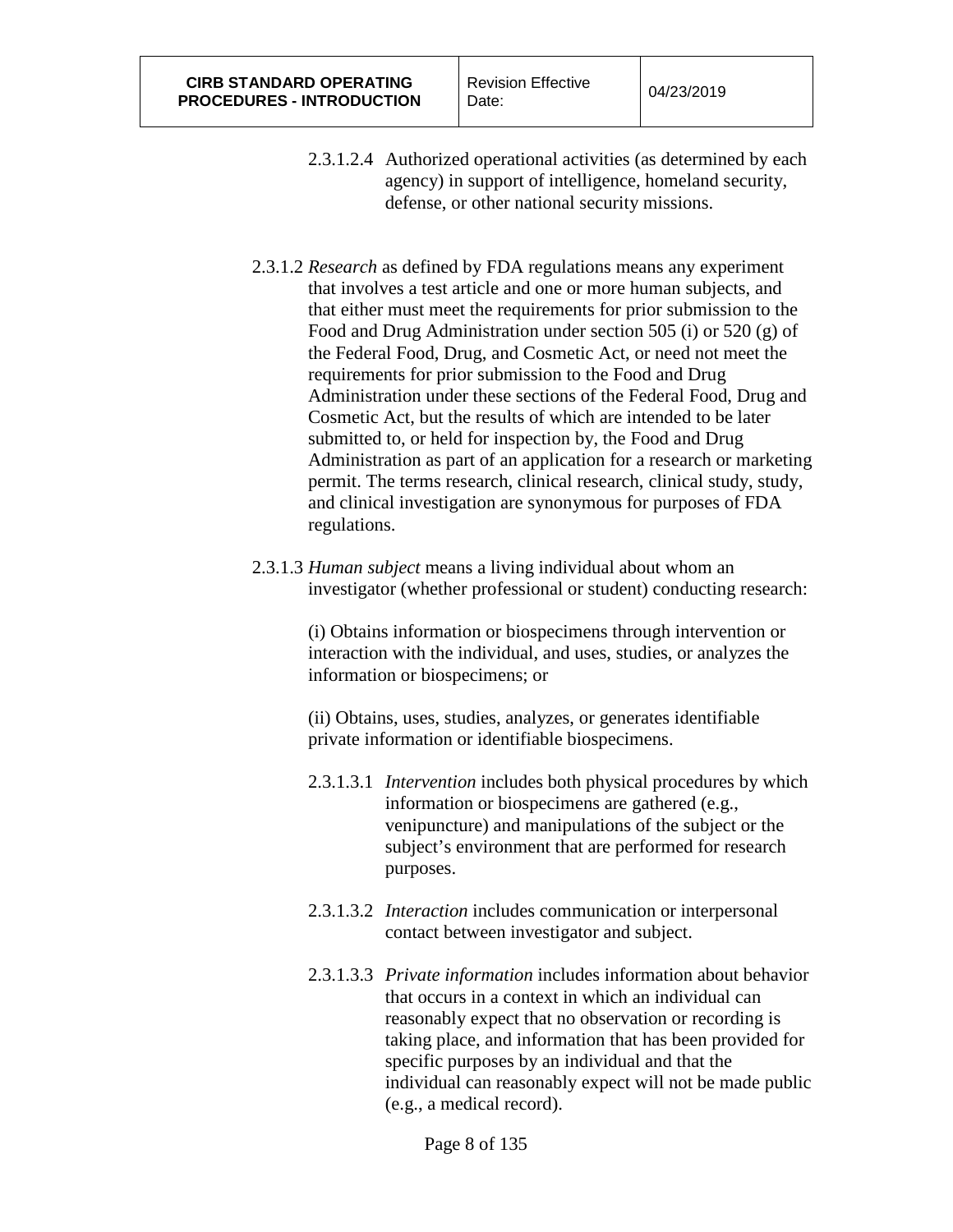- 2.3.1.3.4 *Identifiable private information* is private information for which the identity of the subject is or may readily be ascertained by the investigator or associated with the information.
- 2.3.1.3.5 An *identifiable biospecimen* is a biospecimen for which the identity of the subject is or may readily be ascertained by the investigator or associated with the biospecimen.
- 2.3.1.4 *Human subject* as defined by FDA regulations means an individual who is or becomes a participant in research, either as a recipient of the test article or as a control. A subject might be either a healthy individual or a patient. For research involving medical devices a human subject is also an individual on whose specimen an investigational device is used. When medical device research involves in vitro diagnostics and unidentified tissue specimens, the FDA defines the unidentified tissue specimens as human subjects.
- 2.3.2 The CIRB only reviews selected NCI-sponsored trials.
	- 2.3.2.1 The Study Chair is the CIRB's point of contact and is responsible for all study activities.
	- 2.3.2.2 NCI reviews and approves all studies before submission to the CIRB for review.
	- 2.3.2.3 If the CIRB disapproves a study on initial review, CIRB representatives meet with NCI staff, the Institutional Official for the CIRB and the Study Chair to resolve the CIRB's concerns.
	- 2.3.2.4 Officials of the NCI may not approve research for which the CIRB is an IRB of record unless it has been approved by the CIRB.
- 2.3.3 The Adult CIRB Late Phase Emphasis reviews all NCI-sponsored Phase 3 Adult clinical trials. The CIRB may review other studies upon request from CTEP.
- 2.3.4 The Adult CIRB Early Phase Emphasis reviews clinical trials sponsored by the Experimental Therapeutics Clinical Trials Network (ETCTN), the Adult Brain Tumor Consortium (ABTC), and Cancer Immunotherapy Trials Network (CITN). The CIRB may review other early phase studies upon request from CTEP.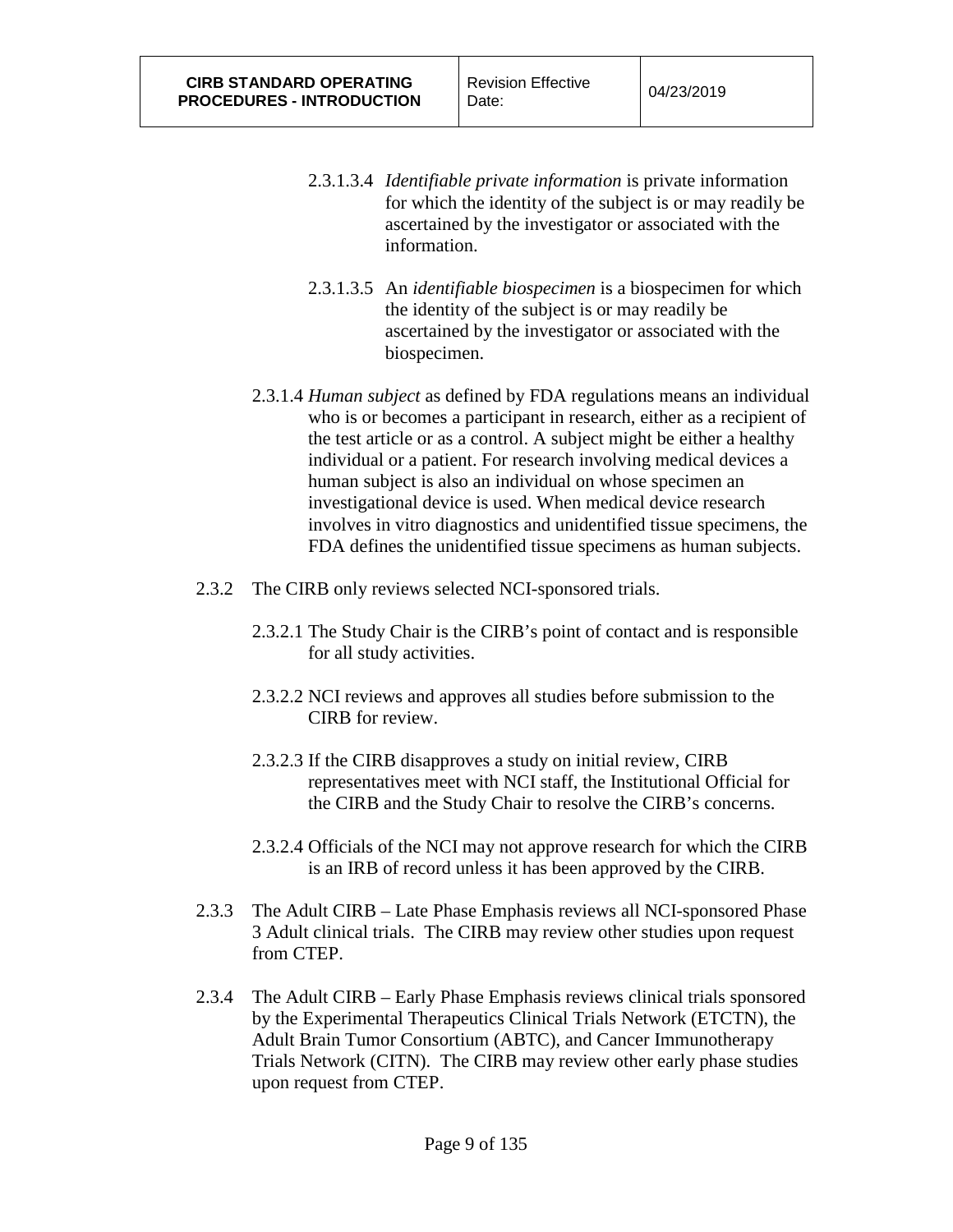- 2.3.5 The Pediatric CIRB reviews all NCI-sponsored Pilot, Phase 1, Phase 2, and Phase 3 Children's Oncology Group clinical trials and the Pediatric Brain Tumor Consortium (PBTC). The CIRB may review other studies upon request from CTEP.
- 2.3.6 The CPC CIRB reviews all cancer prevention and control protocols sponsored by the NCI Division of Cancer Prevention (DCP) and conducted through the NCORP, DCP Phase I Consortia program, and the NCI Division of Cancer Control and Population Sciences (DCCPS) Cancer Care and Delivery Research (CCDR) program. The CIRB may review other studies upon request from DCP.
- 2.3.7 Ancillary/Companion Studies are reviewed by the CIRB when the main treatment study is approved by the CIRB. The CIRB may review other ancillary/companion studies upon request.
- 2.3.8 Limits to Scope of Review
	- 2.3.8.1 The CIRB does not review the following:
		- 2.3.8.1.1 Research conducted under the exception to the requirement for informed consent for emergency research described in Federal regulation FDA 21 CFR 50.24;
		- 2.3.8.1.2 Reports of emergency use of a test article as described in Federal regulations 21 CFR 56.102(d), 56.104(c), and 312.36 or the use of a test article without informed consent as outlined in Federal regulation 21 CFR 50.23;
		- 2.3.8.1.3 HIPAA authorization language or requests for waivers of HIPAA authorization.
		- 2.3.8.1.4 Transnational research.
	- 2.3.8.2 The CIRB's review of a study does not extend to review and approval of the coordinating group's or lead organization's engagement in human subjects research as, for example, data/statistical coordinating center or biospecimen repository.
- <span id="page-15-0"></span>2.4 Definition of Term "CIRB"

In this document the acronym "CIRB" refers to all four CIRBs. References to individual CIRBs will be made using their individual name.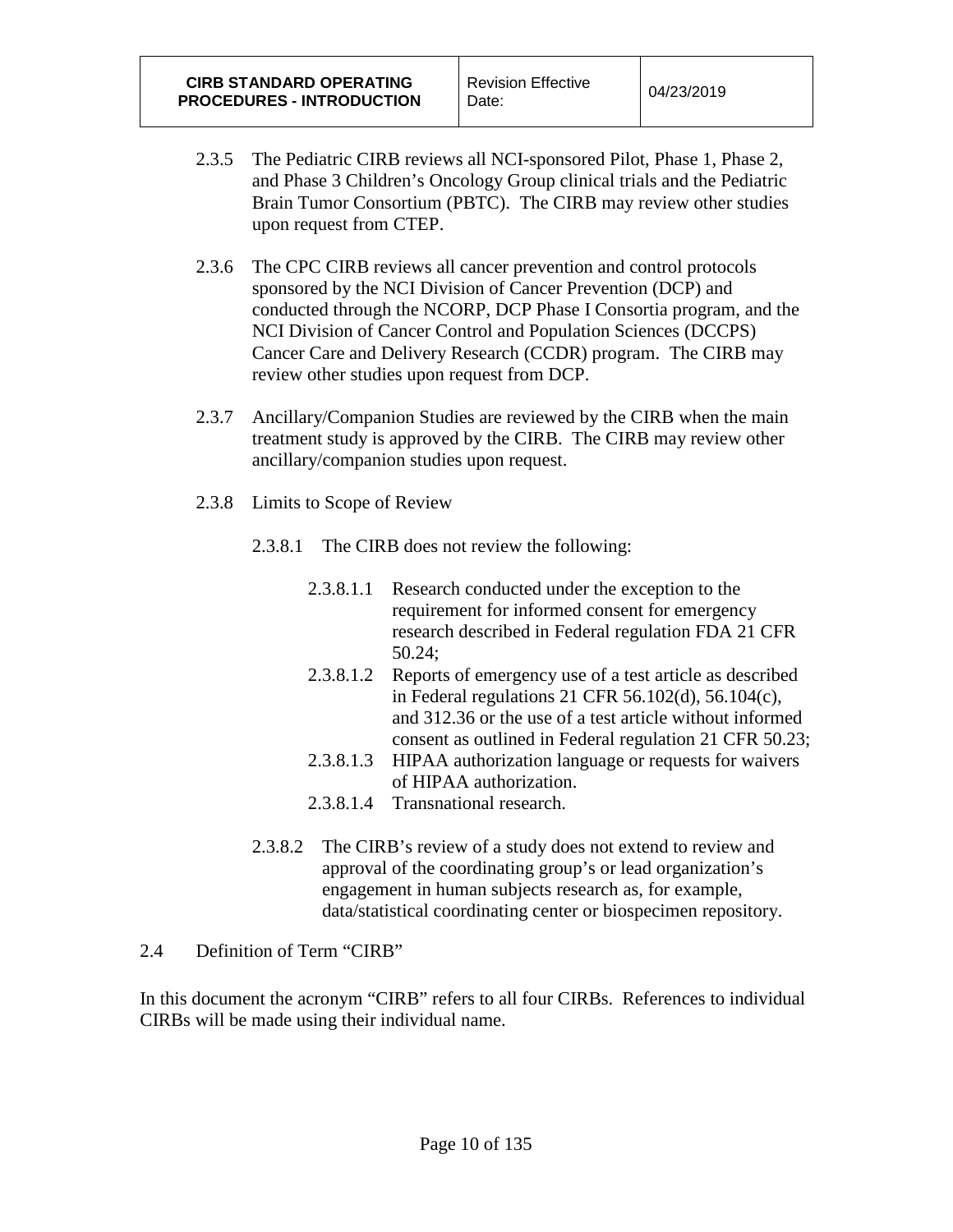# <span id="page-16-0"></span>**Section 3.0 Division of Responsibilities**

<span id="page-16-1"></span>3.1 CIRB Responsibilities

The responsibilities of the CIRB and the Signatory Institution are detailed in the Authorization Agreement/Division of Responsibilities located at the following URL: https://www.ncicirb.org/institutions/becomingsignatoryinstitution. The Authorization Agreement is signed by the Signatory Institution's Signatory Official and the Signatory Official for the CIRB during enrollment of the Signatory Institution and is required for the Signatory Institution to participate in the CIRB.

- 3.1.1 The responsibilities of the CIRB are to:
	- 3.1.1.1 Maintain an NCI CIRB membership that satisfies the requirements of 45 CFR 46 and 21 CFR 56 and provides special expertise as needed to adequately assess all aspects of each study;
		- 3.1.1.1.1 Post the roster of NCI CIRB membership on the NCI CIRB website.
	- 3.1.1.2 Conduct initial, amendment, and continuing review of studies as well as review of any other study-specific documents submitted by the Study Chair to the CIRB.
	- 3.1.1.3 Conduct review of local context considerations as outlined in the following Worksheets:
		- 3.1.1.3.1 Annual Signatory Institution Worksheet; 3.1.1.3.2 Annual Principal Investigator Worksheet; and 3.1.1.3.3 Study-Specific Worksheet.
	- 3.1.1.4 Conduct review of potential unanticipated problems and/or serious or continuing noncompliance when the Signatory Institution, Signatory Institution Principle Investigator, or other entity reports an incident, experience, or outcome to the CIRB;
		- 3.1.1.4.1 This review includes reporting any unanticipated problem and/or serious or continuing noncompliance determination to OHRP, the FDA, and the Signatory Official for the CIRB. Reporting to the Signatory Official for the CIRB satisfies the requirement for notification of the department or agency head as required by 45 CFR 46.103(b)(5) under pre-2018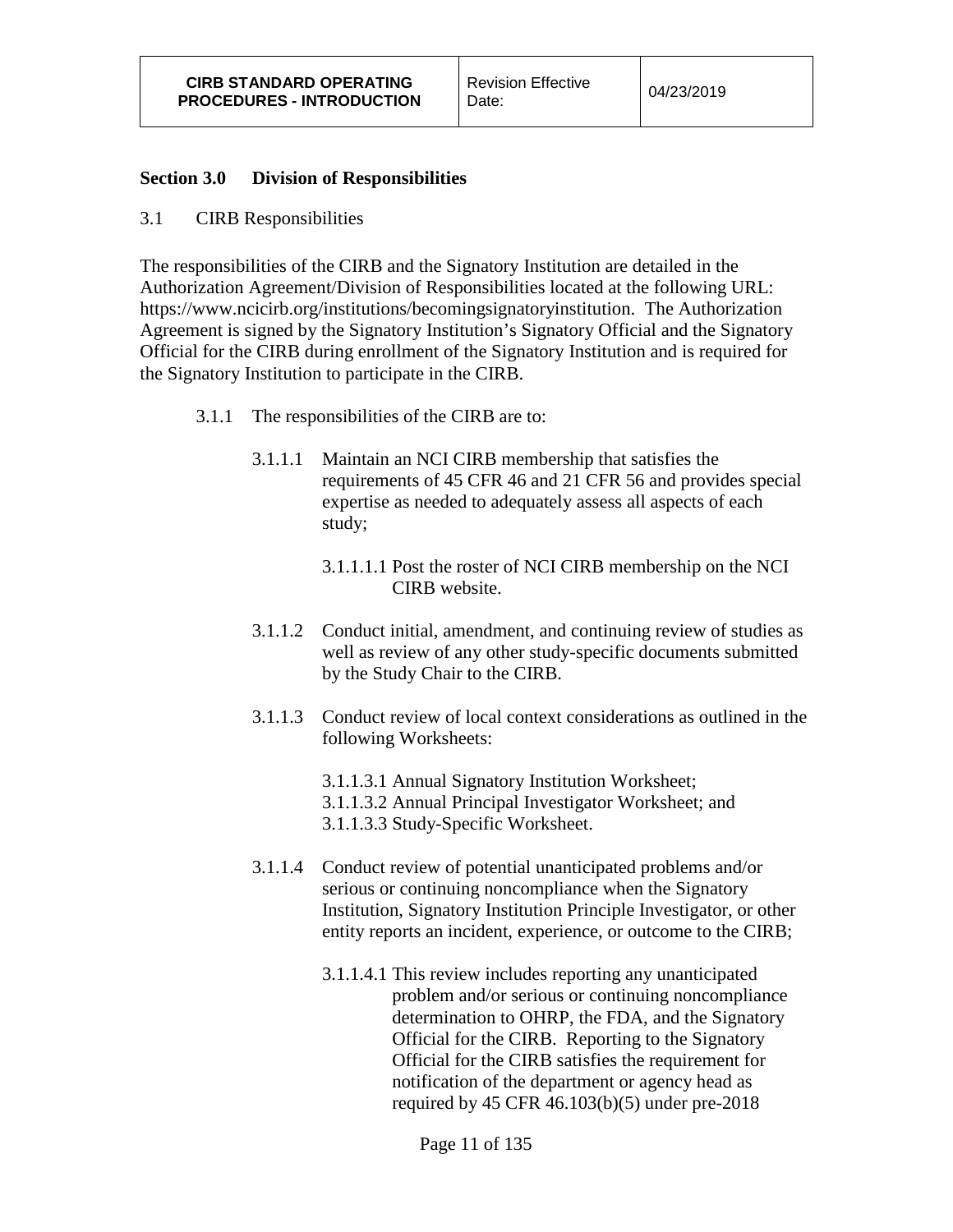Requirements and 45 CFR 46.108(a)(4) under 2018 Requirements.

- 3.1.1.5 Report any suspension or termination of CIRB approval to OHRP, FDA, and the Signatory Official for the CIRB. Reporting to the Signatory Official for the CIRB satisfies the requirement for notification of the department or agency head as required by 45 CFR 46.113;
- 3.1.1.6 Conduct review of individual Adverse Event Reports for studies without a Data and Safety Monitoring Board (DSMB) or sufficient monitoring plan;
- 3.1.1.7 Post study-wide documents related to CIRB reviews to a secure website and notify research staff and institutional designees of the postings;
- 3.1.1.8 Provide institution-specific documents related to CIRB reviews via email to research staff and institutional designees;
- 3.1.1.9 Notify the Signatory Institution immediately if there is ever a suspension or restriction of the CIRB's authorization to review a study;
- 3.1.1.10 Post the NCI CIRB Standard Operating Procedures on the CIRB website; and
- 3.1.1.11 Review investigator requests for enrolled participants to continue on a CIRB-approved study while incarcerated. Conduct a convened review for enrolled participants on a study to fulfill the regulatory requirements of subpart C.
- <span id="page-17-0"></span>3.2 Signatory Institution Responsibilities
	- 3.2.1 The responsibilities of the Signatory Institution are to:
		- 3.2.1.1 Comply with the CIRB's requirements and directives;
		- 3.2.1.2 Report to the CIRB the names of any Component or Affiliate Institutions that meet the following definitions:
			- 3.2.1.2.1 Component Institutions are defined by the CIRB as meeting all of the following criteria: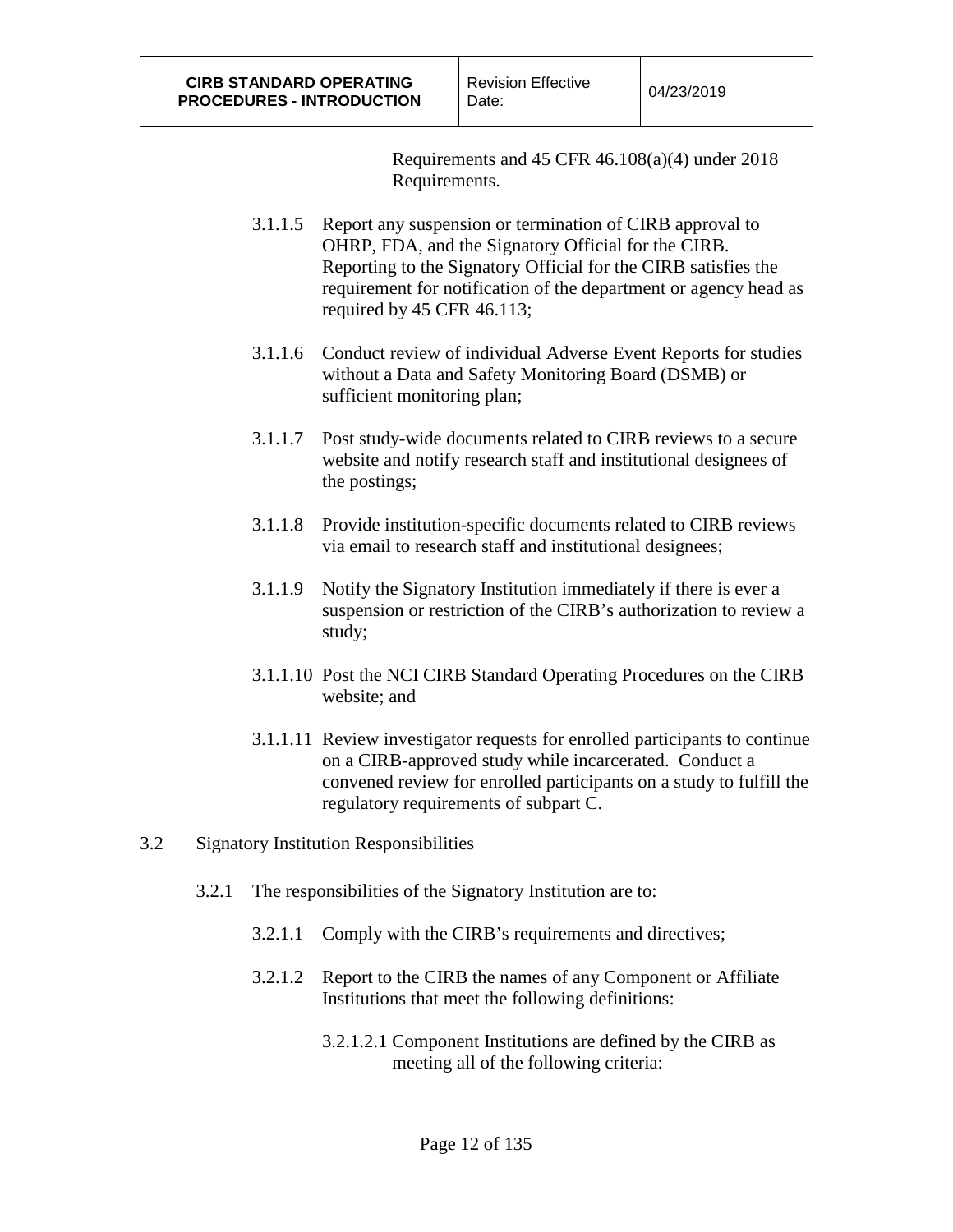- a) The Component Institution operates under a different name than the Signatory Institution, but the Signatory Institution has legal authority for the Component Institution;
- b) The FWA number for the Component Institution is the same as the Signatory Institution;
- c) The local context considerations of the Component Institution are the same as the Signatory Institution;
- d) The boilerplate language and institutional requirements of the Component Institution are the same as the Signatory Institution; and
- e) The conduct of research at the Component Institution is monitored by the same office as the Signatory Institution.
- 3.2.1.2.2 Affiliate Institutions are defined by the CIRB as meeting all of the following criteria:
	- a) The local context considerations of the Affiliate Institution are the same as the Signatory Institution.
	- b) The boilerplate language and institutional requirements of the Affiliate Institution are the same as the Signatory Institution; and
	- c) The conduct of research at the Affiliate Institution is monitored by the same office as the Signatory Institution.
- 3.2.1.3 Ensure the safe and appropriate performance of the research at the Signatory Institution and at all Components and Affiliates. This includes, but is not limited to:
	- 3.2.1.3.1 Ensuring the initial and ongoing qualifications of investigators and research staff;
	- 3.2.1.3.2 Overseeing the conduct of the research;
	- 3.2.1.3.3 Monitoring protocol compliance;
	- 3.2.1.3.4 Maintaining compliance with state, local, or institutional requirements related to the protection of human subjects. When in conflict with CIRB determinations, the most restrictive requirement applies;
	- 3.2.1.3.5 Providing a mechanism to receive and address concerns from local study participants and others about the conduct of the research; and
	- 3.2.1.3.6 Investigating, managing, and providing notification to the NCI CIRB of any study-specific incidence, experience, or outcome that appears to rise to the level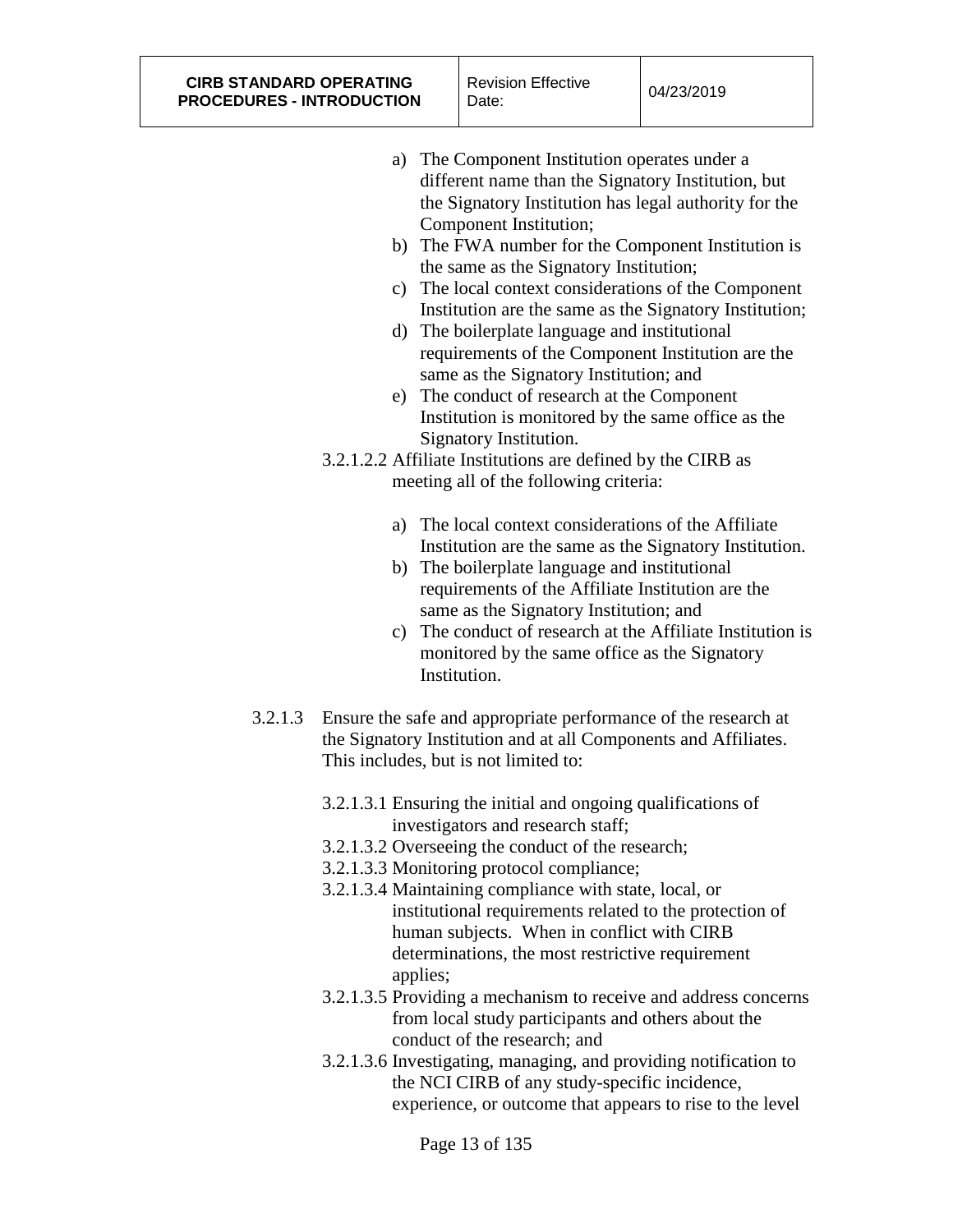of an unanticipated problem and/or serious or continuing noncompliance. When notifying the NCI CIRB of a potential unanticipated problem and/or serious or continuing noncompliance, the institution must provide a plan to manage the incident, experience, or outcome, including measures to prevent similar occurrences;

As part of ensuring safe and appropriate performance of research the Signatory Institution has the authority to observe any aspect of the research process including observing the consent process. The CIRB retains the authority to direct this to be done when necessary.

- 3.2.1.4 Provide updates in a timely manner to the NCI CIRB whenever a Signatory Institution Principal Investigator is replaced. The CIRB requires submission and approval of the Annual Principal Investigator Worksheet prior to finalizing the replacement Principal Investigator;
- 3.2.1.5 Notify the CIRB when a regulatory deficiency has been cited on an audit that occurred during the time that the CIRB was responsible for study review;
- 3.2.1.6 Complete and submit the Annual Signatory Institution Worksheet, the Annual Principal Investigator Worksheet, and any other worksheets/forms required by the CIRB for participation;
- 3.2.1.7 Have CIRB-approved Principal Investigators complete and submit the Study-Specific Worksheet to open a study;
- 3.2.1.8 Incorporate NCI CIRB-approved boilerplate language into the NCI CIRB-approved model consent form to create the consent form to use for a specific study:
	- 3.2.1.8.1 Make no language changes to the consent form with the exception of CIRB-approved boilerplate language;
	- 3.2.1.8.2 Obtain CIRB approval of changes to the boilerplate language prior to implementation; and
	- 3.2.1.8.3 Obtain CIRB approval of translations of the consent form prior to implementation;
- 3.2.1.9 Maintain a regulatory file for each study under CIRB purview as per local institution and sponsor policy; and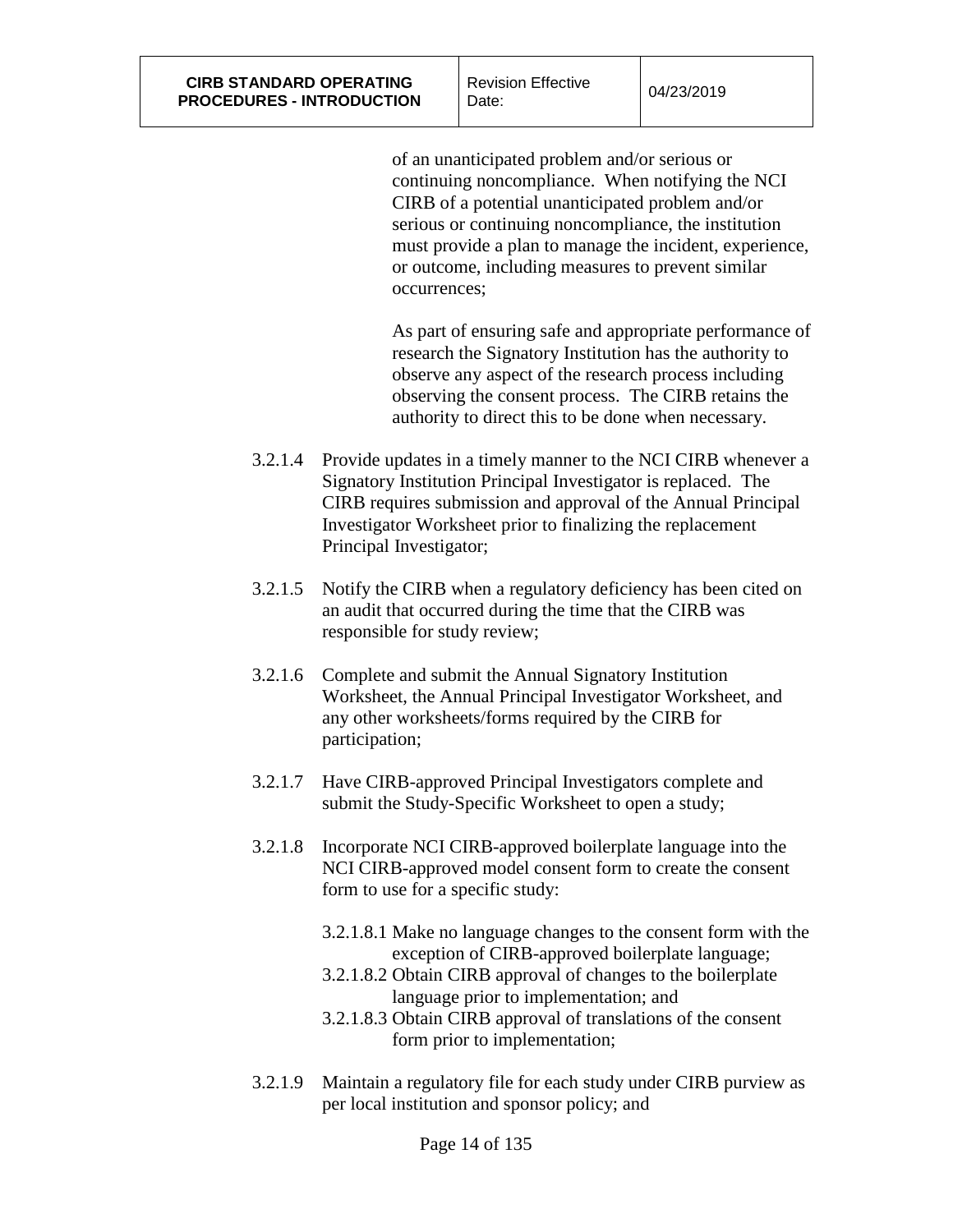- 3.2.1.10 Notify the CIRB if a study participant becomes incarcerated while enrolled in a study under the CIRB's purview. If the investigator deems it in the best interest of the study participant to remain on the study while incarcerated provide justification to the CIRB.
- <span id="page-20-0"></span>3.3 Further Delineation of Responsibilities by Topic
	- 3.3.1 Assent (for pediatric trials)

The CIRB makes the determination whether assent of the child is required and the required age for assent for a specific study. Local institutional policy regarding whether documentation is required and how to document assent is provided as part of the local context considerations.

3.3.2 HIPAA

Compliance with HIPAA regulations is considered an institutional requirement and remain the purview of the local institution. The CIRB does not permit HIPAA language to be included as boilerplate language. HIPAA requirements must be addressed by the institution in a separate document.

3.3.3 Individual with Impaired Decision-Making Capacity

The CIRB determines whether individuals with impaired decision-making capacity as a category are eligible for a study. The local institution provides the details regarding state law and institutional policy regarding the authority of legal guardians to consent to research, as well as documentation of proxy consent as part of the local context considerations.

3.3.4 Prisoners

The CIRB does not review studies with the intent to enroll participants who are prisoners, per 45 CFR 46 Subpart C. The CIRB is constituted to review if a study participant becomes incarcerated during the course of a study and the investigator determines it in the best interest of the study participant to remain on study while incarcerated.

## 3.3.5 Other Committee Reviews

The CIRB's review is designed to meet the requirements for review by an Institutional Review Board (IRB). Requirements for review by other committees such as a Radiation Safety Committee or Institutional Biosafety Committee are the responsibility of the local institution.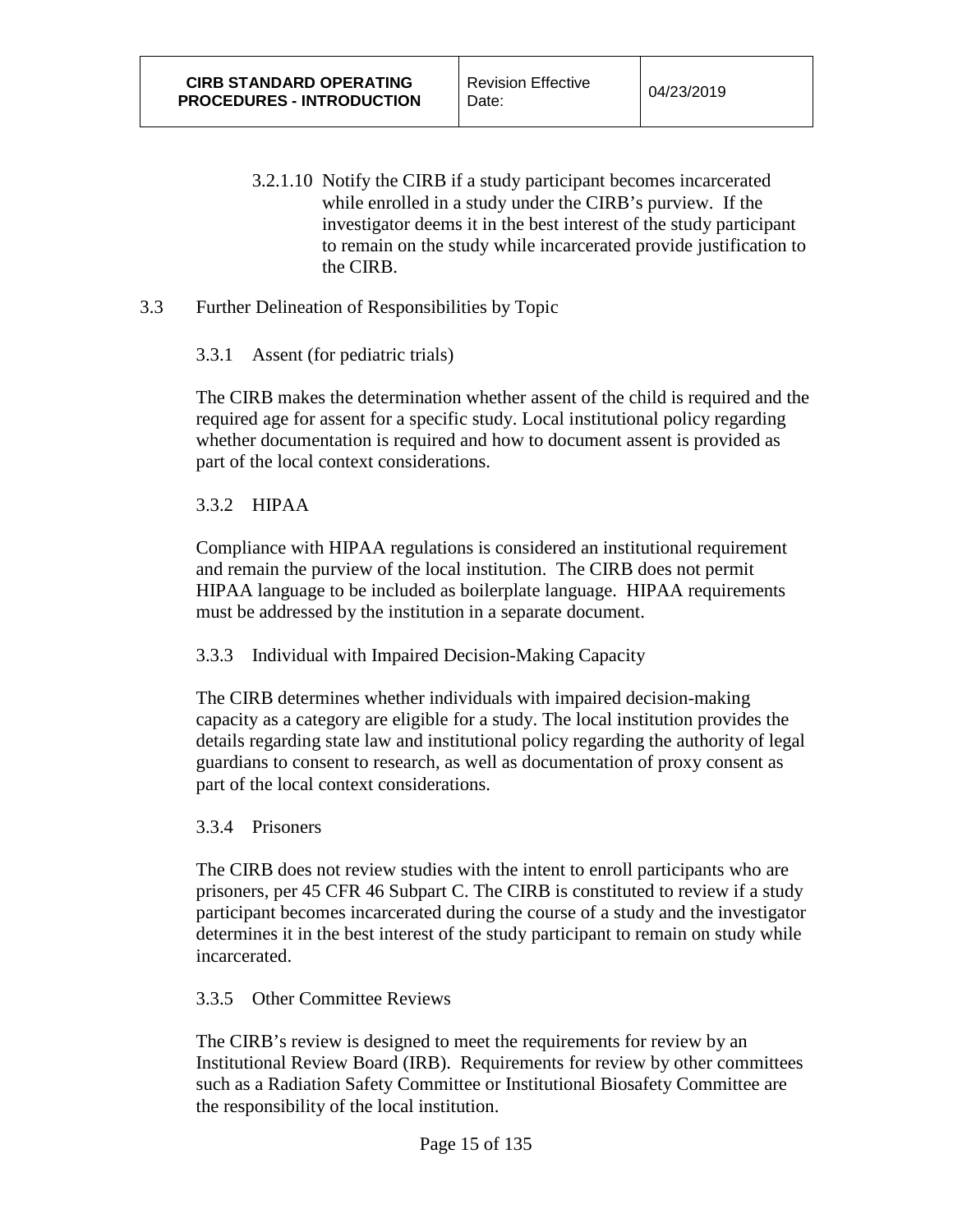#### <span id="page-21-0"></span>**Section 4.0 CIRB Membership**

- <span id="page-21-1"></span>4.1 Organization
	- 4.1.1 All members of the CIRB are regular members. Members of one CIRB may serve as subject matter consultants for another CIRB. The CIRB may use unaffiliated subject matter consultants for a specific review if requested by the Chair. Patient advocates serving as non-scientists on one CIRB serve as alternates for patient advocates serving as non-scientists on all other CIRBs.
	- 4.1.2 Each CIRB meets the following requirements:
		- 4.1.2.1 Each CIRB has at least five members with varying backgrounds to promote complete and adequate review of research commonly conducted by the organization.
		- 4.1.2.2 No CIRB has members who represent a single profession.
		- 4.1.2.3 Each CIRB has at least one member whose primary concerns are in scientific areas.
		- 4.1.2.4 Each CIRB has at least one member whose primary concerns are in nonscientific areas.
		- 4.1.2.5 Each CIRB has at least one member who is not otherwise affiliated with the organization and who is not part of the immediate family of a person who is affiliated with the organization.
		- 4.1.2.6 Each CIRB has at least one member who represents the perspective of research participants.
	- 4.1.3 Each CIRB has a Chair and may have one or more Vice Chair(s).
	- 4.1.4 Each CIRB may have up to three subcommittees: the CIRB Adverse Event Subcommittee, the Conflict of Interest Subcommittee, and the CIRB Local Context Subcommittee.
- <span id="page-21-2"></span>4.2 Qualification of Members
	- 4.2.1 The membership of the CIRB may include patient advocates; medical, surgical, and radiation therapy oncologists; ethicists; non-physician healthcare providers (oncology nurses and pharmacists); statisticians; and others as deemed appropriate to provide a high-quality review. NCI will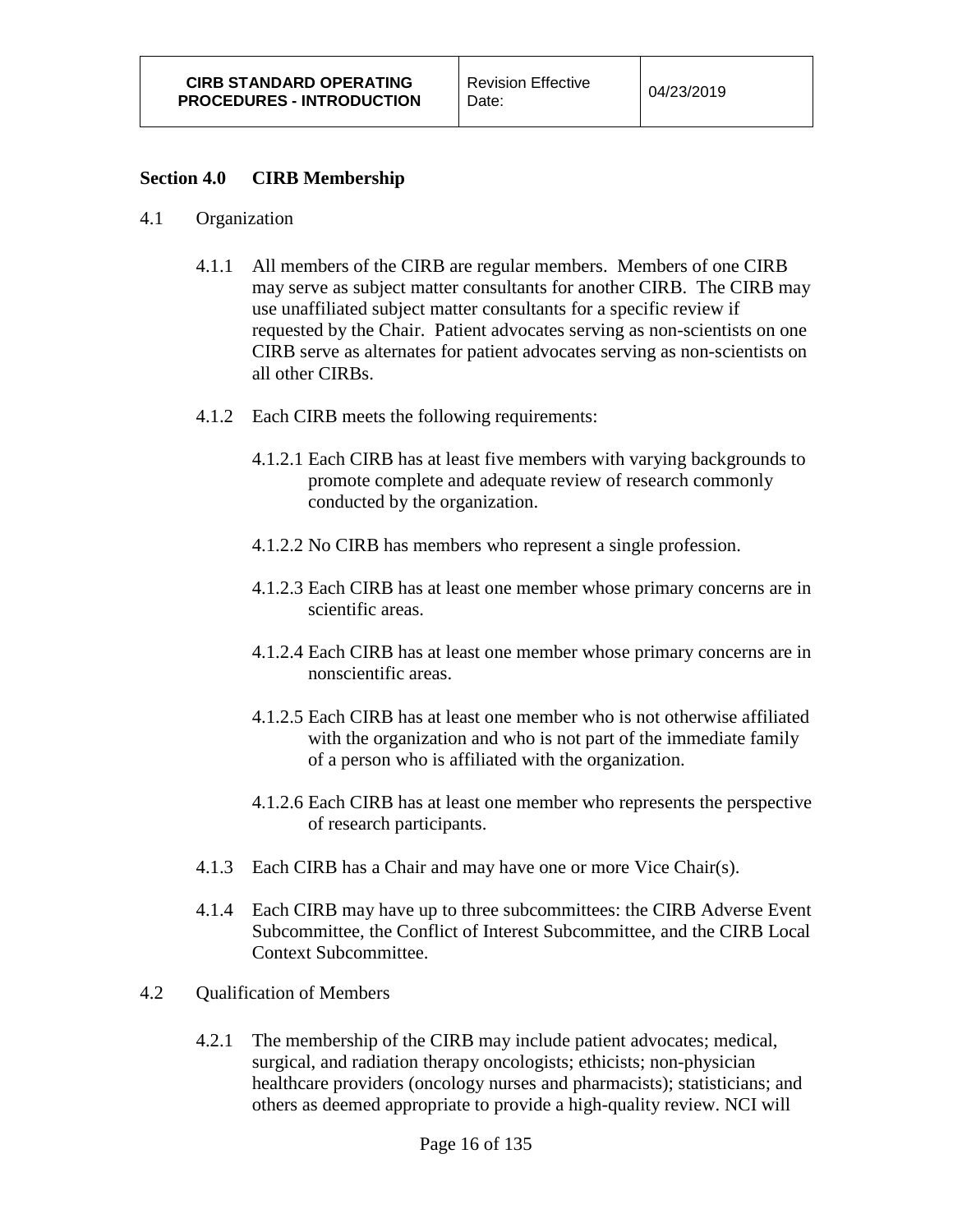appoint members, including Chairs and Vice Chairs, to meet the specific requirements of 45 CFR 46.107 so that the membership is sufficiently qualified through expertise, experience, and diversity to ensure its ability to safeguard the rights and welfare of human subjects.

- 4.2.2 All CIRB members demonstrate and maintain sufficient knowledge of the ethical principles and Federal requirements for protecting research participants. All CIRB members are committed to the principles of human subject protections. The CIRB members, as a Board, are qualified to ascertain the acceptability of the research in terms of Federal regulations and standards of professional conduct and practice.
- 4.2.3 CIRB members who have a conflict of interest with a study as defined by the Conflict of Interest Policy for CIRB Members do not participate in the final deliberations and votes on proposed research or continuing review of previously approved research including review of unanticipated problems, adverse events, changes in research, and serious or continuous noncompliance. CIRB members with a conflict of interest do not perform expedited reviews of research with which the member has disclosed a conflict. CIRB Members with a conflict of interest with a study do not count towards quorum for the review of that study.
- 4.2.4 An employee of the NCI cannot be appointed to serve as a member of the CIRB.
- 4.2.5 Each CIRB member must be available to regularly attend CIRB meetings and be willing to dependably fulfill the responsibilities of a primary reviewer when assigned.
- 4.2.6 Each CIRB member must agree to have his/her full name, profession, and affiliations made public.
- 4.2.7 All CIRB members must agree to keep deliberations and actions of the CIRB confidential.
- <span id="page-22-0"></span>4.3 Selection and Appointment
	- 4.3.1 The NCI solicits names for appointments from a variety of sources (e.g., cancer advocacy groups, coordinating groups, current and former CIRB rosters, Federal agencies, professional organizations, and self-nomination). The names of persons in ethics, healthcare, or advocacy who have demonstrated expertise, experience, and interest regarding the protection of the rights and welfare of study participants are considered for appointment.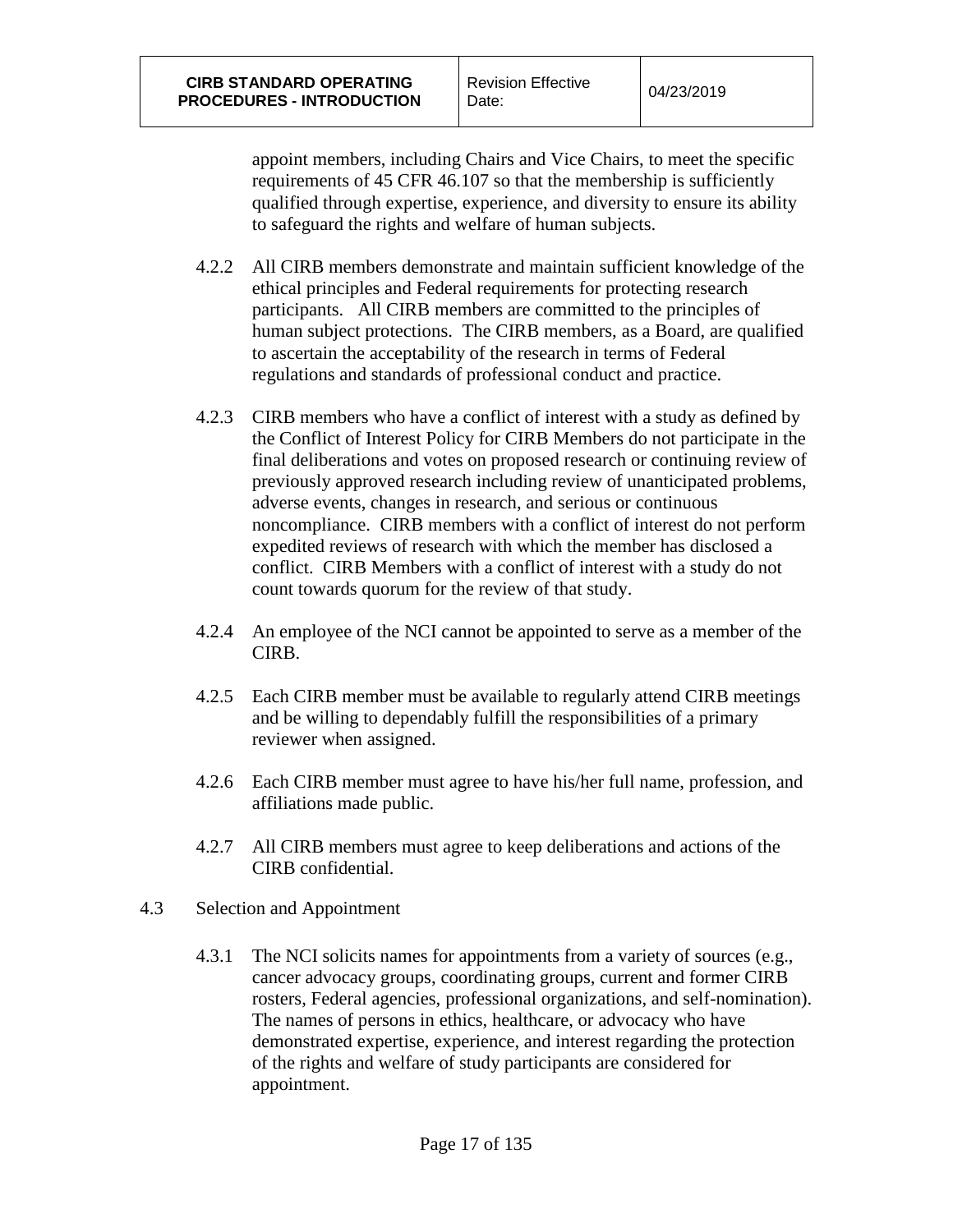- 4.3.2 When selecting members, consideration is given to assuring appropriate diversity by profession, ethnic background, and gender, and to include both non-scientific and scientific members. Consideration is also given to representation of vulnerable populations.
- 4.3.3 CIRB members are volunteers and are typically appointed for a two-year term. A member may continue to serve beyond two years if recommended by the Head of the CIRB Initiative.
- 4.3.4 At the request of the Head of the CIRB Initiative, the Chair may be asked to evaluate the knowledge and skills of the members scheduled for continuation. If at any time the Chair determines the member does not demonstrate appropriate knowledge and skill, the Chair may recommend additional training or may recommend that the member not continue to serve on the CIRB.
- 4.3.5 CIRB members are evaluated annually by the Head of the CIRB Initiative to determine if the member continues to meet the responsibilities of membership. An evaluation letter, accompanied by an individualized Meeting Attendance Report, is provided to the Chair, Vice Chair, and CIRB members that document their meeting attendance and reviews completed in the last year. CIRB members may be required to complete additional training, to correct an identified deficiency, or be removed from the CIRB, if additional educational efforts are unsuccessful or the member is unwilling to participate. This determination is made and communicated to the CIRB member by the Head, CIRB Initiative.
- 4.3.6 CIRB members may resign by notification to the Chair of their respective CIRB or to the Head, CIRB Initiative; the CIRB Contracting Officer Representative; or the CIRB Operations Office.
- 4.3.7 To encourage CIRB members to speak freely and to safeguard proprietary information, all CIRB members must sign a confidentiality agreement as a condition of serving on the CIRB.
- 4.3.8 Maintenance of the CIRB Membership Roster
	- 4.3.8.1 The membership roster for each CIRB is updated when changes occur.
	- 4.3.8.2 The following information is maintained for each member:
		- 4.3.8.2.1 Name; 4.3.8.2.2 Sex and ethnicity; 4.3.8.2.3 Degrees;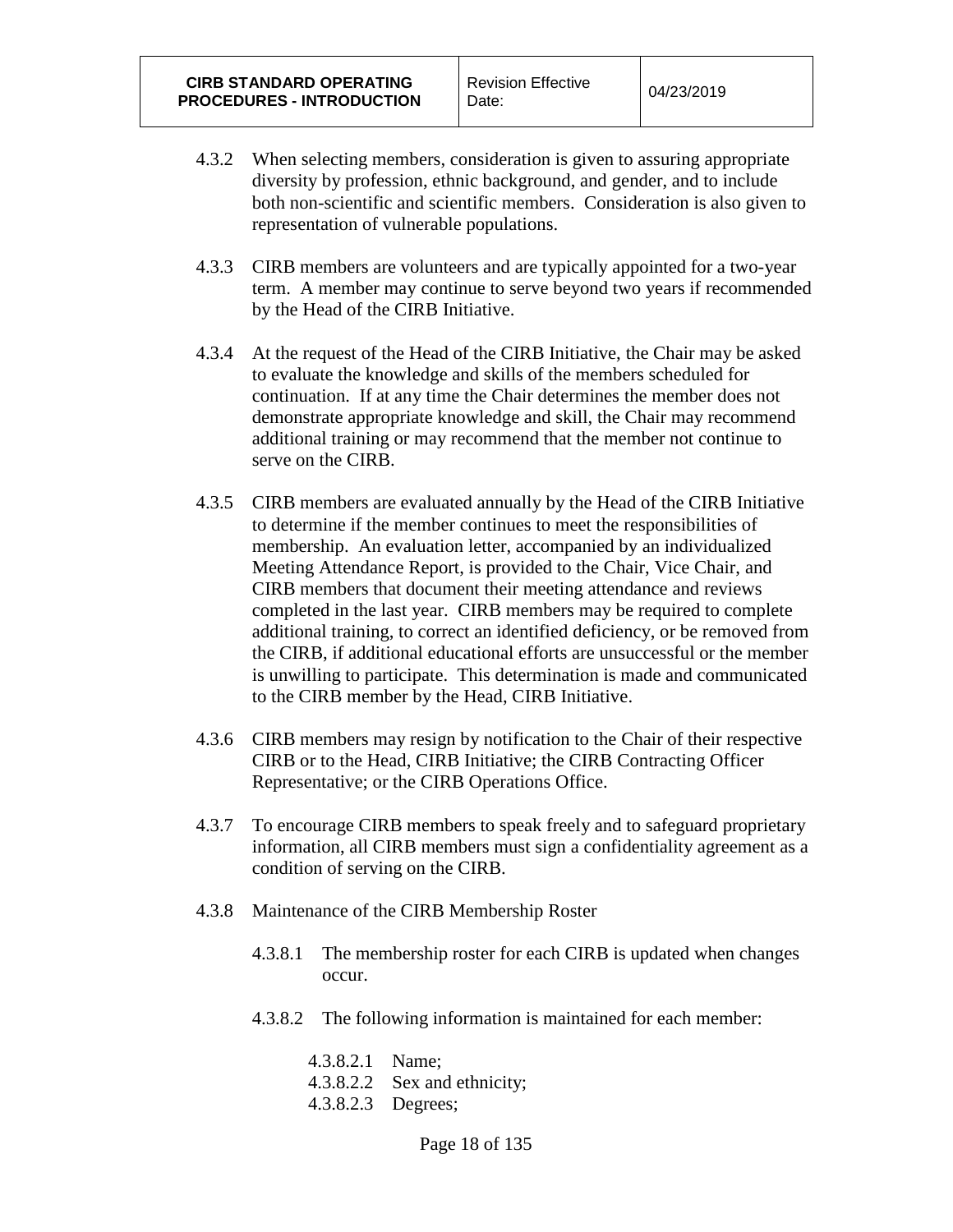- 4.3.8.2.4 Representative capacity;
- 4.3.8.2.5 Indications of experience, such as board certifications, licenses, etc.;
- 4.3.8.2.6 Information sufficient to describe each member's chief anticipated contributions to the CIRB deliberations; and
- 4.3.8.2.7 Any employment or other relationship between the member and the NCI.

## <span id="page-24-0"></span>4.4 Training of CIRB Members

- 4.4.1 New CIRB members participate in a telephone orientation session that covers the structure and mandate of the CIRB, the Belmont Report, and the applicable Federal regulations. Records of attendance at the telephone orientation session are maintained by the CIRB Operations Office.
- 4.4.2 New CIRB members are required to receive training on the internetenhanced conference call system called ePanel© which is used for most CIRB meetings.
- 4.4.3 Each CIRB member is required to complete the Web-based modules on human subjects protections provided through the CITI Program and provide written verification of training completion to the CIRB Operations Office. The CITI training must be maintained with training occurring every two years.
- 4.4.4 New CIRB members will be provided with the following:
	- 4.4.4.1 CIRB Orientation Packet;
	- 4.4.4.2 CIRB Standard Operating Procedures;
	- 4.4.4.3 Institutional Review Board Member Handbook, R.J. Amdur (Ed.) and;
	- 4.4.4.4 Any other related materials deemed necessary by the Head, CIRB Initiative; the CIRB Contracting Officer Representative; and the CIRB Operations Office.
- 4.4.5 New CIRB members observe at least one CIRB meeting before serving on the CIRB unless the members are to serve on a new CIRB which has not yet met.
- 4.4.6 New CIRB members cannot serve on the CIRB until all training requirements have been completed.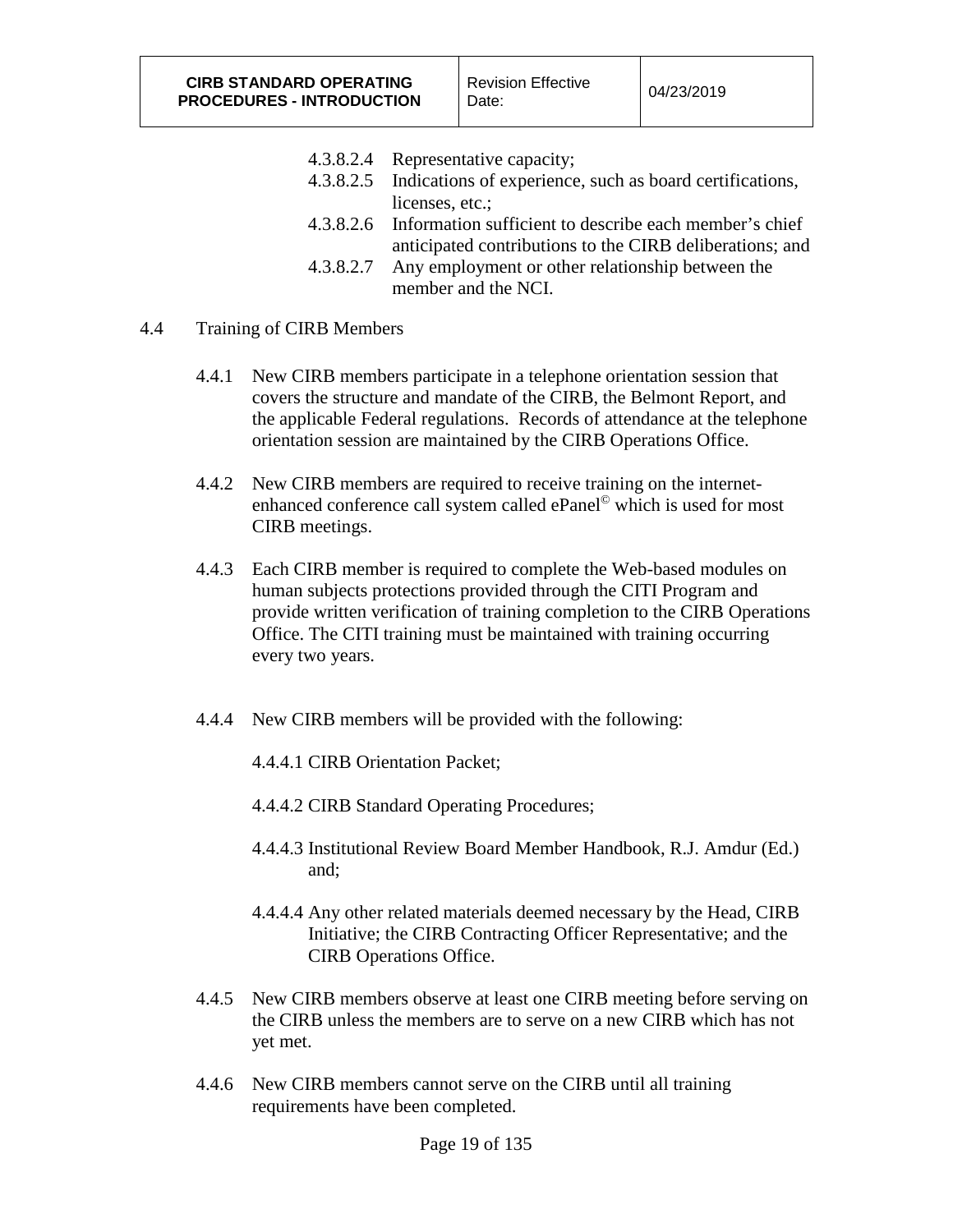- 4.4.7 All CIRB members are invited to attend in-person training and education sessions when arranged by the NCI and the CIRB Operations Office. Content and attendance is appropriately documented. Regular attendance is expected. CIRB members who cannot attend will be provided with materials to review. The training sessions may also include presentations on special topics that are intended to provide the CIRB members a better understanding of NCI-sponsored clinical trial development and management processes, regulatory issues, or current topics of debate in IRB forums. Topics may include ethical, scientific, and/or operational issues.
- 4.4.8 The Chairs of each CIRB consider the training needs of their respective members and may suggest appropriate topics for training.
- 4.4.9 The CIRB Operations Office monitors recent developments in ethics and research and distributes information to CIRB members on an ongoing basis to keep the CIRB informed of current events.
- 4.4.10 Special training sessions are scheduled by the CIRB Operations Office and held as needed.
- 4.4.11 Training may also occur during convened CIRB meetings, when appropriate.
- 4.4.12 The CIRB Operations Office tracks all training for CIRB members.
- <span id="page-25-0"></span>4.5 Attendance Requirements
	- 4.5.1 CIRB members are expected to attend all CIRB meetings.
- <span id="page-25-1"></span>4.6 Appointment and Duties of the Chair and Vice Chair
	- 4.6.1 The Chair and Vice Chair of each CIRB is appointed by the Head, CIRB Initiative for a term of two years.
	- 4.6.2 The CIRB Chair is a voting member of the CIRB and presides over each CIRB meeting.
	- 4.6.3 If the Chair is absent, the CIRB Vice Chair serves as the acting Chair and assumes all responsibilities and obligations of the Chair. In the event neither the Chair nor the Vice Chair is available to preside over a specific meeting, the Chair will designate another CIRB member of the CIRB to serve as the acting Chair for that meeting.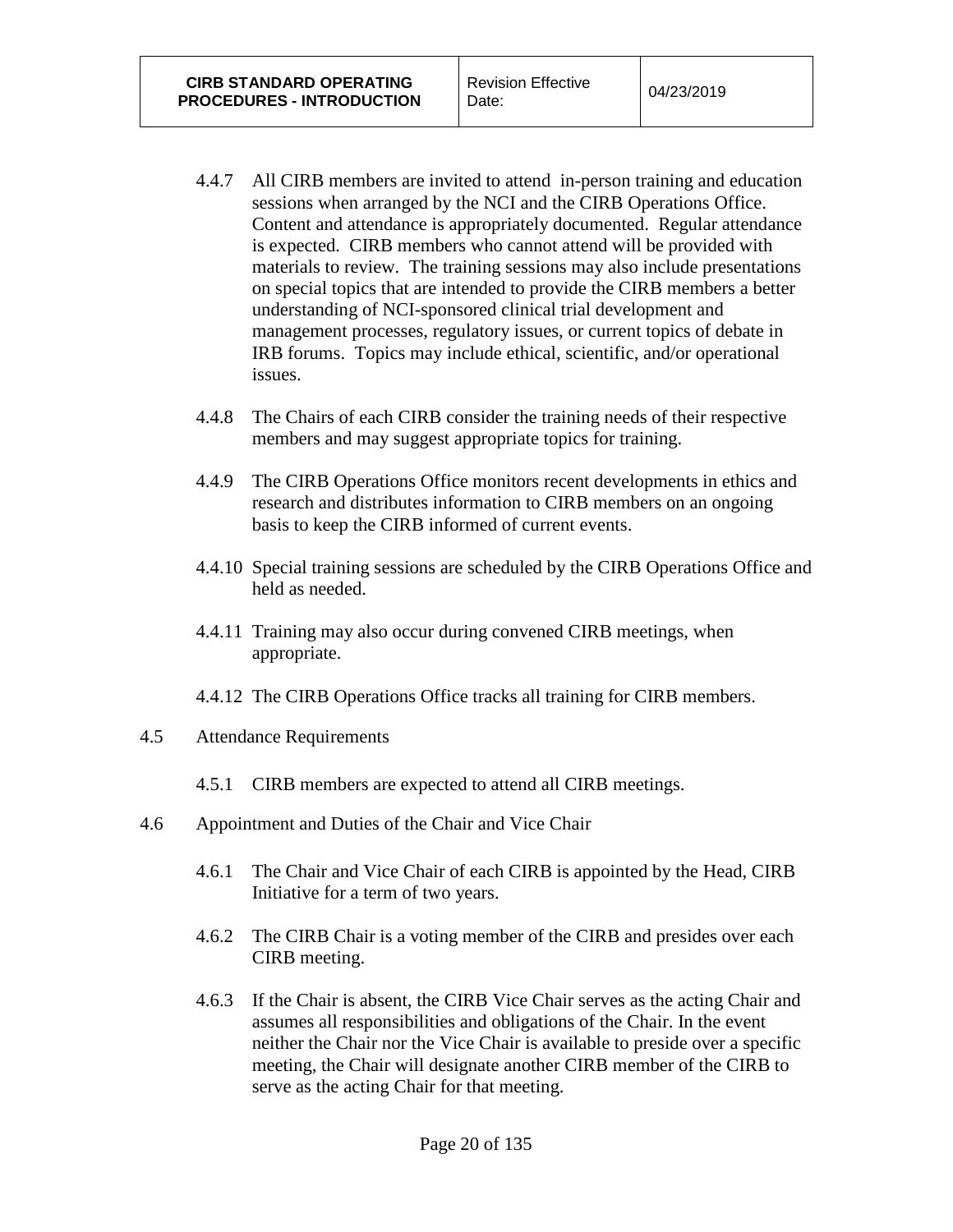- 4.6.4 The following are responsibilities of the Chair:
	- 4.6.4.1 Remain knowledgeable of the ethical, legal, and regulatory issues applicable to studies and consent documents reviewed by the CIRB;
	- 4.6.4.2 As appropriate, participate in the development of CIRB meeting agendas, policies, and procedures;
	- 4.6.4.3 Confirm appropriateness of reviewer assignments for the CIRB meeting;
	- 4.6.4.4 Review all studies presented to the convened CIRB and communicate with other reviewers as needed so that important IRB issues may be resolved or identified prior to the convened meeting;
	- 4.6.4.5 Attend CIRB meetings via teleconference and ePanel<sup>®</sup>;
	- 4.6.4.6 Direct the proceedings and discussion of convened CIRB meetings by keeping the dialogue focused on important IRB issues and ensuring that the meeting process is both efficient and effective;
	- 4.6.4.7 Provide the tie-breaking vote when necessary, otherwise the Chair does not vote;
	- 4.6.4.8 Adhere to and administer CIRB decisions;
	- 4.6.4.9 Respond to the CIRB Operations Office in a timely manner with regard to CIRB correspondence and processes;
	- 4.6.4.10 Review and provide a timely determination on requests that meet the Federally-defined criteria for expedited review or delegate the authority to do so;
	- 4.6.4.11 Review CIRB correspondence representing CIRB's decisions in a timely fashion or delegate the authority to do so;
	- 4.6.4.12 Work with the CIRB Operations Office to maintain efficient and effective administrative processes;
	- 4.6.4.13 As appropriate, participate in the resolution of controversial substantive or procedural matters;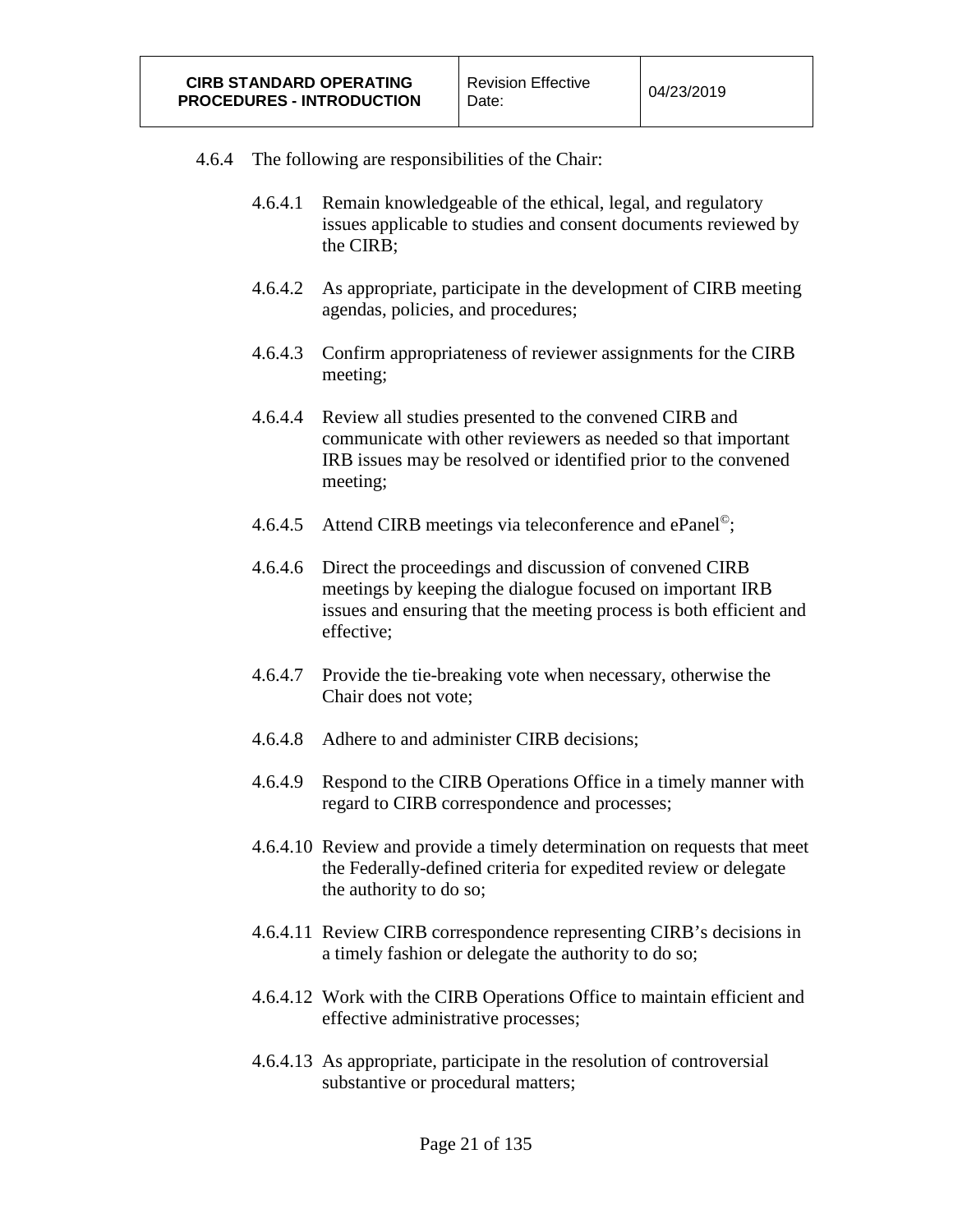- 4.6.4.14 Represent the CIRB in discussing CIRB decisions with Study Chairs and/or the Cooperative Groups;
- 4.6.4.15 Notify NCI of invitations to speak on behalf of, or about, the NCI CIRB Initiative.
- 4.6.4.16 Communicate regularly with the Head, CIRB Initiative, CIRB Contracting Officer Representative, and CIRB Operations Office; and
- 4.6.4.17 Consider the training needs of the CIRB members and suggest appropriate topics for training.
- 4.6.5 It is recommended that Chairs and Vice Chairs attend IRB-related educational conferences or forums at least once a year in addition to CIRB-specific Education Day(s).
- 4.6.6 In the event the Chair is unable to fulfill these responsibilities, the Vice Chair assumes all responsibilities of the Chair until the NCI appoints a replacement CIRB Chair.
- 4.6.7 On an ongoing basis, the Head of the CIRB Initiative monitors the Chair's and the Vice Chair's performance with respect to knowledge of and compliance with regulations and CIRB Standard Operating Procedures. If the Chair or Vice Chair performance reflects an inadequate knowledge or lack of compliance with applicable regulations and Standard Operating Procedures, the Chair or Vice Chair will be given an opportunity to correct the deficiencies or a replacement Chair or Vice Chair will be appointed.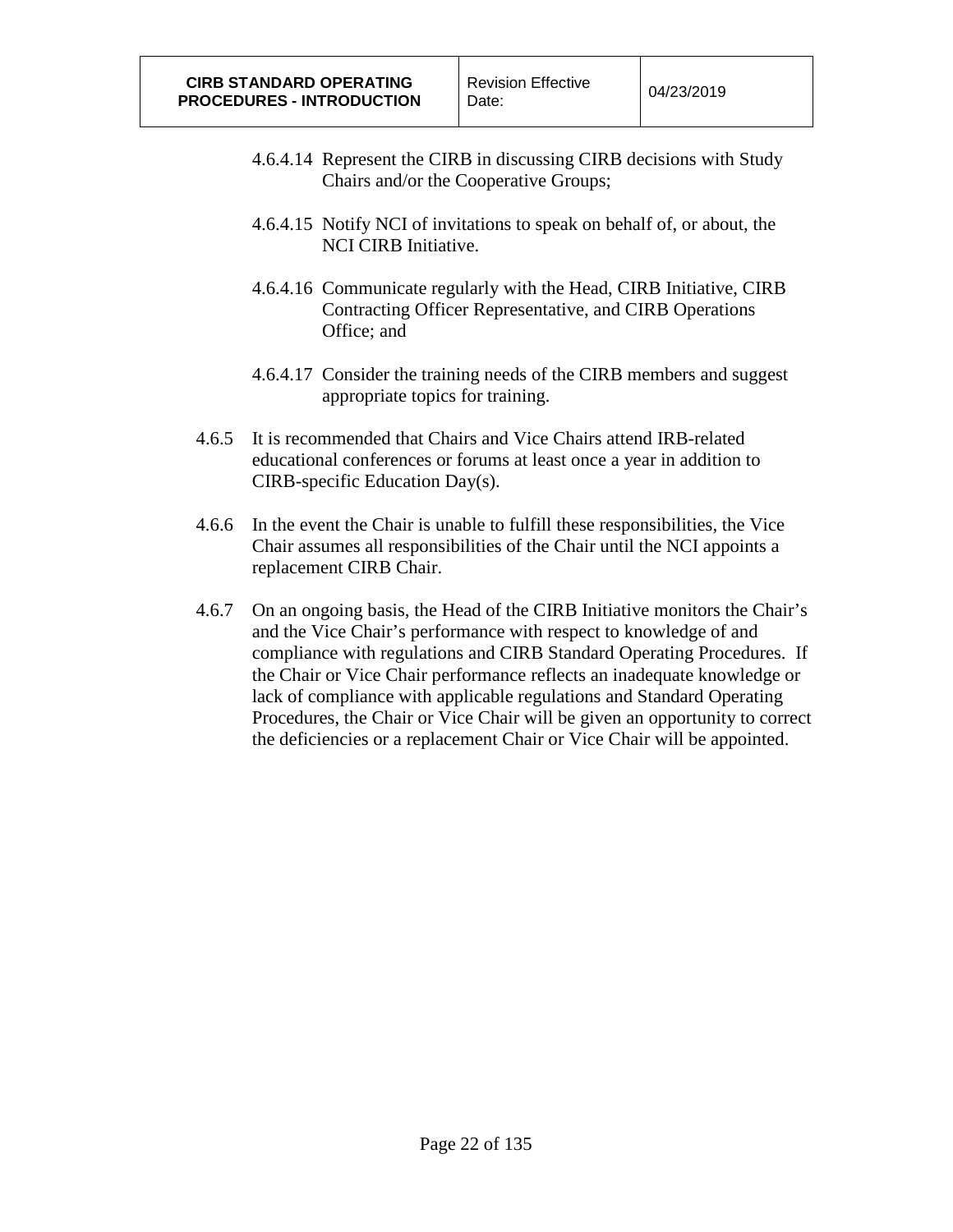#### <span id="page-28-0"></span>4.7 Duties of CIRB Members

- 4.7.1 CIRB members are responsible for the following:
	- 4.7.1.1 Attend regularly scheduled CIRB meetings via teleconference and ePanel©;
	- 4.7.1.2 Understand the CIRB Conflict of Interest policy and disclose potential or known conflicts of interest;
	- 4.7.1.3 Review all materials received and/or electronically posted prior to the meetings;
	- 4.7.1.4 Serve as primary reviewers for scheduled reviews when assigned, and submit a timely written review of the assigned study using the appropriate reviewer form;
	- 4.7.1.5 Participate in discussions and vote at CIRB meetings;
	- 4.7.1.6 Maintain confidentiality of CIRB discussions and all meeting material;
	- 4.7.1.7 Maintain knowledge of regulations and policies pertaining to human research; and
	- 4.7.1.8 Maintain knowledge of CIRB policies pertaining to CIRBdecision making.
	- 4.7.1.9 Notify NCI of invitations to speak on behalf of, or about, the NCI CIRB Initiative.

#### <span id="page-28-1"></span>4.8 Primary Reviewer

- 4.8.1 The CIRB uses a primary reviewer system.
	- 4.8.1.1 Two reviewers (one scientific and one non-scientific) are required to review the materials for initial reviews.
	- 4.8.1.2 One CIRB member, with appropriate expertise and qualifications, serves as the primary reviewer for continuing review and for review of changes in research.
	- 4.8.1.3 Pharmacists and statisticians are assigned as reviewers for initial reviews. They do not generally serve as primary reviewers for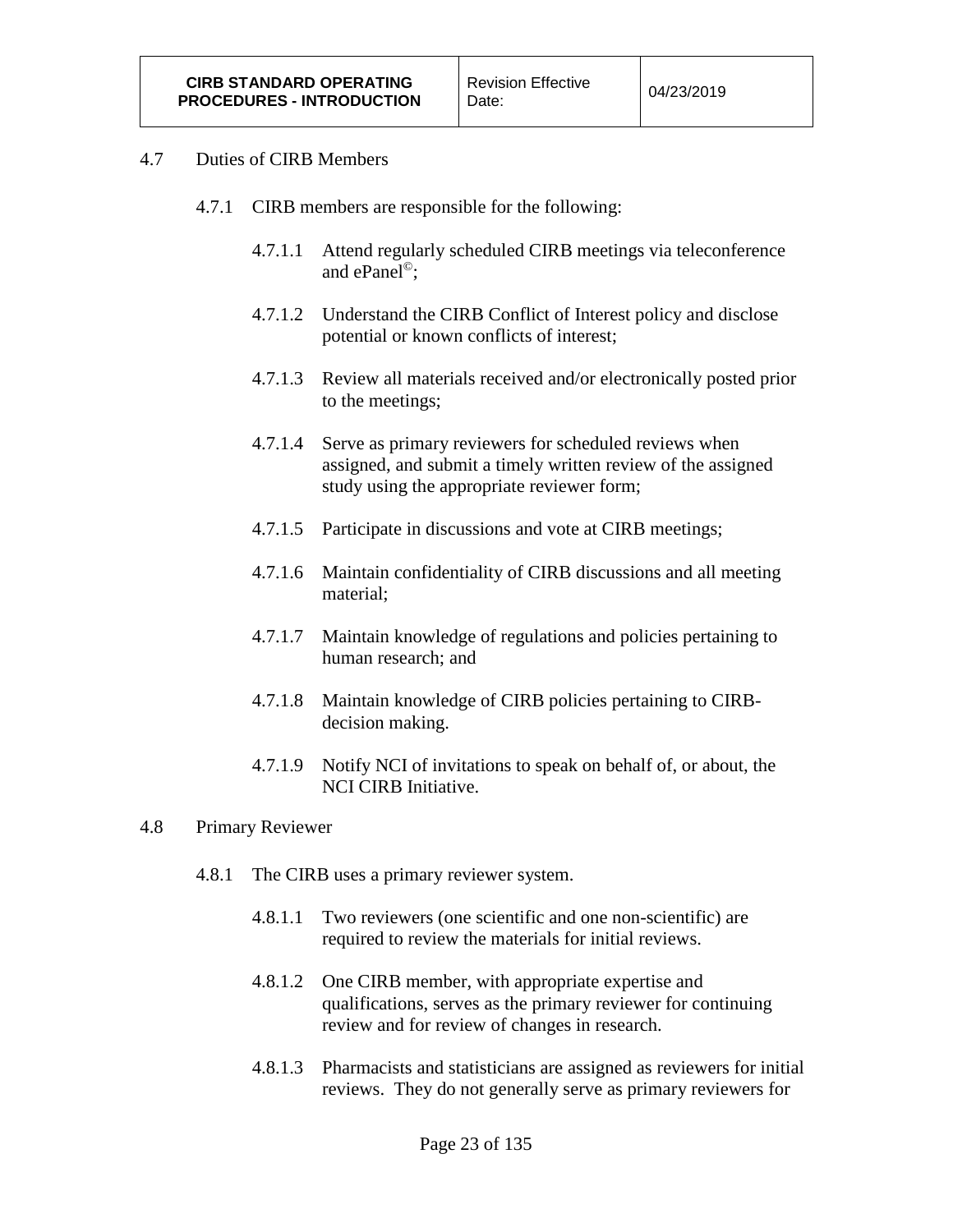other study submissions but may be asked to submit a review for any study under review in which their expertise is warranted.

- 4.8.2 Primary reviewers are recommended by the CIRB Operations Office and confirmed by the CIRB Chair with consideration being given to their qualifications in relation to the study.
- 4.8.3 If a CIRB member who has been assigned to serve as the primary reviewer for an agenda item finds that he/she will be unable to attend the meeting and present the review, the review will be reassigned.
- 4.8.4 In the event a CIRB member cannot attend the meeting as planned and the review cannot be reassigned, the assigned reviewer must post his/her review and it will be read and considered during deliberations.
- 4.8.5 If the CIRB member cannot attend the meeting as planned, the review cannot be reassigned and the review has not been posted, the Chair determines if a sufficient review can occur during the meeting. If not, the review will be rescheduled.
- 4.8.6 Reviews should be completed on ePanel<sup>©</sup> using the appropriate reviewer form with the form completed a minimum of two (2) days prior to the scheduled meeting.
- <span id="page-29-0"></span>4.9 Expedited Reviews
	- 4.9.1 Expedited reviews are conducted by the Chair or Vice Chair. The Chair or Vice Chair may designate any CIRB member to perform expedited reviews with consideration being given to their experience and qualifications in relation to the study.
		- 4.9.1.1 Reviewer experience is defined by the CIRB member's role and the length of CIRB or prior IRB service.
	- 4.9.2 Reviewers determine if a submission meets the regulatory criteria for expedited review and whether the submission satisfies the criteria for IRB approval as outlined in Federal regulations (45 CFR 46.111 and 21 CFR 56.111).
	- 4.9.3 To expedite review of an amendment, reviewers determine that changes in research are minor changes that neither increase risk (45 CFR 46.110 and 21 CFR 56.110) nor materially change the risk/benefit ratio.
	- 4.9.4 Reviewers have the responsibility of providing their review outcome to the CIRB Operations Office within 48 hours. If the reviewer cannot provide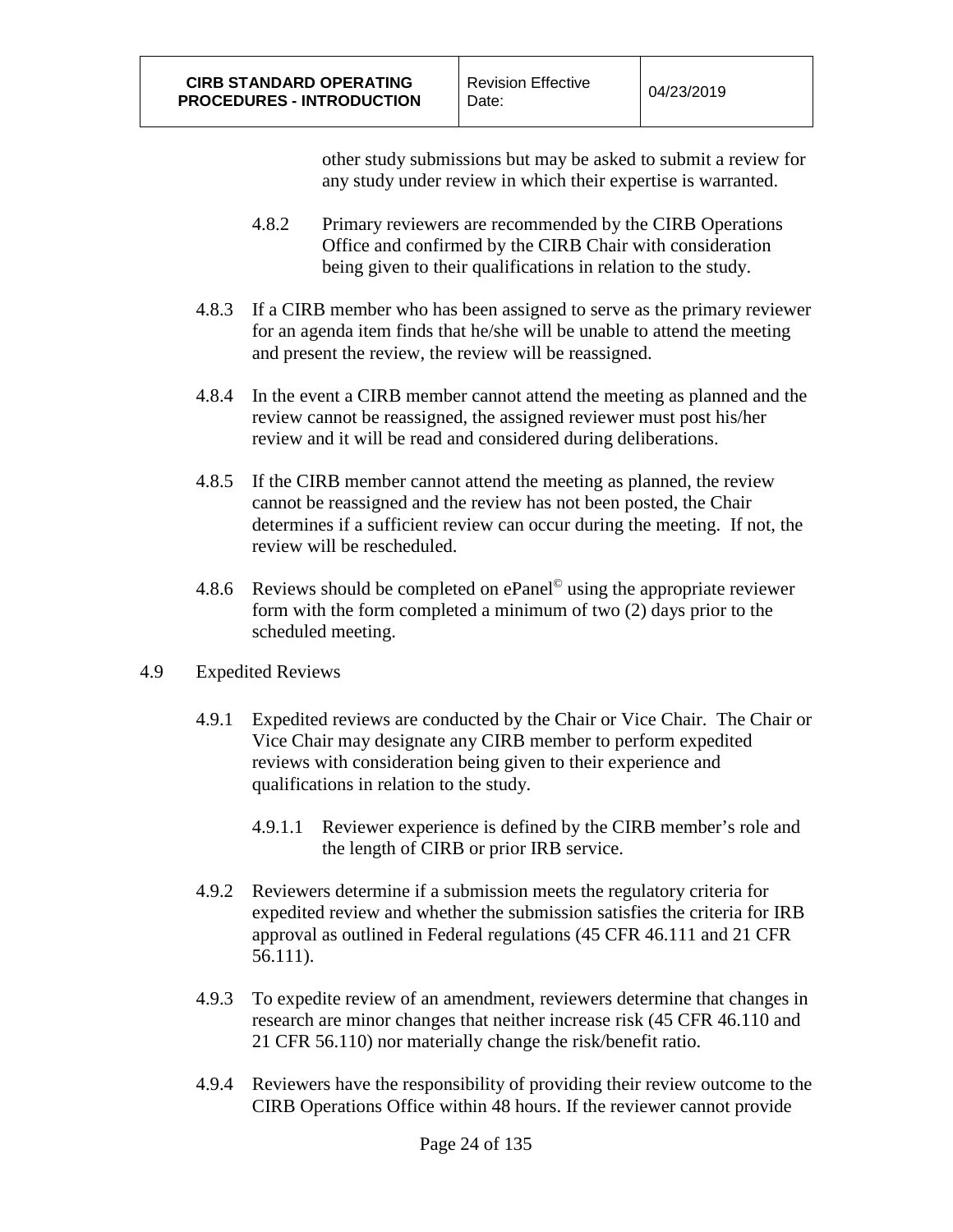the review in the time period stipulated, such information is provided to the CIRB Operations Office at the time of assignment and the review will be reassigned.

- 4.9.5 Reviewers cannot overturn by expedited review an action taken by the convened CIRB, nor can they disapprove a submission.
- <span id="page-30-0"></span>4.10 Subject Matter Consultants Review
	- 4.10.1 The CIRB Chair evaluates each research study placed on a pending agenda to ensure that the CIRB has the expertise and experience necessary to conduct an in-depth review of the protocol. Subject matter consultants may be used for the review of studies if determined necessary by the Chair. Consultants are not considered members of the CIRB and leave the discussion at the time of final deliberation and vote. Consultants will be asked to provide information to the CIRB members to allow for an informed decision about the risks and benefits of a study to be made. The services of an appropriate consultant will be coordinated by the Head, CIRB Initiative. NCI employees are excluded.
	- 4.10.2 Consultants must sign a confidentiality agreement.
	- 4.10.3 When a consultant is selected to provide any type of review, the consultant is asked to declare any conflicts of interest he/she has with respect to the proposed research. The criteria used for determining if a consultant has a conflict of interest are the same as for CIRB members. If the consultant declares a conflict or a potential conflict, the Conflict of Interest (COI) Subcommittee will determine whether the conflict would prevent the consultant from providing information to the CIRB. This decision must be based on the need for the consultant's expertise balanced against the potential for the conflict to influence the consultant such that the information provided by the consultant is biased. If the consultant has a conflict of interest, he/she may provide information as long as the conflict is disclosed to the CIRB. If the CIRB determines the conflict of interest prevents the consultant from providing information, another consultant will be identified.
- <span id="page-30-1"></span>4.11 Conflict of Interest Policy for CIRB Members
	- 4.11.1 The purpose of this policy is to ensure that all deliberations of the CIRBs affecting participants in research projects are conducted by members whose overriding interest is the protection of those participants. At the same time, the policy is not intended to unnecessarily deny the CIRB the benefit of the expertise of any of its members in such deliberations.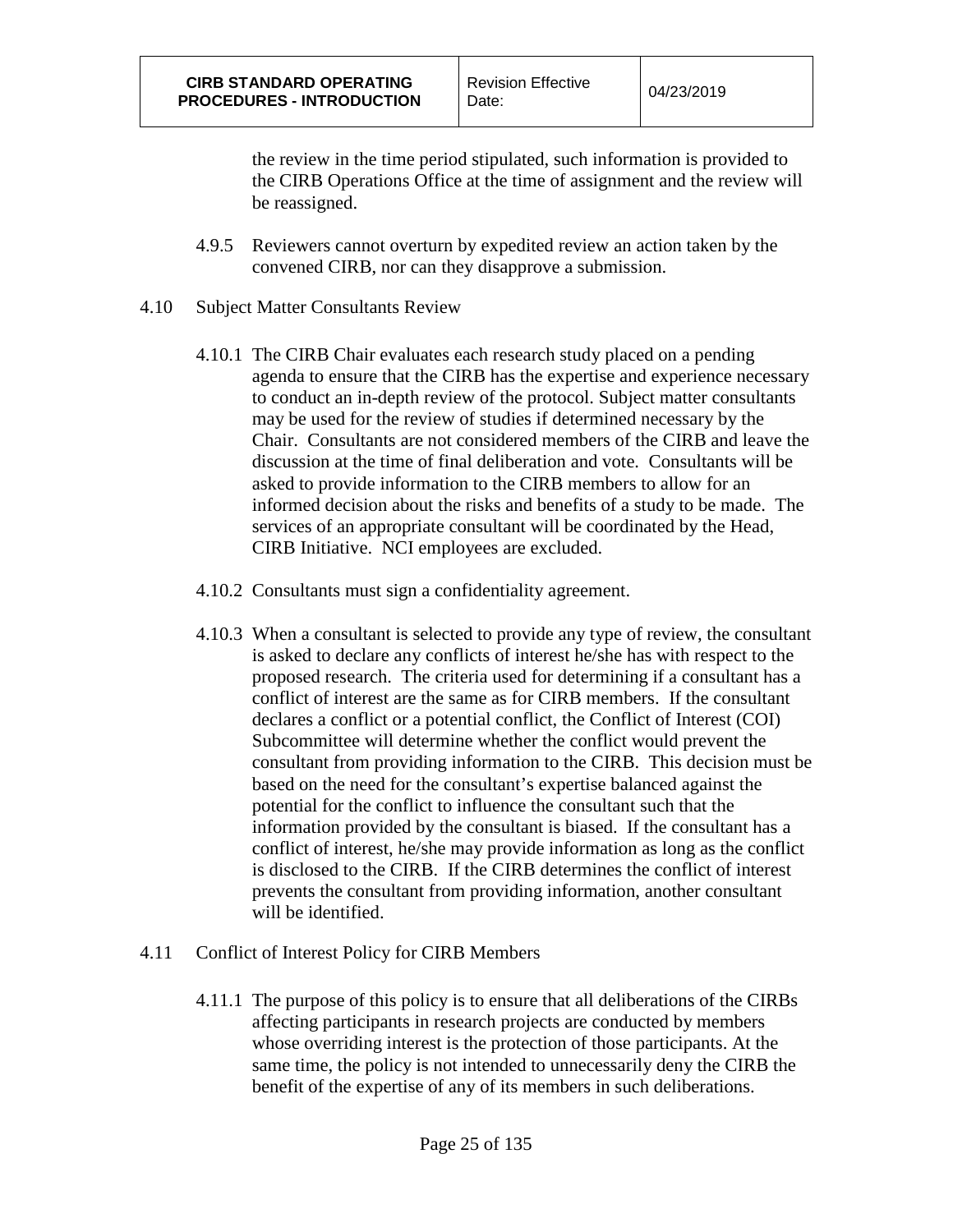- 4.11.2 Conflicts of interest are assessed for all types of review conducted for each study. When it is determined that any member has an existing conflict of interest in a study before the CIRB, that member shall be absent throughout the deliberations concerning that study and voting, except when the Chair or a majority of the members not conflicted shall request that member's presence for the purpose of responding to questions. If such a member has been requested to remain in the meeting to respond to questions, they will be absent for the final deliberation and vote. A member with a conflict of interest cannot be assigned as a reviewer.
- 4.11.3 Definition of a Conflict of Interest
	- 4.11.3.1 A CIRB member has a conflict of interest when the member or her/his immediate family member (spouse, significant other or dependent child) or a person in a direct supervisory or reporting relationship with the member has a primary role in the oversight, design or conduct of the project or has a role in the analysis or management of the data. Management of the resulting conflict is commensurate with the level of involvement with the coordinating group or study. Specifically:
		- 4.11.3.1.1 Serving on a governing body or other supervisory committee with group-wide oversight of the coordinating group that submitted the study may be managed by recusal from review of all studies submitted by that coordinating group. For example, a member who serves on the Board of Directors for a given coordinating group would be recused from review of all studies submitted by that group.
		- 4.11.3.1.2 Serving on a Disease Committee, Working Group, or Data Monitoring Committee of the coordinating group that submitted the study for CIRB review may be managed by recusal from review of the specific study or group of studies within the scope of that committee. For example, a member who serves on the lung cancer committee of a coordinating group would be recused from review of all lung cancer studies from that group.
	- 4.11.3.2 A member who serves as a Study Chair of a study under review with the CIRB has a conflict of interest for the CIRB's review of that study.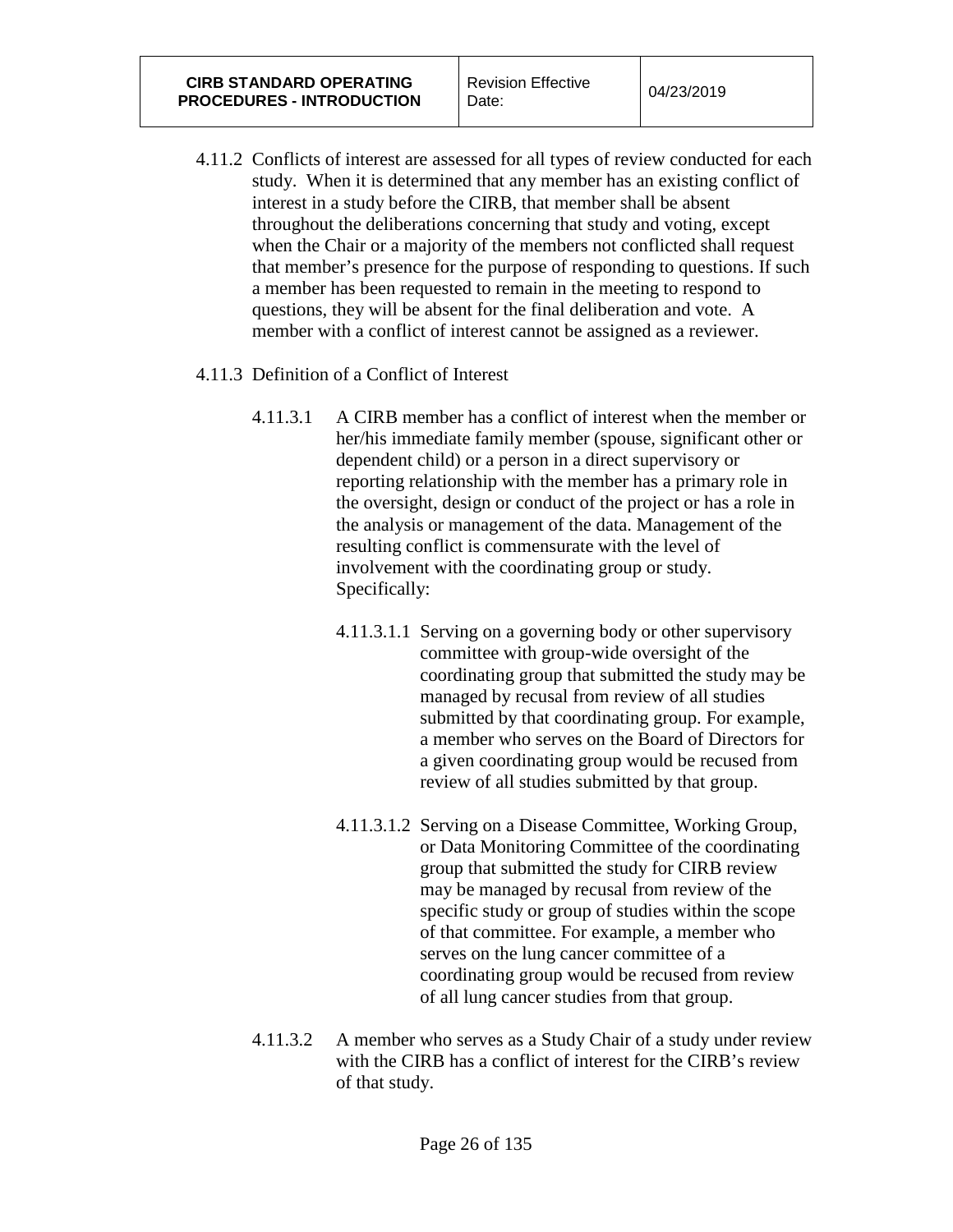- 4.11.3.3 A CIRB member has a conflict of interest for the CIRB's review of a study when the member is employed by the same institution as the Study Chair.
- 4.11.3.4 A CIRB member has a conflict of interest when the member or immediate family member has a financial interest of \$5,000 or more in any of the agents/devices/enterprises involved in the study under consideration, or in any direct competitor of such an enterprise. Ownership interests arising solely from investment in a company by a mutual, pension, or other institutional investment fund over which the CIRB member does not have control shall not be included as a conflict of interest.
- 4.11.3.5 A CIRB member has a conflict of interest when the member or immediate family member within two years before the deliberations receives any compensation from any enterprise involved in the study under consideration or from any direct competitor.
- 4.11.3.6 A CIRB member has a conflict of interest when the member or immediate family member has a proprietary interest in the research, such as a licensing agreement, copyright, patent, or trademark.
- 4.11.3.7 A CIRB member has a conflict of interest when the member is a Signatory Institution Principal Investigator for a study and has either:
	- 4.11.3.7.1 Identified a prospective participant for the study, or
	- 4.11.3.7.2 Enrolled a participant in the study or
	- 4.11.3.7.3 Performed or directed research interventions and interactions with the study participants. This restriction does not apply to other physicians who may be involved in the care of the patient, such as cross-over attendings, surgeons, or radiotherapists.
- 4.11.3.8 A CIRB member has a conflict of interest when the member could derive benefit (financial benefit, career advancement, or otherwise) based upon the outcome of the study.
- 4.11.3.9 A CIRB member has a conflict of interest when the member has an interest (financial or non-financial) that the CIRB or the CIRB member believes conflicts with or biases his/her ability to objectively review a study.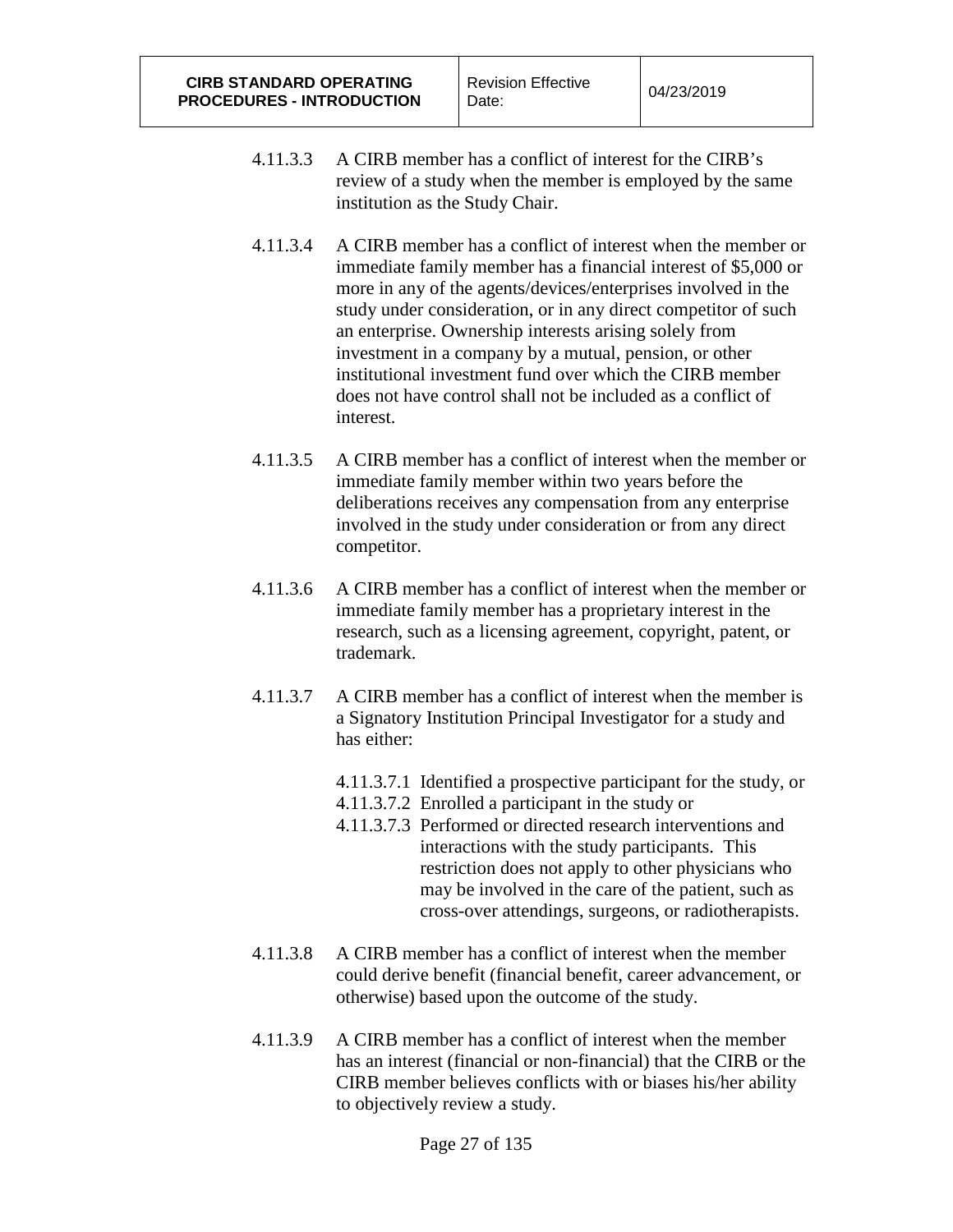- 4.11.3.10 Each CIRB member is responsible for disclosing conflicts of interest to the CIRB Operations Office as soon as possible. This disclosure should occur prior to the scheduled CIRB meeting, or at the beginning of the CIRB meeting, if not declared previously. If a CIRB member has questions regarding a potential conflict, the member must disclose the potential conflict to the CIRB Operations Office, who will forward the information to the appropriate CIRB Conflict of Interest Subcommittee for evaluation. If the Subcommittee does not have sufficient time to evaluate, the convened CIRB will make the determination.
- 4.11.3.11 A copy of this policy shall be posted as a reference document on ePanel© and the Chair shall call attention to the policy at the beginning of each meeting. An entry in each meeting's minutes reflects adherence to this policy.
- 4.11.4 Conflict of Interest for CIRB Local Context Subcommittee Members
	- 4.11.4.1 In addition to the conflicts identified above, the following is a conflict for members of the CIRB Local Context Subcommittee.
		- 4.11.4.1.1 Employment or having a professional association with the Signatory Institution responsible for the conduct of the research or any Component or Affiliate Institutions.
- <span id="page-33-0"></span>4.12 Conflict of Interest Subcommittee
	- 4.12.1 The purpose of the Conflict of Interest (COI) Subcommittee is to review potential conflicts of interest as disclosed by members when the member is not certain as to whether the disclosed relationship constitutes a conflict of interest requiring the member's absence from the deliberations and vote.
	- 4.12.2 The COI Subcommittee is composed of a subset of CIRB members who are appointed by the CIRB Chair. It is recommended that the three members be an ethicist, a scientific reviewer, and a patient advocate.
	- 4.12.3 Members with uncertainty regarding potential conflicts must disclose the pertinent facts of the potential conflict in writing to the CIRB Operations Office. The disclosure must be submitted by the CIRB Operations Office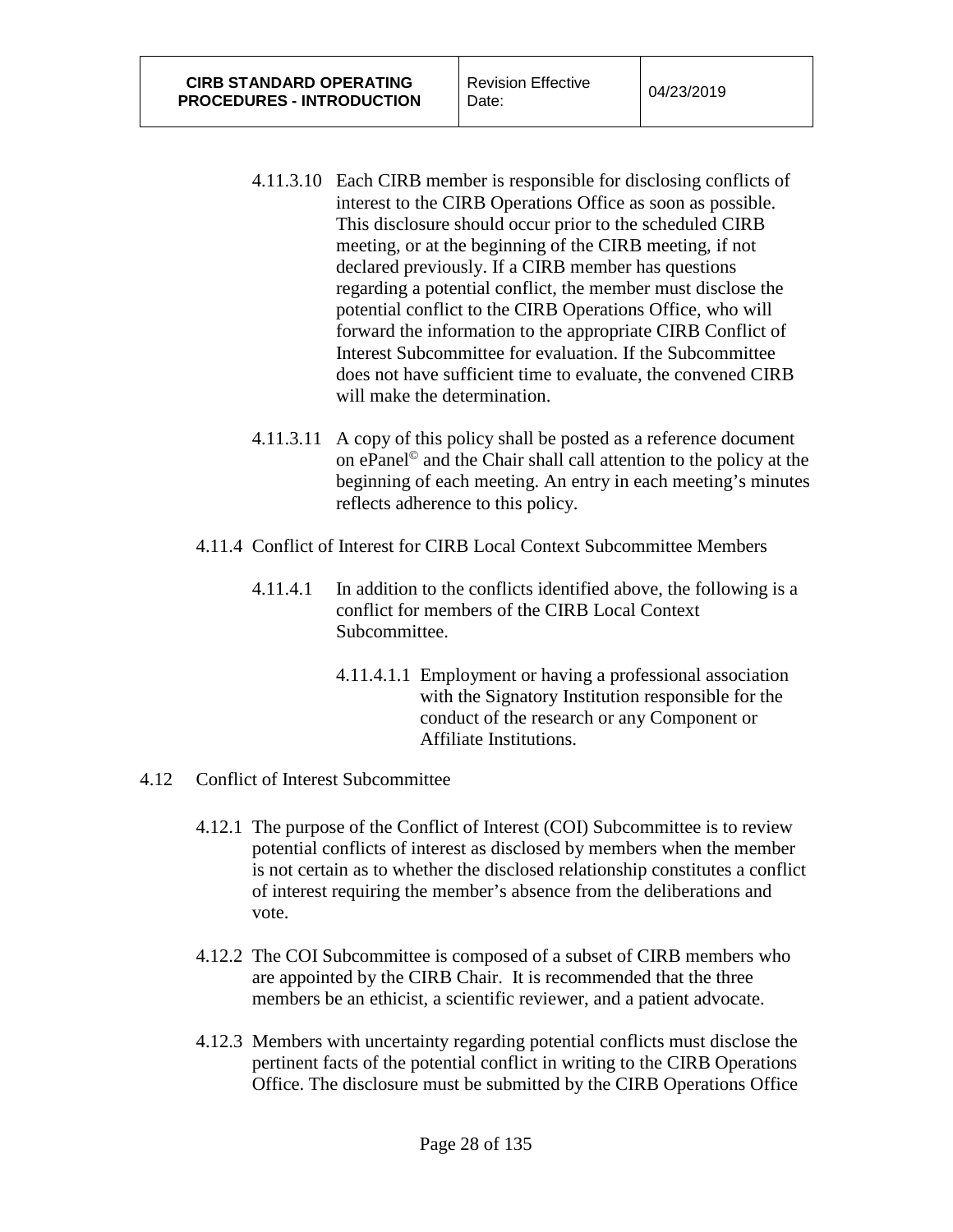to the CIRB Conflict of Interest Subcommittee for a determination prior to the CIRB meeting.

- 4.12.4 The COI Subcommittee reviews all such disclosures and renders a decision regarding whether the disclosure constitutes a conflict of interest. Members with conflicts under consideration by the COI Subcommittee are not to be named as primary reviewers.
- 4.12.5 The COI Subcommittee presents a written report of its review no later than the beginning of such meeting where research in which the potential conflict exists will be reviewed.
- 4.12.6 The CIRB must accept the determinations of the COI Subcommittee unless the determination was not unanimous.
- 4.12.7 If a conflict or potential conflict affecting an item on the agenda for a convened meeting is disclosed too late for Subcommittee consideration, the issue shall be dealt with directly by the convened CIRB prior to discussion of the agenda item.
- 4.12.8 If a potential conflict is disclosed by a member of the COI Subcommittee and sent to the Subcommittee for review, the CIRB Operations Office designates a CIRB member not conflicted to replace the disclosing COI Subcommittee member for the conflict determination.
- <span id="page-34-0"></span>4.13 CIRB Adverse Event Subcommittee
	- 4.13.1 Studies approved by the CIRB have either a DSMB or the CIRB has determined the protocol includes a sufficient monitoring plan as required by 45 CFR 46.111(a)(6) and 21 CFR 56.111(a)(6). The CIRB may determine, based on the risks of the study, that CIRB review of individual adverse event reports is warranted for studies that do not have a DSMB or for which the CIRB has determined such review activity is required to ensure there is sufficient monitoring to satisfy the requirements of the regulations cited above. The CIRB will convene an Adverse Event Subcommittee to conduct review of individual adverse event reports in these cases.
	- 4.13.2 The CIRB Adverse Event Subcommittee consists of pediatric oncologists/medical oncologists, surgical oncologists, radiation oncologists, and pharmacists. Neither the Chair nor Vice Chair serves on the CIRB Adverse Event Subcommittee.
	- 4.13.3 Orientation of CIRB Adverse Event Subcommittee members starts after two months of continuous service.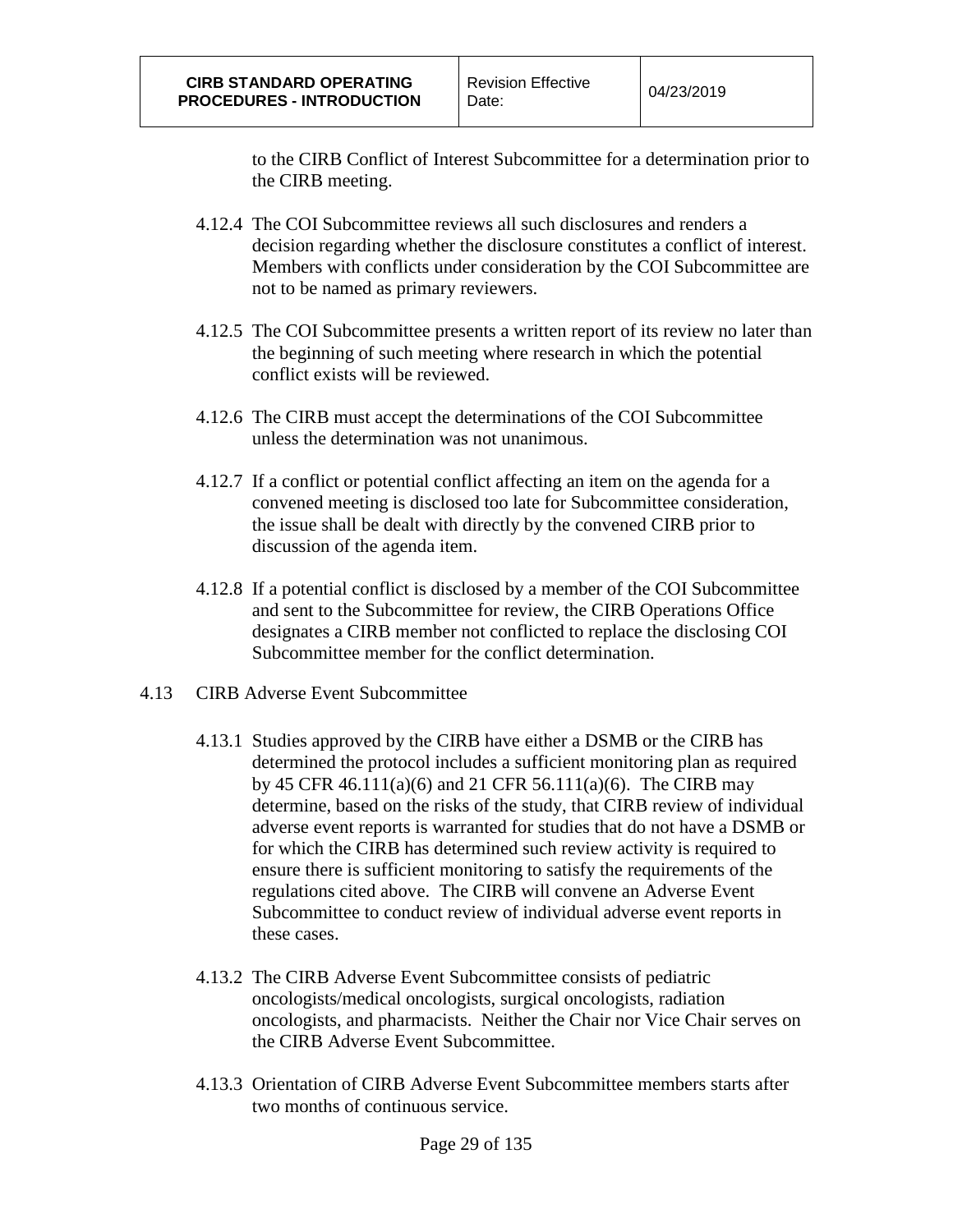#### <span id="page-35-0"></span>4.14 CIRB Local Context Subcommittee

- 4.14.1 Each CIRB maintains a Local Context Subcommittee to review the Annual Signatory Institution Worksheet, the Annual Principal Investigator Worksheet, the Study-Specific Worksheet, the Potential Unanticipated Problems and/or Serious or Continuing Noncompliance Reporting Worksheet, and any other documentation submitted by the Signatory Institution or Principal Investigator related to local context.
- 4.14.2 The CIRB Local Context Subcommittee consists of CIRB members with extensive experience with NCI-sponsored clinical research at the local institution level.
- 4.14.3 The CIRB Local Context Subcommittee members are designated expedited reviewers given the authority to approve local context considerations on behalf of the entire CIRB.
- 4.14.4 Orientation to the CIRB Local Context Subcommittee consists of training in the IT system used for review (IRBManager) and the process for review of submissions.
- <span id="page-35-1"></span>4.15 Independence of CIRB Members
	- 4.15.1 The CIRB's decision-making is independent of the NCI, coordinating groups, Study Chairs, and Signatory Institution Principal Investigators participating in NCI-sponsored studies. Individuals may be invited to participate in the CIRB meeting to provide the CIRB with the most up-todate information for a specific study or situation on which to base its decision. These invited individuals are not otherwise involved in the CIRB's decision-making and leave the CIRB meeting prior to final discussion and vote.
	- 4.15.2 CIRB members will report to the CIRB Chair any attempts made by persons inside or outside of the CIRB to inappropriately influence that member's decision to approve, require modifications to secure approval, or to disapprove any research activity or to suspend or terminate previously approved research.
	- 4.15.3 If the Chair receives reports of attempts to unduly influence a CIRB member, he or she will discuss the issue with the Head, CIRB Initiative and a response plan will be developed. Responses could include:
		- 4.15.3.1 Communication with the individual or group alleged to have attempted to influence the member; and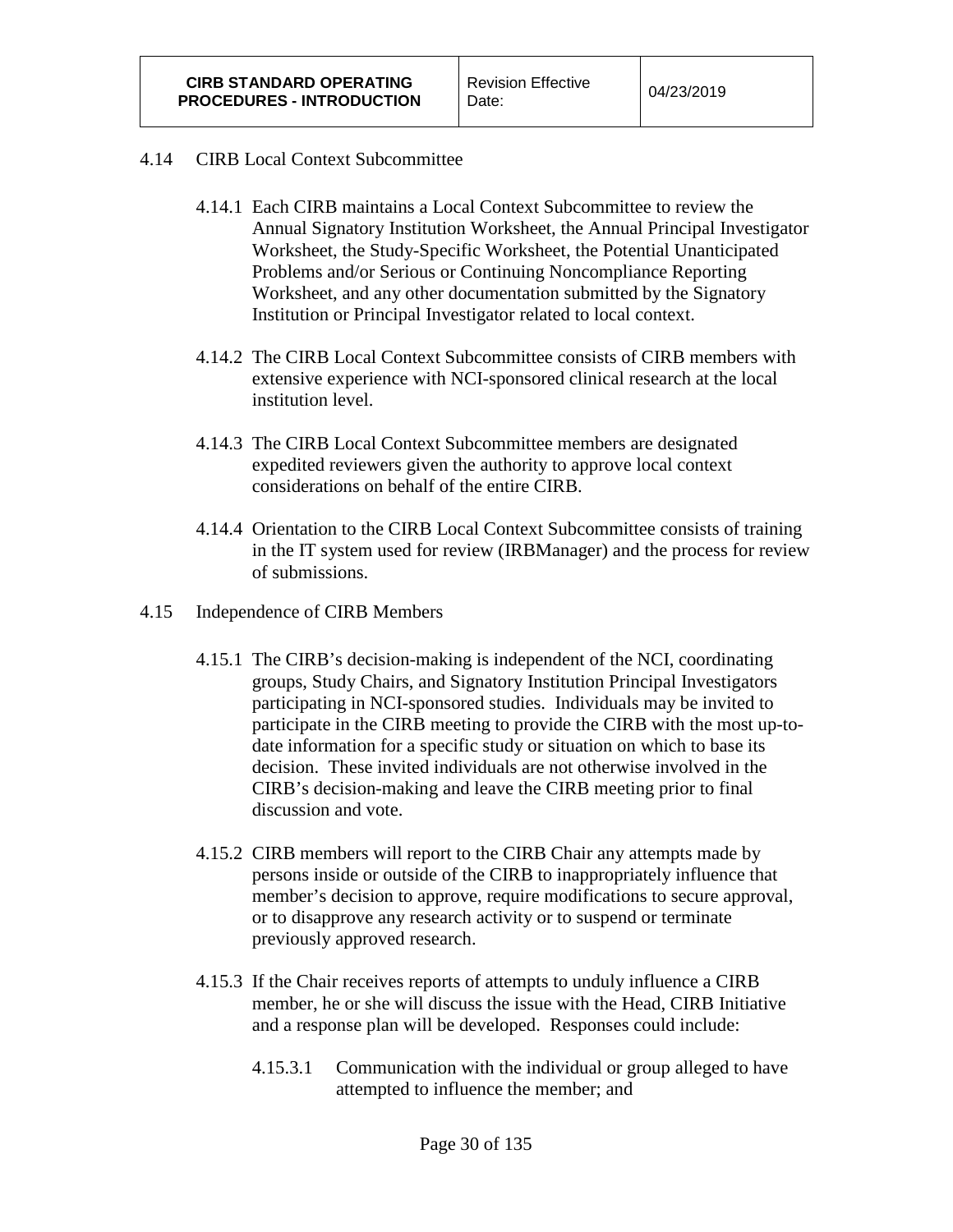- 4.15.3.2 Follow-up with CIRB member to determine if the attempts have ceased and to assess the affect the previous attempts might have had on the CIRB member's independence in making determinations on that particular research.
- 4.15.4 The following efforts are made to protect the anonymity of the CIRB members:
	- 4.15.4.1 CIRB members are not named in the version of the minutes and primary reviews posted on the website.
	- 4.15.4.2 CIRB members have the option to remain anonymous in discussions with outside entities during conference calls.
	- 4.15.4.3 Voting is anonymous.
	- 4.15.4.4 Attendance at CIRB meetings is restricted to CIRB members, new CIRB members observing the CIRB meeting, CIRB Operations Office staff, NCI representatives, invited study representatives, subject matter consultants, and other individuals invited to provide the CIRB with information pertaining to its reviews.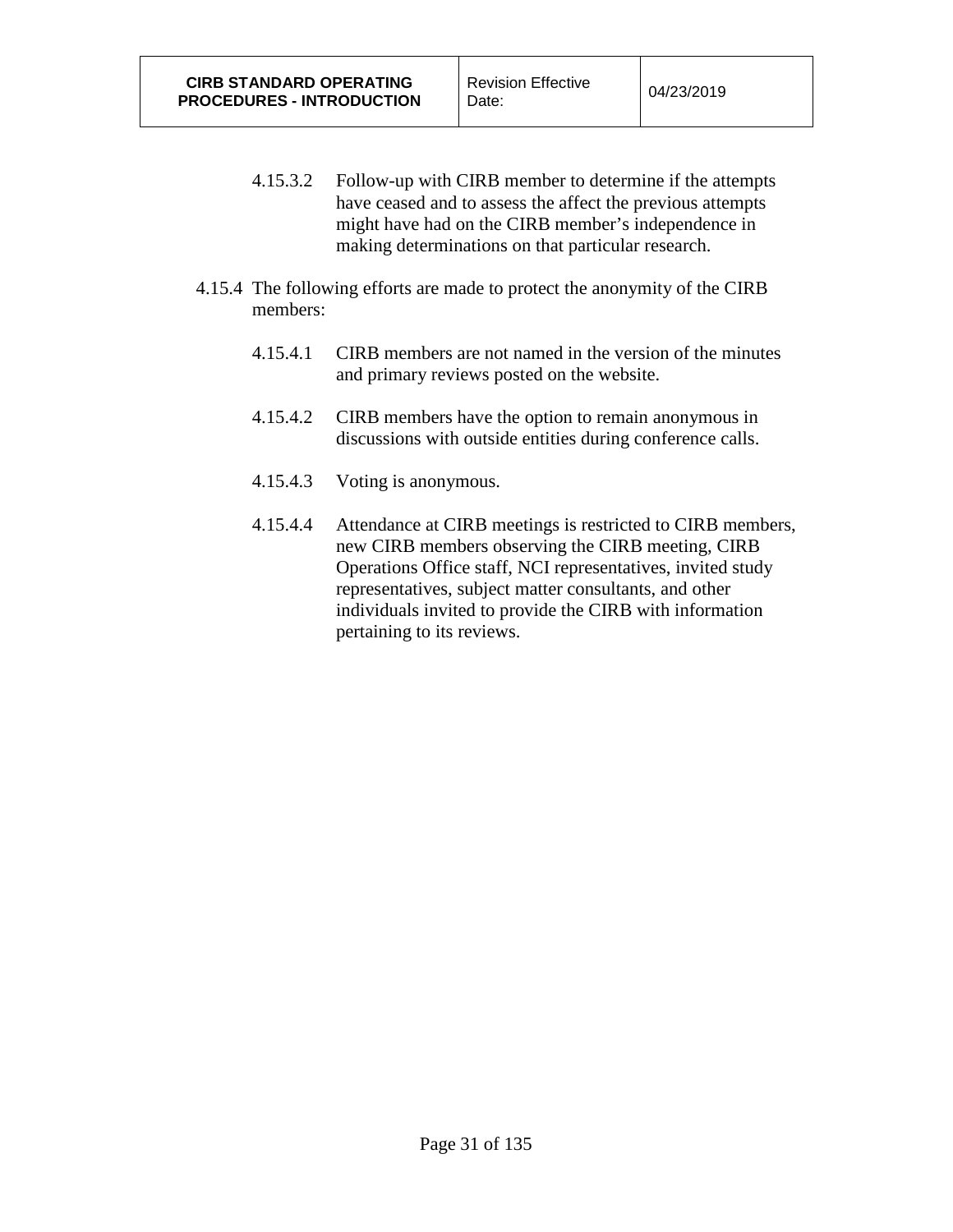## **Section 5.0 Meeting Administration**

- 5.1 Scheduling of Meetings
	- 5.1.1 The Adult CIRB Late Phase Emphasis and Adult CIRB Early Phase Emphasis meet twice per month.
	- 5.1.2 The Pediatric CIRB and Cancer Prevention and Control CIRB meet once per month.
	- 5.1.3 Ad hoc meetings are held to discuss urgent matters affecting the protection of study participants.
- 5.2 Use of ePanel<sup>©</sup> for Convened Meetings
	- 5.2.1 Regular CIRB meetings are conducted using an Internet-enhanced conference call via the ePanel© technology provided by Humanitas, Inc. Documents to be reviewed are posted on the ePanel© website. All CIRB members have access to ePanel<sup>o</sup> and receive training on how to access, participate in a meeting, and post reviews on ePanel©. Training of CIRB members and the CIRB Operations Office in the use of ePanel© is supplied by Humanitas, Inc.
	- 5.2.2 If a CIRB member cannot access a computer, the member may still participate in the teleconference and vote verbally.
	- 5.2.3 In extenuating circumstances, the CIRB may meet without using ePanel<sup> $\odot$ </sup>. The CIRB Operations Office maintains a contingency plan to coordinate meetings without use of ePanel© which ensures all CIRB members have access to materials scheduled for review.
- 5.3 CIRB Operations Office Pre-Meeting Responsibilities
	- 5.3.1 The CIRB Operations Office acknowledges the email notification from NCI when a study is submitted for initial review or when a study has changes in research. Study-specific documents for review are attached to NCI's email.
		- 5.3.1.1 No study is provided to the CIRB for initial review or review of changes in research without NCI's scientific review and approval.
		- 5.3.1.2 The CIRB may request a copy of the NCI's scientific review.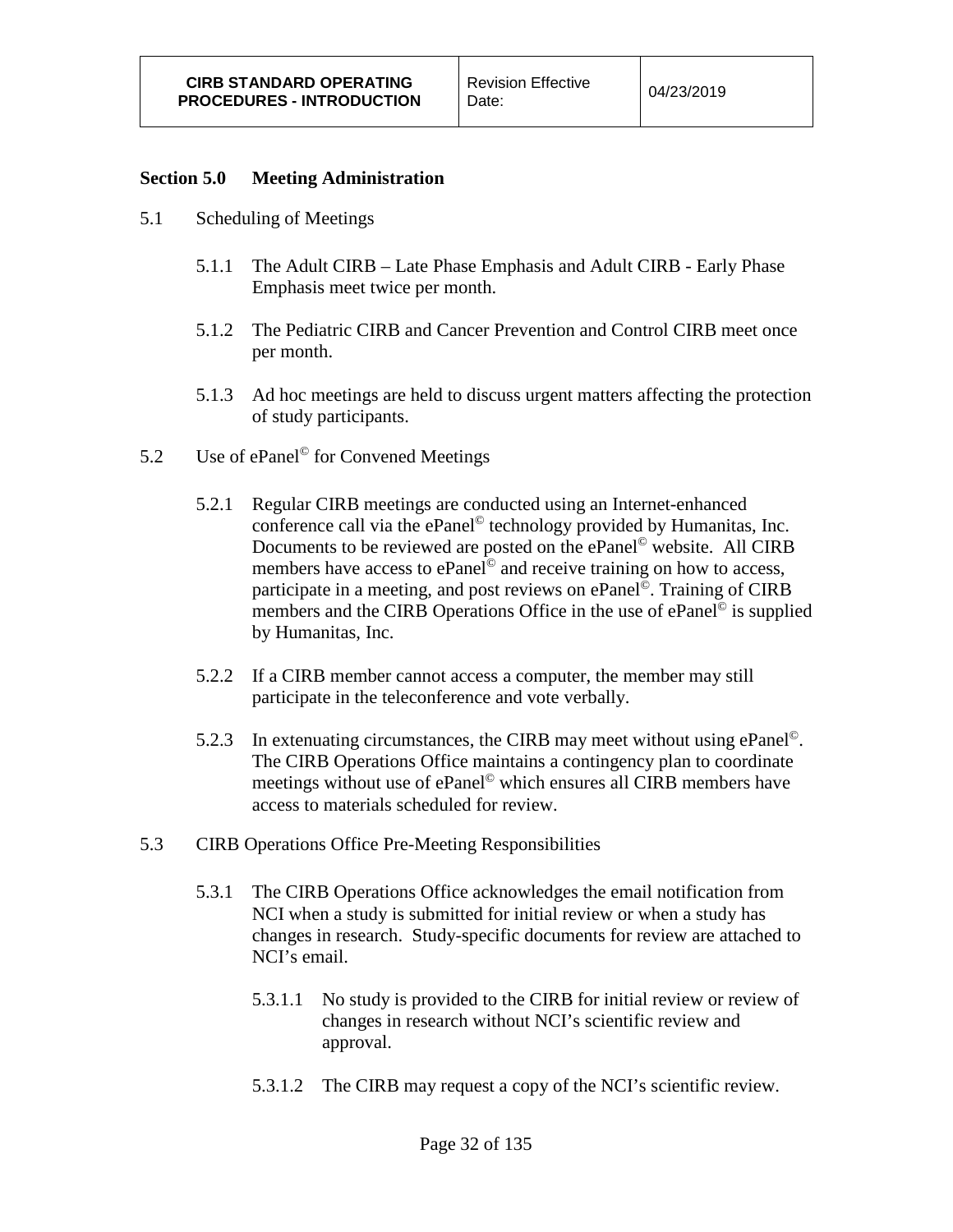- 5.3.2 The CIRB Operations Office acknowledges the email received from the Study Chair/coordinating group containing additional study-specific documents for CIRB review.
- 5.3.3 The CIRB Operations Office reviews all documents for completeness and collaborates with the Study Chair/coordinating group until the submission is complete. The CIRB reviews only final and complete versions of documents and does not review drafts or incomplete versions of documents.
- 5.3.4 When a submission is complete, the study is evaluated for expedited review. Studies that qualify are forwarded to the CIRB Chair, Vice Chair, or designee.
- 5.3.5 Studies that do not qualify for expedited review are assigned to an agenda for a convened CIRB meeting.
- 5.3.6 The Study Chair is informed via email of the meeting date when the convened CIRB will review the study.
- 5.3.7 The deadline for submission of study documents for CIRB review at the next convened meeting is two weeks before the scheduled meeting.
- 5.4 Assessment of CIRB Member COI for Study Reviews

To assess CIRB member conflicts of interest and to recommend primary reviewers for study submissions assigned to a CIRB meeting, the CIRB Operations Office forwards the following information to the CIRB members so that they may identify potential conflicts of interest with the studies on the agenda:

- 5.4.1 Type of review (initial review, continuing review, amendment review, etc.);
- 5.4.2 Study ID;
- 5.4.3 Study title;
- 5.4.4 Study Chair;
- 5.4.5 Study Chair's institution/place of business;
- 5.4.6 Drug/agent involved in the study;
- 5.4.7 Drug/agent manufacturer; and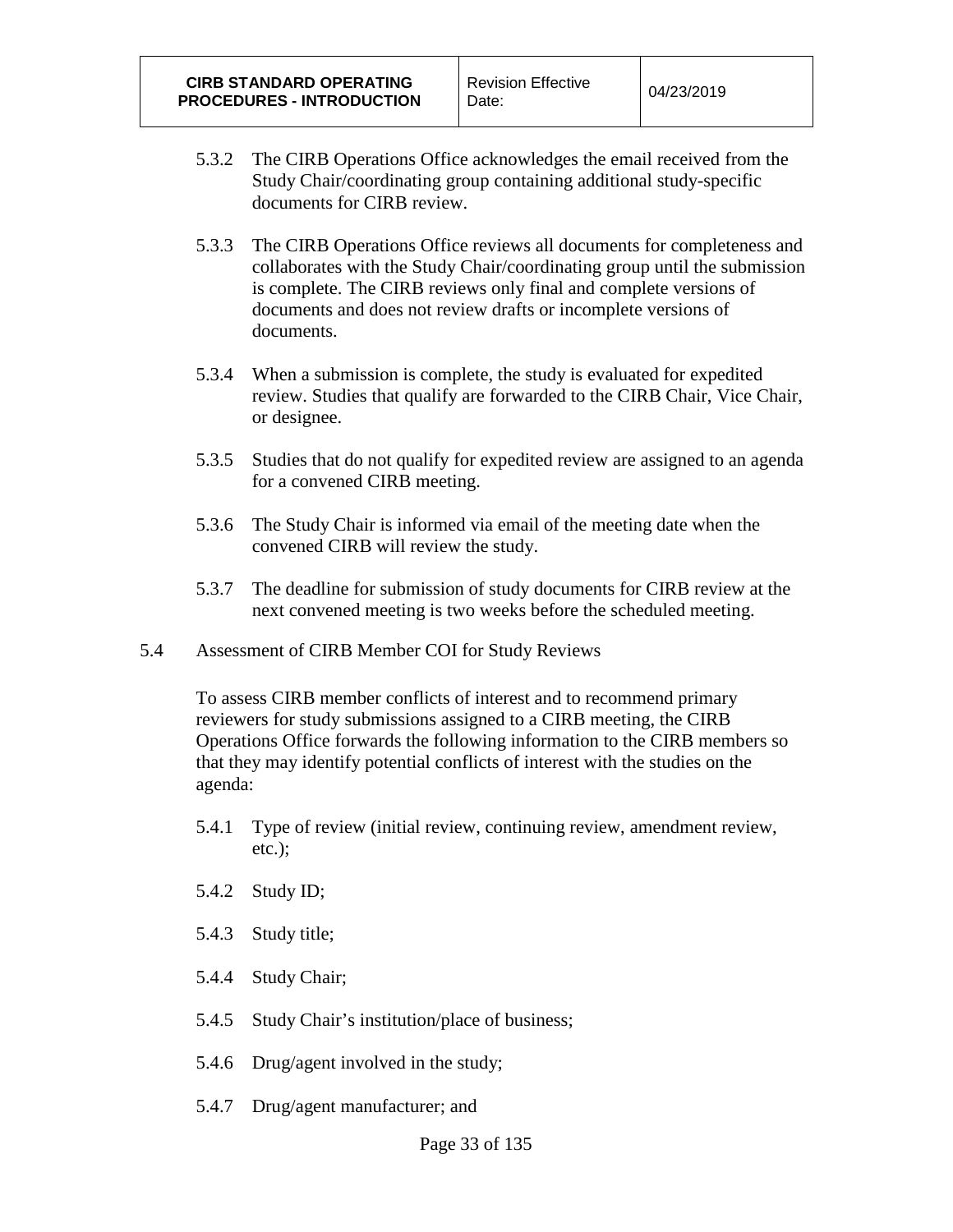5.4.8 Drug/agent supplier.

5.5 Generation of Meeting Agenda

5.5.1 Following the members' disclosures of conflicts of interest and/or potential conflicts of interest with items scheduled for review, the CIRB Operations Office generates the meeting agenda.

- 5.5.2 The following are standard agenda items/sections:
	- 5.5.2.1 Call to Order/Welcome;
	- 5.5.2.2 Reminder of COI policy and disclosure of conflicts;
	- 5.5.2.3 Monthly training presentation from the CIRB Operations Office.
	- 5.5.2.4 Review of minutes from a previous meeting (meeting date will be listed);
	- 5.5.2.5 Report from the CIRB Adverse Event Subcommittee, when applicable;
	- 5.5.2.6 General Business;
	- 5.5.2.7 Review of study submissions;
	- 5.5.2.8 List of Local Context Worksheets Approved by the CIRB Local Context Subcommittee;
	- 5.5.2.9 List of reviews and approvals conducted via CIRB expedited review procedures, including review of translated documents;
	- 5.5.2.10 List of other letters acknowledged by the CIRB Chair or CIRB Operations Office on behalf of the CIRB;
	- 5.5.2.11 Reminders and announcements for members, etc.; and

5.5.2.12 Adjournment.

- 5.5.3 For each review item, the following information is listed on the agenda:
	- 5.5.3.1 Time period assigned (e.g., 9:30 a.m. 9:50 a.m.);
	- 5.5.3.2 Type of review;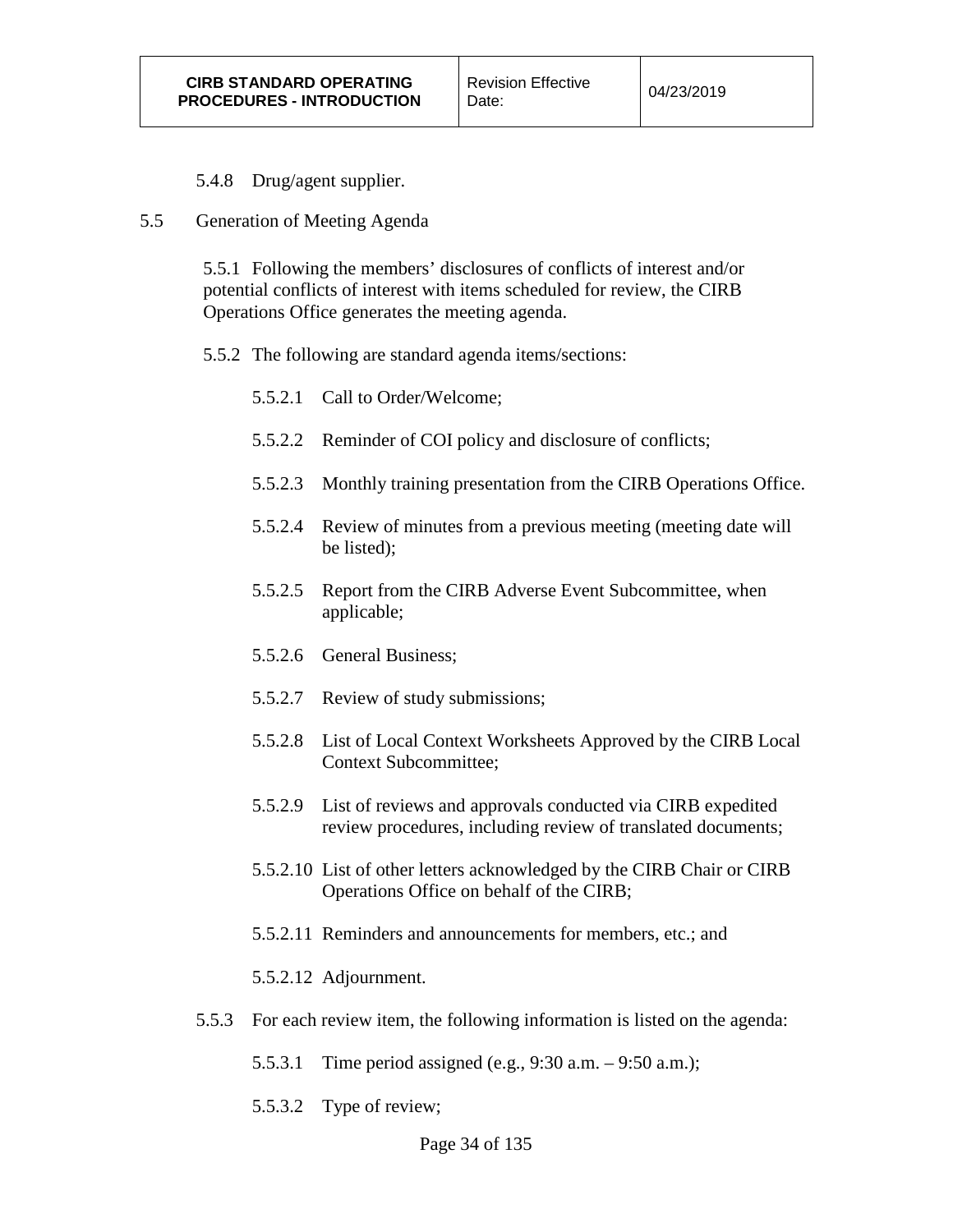- 5.5.3.3 Primary reviewer(s);
- 5.5.3.4 Recused member(s);
- 5.5.3.5 Study ID Number;
- 5.5.3.6 Study title;
- 5.5.3.7 Protocol Version Date;
- 5.5.3.8 Expiration Date;
- 5.5.3.9 Study Chair;
- 5.5.3.10 Additional information may be included such as the applicable NCI Consent Form Template or prior Pediatric Risk Determinations.
- 5.6 Time Allocations for Review of Study Submissions
	- 5.6.1 Each meeting is planned to last no longer than four (4) hours. If more items are received for review than time permits, the CIRB Operations Office consults with the CIRB Chair and NCI regarding review prioritization.
	- 5.6.2 Items under time constraints and issues of participant safety or other human protections issues will be given priority and placed at the beginning of the agenda.
	- 5.6.3 CIRB Operations Office provides a monthly training session for 15 minutes after the meeting is called to order.
	- 5.6.4 The CIRB Operations Office assigns specific review times for each agenda item. The following guidelines are used for assigning review duration:
		- 5.6.4.1 Initial reviews are generally allotted a 60-minute review time.
		- 5.6.4.2 Amendment reviews are generally allotted a 15-minute review time.
		- 5.6.4.3 Continuing reviews are generally allotted a 10-minute review time.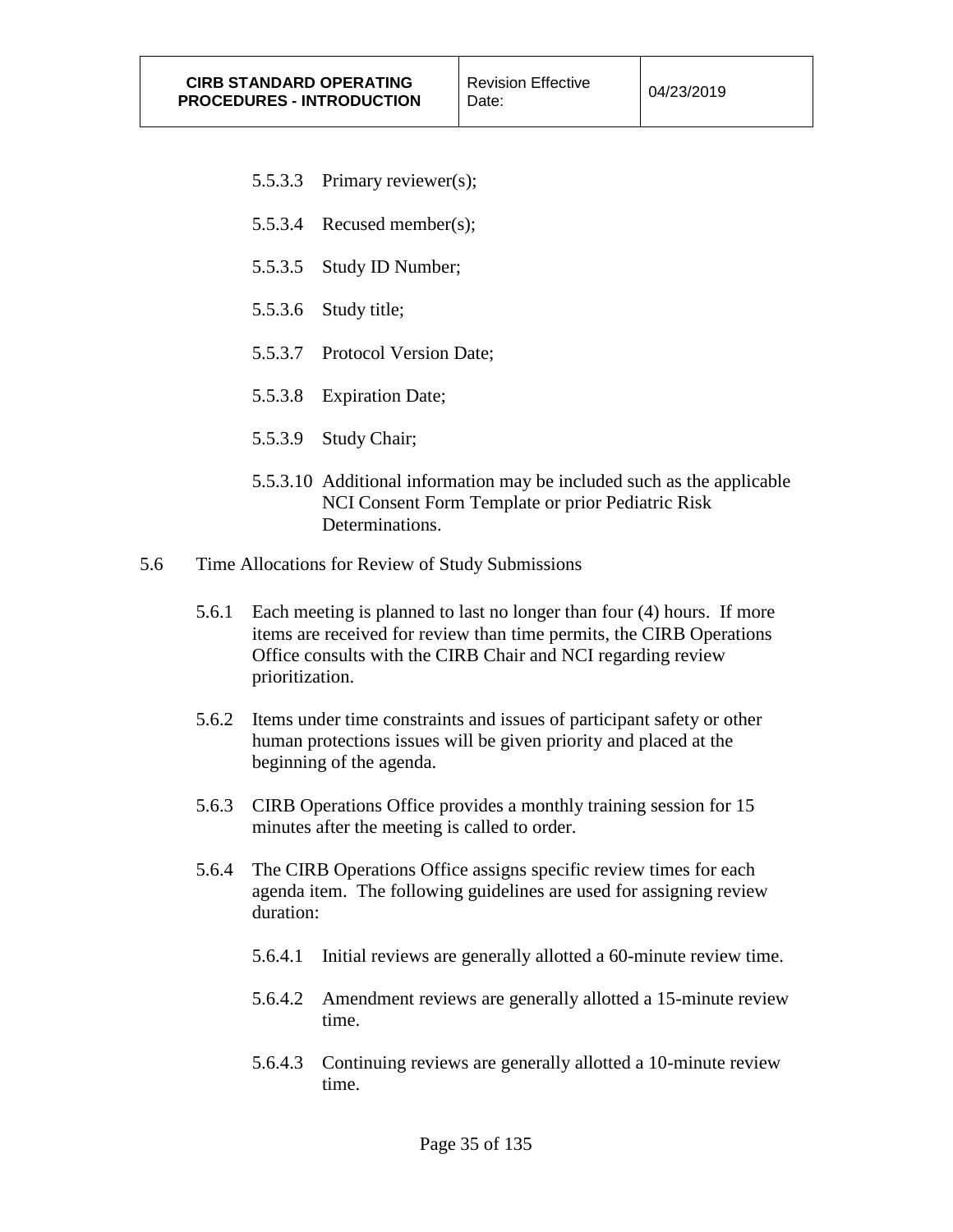- 5.6.4.4 Study Chair response reviews are generally allotted a 10-minute review time.
- 5.6.4.5 Review of materials directed to study participants (for example, educational or recruitment material) are generally allotted a 10 minute review time.
- 5.6.4.6 Time zone of the Study Chair is considered and the agenda is developed to not contact a Study Chair on the West Coast prior to 11 a.m. Eastern Time, whenever possible.
- 5.6.5 If the CIRB is unable to review an agenda item due to time constraints or quorum issues during the convened meeting, the agenda item will be rescheduled.
- 5.7 Notification of External Participants

Attendance at CIRB meetings is limited to CIRB members, new CIRB members observing the CIRB meeting, CIRB Operations Office staff, NCI representatives, invited study representatives, subject matter consultants, and other individuals invited to provide the CIRB with information pertaining to its reviews.

- 5.7.1 The CIRB Operations Office notifies the following external participants, as appropriate, of the meeting date and assigned review time: the Study Chair, coordinating group representative, the CTEP disease therapeutic head, the Biostatistics Research Branch (BRB) statistician, DCP Representatives when applicable, and others as appropriate.
- 5.7.2 External participants are invited to every initial review and may be invited to contribute to any other CIRB review pertaining to their study.
- 5.7.3 The role of external participants is to:
	- 5.7.3.1 Respond to questions from the CIRB Chair or members that pertain to: study background or any other section of the protocol; provide clarification of study activities or related documents; proactively consider, or even address, any concerns the CIRB might have that may result in a stipulation; answer any other question the CIRB might have.
	- 5.7.3.2 Provide a suitable back-up if they are unable to attend the meeting. If an invitee or designee does not attend, the CIRB will move forward with the review.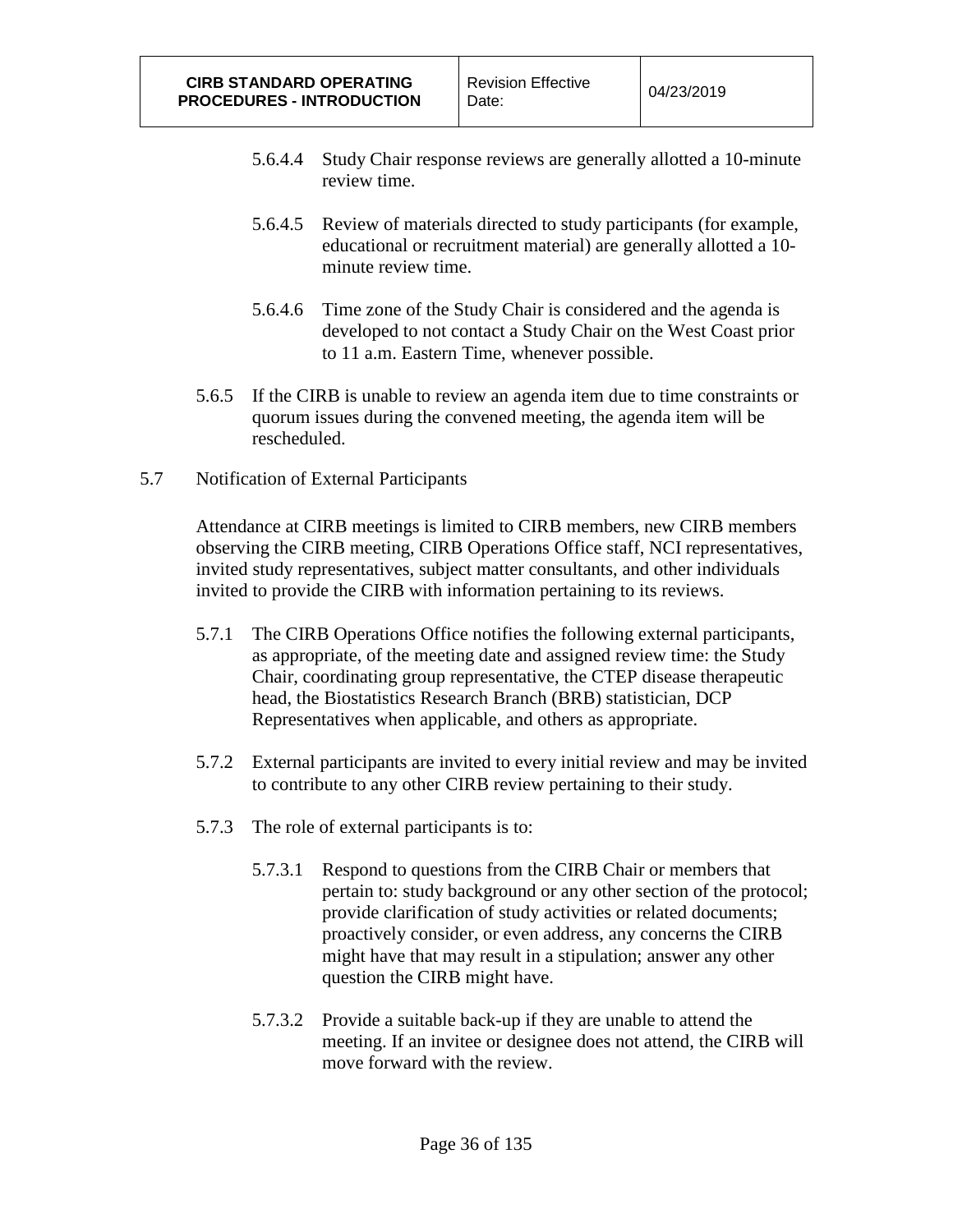- 5.7.4 The Chair, and other CIRB members, may speak with any external participant prior to the meeting to gather more information regarding concerns raised by reviewers. This activity is coordinated by the CIRB Operations Office and the discussion includes at least one member of the CIRB Operations Office.
- 5.7.5 If during the CIRB meeting, the CIRB identifies questions or changes that require resolution before final approval can be granted, the CIRB will contact the external participants to address these issues and to ensure the CIRB has the most current information upon which to base its decision. If the CIRB is unable to reach the external participants during the meeting, the CIRB may move forward with its review.
- 5.8 Distribution of Materials for Review
	- 5.8.1 Documents scheduled for review are available to the CIRB members one weekend prior to the scheduled meeting. Additional supporting documents or updated submission documents may be provided as soon as they are available. The following documents will be made available, as appropriate:
	- 5.8.1.1 Completed applications;
	- 5.8.1.2 Summary of changes for amendments and Study Chair responses;
	- 5.8.1.3 Protocols;
	- 5.8.1.4 Model consent forms/Parental permission forms;
	- 5.8.1.5 Other documents requiring review including but not limited to forms, questionnaires, recruitment materials, etc. directed to current or potential study participants;
	- 5.8.1.6 Primary reviewers and pharmacists receive a copy of the Investigator's Brochure when the research involves an agent that has not been approved by the FDA;
	- 5.8.1.7 Recent literature, DSMB reports, summary of study activity, interim findings, and other reports pertinent to the continued approval of the research;
	- 5.8.1.8 Reports of complaints, audits, unexpected events, and any other material submitted for review that does not meet the requirements for expedited review;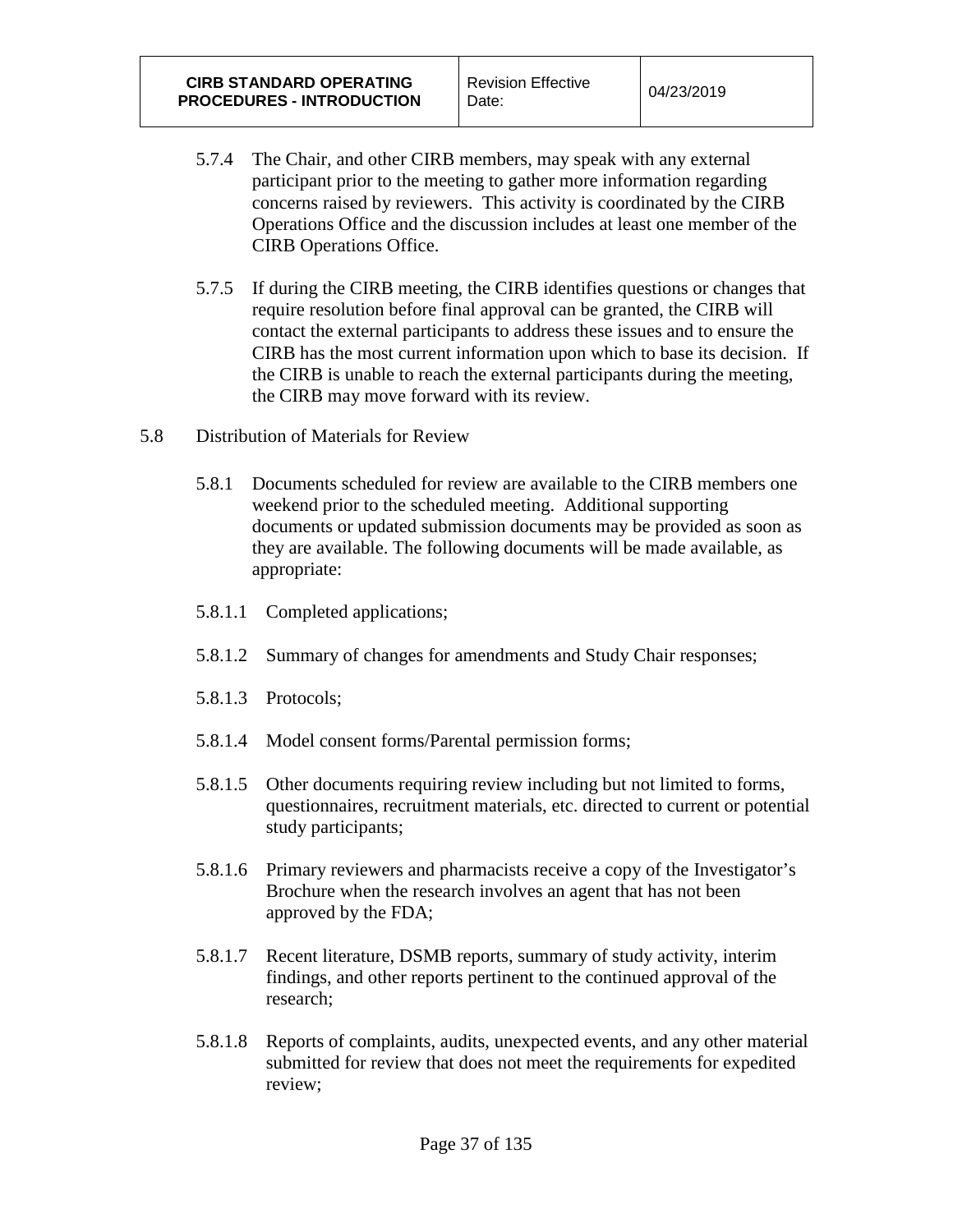- 5.8.1.9 Reports from the CIRB Adverse Event Subcommittee, when applicable.
- 5.8.2 Materials related to any expedited review are available to CIRB members upon request.
- 5.8.3 Members with disclosed conflicts of interest have access to all meeting materials but are recused from the final discussion and the vote on the items for which they have disclosed a conflict. Members who are recused due to conflict of interest do not count toward quorum for the review and do not vote for items for which they are conflicted.

#### 5.9 Administrative Considerations Based on Review Type

- 5.9.1 Initial Review
	- 5.9.1.1 An initial review submission consists of the following documents:
		- 5.9.1.1.1 Study protocol;
		- 5.9.1.1.2 Model consent form/Parental permission form;
		- 5.9.1.1.3 Youth Information Sheets, when applicable;
		- 5.9.1.1.4 Approval from NCI;
		- 5.9.1.1.5 NCI CIRB Application for Treatment Studies or the CIRB Ancillary Protocol Review Application;
		- 5.9.1.1.6 Investigator Brochure, if applicable;
		- 5.9.1.1.7 Study instruments to be completed by the participant, if applicable; and
		- 5.9.1.1.8 Recruitment material, if applicable.
	- 5.9.1.2 The CIRBs are constituted to provide appropriate expertise for studies involving their respective populations. Studies enrolling adolescents and young adults have the potential of crossing the age threshold of the reviewing CIRB, thus requiring the participation of subject matter consultants to ensure the appropriate expertise is available to provide a complete study review. Subject matter consultants are selected per CIRB policy pertaining to Subject Matter Consultants Review.
		- 5.9.1.2.1 The Pediatric CIRB secures subject matter consultants for pediatric studies that intend to enroll young adults, when needed.
		- 5.9.1.2.2 The Adult CIRBs and CPC CIRB secure subject matter consultants for adult studies that intend to enroll adolescents.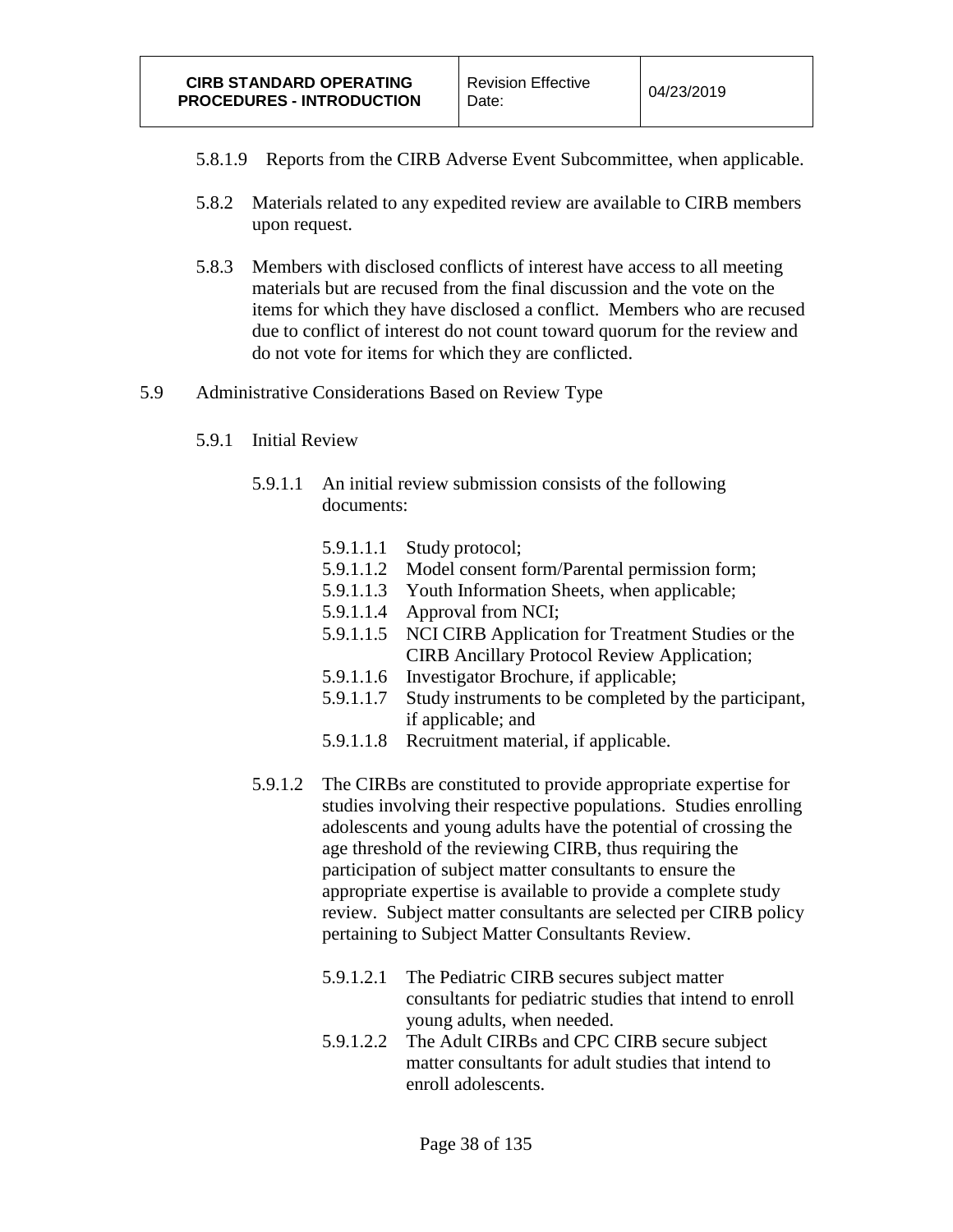- 5.9.1.3 For each initial review for which the CIRB requires modifications or additional information, the CIRB contacts the Study Chair and representatives from the coordinating group and CTEP or DCP Representatives during the CIRB's meeting as described in section 5.6.5.
- 5.9.1.4 The study expiration date is established at the time of initial review of a study and at subsequent continuing reviews of the study. The expiration date is the date of CIRB approval of the study submission plus the approval interval minus one day. For example, if the approval interval is one year, the expiration date is one year minus one day from the date of CIRB approval.

#### 5.9.2 Study Chair Response

- 5.9.2.1 A Study Chair response submission consists of the following documents:
	- 5.9.2.1.1 Study Chair's written response to the CIRB's stipulations;
	- 5.9.2.1.2 Revised study protocol, when applicable;
	- 5.9.2.1.3 Revised Model consent form/Parental permission form, when applicable;
	- 5.9.2.1.4 Revised Youth Information Sheets, when applicable;
	- 5.9.2.1.5 Revised NCI CIRB Application for Treatment Studies or the CIRB Ancillary Protocol Review Application;
	- 5.9.2.1.6 Summary of CIRB Application Revisions, when applicable; and
	- 5.9.2.1.7 Any other documents previously reviewed by the CIRB that have been modified per the CIRB's requests.
- 5.9.2.2 It is preferred that Study Chair responses include only changes requested by the CIRB. When additional changes are made, the revised documents are forwarded to NCI for approval prior to CIRB review.
- 5.9.2.3 If the study was approved pending modification by the CIRB and all requested changes have been made, the study may be reviewed by expedited review procedures. The Chair may determine that any response requires convened CIRB review.
- 5.9.2.4 If the study was tabled by the CIRB, review by the convened CIRB is required.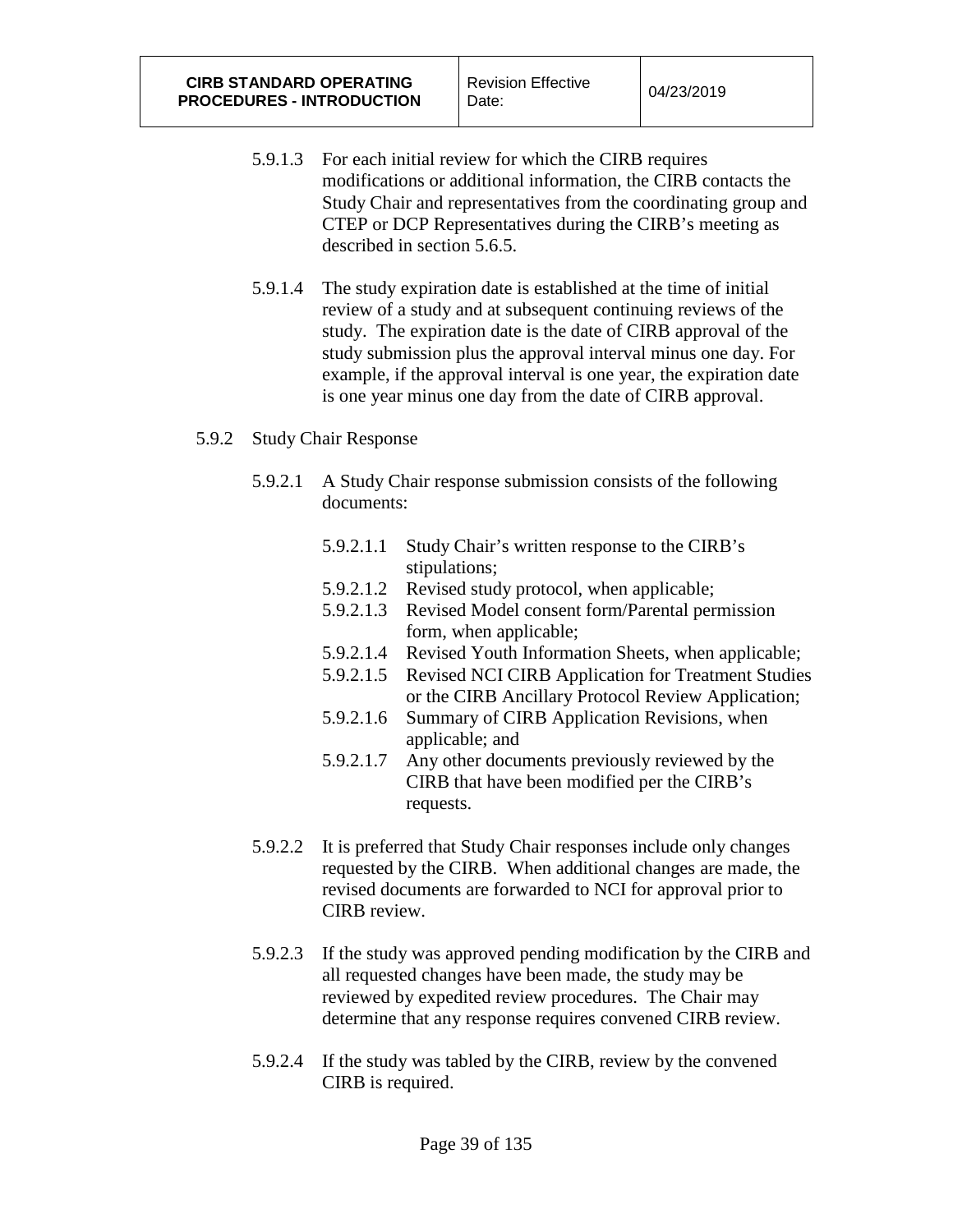- 5.9.3 Amendments (Changes in Research)
	- 5.9.3.1 An amendment review submission consists of the following documents:
		- 5.9.3.1.1 Summary of Changes;
		- 5.9.3.1.2 Study protocol;
		- 5.9.3.1.3 Model consent form/Parental permission form;
		- 5.9.3.1.4 Revised Youth Information Sheets, when applicable
		- 5.9.3.1.5 Approval from NCI;
		- 5.9.3.1.6 CIRB Amendment Review Application; and
		- 5.9.3.1.7 Any other documents previously reviewed by the CIRB that have been modified as part of the amendment.
	- 5.9.3.2 When an amendment is submitted to the CIRB in response to requests by the CIRB, the CIRB Operations Office reviews it to ensure that the requested changes were made.
	- 5.9.3.3 If the Study Chair has made substantive (more than administrative) revisions in addition to the CIRB requests, the CIRB Operations Office sends the amendment to NCI and no further action will be taken by CIRB until NCI has approved the non-CIRB requested changes.
	- 5.9.3.4 A CIRB Amendment Review Application specific to the amendment's Protocol Version Date is required and is submitted directly to the CIRB by the Study Chair.
	- 5.9.3.5 Amendments to studies previously approved by the CIRB that enroll adolescents and young adults may require subject matter consultants to ensure the appropriate expertise is available to provide a complete review of the amendment. Whenever possible the same subject matter consultant should be used throughout the life-cycle of a study. Subject matter consultants are selected per CIRB policy pertaining to Subject Matter Consultants Review.
		- 5.9.3.5.1 For pediatric studies that intend to enroll young adults, the CIRB Chair may request the written review of a subject matter consultant prior to the meeting however the consultant need not attend the CIRB meeting. The Chair may also request the attendance of the subject matter consultant.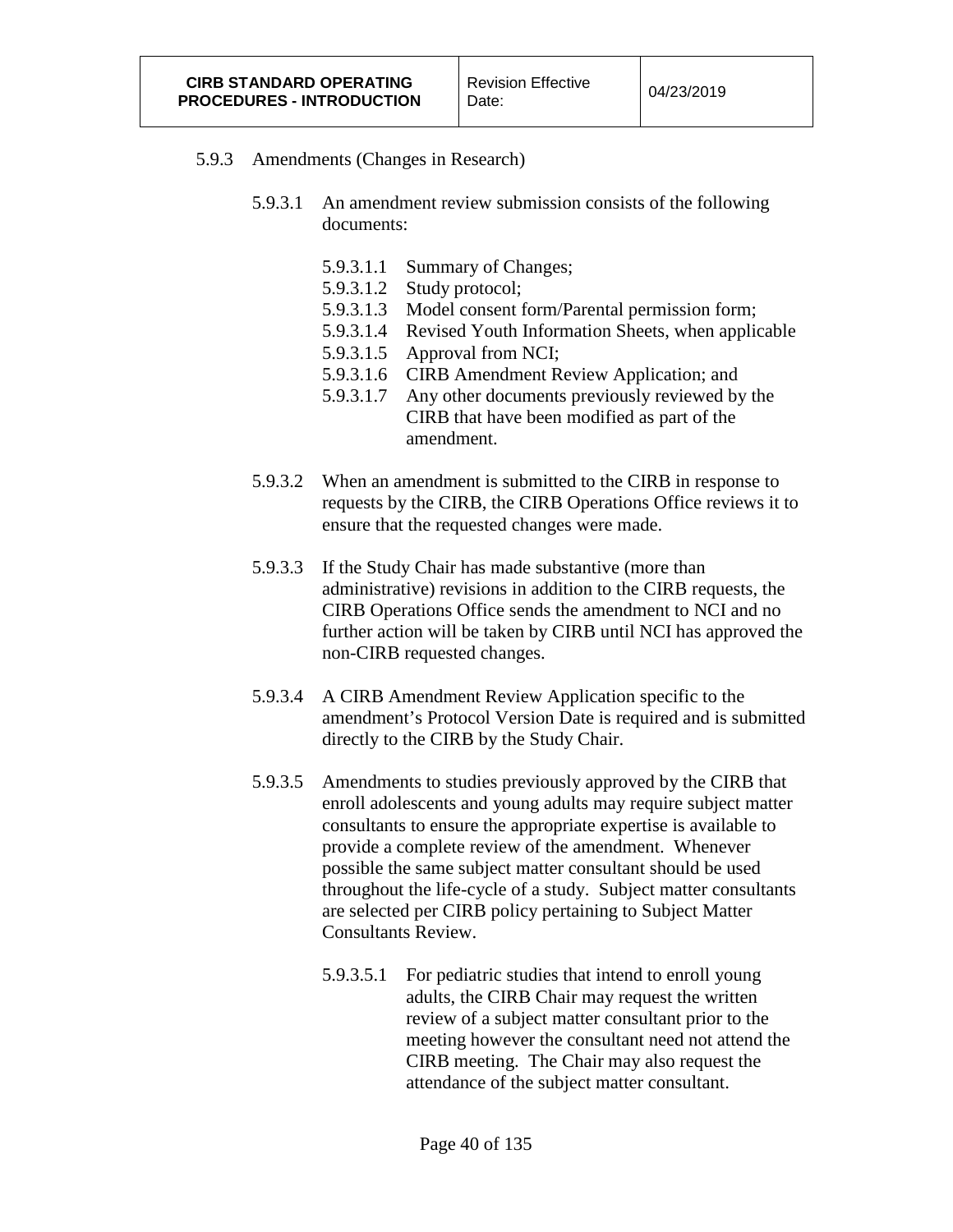- 5.9.3.5.2 For adult studies that intend to enroll adolescents, the CIRB Chair will request the written review of a subject matter consultant prior to the meeting. The consultant is encouraged to attend the meeting to address pediatric risk determinations.
- 5.9.4 Memos from Coordinating Group to Investigators and/or Research Staff
	- 5.9.4.1 A coordinating group memo submission for review consists of the memorandum from the coordinating group and any other documents distributed by the coordinating group associated with the memorandum.
	- 5.9.4.2 Coordinating group memos which may impact the conduct of the research are submitted by the Study Chair to the CIRB and are forwarded to the CIRB Chair for determination of the need for review.
	- 5.9.4.3 If the coordinating group memo makes a change to the protocol or consent form, the memo will not be accepted by the CIRB. An amendment implementing the change must be submitted to the Protocol Information Office (PIO) to be processed as described in sections 5.9.3 or 5.9.5.
- 5.9.5 Editorial or Administrative Amendment
	- 5.9.5.1 An editorial or administrative amendment submission consists of the following documents:
		- 5.9.5.1.1 Summary of Changes;
		- 5.9.5.1.2 Updated study protocol;
		- 5.9.5.1.3 Model consent form/Parental permission form;
		- 5.9.5.1.4 Approval on Hold from NCI.
	- 5.9.5.2 The Study Chair is required to submit editorial or administrative amendments to the PIO. The CIRB receives editorial or administrative amendments with an Approval on Hold from PIO.
	- 5.9.5.3 The CIRB Operations Office reviews editorial or administrative amendments according to section 8.5 of these SOPs.
- 5.9.6 Continuing Review
	- 5.9.6.1 A continuing review submission consists of the following documents provided by the Study Chair: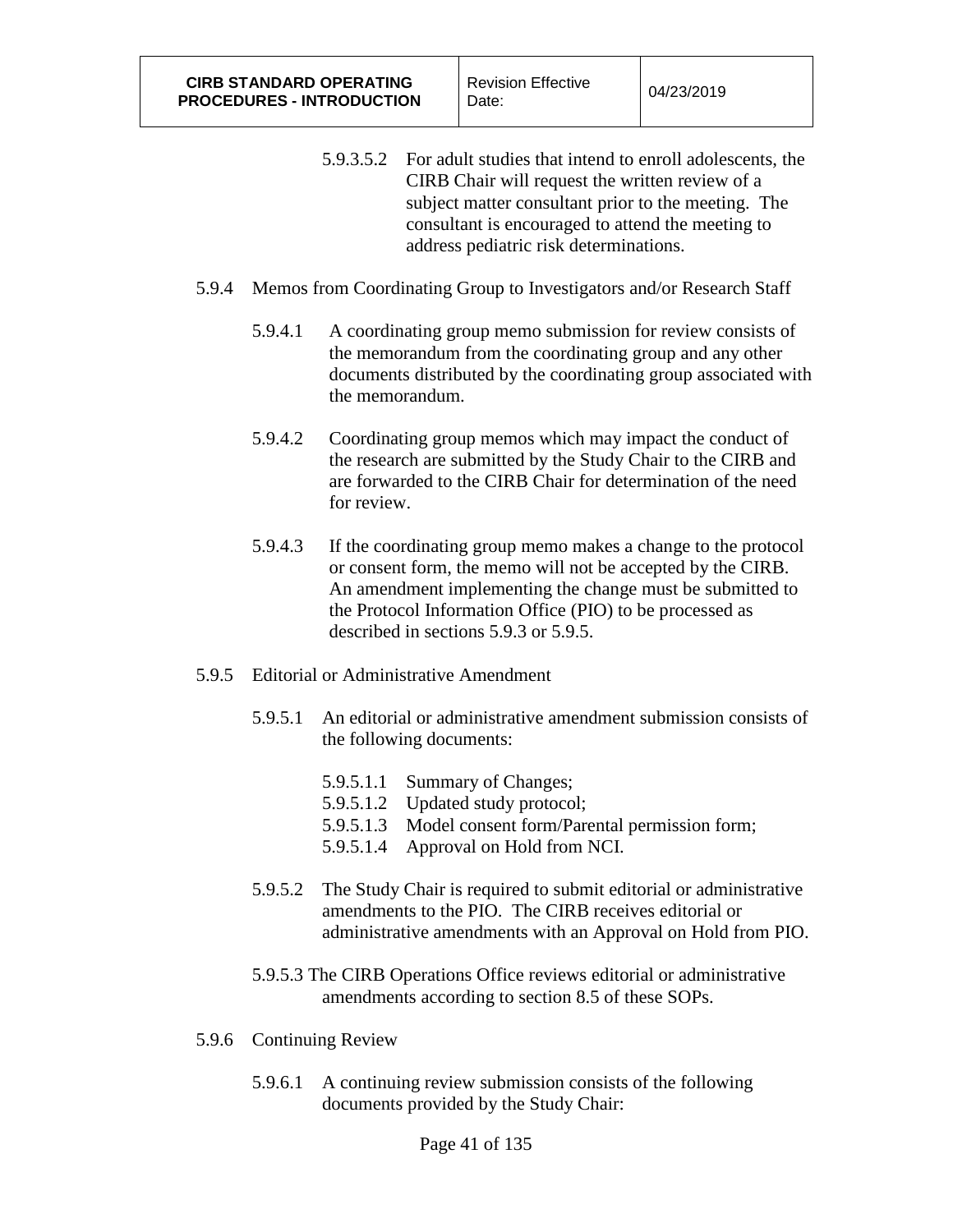- 5.9.6.1.1 NCI CIRB Application for Continuing Review which includes, the number of participants accrued, number of participants who have withdrawn and the reason for withdrawal; summary of reports of unanticipated problems involving risks to participants or others or any serious or continuing noncompliance; complaints about the research; amendments or modifications; relevant recent literature; and interim findings;
- 5.9.6.1.2 Data Safety Committee reports or equivalent, as applicable;
- 5.9.6.1.3 Study protocol;
- 5.9.6.1.4 Model consent form/Parental permission form;
- 5.9.6.1.5 Youth Information Sheets, when applicable; and
- 5.9.6.1.6 Updated Investigator's Brochure, if applicable.
- 5.9.6.2 Approximately three months prior to the expiration of the current study approval, the CIRB Operations Office notifies the Study Chair of the date of last review, expiration date of CIRB approval, the Protocol Version Date upon which to base the application, and the submission deadline date for documents to be returned to the CIRB. A copy of the current CIRB Application for Continuing Review accompanies the notification.
- 5.9.6.3 The Study Chair must complete the CIRB Application for Continuing Review and return it with the required supporting documents to the CIRB Operations Office no later than the submission deadline designated on the continuing review notice.
- 5.9.6.4 CIRB continuing review is based on the currently approved or approved pending modification version of the protocol and model consent form.
	- 5.9.6.4.1 If an amendment is approved or approved pending modifications after the submission of the CIRB Continuing Review Application, but prior to review for continuation by the CIRB, the CIRB Operations Office updates the CIRB Application for Continuing Review to reflect the version date of the recently approved or approved pending modifications amendment. A copy of the updated CIRB Application for Continuing Review will be provided to the Study Chair.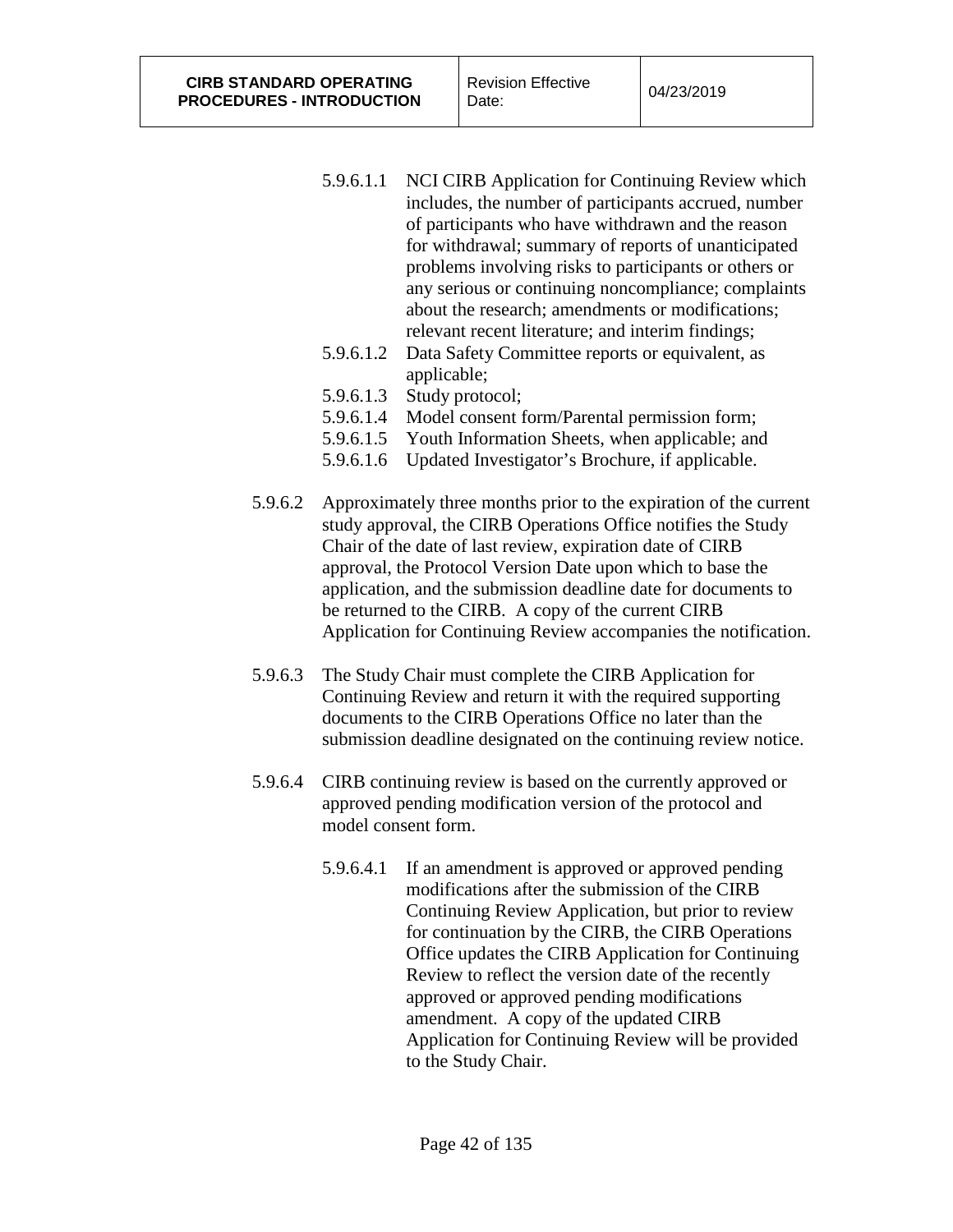- 5.9.6.5 If the NCI CIRB Application for Continuing Review is not received by the designated deadline, the CIRB Operations Office will inform the Study Chair of the urgent need for the submission.
- 5.9.6.6 If the Study Chair does not provide continuing review information to the CIRB, or if the CIRB has not approved the study by the expiration date for any other reason, no new subjects may be enrolled and all research activities must stop unless the CIRB determines that it is in the best interest of the individual participants to continue participating.
- 5.9.6.7 The study expiration date is established at the time of initial review of a study and at subsequent continuing reviews of the study. The expiration date is the date of CIRB final approval of the study submission plus the approval interval minus one day. For example, if the approval interval is one year, the expiration date is one year minus one day from the date of CIRB approval.
- 5.9.6.8 For continuing review of studies previously approved by the CIRB that enroll adolescents and young adults, the CIRB Chair may request the review of subject matter consultants to ensure the appropriate expertise to address the unique circumstances of the population. Whenever possible the same subject matter consultant should be used throughout the life-cycle of a study. Subject matter consultants are selected per CIRB policy pertaining to Subject Matter Consultants Review.
	- 5.9.6.8.1 For pediatric studies that are enrolling young adults, the CIRB Chair may request the written review of a subject matter consultant prior to the meeting in lieu of the subject matter consultant attending the meeting. The Chair may also request the attendance of the subject matter consultant.
	- 5.9.6.8.2 For adult studies that intend to enroll adolescents, the CIRB Chair may request the written review of a subject matter consultant prior to the meeting. The consultant is encouraged to attend the meeting to address pediatric risk determinations.
- 5.9.7 Recruitment Material
	- 5.9.7.1 A recruitment material submission consists of the following:
		- 5.9.7.1.1 A copy of the recruitment material;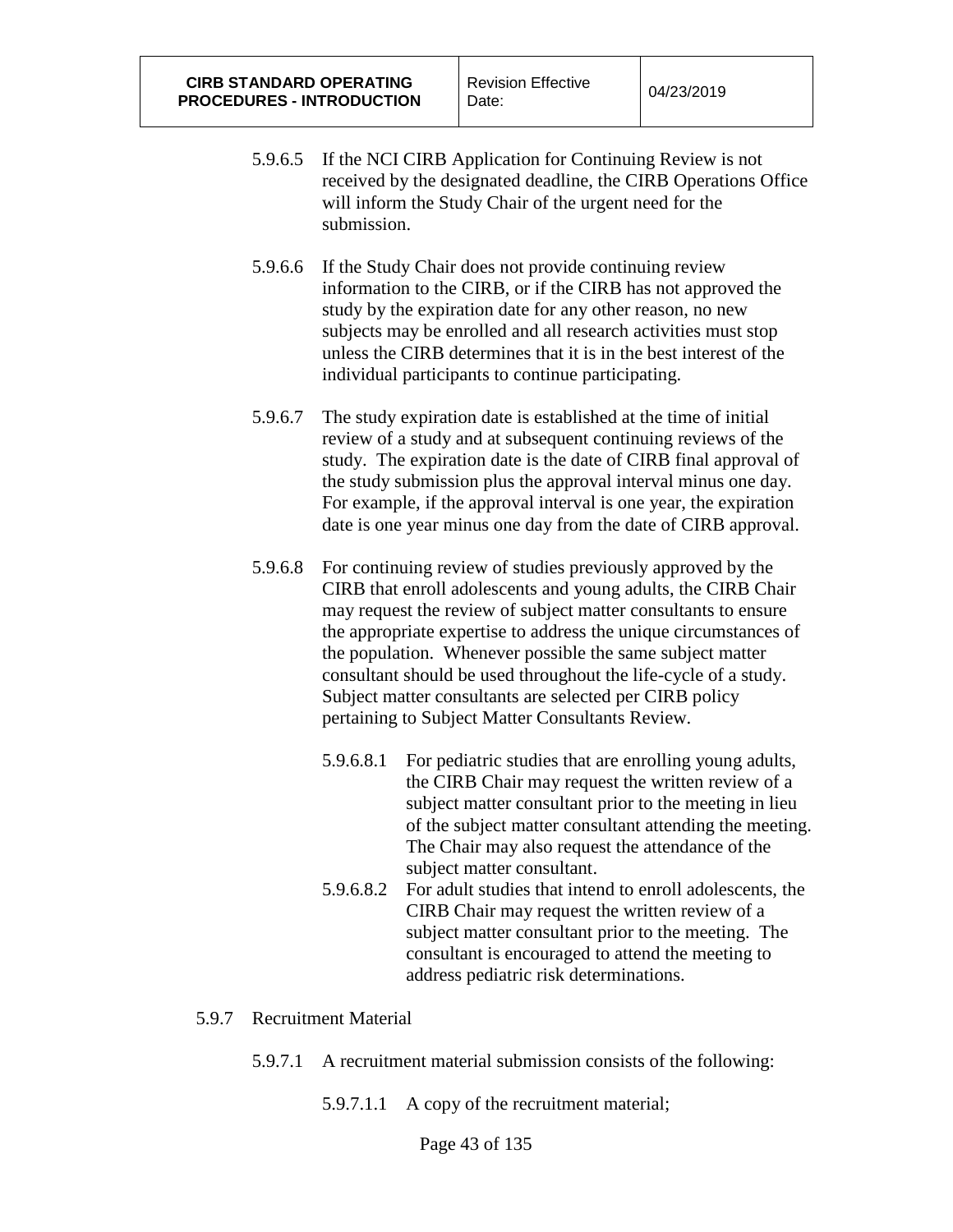- 5.9.7.1.2 CIRB Amendment Review Application; and
- 5.9.7.1.3 A plan for the distribution of the recruitment materials.
- 5.9.8 Materials Directed to Study Participants
	- 5.9.8.1 A submission for materials for study participants consists of the following:
		- 5.9.8.1.1 A copy of the material to be provided to the study participant; and
		- 5.9.8.1.2 CIRB Amendment Review Application; and
		- 5.9.8.1.3 Any other documents requiring updating based on the new material provided. These could include an updated protocol, model consent form, or plan for distribution.
- 5.9.9 Translated Documents

Translated copies of CIRB-approved documents such as consent forms or recruitment materials, may be submitted by the Study Chair or Principal Investigator to the CIRB. On behalf of the CIRB, CIRB Operations Office staff complete the verification process described below (and in section 8.9), and issue approval on behalf of the CIRB.

- 5.9.9.1 A complete submission for review of translated documents includes:
	- 5.9.9.1.1 A completed application for review of translated documents including:
		- a. The study ID number and title,
		- b. Current Protocol Version Date, and
		- c. The name of the document to be reviewed.
	- 5.9.9.1.2 A copy of the CIRB-approved English language document corresponding to the current Protocol Version Date,
	- 5.9.9.1.3 A translated copy of the CIRB-approved English language document corresponding to the current Protocol Version Date,
	- 5.9.9.1.4 A Certificate of Accuracy from the translator or equivalent document,
	- 5.9.9.1.5 A copy of the CIRB-approved protocol with corresponding Protocol Version Date, and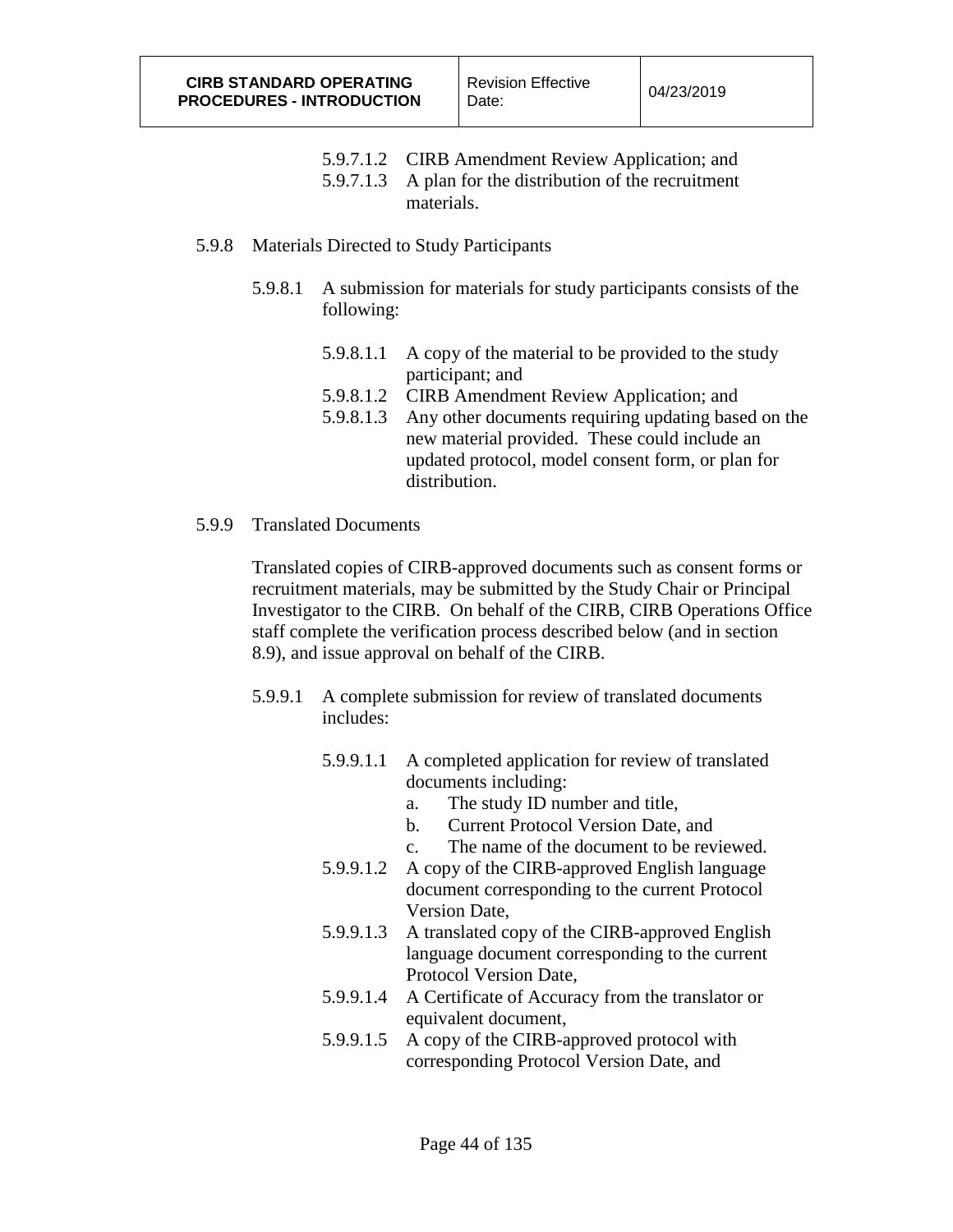- 5.9.9.1.6 A copy of the CIRB approval letter for the English language document and protocol with corresponding Protocol Version Date.
- 5.9.9.2 The CIRB Operations Office reviews the submission for completeness and confirms the following:
	- 5.9.9.2.1 The corresponding English language document and protocol are CIRB-approved, and
	- 5.9.9.2.2 The version of all submitted corresponds to the most current CIRB-approved protocol. For documents that do not include a Protocol Version Date, such as recruitment brochures, the translated document must match the version number or other version date of the corresponding CIRB-approved English language document.
	- 5.9.9.2.3 On occasion, the most current CIRB-approved versions of the documents may be a more recent version than those which have been distributed by the Study Chair to participating sites. In these cases, the CIRB Operations Office will consider the version available to participating sites to be the most current CIRB-approved versions for purposes of verification of translated documents.
- 5.9.9.3 The CIRB Operations Office obtains available translations from the Cancer Trials Support Unit for review by the CIRB.
	- 5.9.9.3.1 The CIRB Operations Office completes the submission for review on behalf of the Study Chair, completes the verification on behalf of the CIRB, and notifies the Study Chair upon approval.
- 5.9.9.4 If an amendment to the study results in no changes to previously translated documents except for the Protocol Version Date, the existing CIRB-approved translated document may continue to be used.
	- 5.9.9.4.1 The CIRB Operations Office verifies there have been no changes to the CIRB-approved English language version of the translated documents as a result of the amendment and updates the protocol version date on the translated document, if applicable. This verification and review may be completed by the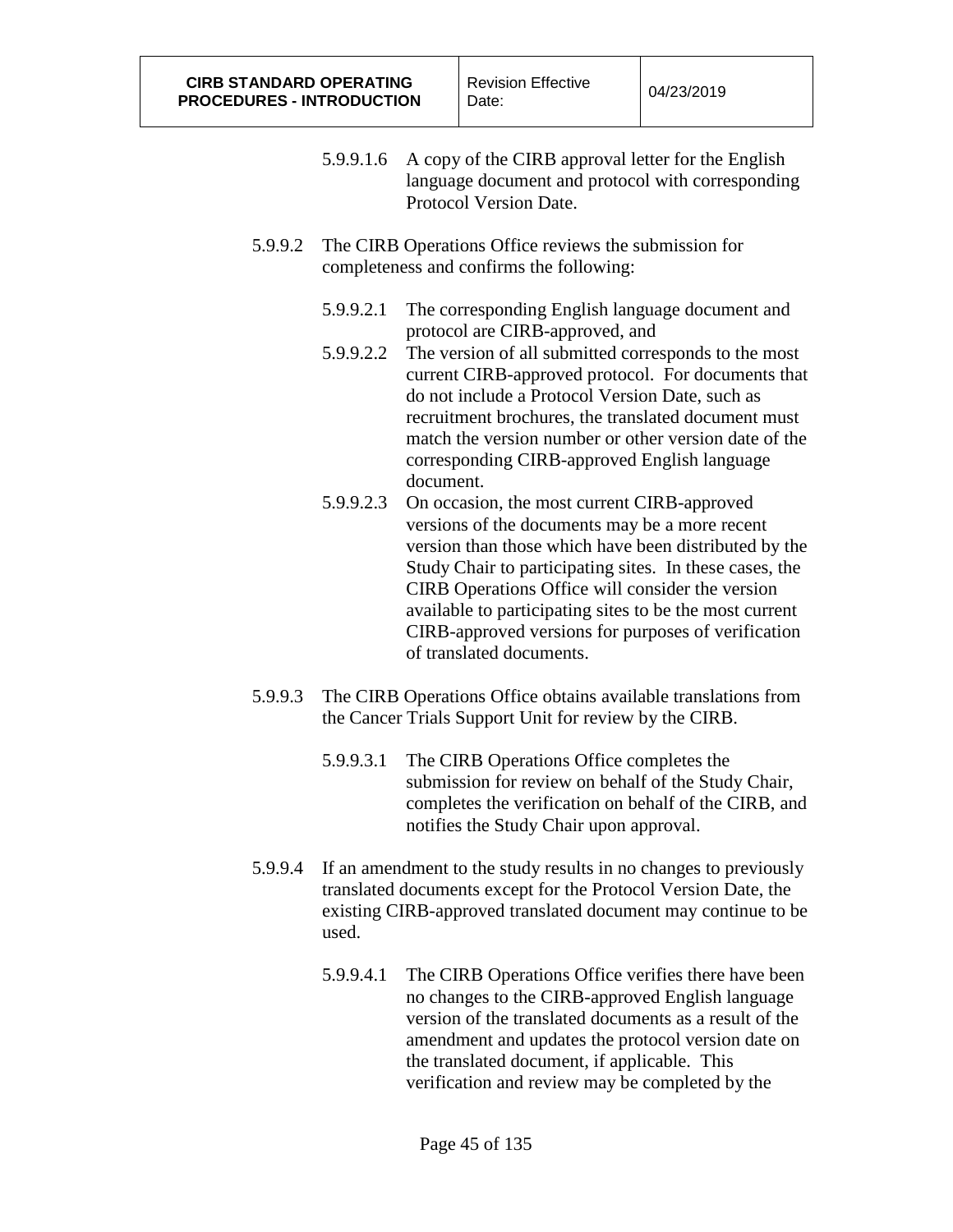CIRB as part of its review of an amendment or after CIRB-approval of amendment.

5.9.9.5 For validated instruments that are available in languages other than English, the CIRB's approval of the English instrument as part of its review of a study is considered to extend to the validated translated versions. In general, the protocol should indicate the languages in which the instrument is available and provide investigators with information on how to obtain the translated instrument.

#### 5.9.10 Request for Rapid Amendments (RRA)

- 5.9.10.1 An RRA submission consists of the following:
	- 5.9.10.1.1 A copy of the RRA;
	- 5.9.10.1.2 A copy of the action letter and/or the CAEPR; and
	- 5.9.10.1.3 A listing of the studies affected.
- 5.9.10.2 The CIRB Operations Office reviews the RRA submission to determine if any CIRB studies are affected.
	- 5.9.10.2.1 For those studies affected, the information is acknowledged and the CIRB Operations Office does not take any further action until the official amendment submission is received.
- 5.9.10.3 The CIRB Operations Office processes the official amendment as it would any other amendment submission with a greater emphasis on timing of the review.

Upon receipt of the official amendment the RRA is forwarded to the CIRB Chair to determine if the amendment qualifies for expedited review as outlined in the OHRP Correspondence dated September 29, 2008 and located at the following URL: [https://www.hhs.gov/ohrp/regulations-and](https://www.hhs.gov/ohrp/regulations-and-policy/guidance/september-29-2008-letter-to-jeffrey-abrams/index.html)[policy/guidance/september-29-2008-letter-to-jeffrey](https://www.hhs.gov/ohrp/regulations-and-policy/guidance/september-29-2008-letter-to-jeffrey-abrams/index.html)[abrams/index.html.](https://www.hhs.gov/ohrp/regulations-and-policy/guidance/september-29-2008-letter-to-jeffrey-abrams/index.html)

- 5.9.10.3.1 If the changes do not qualify for expedited review, the CIRB Chair notifies CTEP and accrual to the study must be suspended until the consent form can be revised.
- 5.9.10.3.2 If the changes qualify for expedited review, the CIRB Chair may approve the amendment.

Page 46 of 135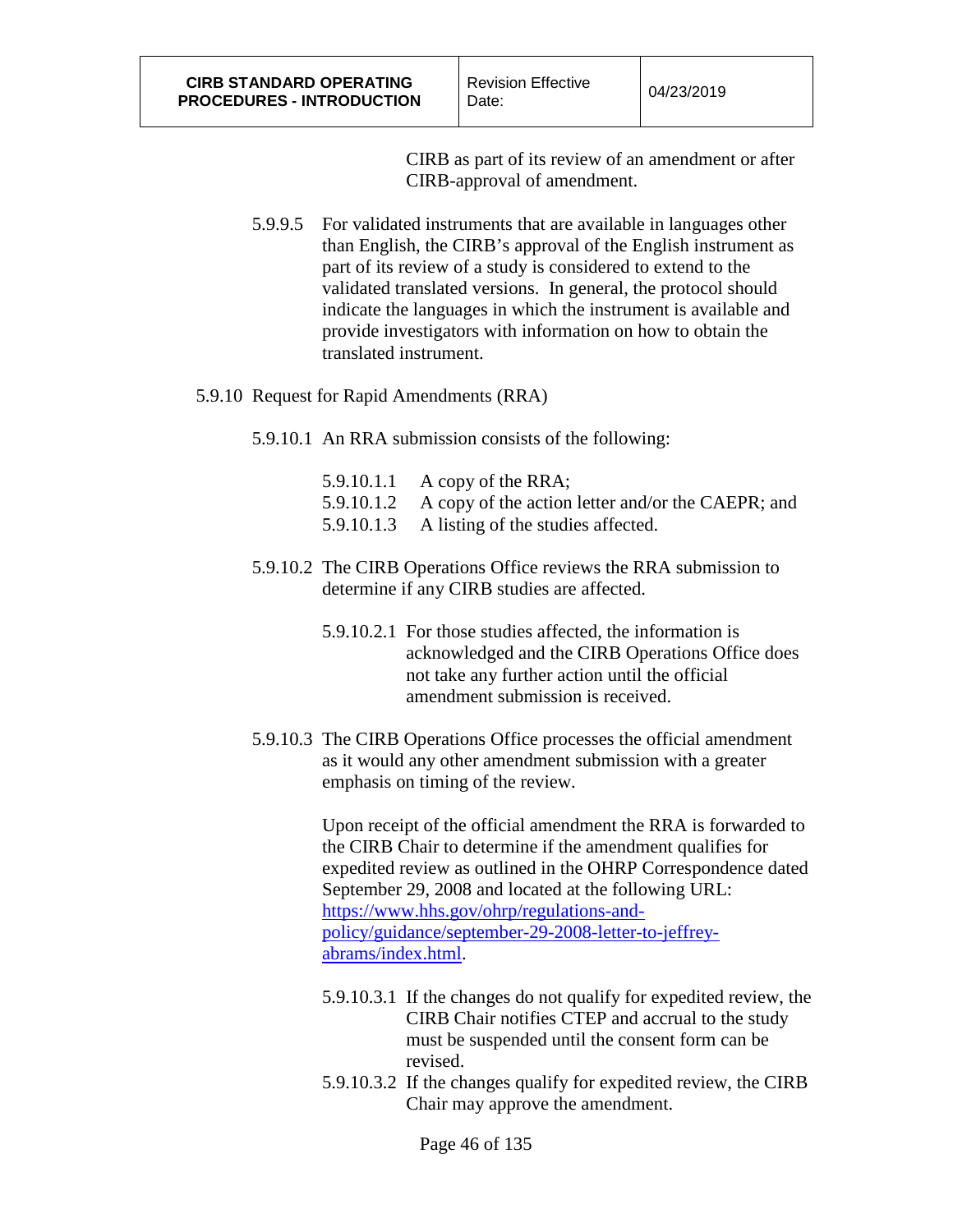#### 5.9.11 Adverse Event Review

- 5.9.11.1 The CIRB does not review individual adverse event reports pertaining to treatment studies when the study has a DSMB or the CIRB has determined the monitoring plan is sufficient. The CIRB reviews DSMB reports and study toxicity reports submitted at the time of continuing review.
- 5.9.11.2 An adverse event review submission distributed to the CIRB Adverse Event Subcommittee member consists of the following documents:
	- 5.9.11.2.1 Adverse event reports as submitted to the CIRB Operations Office;
	- 5.9.11.2.2 Current consent form; and
	- 5.9.11.2.3 SAE Reviewer Worksheet.
- 5.9.11.3 The report from the CIRB Adverse Event Subcommittee compiled by the CIRB Operations Office is generated prior to each convened CIRB meeting. This report lists the adverse events for which the CIRB Adverse Event Subcommittee has rendered a recommendation to the CIRB. During the convened meeting, the CIRB Adverse Event Subcommittee members provide comments on and make recommendations to the CIRB based on their review of the adverse events documented in the report from the CIRB Adverse Event Subcommittee.
- 5.9.11.4 Any determination by a Subcommittee member or the convened CIRB that indicates a need to clarify an existing risk or to add a new risk to the consent form requires contacting the IND holder to gather more information as to why the change was not previously made. If the IND is not held by CTEP, the Cooperative Group, or there is no IND, the request for more information will be forwarded to the Cooperative Group.

## 5.9.12 Local Context Review

- 5.9.12.1 Annual Signatory Institution Worksheet
	- 5.9.12.1.1 The submission of the Annual Signatory Institution Worksheet consists of the completed Worksheet which includes any boilerplate language and other institutional requirements required by the Signatory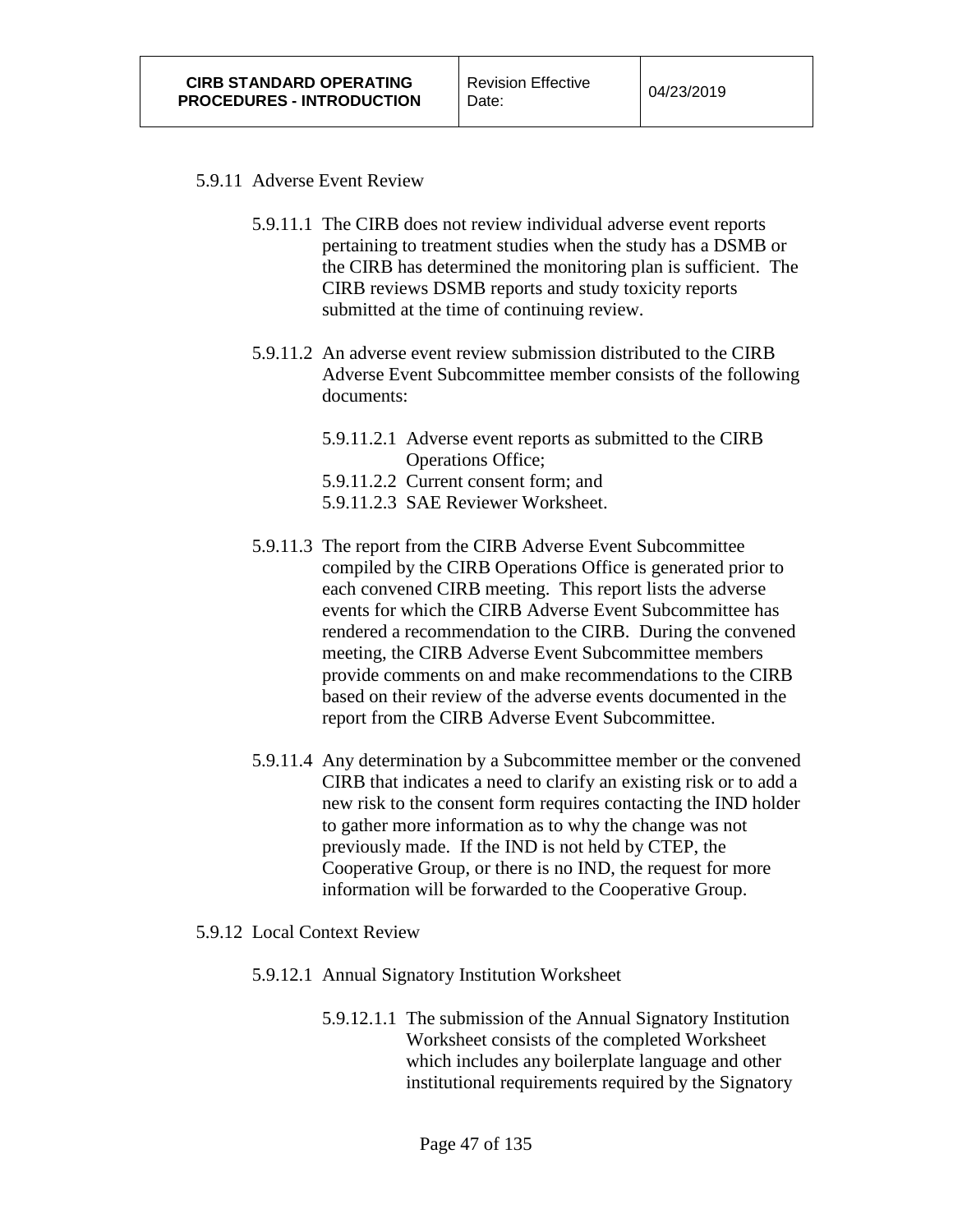Institution for inclusion in the consent form for NCI studies.

- 5.9.12.1.2 The CIRB Operations Office conducts an administrative review of the Annual Signatory Institution Worksheet to confirm completeness.
- 5.9.12.1.3 The CIRB Operations Office forwards the submission, including the administrative review, to the CIRB Local Context Subcommittee member for a final determination.
- 5.9.12.2 Annual Principal Investigator Worksheet
	- 5.9.12.2.1 The submission of the Annual Principal Investigator Worksheet consists of the completed Worksheet which includes information regarding the informed consent process for the Principal Investigator's research staff and vulnerable populations that could be enrolled by the Principal Investigator into NCI research.
	- 5.9.12.2.2 The CIRB Operations Office conducts an administrative review of the Annual Principal Investigator Worksheet to confirm completeness.
	- 5.9.12.2.3 The CIRB Operations Office forwards the submission, including the administrative review, to the CIRB Local Context Subcommittee member for a final determination.
- 5.9.12.3 Study-Specific Worksheet
	- 5.9.12.3.1 A Principal Investigator with an approved Annual Principal Investigator Worksheet submits a Study-Specific Worksheet to open a study.
	- 5.9.12.3.2 The Study-Specific Worksheet confirms the Principal Investigator will conduct the study according to their approved Annual Principal Investigator Worksheet with no changes. If the Principal Investigator's conduct of a study requires changes from the information provided in the Annual Principal Investigator Worksheet, these changes are captured in the Study-Specific Worksheet.
	- 5.9.12.3.3 The CIRB Operations Office conducts an administrative review to confirm completeness.
	- 5.9.12.3.4 If a study requires changes from the information provided in the Annual Principal Investigator Worksheet, the CIRB Operations Office forwards the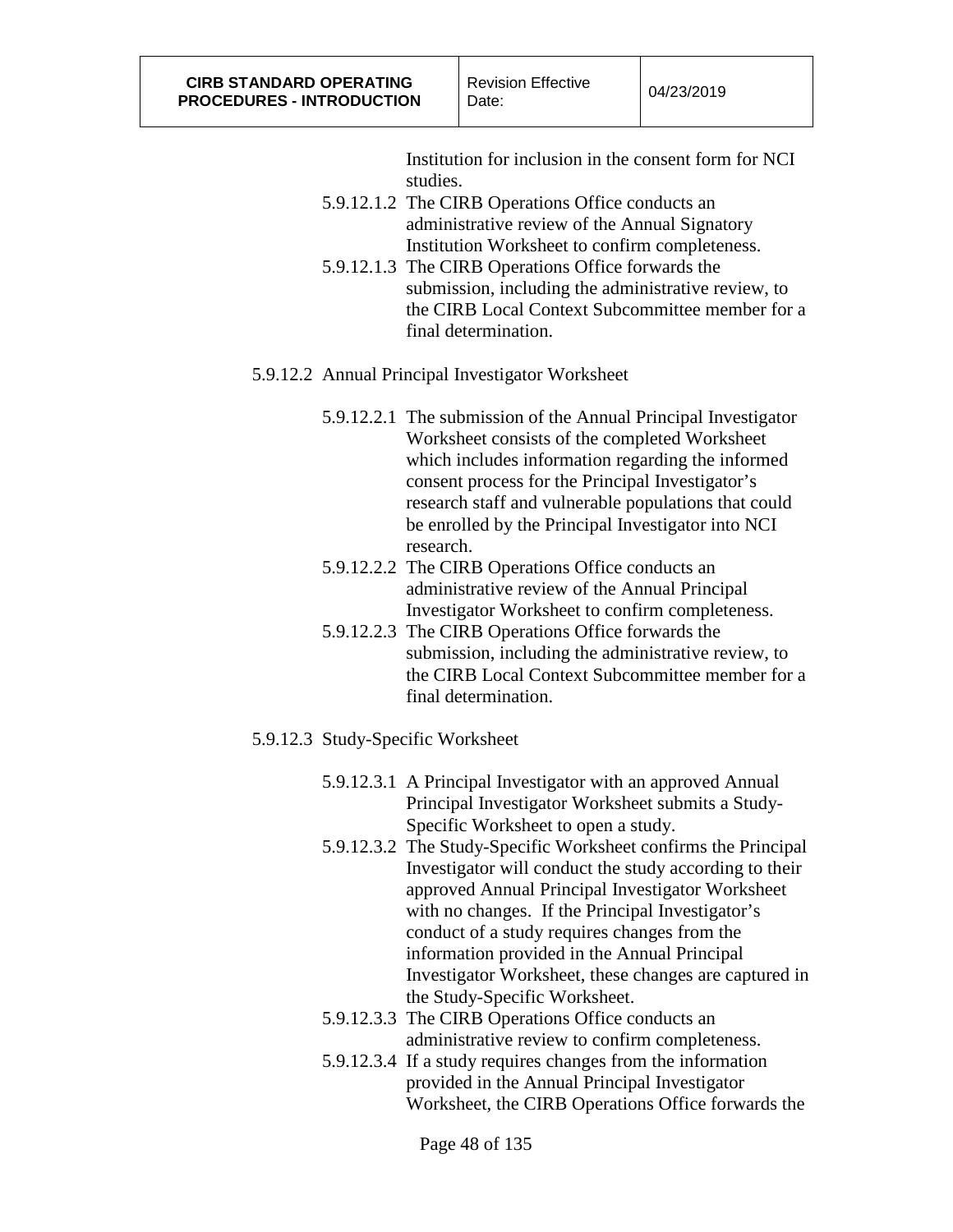submission and the administrative review to the CIRB Local Context Subcommittee member for a final determination as described in section 8.13 of this SOP.

- 5.9.12.3.5 If the Principal Investigator confirms in the Study-Specific Worksheet that the Principal Investigator will conduct the study according to their approved Annual Principal Investigator Worksheet, the CIRB Operations Office issues approval on behalf of the CIRB as described in section 8.13 of this SOP.
- 5.9.12.3.6 The Annual Signatory Institution Worksheet and the Annual Principal Investigator Worksheet are readily accessible by CIRB Local Context Subcommittee Members and CIRB Operations Office to use as an additional resource.
- 5.9.12.4 Potential Unanticipated Problem and/or Serious or Continuing Noncompliance Reporting Form
	- 5.9.12.4.1 The submission consists of the Potential Unanticipated Problem and/or Serious or Continuing Noncompliance Reporting Worksheet and a management plan for the incident, experience, or outcome.
	- 5.9.12.4.2 The CIRB Operations Office conducts an administrative review of the Reporting Form and management plan to confirm completeness.
	- 5.9.12.4.3 The CIRB Operations Office forwards the submission, including the administrative review, to the CIRB Local Context Subcommittee member for a determination.
- 5.9.12.5 Locally-Developed Material
	- 5.9.12.5.1 The locally-developed material directed to study participants or translations of CIRB-approved documents is submitted via the Annual Signatory Institution Worksheet or the Study-Specific Worksheet. The submission consists of the Worksheet and supporting documents for review.
	- 5.9.12.5.2 The CIRB Operations Office conducts an administrative review of the Worksheet and supporting documents to confirm completeness.
	- 5.9.12.5.3 The CIRB Operations Office forwards the submission, including the administrative review, to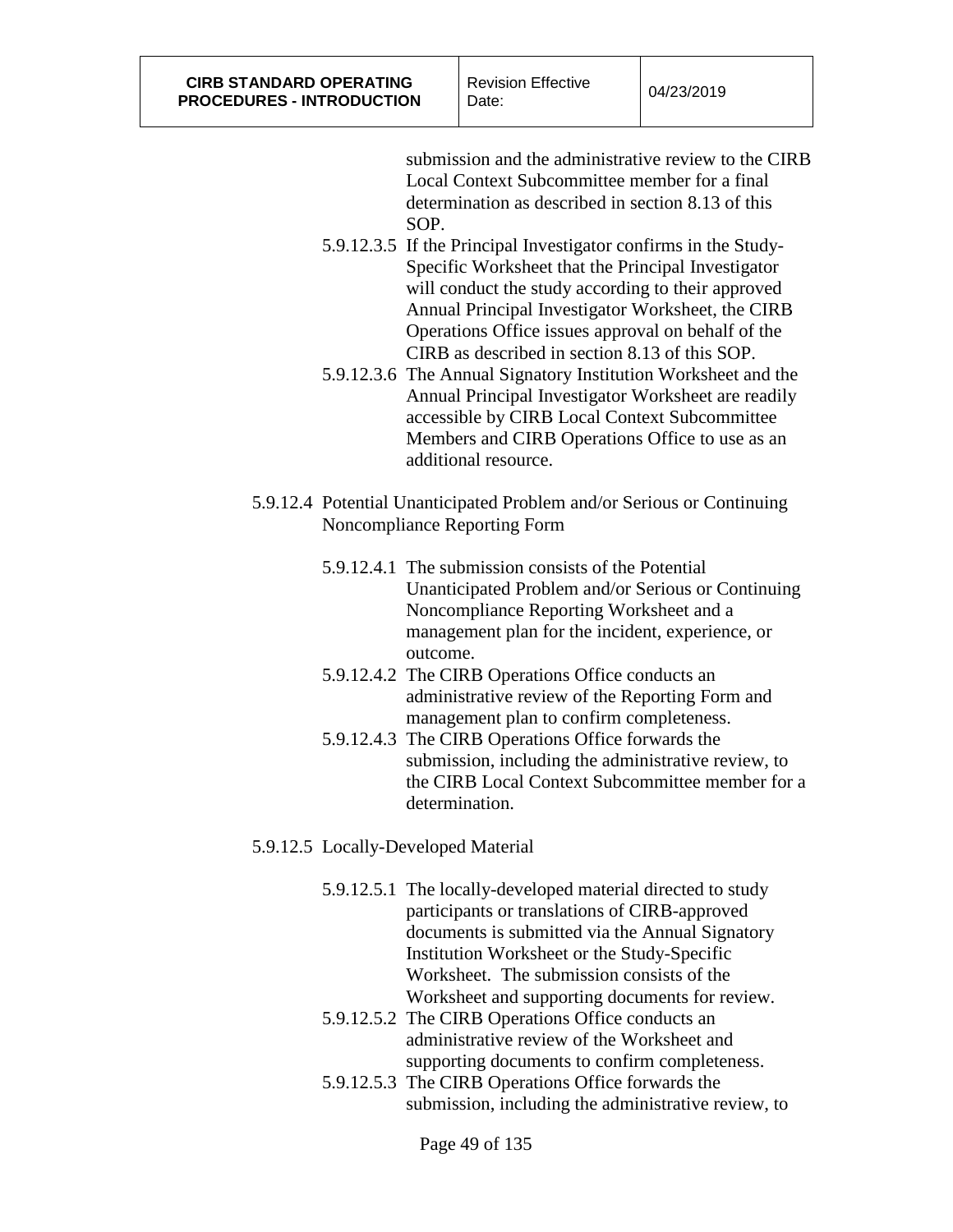the CIRB Local Context Subcommittee member for a final determination. Verification of translated documents may be completed by CIRB Operations Office staff per section 5.9.9 of these SOPs.

- 5.9.12.6 Study Closure or Transfer of Study IRB Review Responsibility Form
	- 5.9.12.6.1 Signatory Institution Principal Investigators may close a study at their institution when all of the following are true:
		- a. The study is closed to accrual at the Signatory Institution and all Component and/or Affiliate Institutions relying on the Signatory Institution for this study.
		- b. All study participants on this study have completed study intervention(s) and follow-up activities OR no study participants were enrolled.
		- c. There will be no further research activities for this study (this includes recruitment, enrollment, data collection, data analysis, data submission, etc.).
- 5.9.13 Study Completion with the CIRB
	- 5.9.13.1 A study is only completed with the CIRB when it has finished its planned course and all the following are true:
		- 5.9.13.1.1 The study has been permanently closed to accrual;
		- 5.9.13.1.2 All study participants have completed study intervention and interactions.5.9.13.1.3All studyrelated collection of identifiable private information about the subjects is complete.
		- 5.9.13.1.4 Analysis of identifiable data is complete; and
		- 5.9.13.1.5 The study has met its primary objectives and a final study report/publication has been submitted
	- 5.9.13.2 A study may be considered administratively complete with the CIRB if the study was stopped earlier than planned and items 5.9.13.1.1, 5.9.13.1.2 and 5.9.13.1.3 above are true and no further study activity or data analysis will be performed.
	- 5.9.13.3 To close a study with the CIRB, the Study Chair submits a completed CIRB Application for Continuing Review indicating the study status as "completed" or "administratively completed."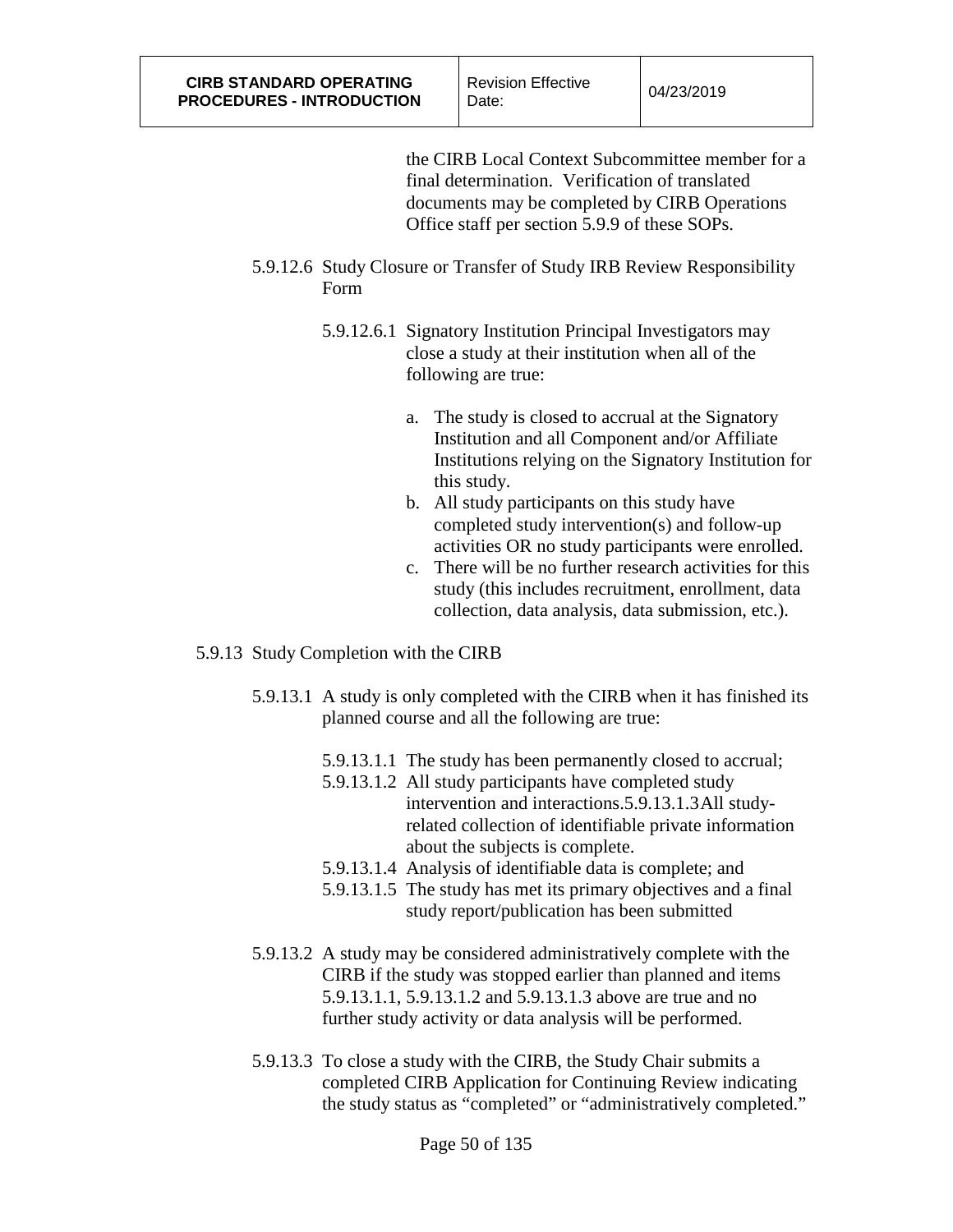- 5.9.13.4 CIRB Operations Office staff review the submitted application and forward the request for study completion to the CIRB Administrator for acknowledgment on behalf of the CIRB.
- 5.9.13.5 When a study is completed with the CIRB, all institutions participating in the site are considered complete for that study.
- 5.10 Primary Reviewer Assignments
	- 5.10.1 CIRB Reviewer Assignments
		- 5.10.1.1 At least one primary reviewer is assigned to each agenda item. Members will be chosen as primary reviewers on a rotating basis to ensure that responsibilities are evenly distributed with priority given to CIRB members who have previously reviewed the study to ensure continuity.
		- 5.10.1.2 The pharmacist and the statistician are not assigned as primary reviewers because they have the responsibility to review all submissions pertaining to their discipline.
	- 5.10.2 The CIRB Operations Office recommends primary reviewer assignments to the CIRB Chair or Vice Chair based on CIRB member responses to the pre-meeting COI query.
	- 5.10.3 Reviewer assignments are communicated to all members via email at least one weekend prior to the scheduled meeting and noted on the specific meeting agenda.
- 5.11 Management of Recused Members
	- 5.11.1 CIRB members who are recused from review of a study leave the meeting and do not participate in the final deliberations and vote. CIRB members who are recused do not count toward quorum.
	- 5.11.2 The CIRB Operations Office ensures recused CIRB members rejoin the meeting when review of the study for which they are conflicted is complete.
- 5.12 Quorum
	- 5.12.1 A quorum is required to conduct a CIRB meeting. A quorum is defined as a majority of the members of the CIRB and includes at least one nonscientific member (lay person) and one scientific member.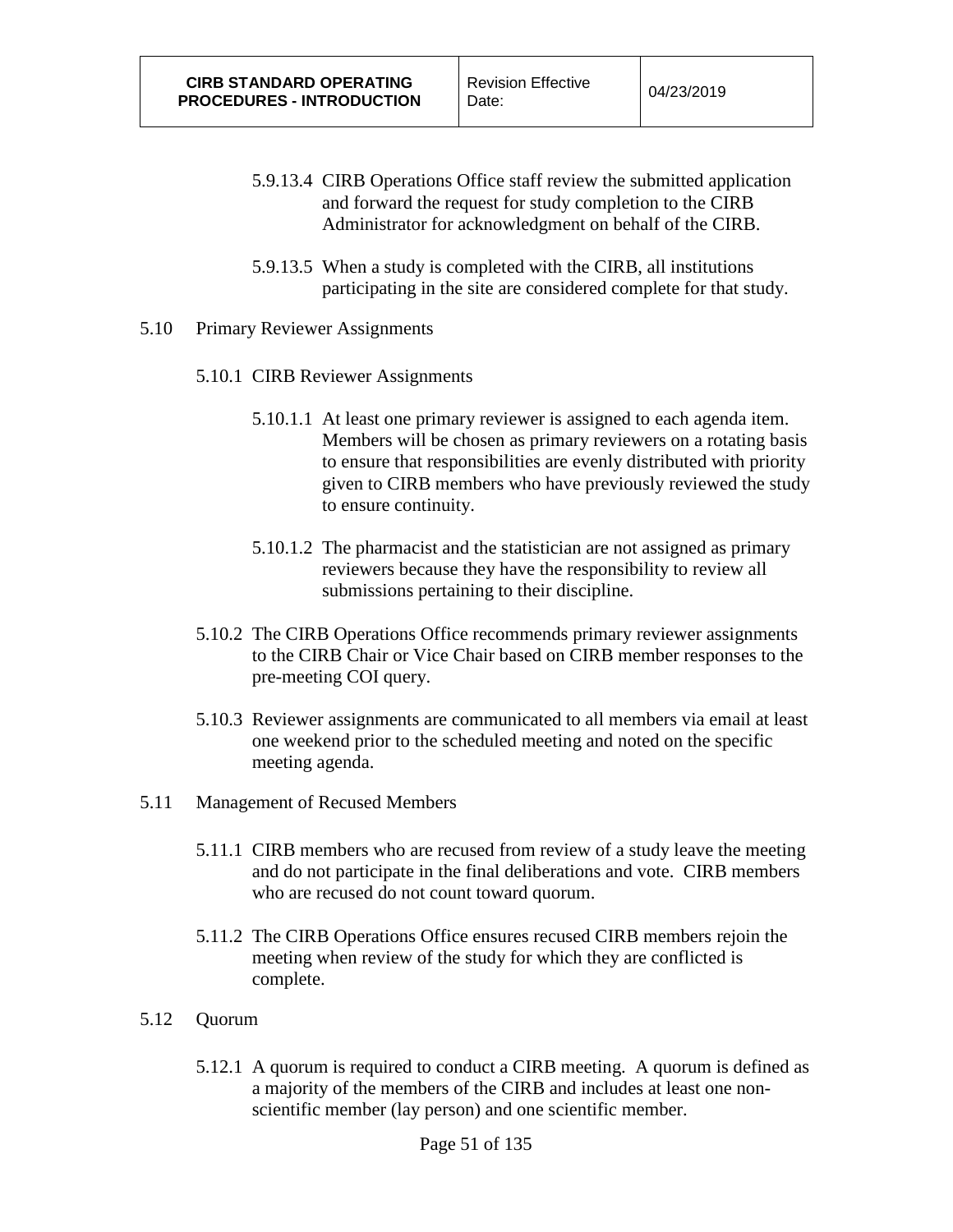- 5.12.2 The CIRB Operations Office documents each CIRB member's attendance, including arrivals, departures, and recusals, and assures that a quorum is maintained at all times during the meeting.
- 5.12.3 If a CIRB member and their alternate are both in attendance, the alternate does not count toward quorum. Alternates count toward quorum only when the primary member for whom they are an alternate is not in attendance.
- 5.12.4 If quorum is lost during a meeting, the CIRB Operations Office will immediately notify the Chair and the CIRB meeting will adjourn unless quorum can be re-established.
- 5.12.5 Recused members do not count towards quorum.
- 5.13 Voting
	- 5.13.1 For a motion or recommendation to be approved, a majority of members present must vote in the affirmative.
	- 5.13.2 Members may vote:
		- 5.13.2.1 "Yes" signifying their agreement with a motion or recommendation.
		- 5.13.2.2 "No" signifying their disagreement with a motion or recommendation.
		- 5.13.2.3 "Abstain" if the member was absent for the discussion of an item under review.
	- 5.13.3 All members in attendance count toward quorum. If a CIRB member and their alternate are both in attendance, the alternate does not vote and does not count toward quorum. Alternates vote and count toward quorum only when the primary member for whom they are an alternate is not in attendance.
	- 5.13.4 If quorum is lost, the CIRB cannot vote on any agenda item until quorum is restored.
	- 5.13.5 Votes are not permitted by proxy.
- 5.14 Review Outcome Letters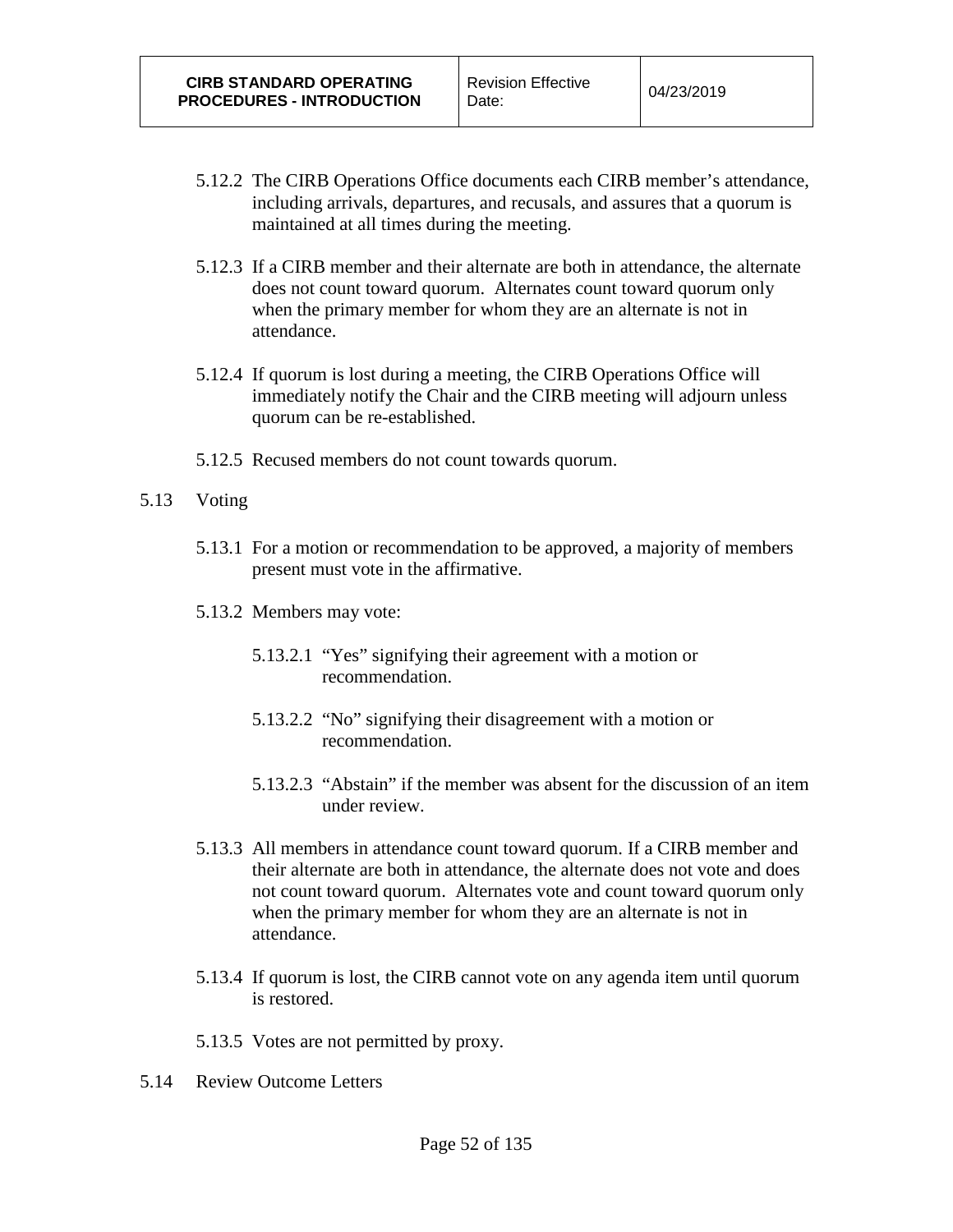- 5.14.1 A review outcome letter to the Study Chair is required to be sent whenever the CIRB votes on a review.
- 5.14.2 Review outcome letters are addressed to the Study Chair with appropriate individuals copied.
- 5.14.3 Distribution of review outcome letters takes place within seven (7) to ten (10) business days of the convened meeting.
- 5.14.4 Review outcome letters are posted on the study-specific web pages of the CTSU website under the CIRB Documents tab for coordinating groups utilizing the CTSU website to distribute documents.
- 5.14.5 Review outcome letters include the Protocol Version Date for the protocol and consent form(s) reviewed and the following additional information, as applicable:
	- 5.14.5.1 Statement of CIRB action;
	- 5.14.5.2 Date of CIRB review;
	- 5.14.5.3 List of documents reviewed (protocol, consent form, Investigator Brochure, advertisements, etc.);
	- 5.14.5.4 Statement of any determinations made related to the populations included in the research; and
	- 5.14.5.5 Protocol deviation compliance issues and reporting expectations.
- 5.14.6 A copy of the CIRB–approved consent form(s) is attached to the review outcome letter, when applicable.
- 5.14.7 CTEP or DCP receives a copy of approval notifications for initial and amendment reviews.
- 5.14.8 In addition to the information included in all review outcome letters, initial approval notifications include the following:
	- 5.14.8.1 CIRB approval date;
	- 5.14.8.2 Expiration date of CIRB approval;
	- 5.14.8.3 Statement regarding the number of participants approved for enrollment; and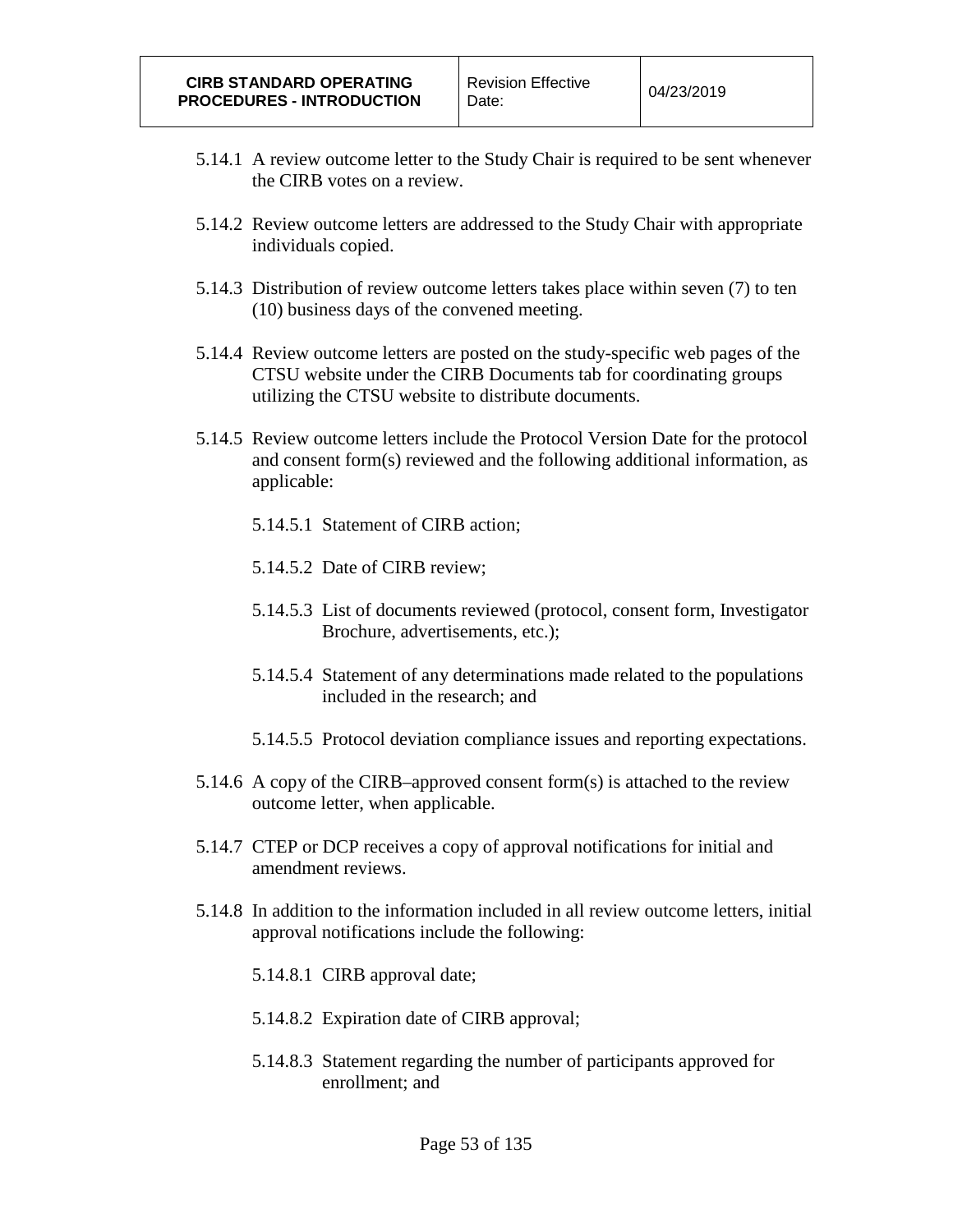- 5.14.8.4 Statement that approval does not include the enrollment of prisoners.
- 5.14.9 In addition to the information required for all review outcome letters, approval pending modification and tabling notifications include the following:
	- 5.14.9.1 Stipulations required by the CIRB to secure approval;
	- 5.14.9.2 The basis for requiring the stipulations or for tabling;
	- 5.14.9.3 The request for a response within an appropriate time frame;
		- 5.14.9.3.1 If the approval pending modification is for an initial review, a response is requested within 14 days of receipt of the notification.
		- 5.14.9.3.2 If the approval pending modification is for a continuing review, a response is requested within seven (7) to ten (10) days of receipt of the notification.
	- 5.14.9.4 A statement that the Study Chair may conference call with the CIRB Chair by sending an email to the CIRB Operations Office if he or she has questions regarding the stipulations; and
	- 5.14.9.5 If this is the second time this item has been reviewed by the CIRB, then there should be a statement informing the Study Chair that a conference call with the CIRB Chair to discuss the CIRB's actions will be arranged.
- 5.14.10 In addition to the information required for all review outcome letters, disapproval notifications include the following:
	- 5.14.10.1 The basis for disapproval;
	- 5.14.10.2 A statement that the Study Chair may conference call with the CIRB Chair by sending an email to the CIRB Operations Office if he or she has questions regarding the CIRB's action;
	- 5.14.10.3 A statement that if the Study Chair is still interested in pursuing the research question, the protocol must be rewritten and submitted as a new study; and
	- 5.14.10.4 If this is the second time this item has been reviewed by the CIRB, then there should be a statement informing the Study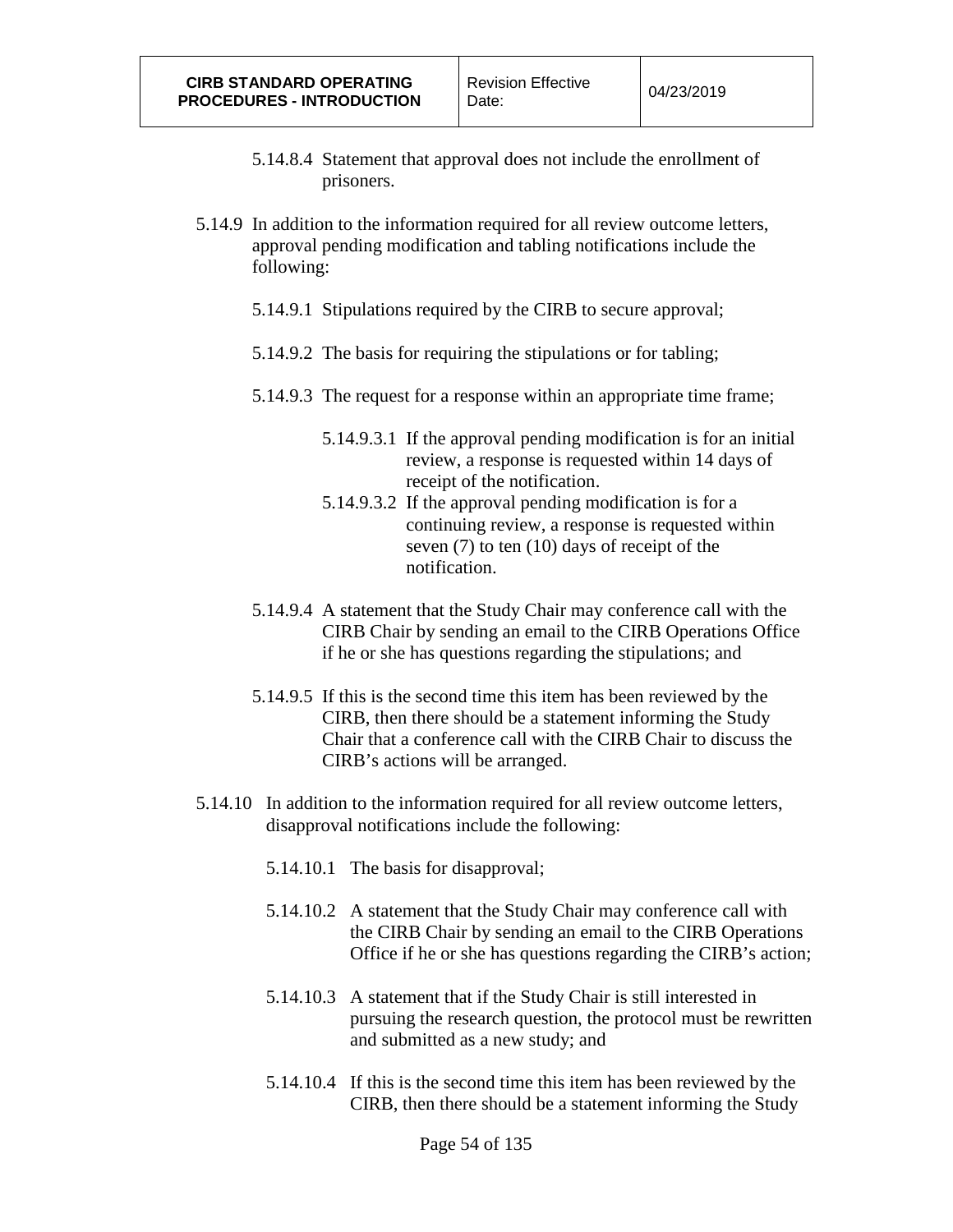Chair that a conference call with the CIRB Chair to discuss the CIRB's actions will be arranged.

- 5.14.11 In addition to the information required for all review outcome letters, letters based on conversation with the Study Chair and CTEP or DCP, to suspend enrollment, suspend other research activity, withdraw or terminate approval of research include the following:
	- 5.14.11.1 The basis for the action;
	- 5.14.11.2 If applicable, stipulations required by the CIRB to lift suspension or secure approval;
	- 5.14.11.3 If applicable, the request for a response within an appropriate time frame; and
	- 5.14.11.4 A statement that the Study Chair may conference call with the CIRB Chair by sending an email to the CIRB Operations Office if he or she has questions regarding the CIRB's actions.
- 5.14.12 Review outcome letters related to local context consideration review include the following information:
	- 5.14.12.1 Type of Worksheet reviewed;
	- 5.14.12.2 Statement of the CIRB action which can only be approved or approved pending modification;
	- 5.14.12.3 CIRB review date;
	- 5.14.12.4 Signatory Institution, Principal Investigator, or Study reviewed;
	- 5.14.12.5 Component and Affiliate Institutions included in the review of the Annual Signatory Institution Worksheet, when applicable;
	- 5.14.12.6 Listing of all required boilerplate language and other institutional requirements to be included in the consent form in the outcome letter for the Annual Signatory Institution Worksheet;
	- 5.14.12.7 Statement regarding the responsibilities of the Signatory Institution or Principal Investigator.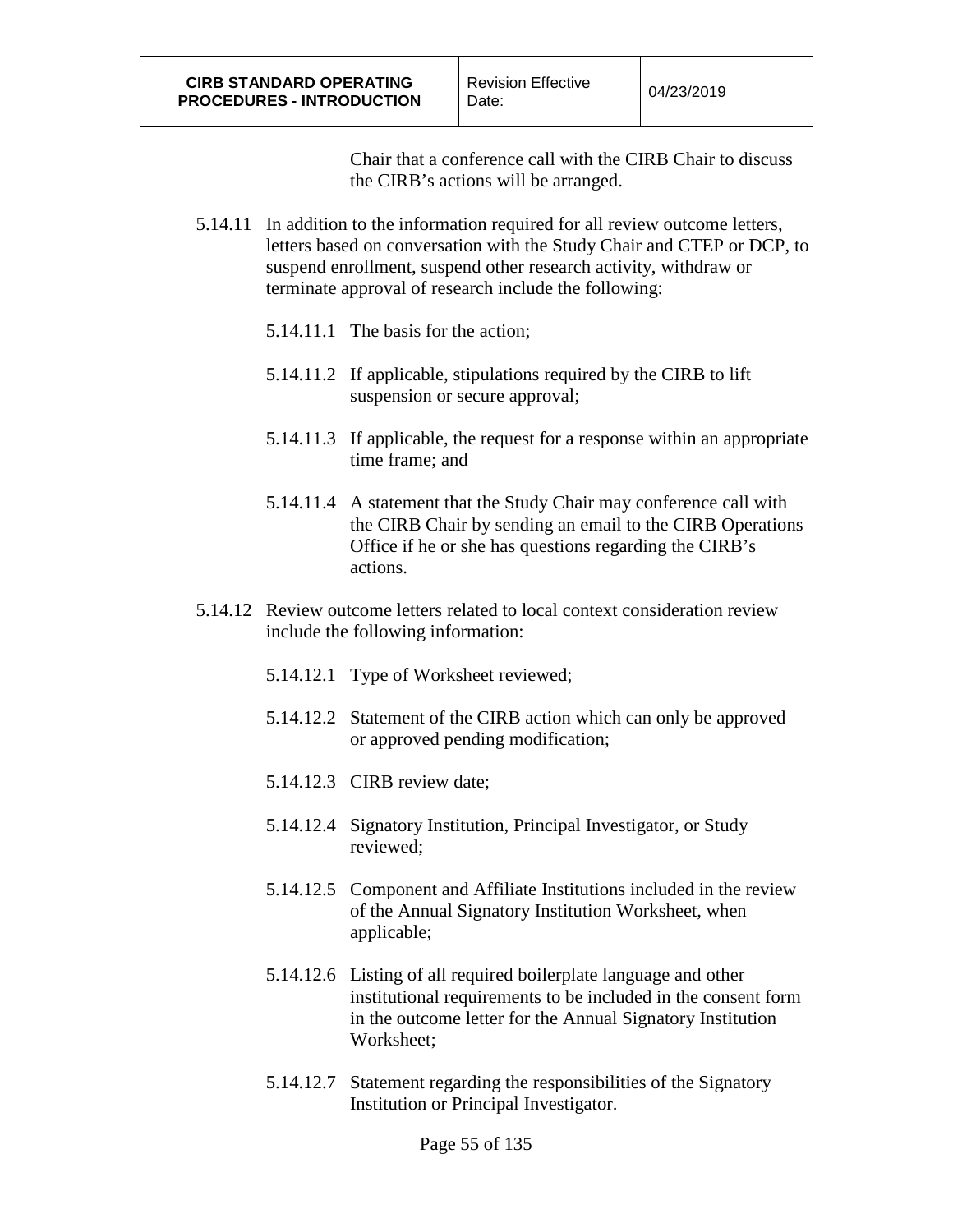# 5.15 Meeting Minutes

- 5.15.1 Minutes for each meeting are written to include the following:
	- 5.15.1.1 Date of meeting and time meeting started;
		- 5.15.1.2 Names of meeting attendees;
		- 5.15.1.3 CIRB member's attendance, absences, departures, and returns;
		- 5.15.1.4 Presence of quorum;
		- 5.15.1.5 Actions taken by the CIRB, and the vote on these actions including the number of members voting for, against, and abstaining;
		- 5.15.1.6 Names of the members who leave the meeting for conflicts of interest;
		- 5.15.1.7 For each agenda item, the following are documented:
			- 5.15.1.7.1 The basis for requiring changes in or disapproving research;
			- 5.15.1.7.2 Determinations regarding inclusion of vulnerable subjects, including those with diminished capacity;
			- 5.15.1.7.3 Summary of the discussion, including consultant input, controverted issues and their resolution, and any discussion with external participants;
			- 5.15.1.7.4 Dissenting reports and opinions;
			- 5.15.1.7.5 Determinations required by the regulations and study specific findings justifying those determinations for:
				- a. Waiver or alteration of the consent process;
				- b. Research involving pregnant women, fetuses and neonates;
				- c. Research involving children;
				- d. Risk determination (for initial reviews only);
				- e. The rationale for significant risk/non-significant risk device determinations.
	- 5.15.1.8 For initial and continuing review, the length of the approval period;
	- 5.15.1.9 Documentation for the rationale for conducting continuing review of research that would otherwise not require continuing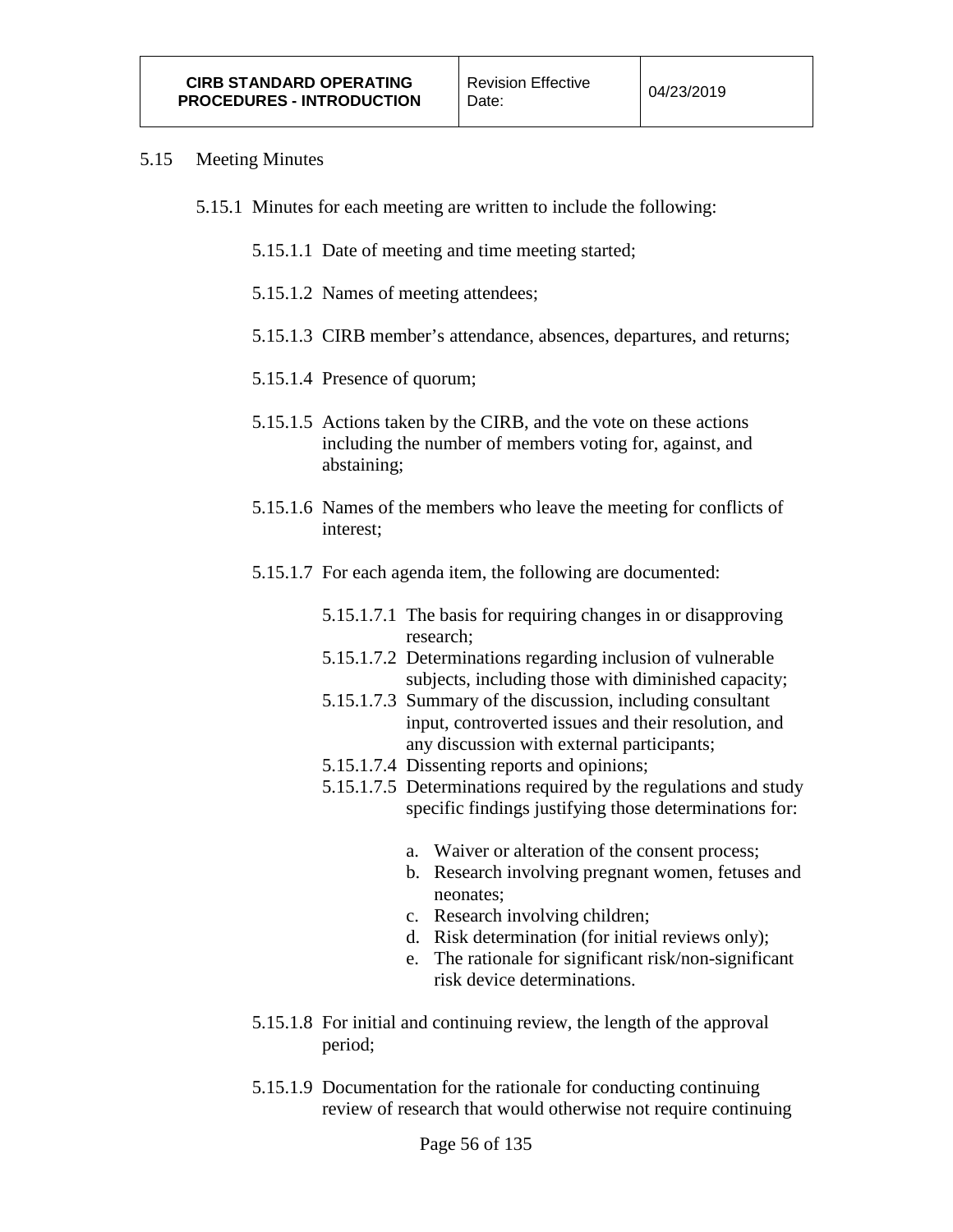review (per 45 CFR 46.109(f) (applicable under 2018 Requirements only));

and

5.15.1.10 Time of adjournment.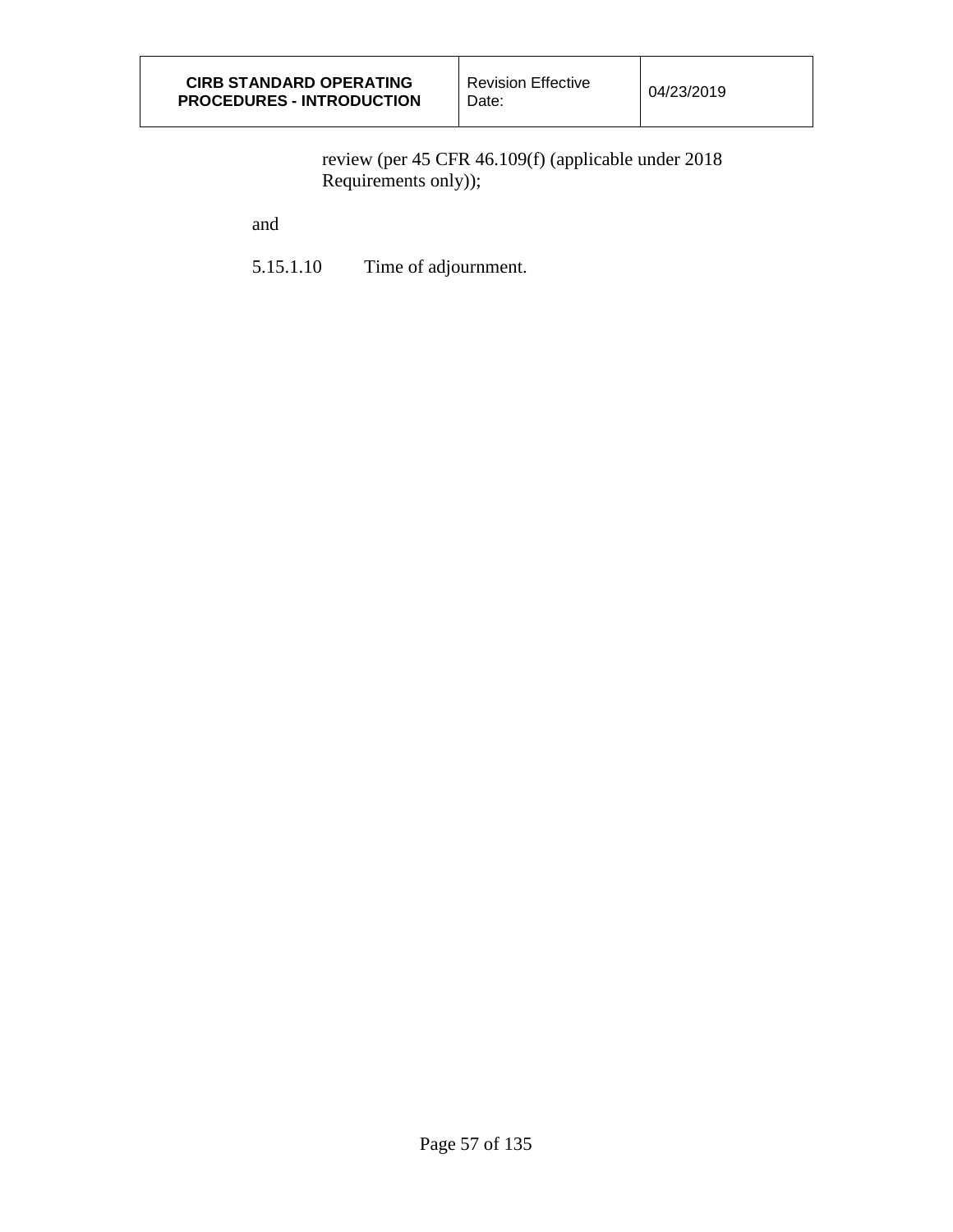### **Section 6.0 Expedited Review**

- 6.1 Federally-Defined Categories for Expedited Review
	- 6.1.1 Initial review may occur through expedited review procedure authorized by 45 CFR 46.110 and 21 CFR 56.110 if the research (1) presents no more than minimal risk to human subjects, and (2) involves only procedures listed in one or more of the following categories and the reviewer determines that the study is minimal risk. For research approved after January 21, 2019, the following additional category may be used for expedited review of initial reviews (3) research for which limited IRB review is a condition of exemption. The categories eligible for expedited review for continuing review as found in the Federal Register are located at the following URL: [http://www.hhs.gov/ohrp/policy/expedited98.html.](http://www.hhs.gov/ohrp/policy/expedited98.html)

Studies initially reviewed under these categories may undergo continuing review under these same categories.

- 6.1.1.1 Clinical studies of drugs and medical devices only when the following conditions are met:
	- 6.1.1.1.1 Research on drugs for which an investigational new drug application (21 CFR Part 312) is not required. (Note: Research on marketed drugs that significantly increases the risks or decreases the acceptability of the risks associated with the use of the product is not eligible for expedited review.); and
	- 6.1.1.1.2 Research on medical devices for which (i) an investigational device exemption application (21 CFR Part 812) is not required; or (ii) the medical device is cleared/approved for marketing and the medical device is being used in accordance with its cleared/approved labeling.
- 6.1.1.2 Collection of blood samples by finger stick, heel stick, ear stick, or venipuncture as follows:
	- 6.1.1.2.1 From healthy, non-pregnant adults who weigh at least 110 pounds. For these subjects, the amounts drawn may not exceed 550 ml in an 8-week period and collection may not occur more frequently than 2 times per week; or
	- 6.1.1.2.2 From other adults and children2, considering the age, weight, and health of the subjects, the collection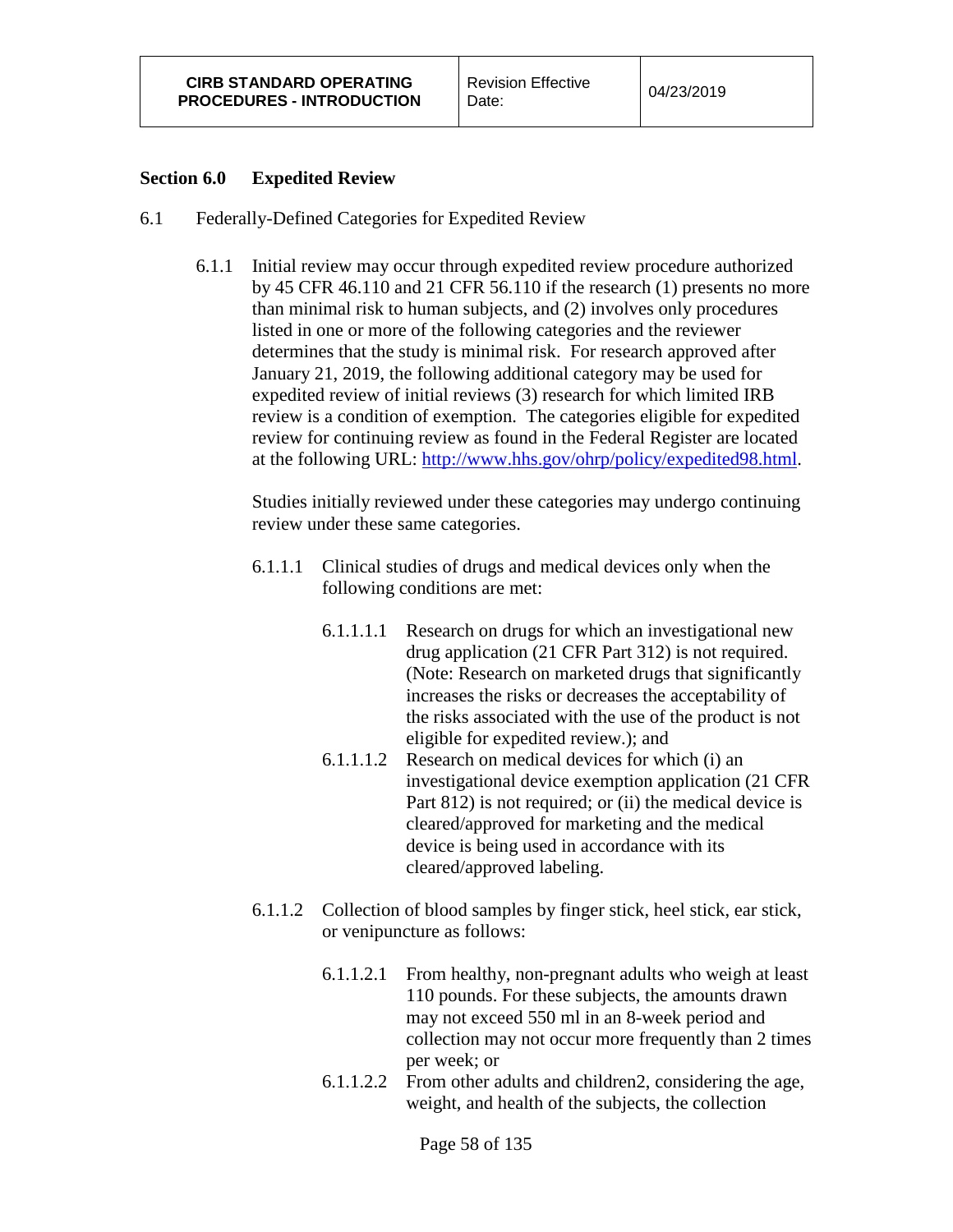procedure, the amount of blood to be collected, and the frequency with which it will be collected. For these subjects, the amount drawn may not exceed the lesser of 50 ml or 3 ml per kg in an 8-week period and collection may not occur more frequently than 2 times per week.

- 6.1.1.3 Prospective collection of biological specimens for research purposes by noninvasive means such as:
	- 6.1.1.3.1 Hair and nail clippings in a non-disfiguring manner;
	- 6.1.1.3.2 Deciduous teeth at time of exfoliation or if routine patient care indicates a need for extraction;
	- 6.1.1.3.3 Permanent teeth if routine patient care indicates a need for extraction;
	- 6.1.1.3.4 Excreta and external secretions (including sweat);
	- 6.1.1.3.5 Uncannulated saliva collected either in an unstimulated fashion or stimulated by chewing gumbase or wax or by applying a dilute citric solution to the tongue;
	- 6.1.1.3.6 Placenta removed at delivery;
	- 6.1.1.3.7 Amniotic fluid obtained at the time of rupture of the membrane prior to or during labor;
	- 6.1.1.3.8 Supra- and subgingival dental plaque and calculus, provided the collection procedure is not more invasive than routine prophylactic scaling of the teeth and the process is accomplished in accordance with accepted prophylactic techniques;
	- 6.1.1.3.9 Mucosal and skin cells collected by buccal scraping or swab, skin swab, or mouth washings;
	- 6.1.1.3.10 Sputum collected after saline mist nebulization.
- 6.1.1.4 Collection of data through noninvasive procedures (not involving general anesthesia or sedation) routinely employed in clinical practice, excluding procedures involving x-rays or microwaves. Where medical devices are employed, they must be cleared/approved for marketing. (Studies intended to evaluate the safety and effectiveness of the medical device are not generally eligible for expedited review, including studies of cleared medical devices for new indications). Examples include:
	- 6.1.1.4.1 Physical sensors that are applied either to the surface of the body or at a distance and do not involve input of significant amounts of energy into the subject or an invasion of the subject's privacy;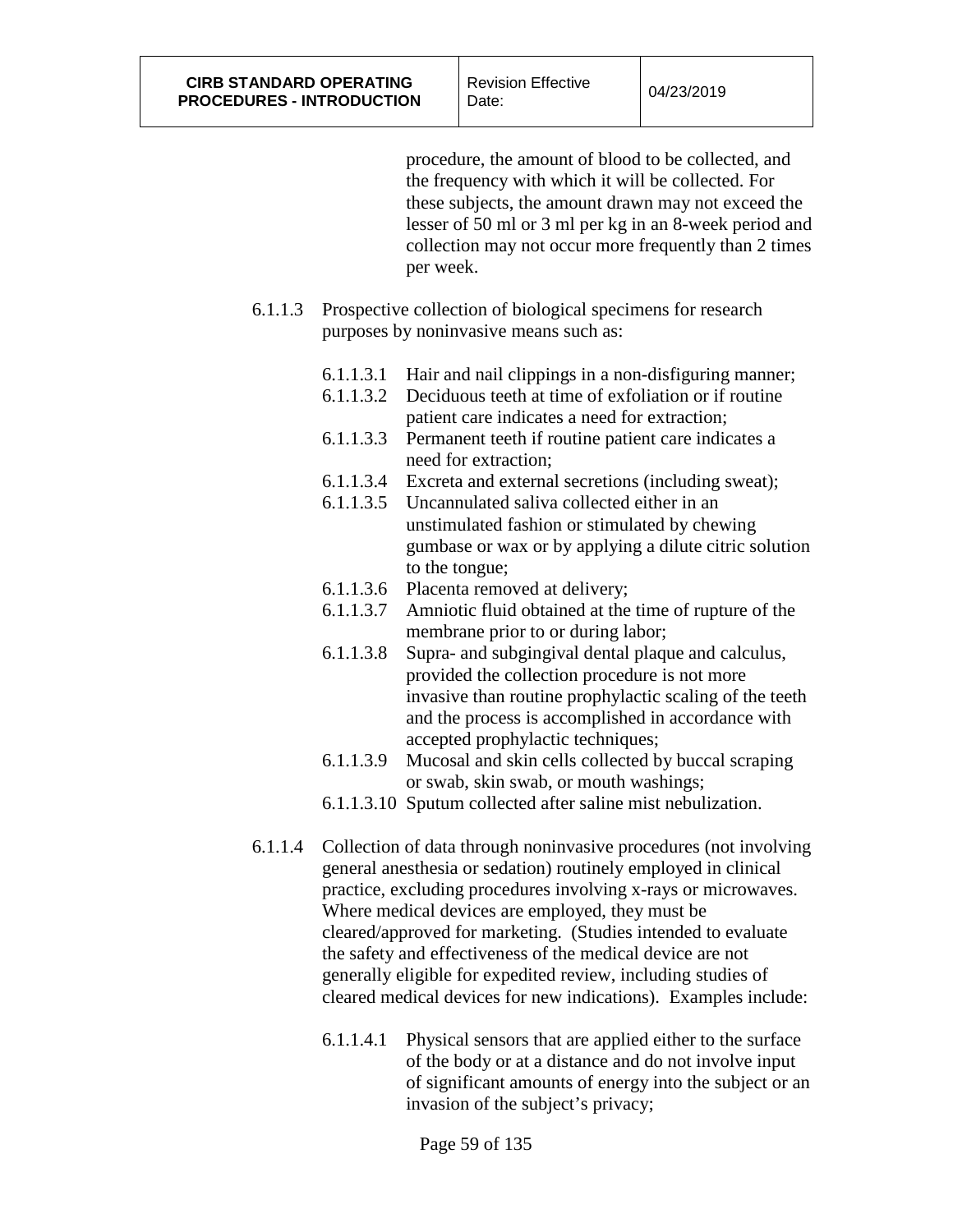- 6.1.1.4.2 Weighing or testing sensory acuity;
- 6.1.1.4.3 Magnetic resonance imaging;
- 6.1.1.4.4 Electrocardiography, electroencephalography, thermography, detection of naturally occurring radioactivity, electroretinography, ultrasound, diagnostic infrared imaging, doppler blood flow, and echocardiography;
- 6.1.1.4.5 Moderate exercise, muscular strength testing, body composition assessment, and flexibility testing where appropriate given the age, weight, and health of the individual.
- 6.1.1.5 Non-exempt research involving materials (data, documents, records, or specimens) that have been collected, or will be collected solely for non-research purposes (such as medical treatment or diagnosis).
- 6.1.1.6 Collection of data from voice, video, digital, or image recordings made for research purposes.
- 6.1.1.7 Non-exempt research on individual or group characteristics or behavior (including, but not limited to, research on perception, cognition, motivation, identify, language, communication, cultural beliefs of practices, and social behavior) or research employing survey, interview, oral history, focus group, program evaluation, human factors evaluation, or quality assurance methodologies.
- 6.1.2 Continuing review of studies initially reviewed by the convened CIRB may be completed through the expedited review procedure authorized by 45 CFR 46.110 and 21 CFR 56.110 if the research (1) presents no more than minimal risk to human subjects, and (2) involves only procedures listed in one or more of the following categories. The categories eligible for expedited review for continuing review as found in the Federal Register are located at the following URL: [http://www.hhs.gov/ohrp/policy/expedited98.html.](http://www.hhs.gov/ohrp/policy/expedited98.html)
	- 6.1.2.1 Category 8: Continuing review of research previously approved by the convened IRB as follows:
		- 6.1.2.1.1 Where (i) the research is permanently closed to the enrollment of new subjects; (ii) all subjects have completed all research-related interventions; and (iii) the research remains active only for long-term followup of subjects; or

Page 60 of 135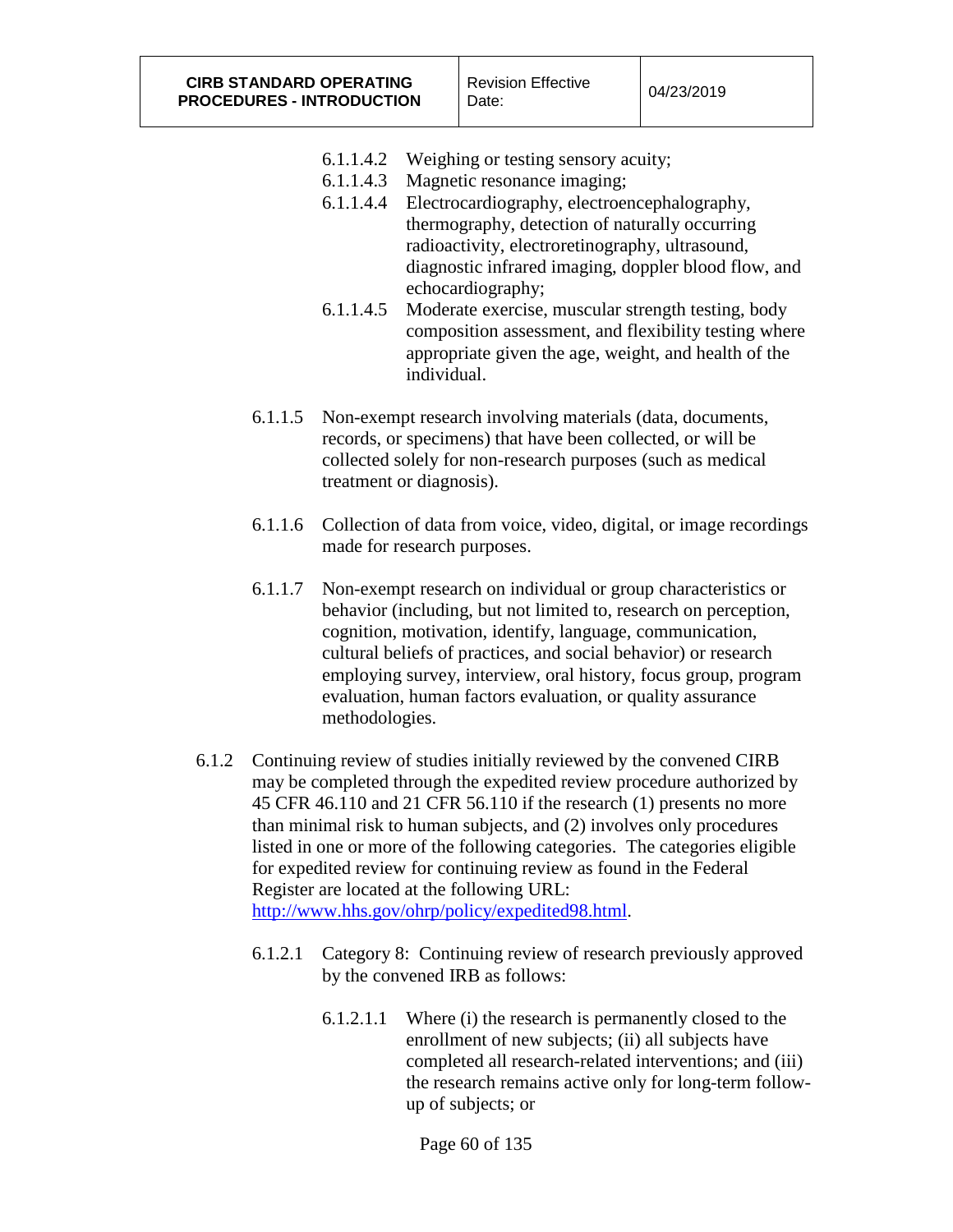- 6.1.2.1.2 Where no subjects have been enrolled and no additional risks have been identified; or
- 6.1.2.1.3 Where the remaining research activities are limited to data analysis.
- 6.1.2.2 Category 9: Continuing review of research, not conducted under an investigational new drug application or investigational device exemption where categories two (2) through eight (8) do not apply but the IRB has determined and documented at a convened meeting that the research involves no greater than minimal risk and no additional risks have been identified.
- 6.2 Expedited Review of Minor Changes to Approved Research
	- 6.2.1 Review of minor changes to research activities for research previously approved during the period of one year or less for which approval is authorized may be completed under Expedited review procedures. Minor changes are those that neither increase risk nor materially change the risk/benefit ratio. CIRB submissions eligible for expedited review may include, but are not limited to the following:
		- 6.2.1.1 Study amendments;
		- 6.2.1.2 Consent form/parental permission form modifications;
		- 6.2.1.3 Study Chair response to stipulations as outlined in the approved pending modification notification;
		- 6.2.1.4 Recruitment materials;
		- 6.2.1.5 Medical procedures that are added as a change in research and are on the current list of categories that may be reviewed using expedited review located at the following URL: [http://www.hhs.gov/ohrp/policy/expedited98.html;](http://www.hhs.gov/ohrp/policy/expedited98.html) and
		- 6.2.1.6 Annual Signatory Institution Worksheet, Annual Principal Investigator Worksheet, and Study-Specific Worksheet for Signatory Institutions and Principal Investigators using the CIRB as the IRB of Record.
- 6.3 Administrative Considerations for Expedited Review
	- 6.3.1 The CIRB Chair, Vice Chair, or designee conducts expedited reviews.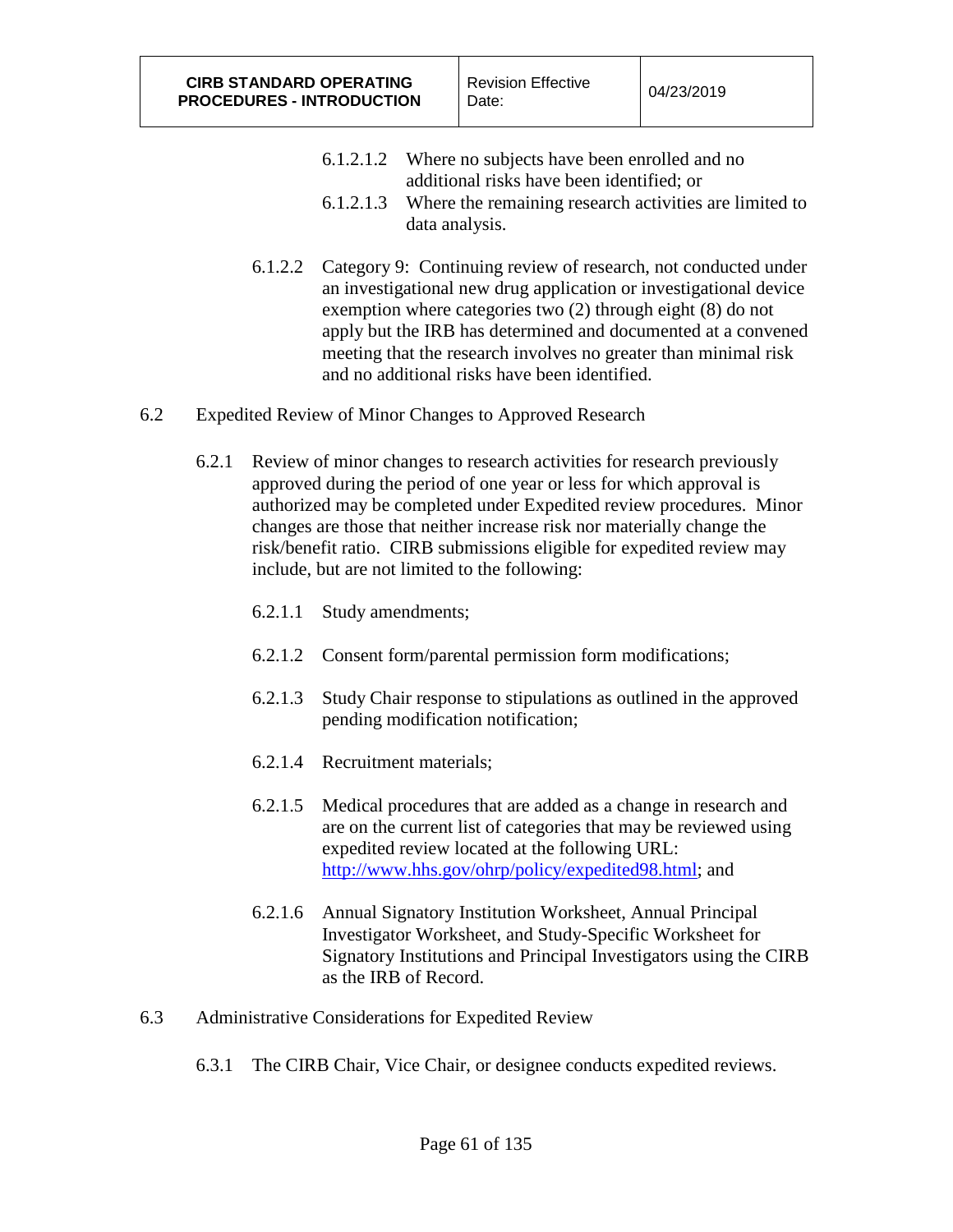- 6.3.2 In reviewing the research, the reviewer may exercise the authorities described in section 7.5.4.1.
- 6.3.3 The reviewer receives all documents required for the type of review being conducted. These are the same documents required for convened CIRB review.
- 6.3.4 The criteria for approval using the expedited procedure are the same as those for review by a convened IRB. The regulatory criteria for approval of research are described in section 7.2 of these SOPs.
- 6.3.5 The reviewer may elect to forward to the convened CIRB even if the submission meets the criteria for expedited review, but may not disapprove the submission.
- 6.3.6 The reviewer documents that the modifications to previously approved research undergoing review represent "minor" modifications and that the criteria for approval are met.
- 6.3.7 When conducting initial or continuing review of studies using expedited review, the reviewer documents the specific category used for expedited review and the action taken by the reviewer.
	- 6.3.7.1 When conducting initial review of studies using expedited review, the reviewer ensures the regulatory criteria for approval of research are met. The regulatory criteria for approval of research are described in section 7.2 of these SOPs.
	- 6.3.7.2 When conducting continuing review of studies using expedited review, the reviewer ensures the following per the Guidance on IRB Continuing Review of Research located at the following URL:

[http://www.hhs.gov/ohrp/policy/continuingreview2010.html:](http://www.hhs.gov/ohrp/policy/continuingreview2010.html)

- 6.3.7.2.1 The determination that no additional risks have been identified.
- 6.3.7.2.2 Any significant new findings that may be related to the subjects willingness to continue participation are provided to the subject in accordance with 45 CFR 46.116(b)(5) under pre-2018 Requirements and 45 CFR 46.116(c)(5) under 2018 Requirements. If the reviewer identifies new findings that may impact subjects' willingness to continue participation, the reviewer will consider whether the continuing review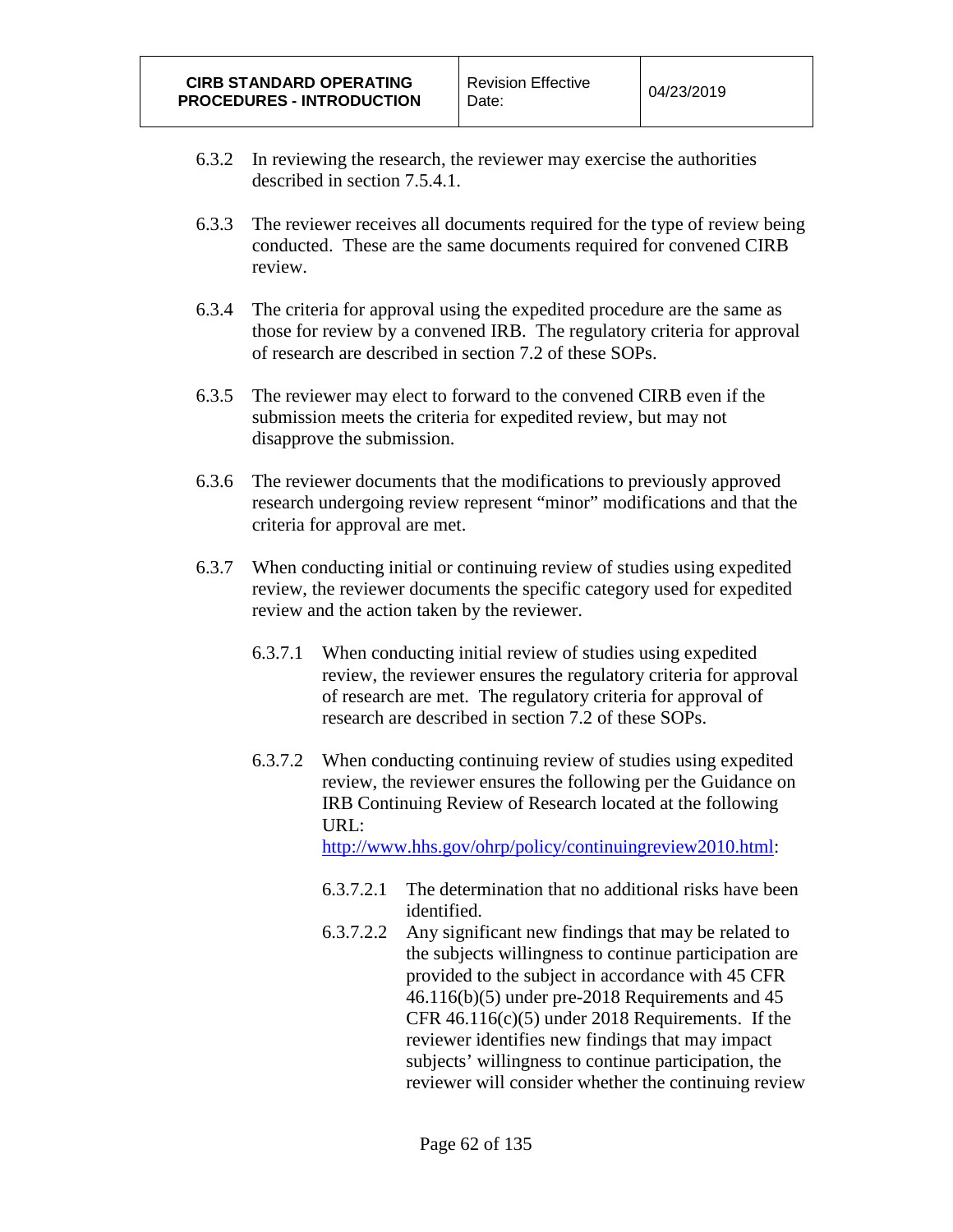still qualifies for expedited review or requires review by the convened CIRB.

- 6.3.8 Outcome Letters for expedited reviews include the following:
	- 6.3.8.1 A justification for the use of expedited review procedures (including the applicable regulatory citations);
	- 6.3.8.2 Actions taken by the reviewer;
	- 6.3.8.3 Findings required by regulations; and
	- 6.3.8.4 The required elements of all Outcome Letters as listed in Section 5.14.
- 6.3.9 A list of determinations made through the expedited review procedure are included on the agenda for the next convened meeting of the appropriate CIRB and the studies will be made available to individual CIRB members upon request.
- 6.3.10 Since submissions reviewed via expedited review procedures relate to studies that are minimal risk or only include minor changes to previously reviewed research as defined in section 6.2.1, the review of a subject matter consultant is not required for expedited review and approval, even though such a consultant might have been involved in the initial CIRB review. The reviewer may request the subject matter consultant's review if there are questions requiring their expertise.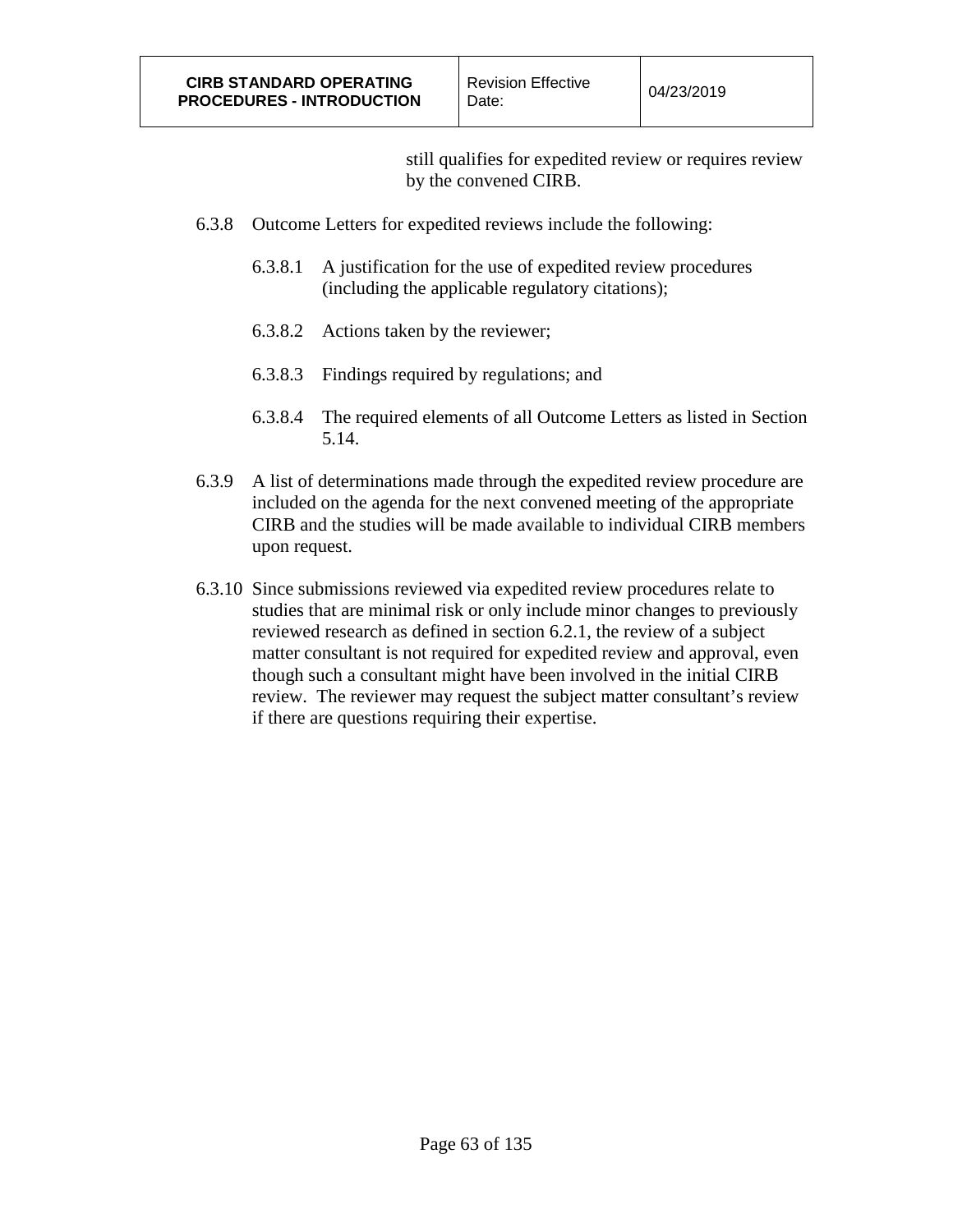## **Section 7.0 CIRB Decision-Making**

7.1 Independence of CIRB Decision-Making

The independence of the CIRB is crucial to ensure that its decisions are based solely on the protections of study participants. To that end, attendance at CIRB meetings is restricted to CIRB members, support staff, and individuals invited to provide the CIRB with the most up-to-date information about a specific study or issue under review with the CIRB. Observers are strongly discouraged.

The CIRBs' decision-making regarding review of research is independent of NCI, CTEP, and DCP coordinating groups, Study Chairs, and Signatory Institution Principal Investigators.

- 7.2 Exempt Research
	- 7.2.1 Research involving human subjects is exempt from CIRB review if it fits in any of the following categories per 45 CFR 46.101 under pre-2018 Requirements:
		- 7.2.1.1 Research conducted in established or commonly accepted educational settings, involving normal educational practices, such as (i) research on regular and special education instructional strategies, or (ii) research on the effectiveness of or the comparison among instructional techniques, curricula, or classroom management methods.
		- 7.2.1.2 Research involving the use of educational tests (cognitive, diagnostic, aptitude, achievement), survey procedures, interview procedures or observation of public behavior, unless: (i) information obtained is recorded in such a manner that human subjects can be identified, directly or through identifiers linked to the subjects; and (ii) any disclosure of the human subjects' responses outside the research could reasonably place the subjects at risk of criminal or civil liability or be damaging to the subjects' financial standing, employability, or reputation.
		- 7.2.1.3 Research involving the use of educational tests (cognitive, diagnostic, aptitude, achievement), survey procedures, interview procedures, or observation of public behavior that is not exempt under 7.2.1.2, if: (i) the human subjects are elected or appointed public officials or candidates for public office; or (ii) federal statute(s) require(s) without exception that the confidentiality of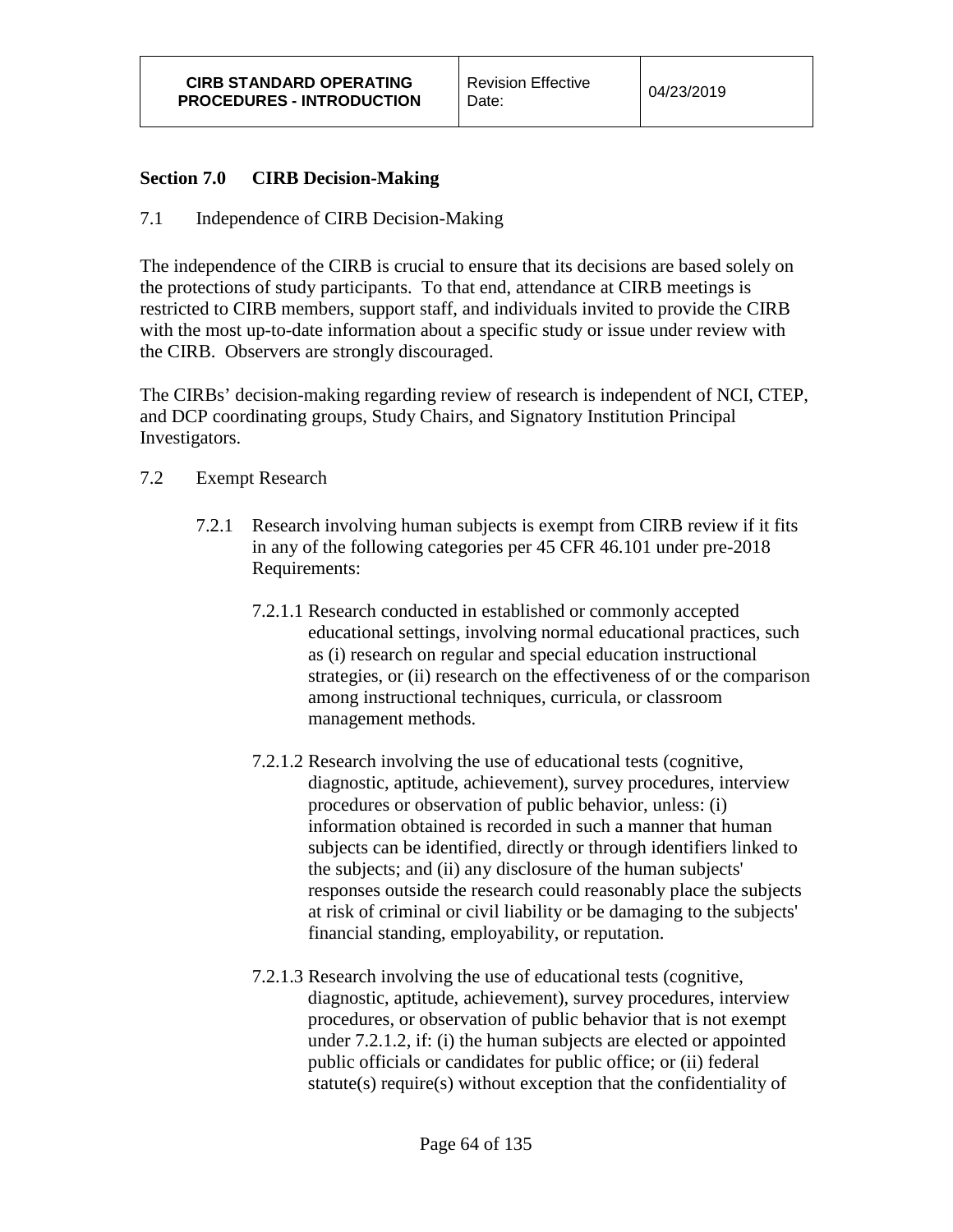the personally identifiable information will be maintained throughout the research and thereafter.

- 7.2.1.4 Research involving the collection or study of existing data, documents, records, pathological specimens, or diagnostic specimens, if these sources are publicly available or if the information is recorded by the investigator in such a manner that subjects cannot be identified, directly or through identifiers linked to the subjects.
- 7.2.1.5 Research and demonstration projects which are conducted by or subject to the approval of department or agency heads, and which are designed to study, evaluate, or otherwise examine: (i) Public benefit or service programs; (ii) procedures for obtaining benefits or services under those programs; (iii) possible changes in or alternatives to those programs or procedures; or (iv) possible changes in methods or levels of payment for benefits or services under those programs.
- 7.2.1.6 Taste and food quality evaluation and consumer acceptance studies, (i) if wholesome foods without additives are consumed or (ii) if a food is consumed that contains a food ingredient at or below the level and for a use found to be safe, or agricultural chemical or environmental contaminant at or below the level found to be safe, by the Food and Drug Administration or approved by the Environmental Protection Agency or the Food Safety and Inspection Service of the U.S. Department of Agriculture.
- 7.2.2. Research involving human subjects may be determined to be exempt by the CIRB if it fits in any of the following categories per 45 CFR 46.104 under 2018 Requirements:
	- 7.2.1.1 Research, conducted in established or commonly accepted educational settings, that specifically involves normal educational practices that are not likely to adversely impact students' opportunity to learn required educational content or the assessment of educators who provide instruction. This includes most research on regular and special education instructional strategies, and research on the effectiveness of or the comparison among instructional techniques, curricula, or classroom management methods.
	- 7.2.1.2 Research that only includes interactions involving educational tests (cognitive, diagnostic, aptitude, achievement), survey procedures, interview procedures, or observation of public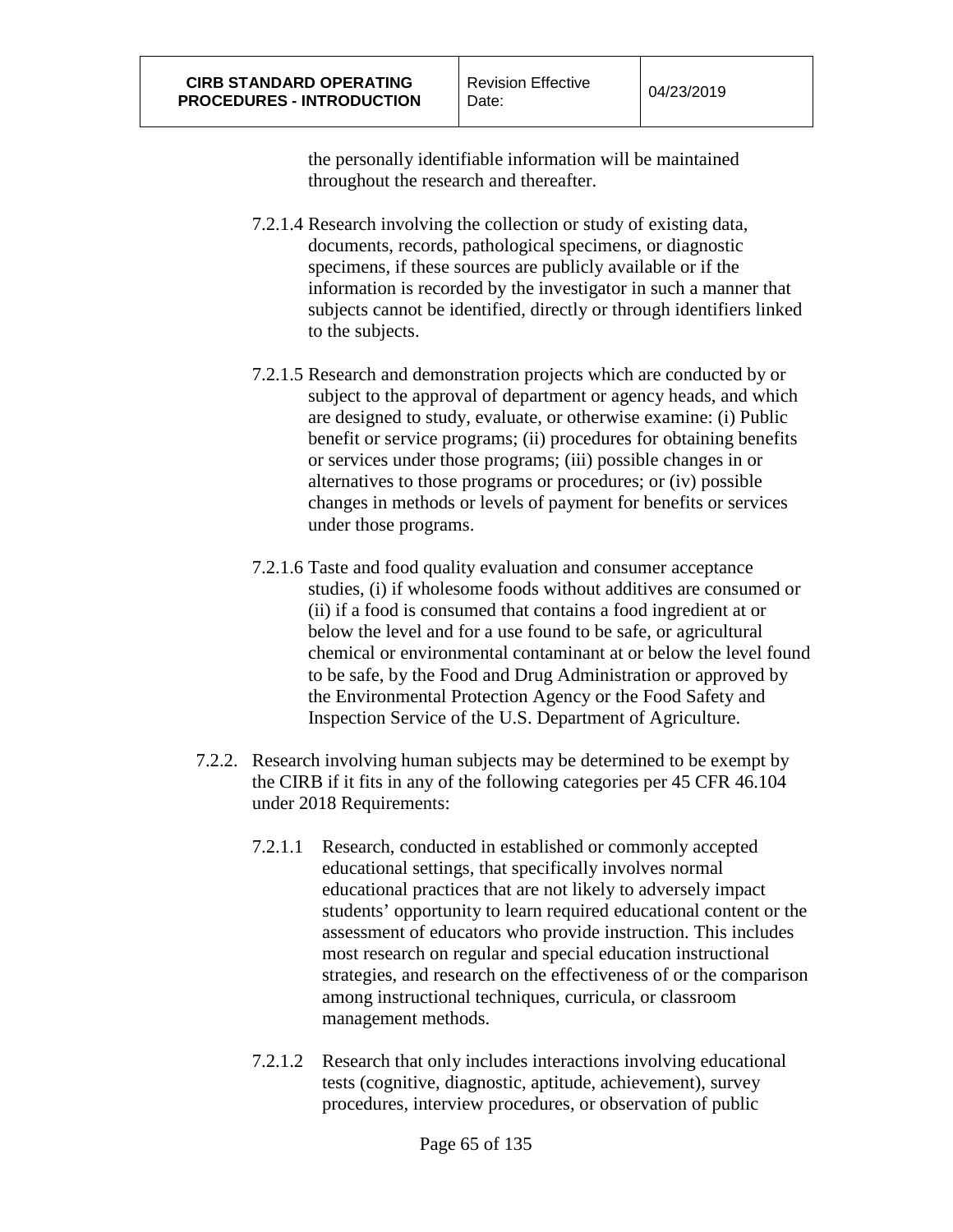behavior (including visual or auditory recording) if at least one of the following criteria is met: (i) the information obtained is recorded in such a manner that the identity of the human subjects cannot readily be ascertained, directly or through identifiers linked to the subjects; and (ii) any disclosure of the human subjects' responses outside the research would not reasonably place the subjects at risk of criminal or civil liability or be damaging to the subjects' financial standing, employability, or reputation; or (iii) the information obtained is recorded by the investigator in such a manner that the identity of the human subjects can readily be ascertained, directly or through identifiers linked to the subjects, and an IRB conducts a limited IRB review to make the determination required by 45 CFR 46.111(a)(7).

- 7.2.1.3 Research involving benign behavioral interventions in conjunction with the collection of information from an adult subject through verbal or written responses (including data entry) or audiovisual recording if the subject prospectively agrees to the intervention and information collection and at least one of the following criteria is met: (a) the information obtained is recorded by the investigator in such a manner that the identity of the human subjects cannot readily be ascertained, directly or through identifiers linked to the subjects; (b) Any disclosure of the human subjects' responses outside the research would not reasonably place the subjects at risk of criminal or civil liability or be damaging to the subjects' financial standing, employability, educational advancement, or reputation; or (c) The information obtained is recorded by the investigator in such a manner that the identity of the human subjects cannot readily be ascertained, directly or through identifiers linked to the subjects, and an IRB conducts a limited IRB review to make the determination required by  $§46.111(a)(7)$ .
	- 7.2.1.3.1 For the purpose of this provision, benign behavioral interventions are brief in duration, harmless, painless, not physically invasive, not likely to have a significant adverse lasting impact on the subjects, and the investigator has no reason to think the subjects will find the interventions offensive or embarrassing. Provided all such criteria are met, examples of such benign behavioral interventions would include having the subjects play an online game, having them solve puzzles under various noise conditions, or having them decide how to allocate a nominal amount of received cash between themselves and someone else.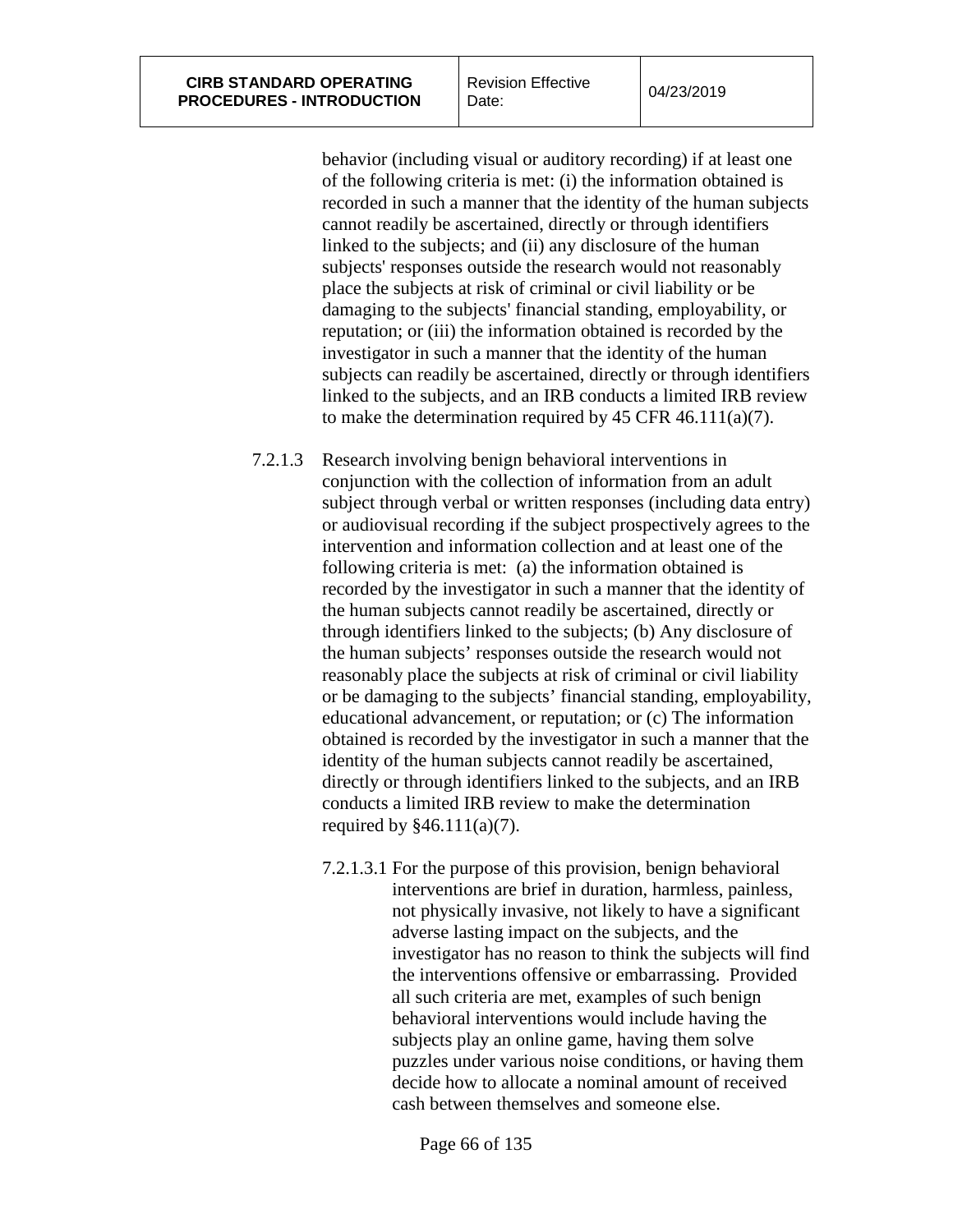**CIRB STANDARD OPERATING PROCEDURES - INTRODUCTION**

- 7.2.1.3.2 If the research involves deceiving the subjects regarding the nature or purposes of the research, this exemption is not applicable unless the subject authorizes the deception through a prospective agreement to participate in research in circumstances in which the subject is informed that he or she will be unaware of or misled regarding the nature or purposes of the research.
- 7.2.1.4 Secondary research for which consent is not required: Secondary research uses of identifiable private information or identifiable biospecimens, if at least one of the following criteria is met: (i) the identifiable private information or identifiable biospecimens are publicly available; (ii) information, which may include information about biospecimens, is recorded by the investigator in such a manner that the identity of the human subjects cannot readily be ascertained directly or through identifiers linked to the subjects, the investigator does not contact the subjects, and the investigator will not re-identify subjects; (iii) the research involves only information collection and analysis involving the investigator's use of identifiable health information when that use is regulated under 45 CFR parts 160 and 164, subparts A and E, for the purposes of ''health care operations'' or ''research'' as those terms are defined at 45 CFR 164.501 or for ''public health activities and purposes'' as described under 45 CFR 164.512(b); or (iv) the research is conducted by, or on behalf of, a Federal department or agency using government-generated or government-collected information obtained for nonresearch activities, if the research generates identifiable private information that is or will be maintained on information technology that is subject to and in compliance with section 208(b) of the E-Government Act of 2002, 44 U.S.C. 3501 note, if all of the identifiable private information collected, used, or generated as part of the activity will be maintained in systems of records subject to the Privacy Act of 1974, 5 U.S.C. 552a, and, if applicable, the information used in the research was collected subject to the Paperwork Reduction Act of 1995, 44 U.S.C. 3501 et seq.
- 7.2.1.5 Research and demonstration projects that are conducted or supported by a Federal department or agency, or otherwise subject to the approval of department or agency heads (or the approval of the heads of bureaus or other subordinate agencies that have been delegated authority to conduct the research and demonstration projects), and that are designed to study, evaluate, improve, or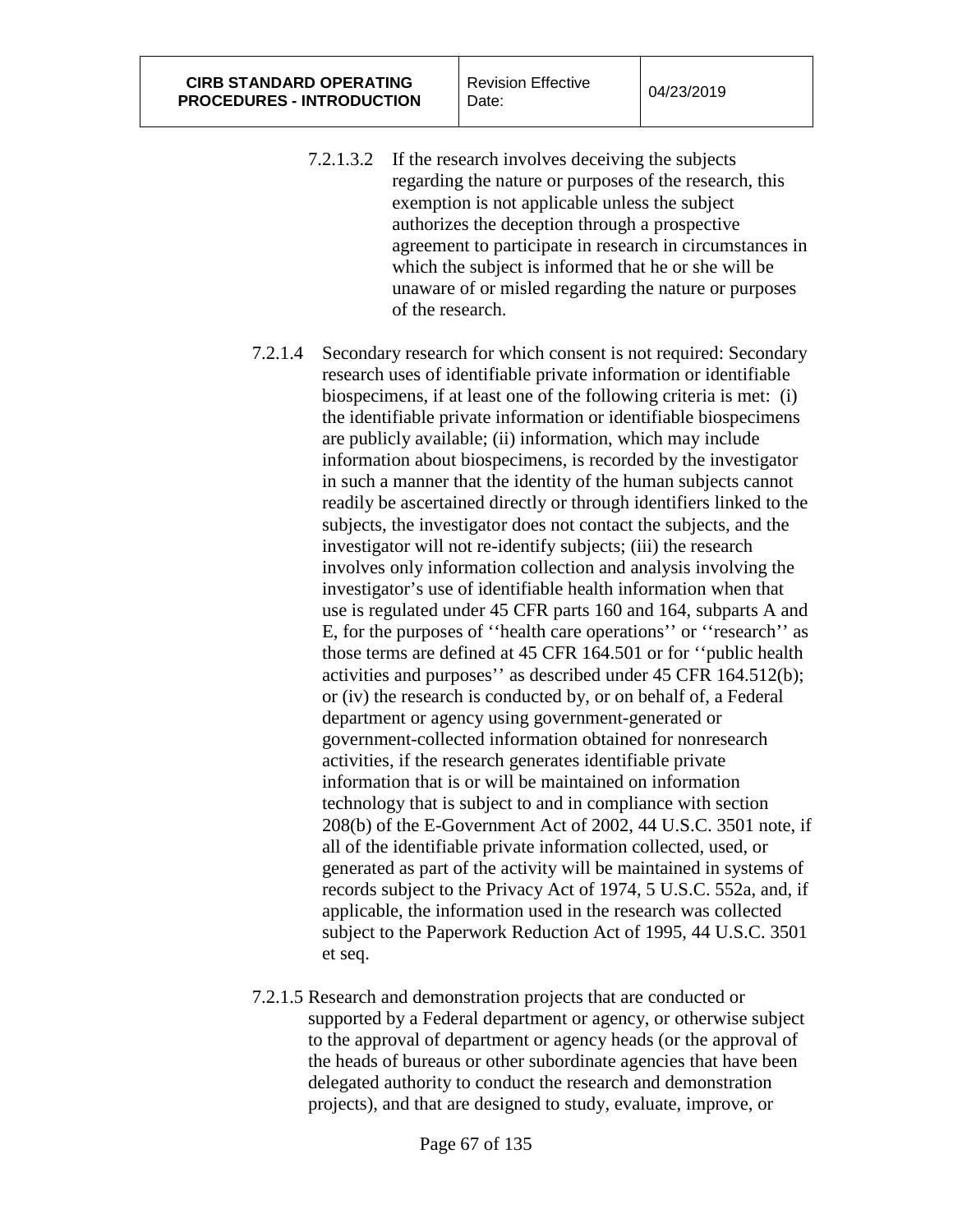otherwise examine public benefit or service programs, including procedures for obtaining benefits or services under those programs, possible changes in or alternatives to those programs or procedures, or possible changes in methods or levels of payment for benefits or services under those programs. Such projects include, but are not limited to, internal studies by Federal employees, and studies under contracts or consulting arrangements, cooperative agreements, or grants. Exempt projects also include waivers of otherwise mandatory requirements using authorities such as sections 1115 and 1115A of the Social Security Act, as amended.

> (i) Each Federal department or agency conducting or supporting the research and demonstration projects must establish, on a publicly accessible Federal Web site or in such other manner as the department or agency head may determine, a list of the research and demonstration projects that the Federal department or agency conducts or supports under this provision. The research or demonstration project must be published on this list prior to commencing the research involving human subjects.

- 7.2.1.6 Taste and food quality evaluation and consumer acceptance studies, (i) if wholesome foods without additives are consumed or (ii) if a food is consumed that contains a food ingredient at or below the level and for a use found to be safe, or agricultural chemical or environmental contaminant at or below the level found to be safe, by the Food and Drug Administration or approved by the Environmental Protection Agency or the Food Safety and Inspection Service of the U.S. Department of Agriculture.
- 7.2.3 Requests for exemption from 45 CFR 46 are reviewed and determined by the CIRB following the current expedited review procedures.
- 7.2.4 Documentation of exemption determination is retained in the CIRB's files and the Study Chair is notified of the determination.
- 7.2.5 Studies that do not meet the categories of exemption noted above are forwarded for review by the CIRB.
- 7.3 Criteria for Approval of Research
	- 7.3.1 The CIRB must determine that the following requirements are satisfied before it approves any research and any review type: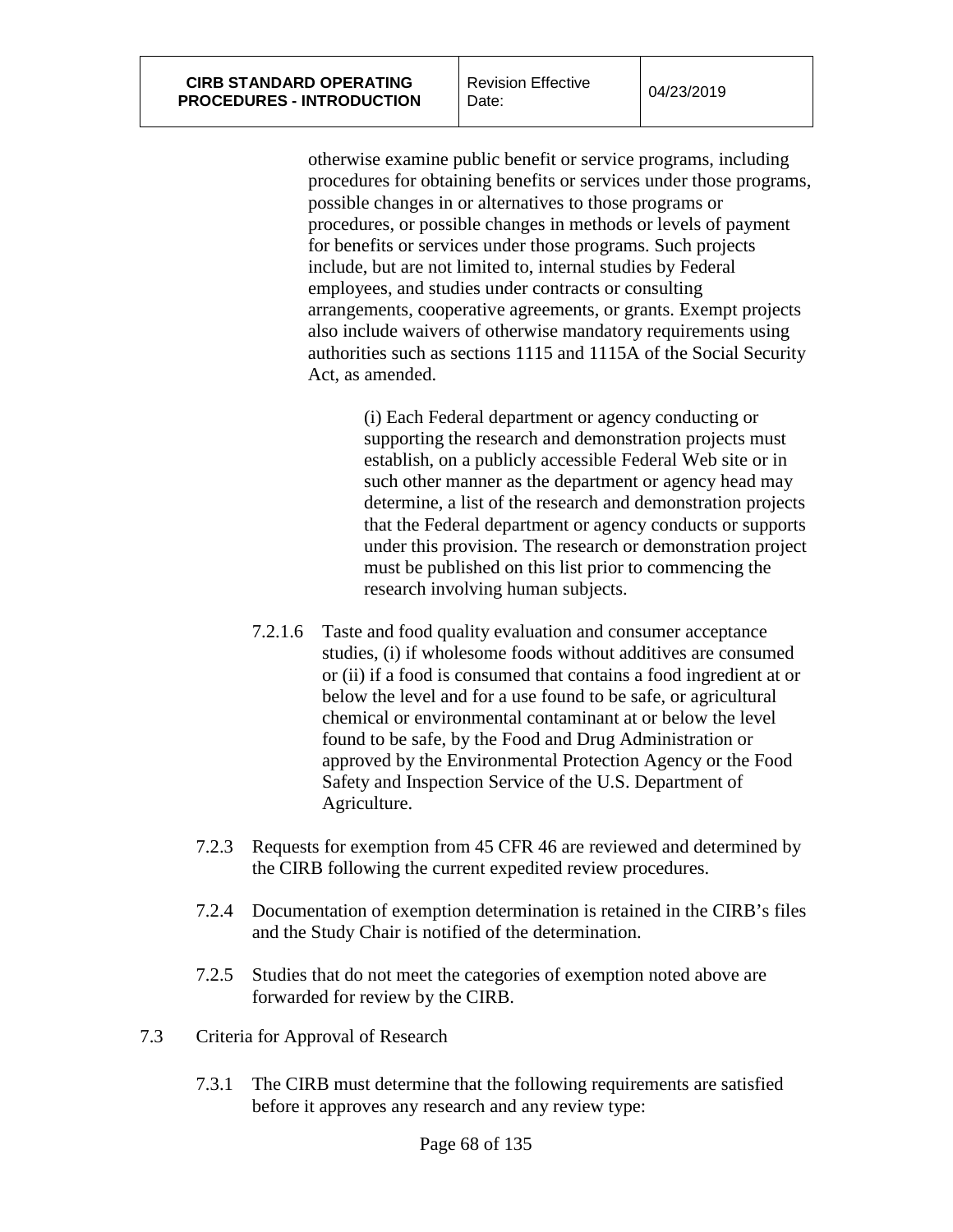- 7.3.1.1 Risks to subjects are minimized by using procedures consistent with sound research design that will yield the expected knowledge; which do not unnecessarily expose subjects to risk; and whenever appropriate, by using procedures already being performed on the subjects for diagnostic or treatment purposes;
- 7.3.1.2 Risks to subjects are reasonable in relationship to anticipated benefits, if any, to subjects, and the importance of the knowledge that may be expected to result;
- *Note:* In evaluating risks and benefits, the CIRB considers only those risks and benefits that may result from the research, as distinguished from risks and benefits of therapies that subjects would receive if not participating in the research. The CIRB should not consider possible long-range effects of applying knowledge gained in the research (e.g., the possible effects of the research on public policy) as among those research risks that fall within the purview of its responsibility  $[45 \text{ CFR } 46.111(a)(2)].$
- 7.3.2 Selection of subjects is equitable, taking into account the purposes of the research, the selection (inclusion/exclusion) criteria, and the setting in which the research will be conducted:
	- 7.3.2.1 Information regarding the setting in which the research will be conducted is provided to the CIRB Local Context Subcommittee member as part of the Annual Principal Investigator Worksheet.
- 7.3.3 Informed consent will be sought from each prospective subject or the subject's legally authorized representative in a language understandable to the prospective subject or representative, in accordance with 45 CFR 46.116 and, when applicable, 21 CFR 50.25;
	- 7.3.3.1 Information regarding the use of legally authorized representatives is provided to the CIRB Local Context Subcommittee member as part of the Annual Principal Investigator Worksheet.
	- 7.3.3.2 *Legally authorized representative* means an individual or judicial or other body authorized under applicable law to consent on behalf of a prospective subject to the subject's participation in the procedure(s) involved in the research. If there is no applicable law addressing this issue, *legally authorized representative*  means an individual recognized by institutional policy as acceptable for providing consent in the nonresearch context on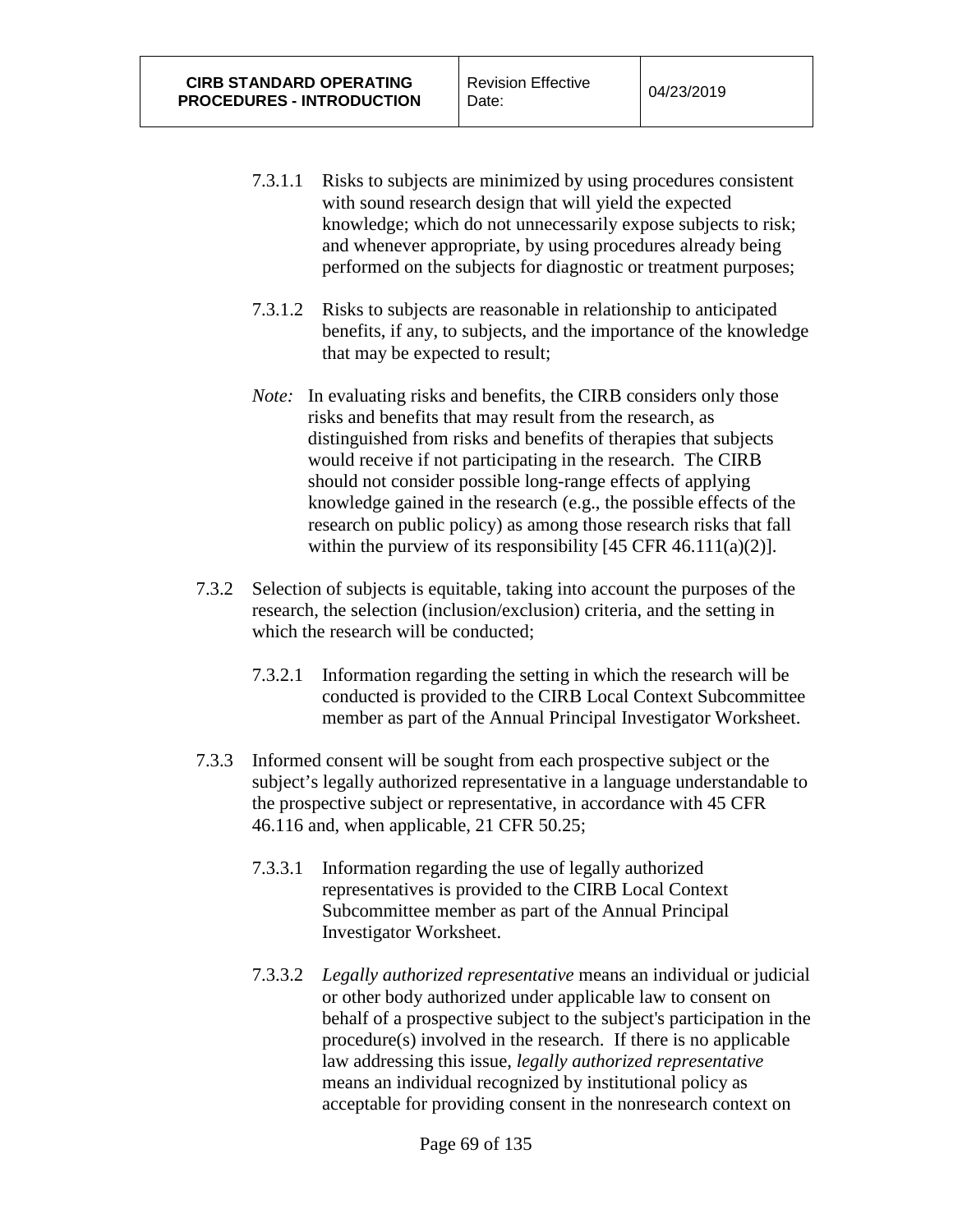behalf of the prospective subject to the subject's participation in the procedure(s) involved in the research.

- 7.3.4 For NCI-sponsored Phase 3 trials, a DSMB is in place to ensure that adequate provisions are included in the research plan for monitoring the data collected to ensure the safety of subjects [per 45 CFR 46.111(a)(6) and 21 CFR 56.111(a)(6)].
	- 7.3.4.1 For all other studies, the CIRB will review study-specific safety monitoring procedures considering the following.
		- 7.3.4.1.1 A determination as to whether the safety monitoring is sufficient (in terms of rigor and frequency) given the level of risk of the study;
		- 7.3.4.1.2 The adequacy of the entity that will be monitoring the study;
		- 7.3.4.1.3 The data to be monitored;
		- 7.3.4.1.4 Procedures for analysis and interpretation of the data;
		- 7.3.4.1.5 Action to be taken upon specific events or end points;
		- 7.3.4.1.6 Procedures for communication from the data monitor to the CIRB.
- 7.3.5 Appropriate additional safeguards are included in the study to protect the rights and welfare of subjects who are likely to be vulnerable to coercion or undue influence. The CIRB may request additional guidance from members or consultants knowledgeable about or experienced in working with a particular class of vulnerable subjects.
	- 7.3.5.1 Information regarding the specific vulnerable populations that would be potentially enrolled at a local institution is provided to the CIRB Local Context Subcommittee member as part of the Annual Principal Investigator Worksheet.
- 7.3.6 The plans for subject recruitment and retention that involve advertising or other contact with potential subjects are consistent with the protocol, the consent form, and FDA guidelines. There is no payment for participation in coordinating group trials.
	- 7.3.6.1 Information regarding local recruitment processes is provided to the CIRB Local Context Subcommittee member as part of the Annual Principal Investigator Worksheet.
	- 7.3.6.2 Local recruitment material is provided to the CIRB for review using the Annual Signatory Institution Worksheet or Study-Specific Worksheet.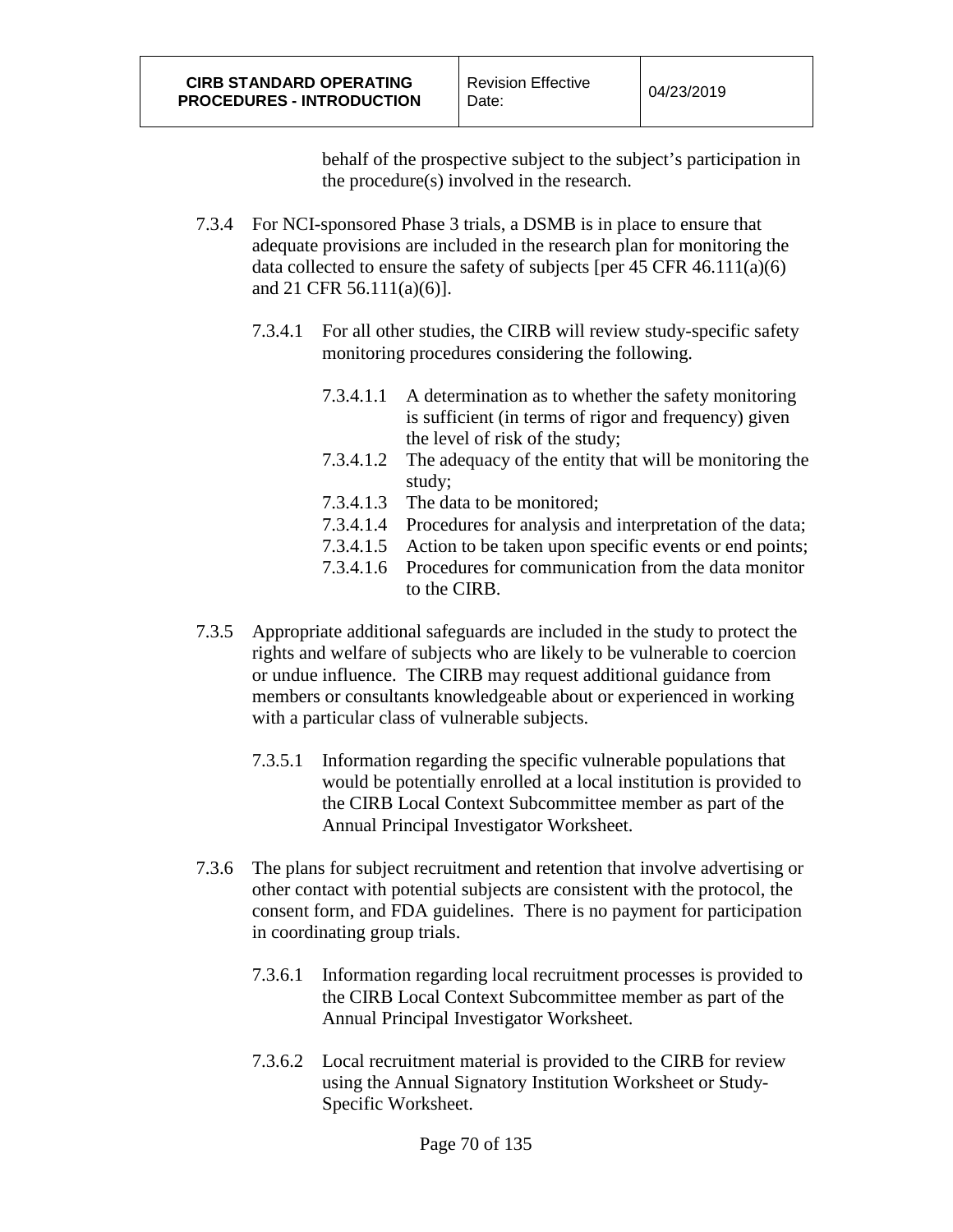- 7.3.7 Informed consent will be appropriately documented in accordance with and to the extent required by 45 CFR 46.117 and 21 CFR 50.27 (when appropriate). A written copy of the consent form is provided to the study participant or legally authorized representative.
- 7.3.8 Adequate provisions are in place to protect privacy of subjects and to maintain the confidentiality of data, where appropriate.
	- 7.3.8.1 Information regarding the provision in place to protect privacy of potential participants and to maintain the confidentiality of data is provided to the CIRB Local Context Subcommittee member as part the Annual Principal Investigator Worksheet for all Principal Investigators who can open studies with the CIRB.
- 7.4 Requirements for Informed Consent or Parental Permission
	- 7.4.1 The CIRB has the responsibility for approving a consent form or parental permission form unless waived in accordance with 45 CFR 46.116(d) under pre-2018 Requirements and 45 CFR 46.116(f) under 2018 Requirements.
		- 7.4.1.1 Informed Consent must be documented by the use of a written consent form approved by the CIRB unless documentation is waived by the CIRB as provided in 45 CFR 46.109(c), 46.117, and, when applicable, 21 CFR 56.109(c). A copy of the consent form is provided to the potential study participant or representative.
		- 7.4.1.2 The consent form must be a written consent document that embodies the elements of informed consent required by 45 CFR 46.116 and 46.117(b)(1) and, when applicable, 21 CFR 50.25 and 50.27(b)(1).
		- 7.4.1.3 The consent form must be written so that it does not include any exculpatory language through which the subject or the representative is made to waive or appear to waive any of the subject's legal rights; or releases or appears to release the investigator, the sponsor, the institution or its agents from liability for negligence as stated in 45 CFR 46.116 and 21 CFR 50.20.
	- 7.4.2 Basic elements of consent form include the following elements per 45 CFR 46.116(a) under pre-2018 Requirements, 45 CFR 46.116(b) under 2018 Requirements, and 21 CFR 50.25(a) for FDA-regulated studies: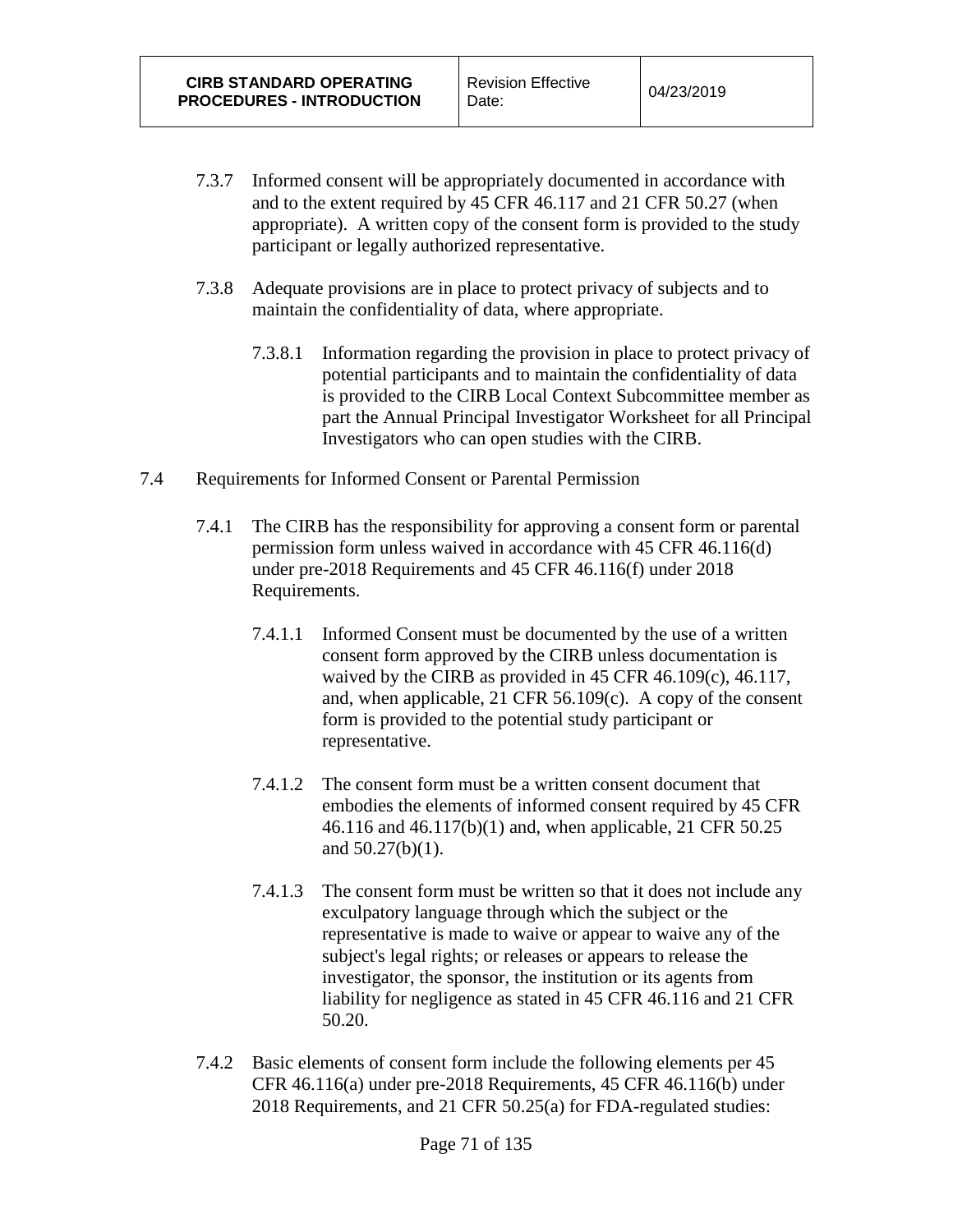- 7.4.2.1 Statement that the study involves research.
- 7.4.2.2 Explanation of the purposes of the research.
- 7.4.2.3 Expected duration of the subject's participation in the research.
- 7.4.2.4 Description of the procedures to be followed.
- 7.4.2.5 Identification of any procedure that is experimental.
- 7.4.2.6 Description of any reasonably foreseeable risks or discomforts to the subject.
- 7.4.2.7 Description of any benefits to the subject or to others, which may reasonably be expected from the research.
- 7.4.2.8 Disclosure of appropriate alternative procedures or courses of treatment, if any, that might be advantageous to the subject.
- 7.4.2.9 Statement describing the extent, if any, to which confidentiality of records identifying the subject will be maintained, and if applicable, a statement of the possibility that the Food and Drug Administration may inspect the records.
- 7.4.2.10 For research involving more than minimal risk, an explanation as to whether any compensation is available if injury occurs, whether any medical treatments are available if injury occurs, and if so, what they consist of, or where further information can be obtained.
- 7.4.2.11 Explanation of whom to contact for answers to pertinent questions about the research, research subject's rights, and whom to contact in the event of a research-related injury to the subject or if the subject has concerns or complaints about the research.
- 7.4.2.12 Statement that participation is voluntary, that refusal to participate involves no penalty or loss of benefits to which the subject is otherwise entitled, and that the subject may discontinue participation at any time without penalty or loss of benefits to which the subject is otherwise entitled.
- 7.4.2.13 Under 2018 Requirements (45 CFR 46.116(a)(5)), the following is required: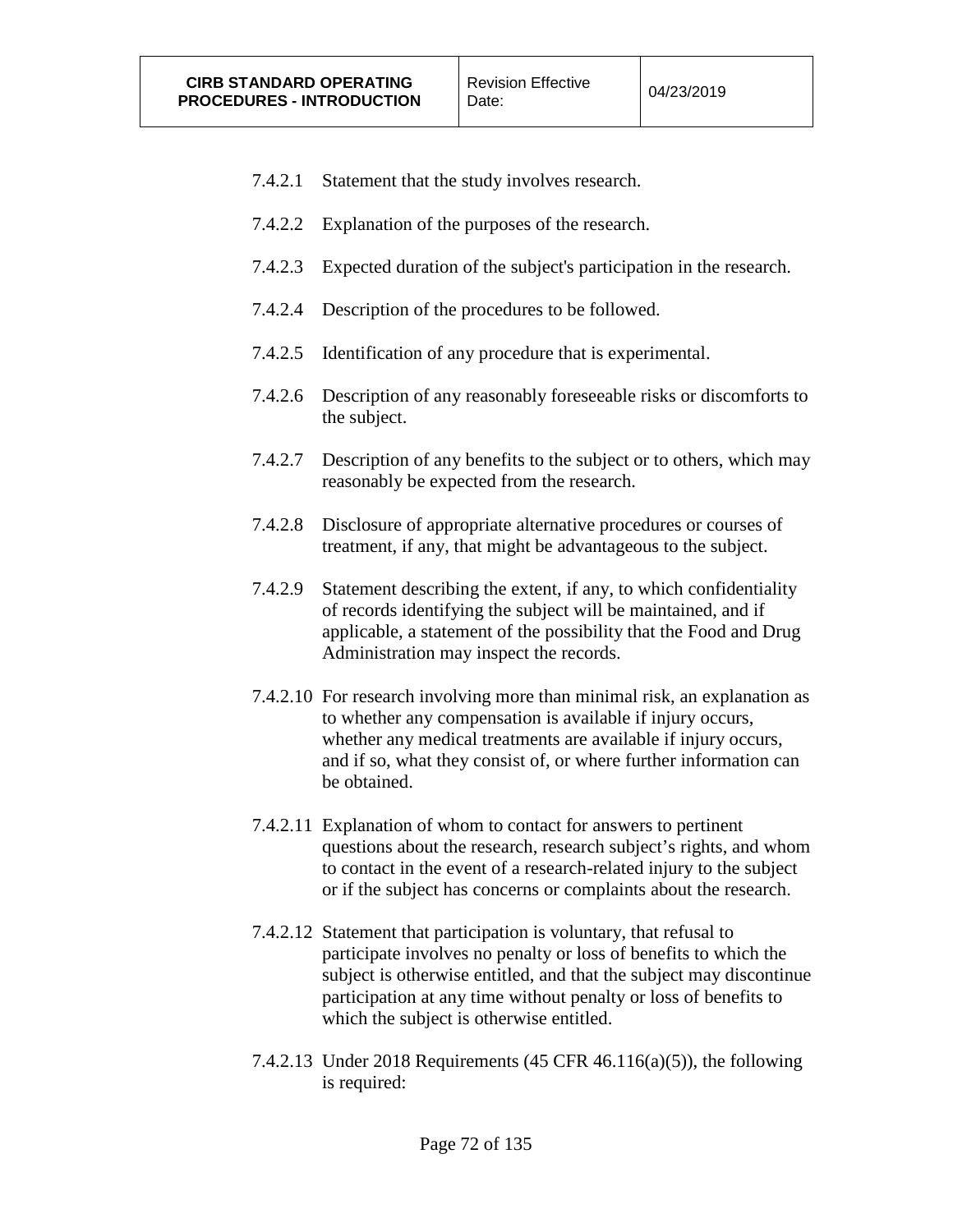(i) Informed consent must begin with a concise and focused presentation of the key information that is most likely to assist a prospective subject or legally authorized representative in understanding the reasons why one might or might not want to participate in the research. This part of the informed consent must be organized and presented in a way that facilitates comprehension.

(ii) Informed consent as a whole must present information in sufficient detail relating to the research, and must be organized and presented in a way that does not merely provide lists of isolated facts, but rather facilitates the prospective subject's or legally authorized representative's understanding of the reasons why one might or might not want to participate.

- 7.4.3 When appropriate, one or more of the following additional elements of information shall also be provided to each subject per 45 CFR 46.116(b) under pre-2018 Requirements, 45 CFR 46.116(c) under 2018 Requirements (includes sections 7.4.3.7 through 7.4.3.9), and 21 CFR 50.25(b) for FDA-regulated studies:
	- 7.4.3.1 Statement that the particular treatment or procedure may involve risks to the subject (or to the embryo or fetus, if the subject is or may become pregnant) which are currently unforeseeable.
	- 7.4.3.2 Anticipated circumstances under which the subject's participation may be terminated by the investigator without regard to the subject's consent.
	- 7.4.3.3 Any additional costs to the subject that may result from participation in the research.
	- 7.4.3.4 Consequence of a subject's decision to withdraw from the research and procedures for orderly termination of participation by the subject.
	- 7.4.3.5 Statement that significant new findings developed during the course of the research, which may relate to the subject's willingness to continue, will be provided to the subject.
	- 7.4.3.6 Approximate number of subjects involved in the study.
	- 7.4.3.7 A statement that the subject's biospecimens (even if identifiers are removed) may be used for commercial profit and whether the subject will or will not share in this commercial profit;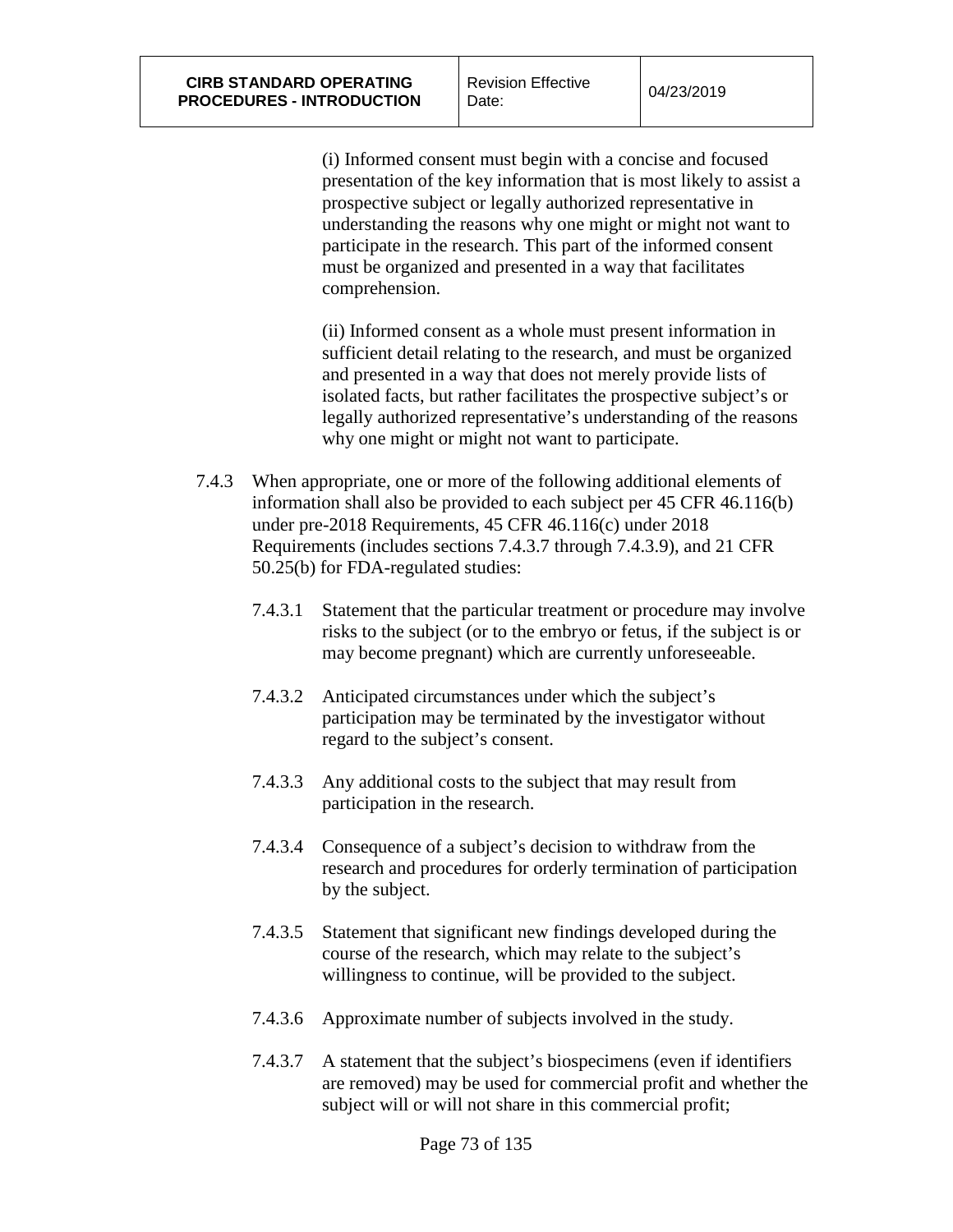- 7.4.3.8 A statement regarding whether clinically relevant research results, including individual research results, will be disclosed to subjects, and if so, under what conditions; and
- 7.4.3.9 For research involving biospecimens, whether the research will (if known) or might include whole genome sequencing (i.e., sequencing of a human germline or somatic specimen with the intent to generate genome or exome sequence of that specimen).
- 7.4.3.10 When seeking informed consent for applicable clinical trials, as defined in 42 U.S.C.  $282(i)(1)(A)$ , the following statement shall be provided to each clinical trial subject in consent forms and processes. The statement is: "A description of this clinical trial will be available on http://www.ClinicalTrials.gov, as required by U.S. Law. This Web site will not include information that can identify you. At most, the Web site will include a summary of the results. You can search this Web site at any time."
- 7.4.4 Consent Form Review for Local Context Considerations
	- 7.4.4.1 Boilerplate language and other institutional requirements that are incorporated into the consent form for NCI studies to address local context consideration are provided to the CIRB for review as part of the Annual Signatory Institution Worksheet.
	- 7.4.4.2 Boilerplate language and other institutional requirements are reviewed and approved by the CIRB Local Context Subcommittee members. All boilerplate language and other institutional requirements must comply with the requirements as listed in Sections 7.3 and 7.4.
	- 7.4.4.3 Approval letters from the CIRB include the approved boilerplate language and other institutional requirements and instructions that the Principal Investigator is responsible for the incorporation of this language into the CIRB-approved version of the consent form posted on the CIRB website.
	- 7.4.4.4 The content of the CIRB-approved model consent form cannot be altered, except for incorporation of CIRB-approved boilerplate language as described above.
- 7.4.5 The CIRB may require that information in addition to that required in Federal regulations is given to research subjects when in its judgment the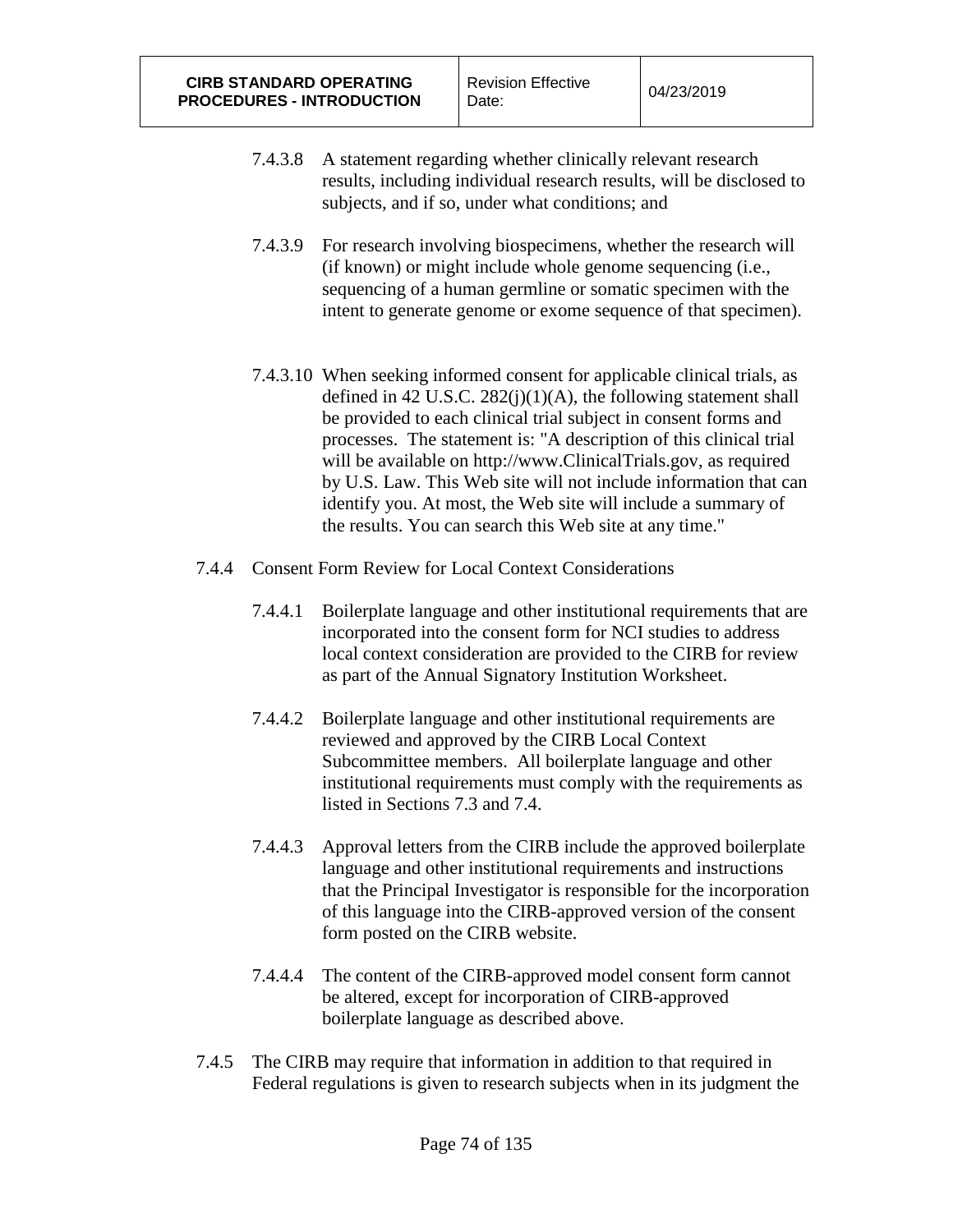information would meaningfully add to the protection of the rights and welfare of subjects.

- 7.4.6 Waiver of Documentation of Consent
	- 7.4.6.1 Because of the nature of the research reviewed by the CIRBs, it is not anticipated that the CIRB will waive documentation of consent. The process is included here for completeness.
	- 7.4.6.2 The CIRB, for some or all subjects, may waive the requirement that the subject or the subject's representative sign a written consent document if it finds any of the following based on pre-2018 Requirements:
		- 7.4.6.2.1 The only record linking the subject and the research would be the consent document and the principal risk would be potential harm resulting from a breach of confidentiality. Each subject will be asked whether the subject wants documentation linking the subject with the research, and the subject's wishes will govern;
		- 7.4.6.2.1 The research presents no more than minimal risk of harm to subjects, and
		- 7.4.6.2.2 The research involves no procedures for which written consent is normally required outside the research context.
	- 7.4.6.3 The CIRB, for some or all subjects, may waive the requirement that the subject or the subject's representative sign a written consent document if it finds any of the following under 2018 Requirements:
		- 7.4.6.3.1 The only record linking the subject and the research would be the consent document and the principal risk would be potential harm resulting from breach of confidentiality. In these cases, each subject will be asked whether the subject wants documentation linking the subject with the research and the subjects wishes will govern  $(45 \text{ CFR } 46.117(c)(1))$ . This option does not apply to research activity that is regulated by the FDA.
		- 7.4.6.3.2 The research presents no more than minimal risk of harm to subjects, and involves no procedures for which written consent is normally required outside the research context. The CIRB may still require the investigator to provide subjects with a written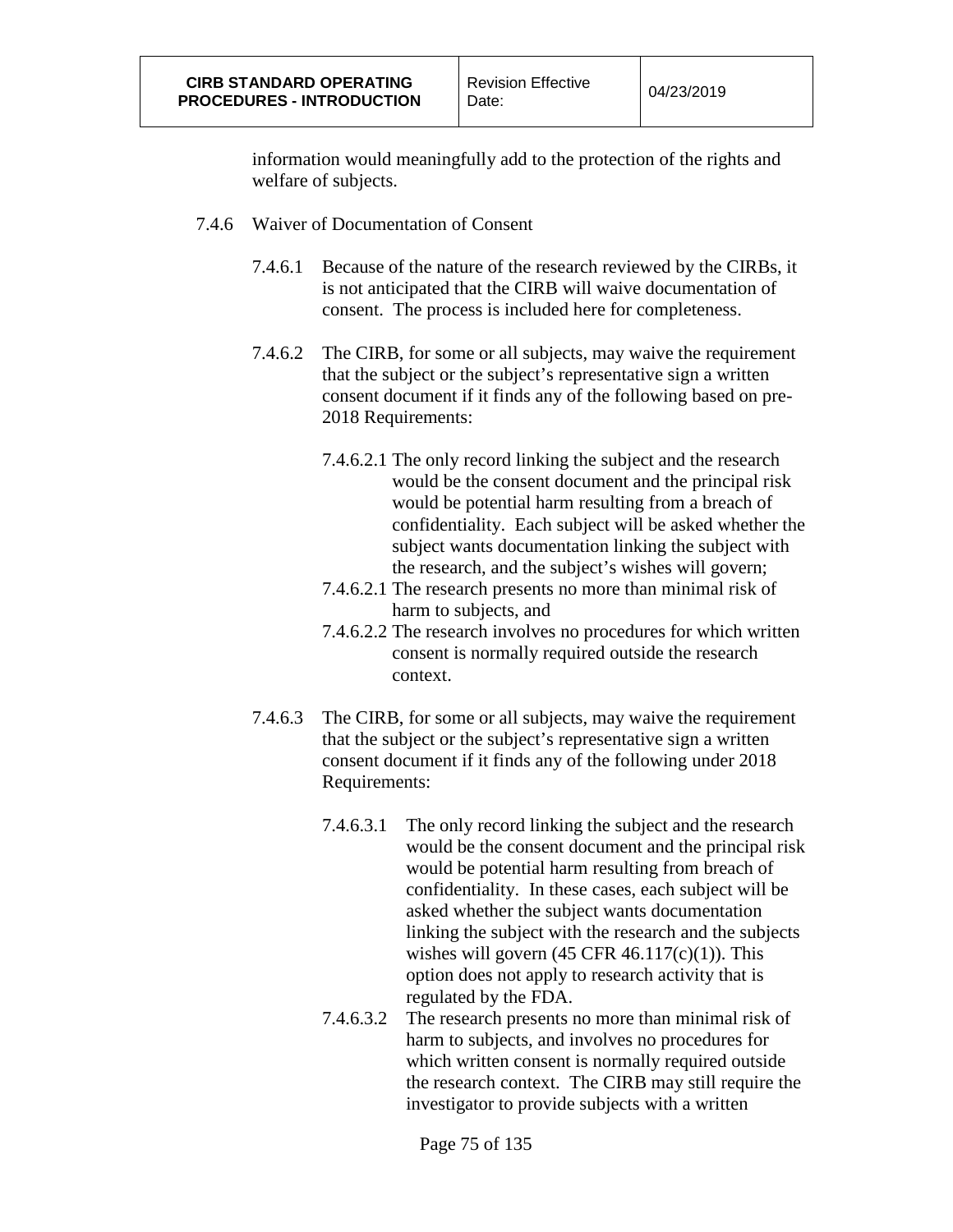statement regarding the research (45 CFR  $46.117(c)(2)$ , 21 CFR 56.109(c)(1) and (d)).

- 7.4.6.3.3 If the subjects or legally authorized representatives are members of a distinct cultural group or community in which signing forms is not the norm, that the research presents no more than minimal risk of harm to subjects and provided there is an appropriate alternative mechanism for documenting that informed consent was obtained.
- *Note:* If the CIRB waives the requirement of documentation of informed consent as identified above, the CIRB will review a written statement or script of the information that will be provided to subjects in order to secure their consent. The CIRB will consider requiring the investigator to provide participants with a written statement regarding the research.
- *Note:* For research under DHHS jurisdiction, but not FDA jurisdiction, the CIRB may waive the requirement for a signed written consent document if the only link between the subject and the research would be the consent form and the principal risk is harm from a breach of confidentiality.
- 7.4.7 Waiver of Consent or Parental Permission
	- 7.4.7.1 The CIRB may consider a waiver of consent or parental permission for research not under the jurisdiction of the FDA Regulations 21 CFR Parts 50 and 56. For such research, the CIRB may waive consent or parental permission only after considering the criteria for waiving consent or parental permission at 45 CFR 46.116(f)(3), which are:
		- 7.4.7.1.1 The research involves no more than minimal risk to subjects,
		- 7.4.7.1.2 The waiver or alteration will not adversely affect the rights and welfare of the subjects,
		- 7.4.7.1.3 If the research involves using identifiable private information or identifiable biospecimens, the research could not practicably be carried out without using such information or biospecimens in an identifiable format (applicable for 2018 Requirements only),
		- 7.4.7.1.4 The research could not practicably be carried out without the waiver or alteration, and
		- 7.4.7.1.5 Whenever appropriate, the subjects will be provided with additional pertinent information after participation.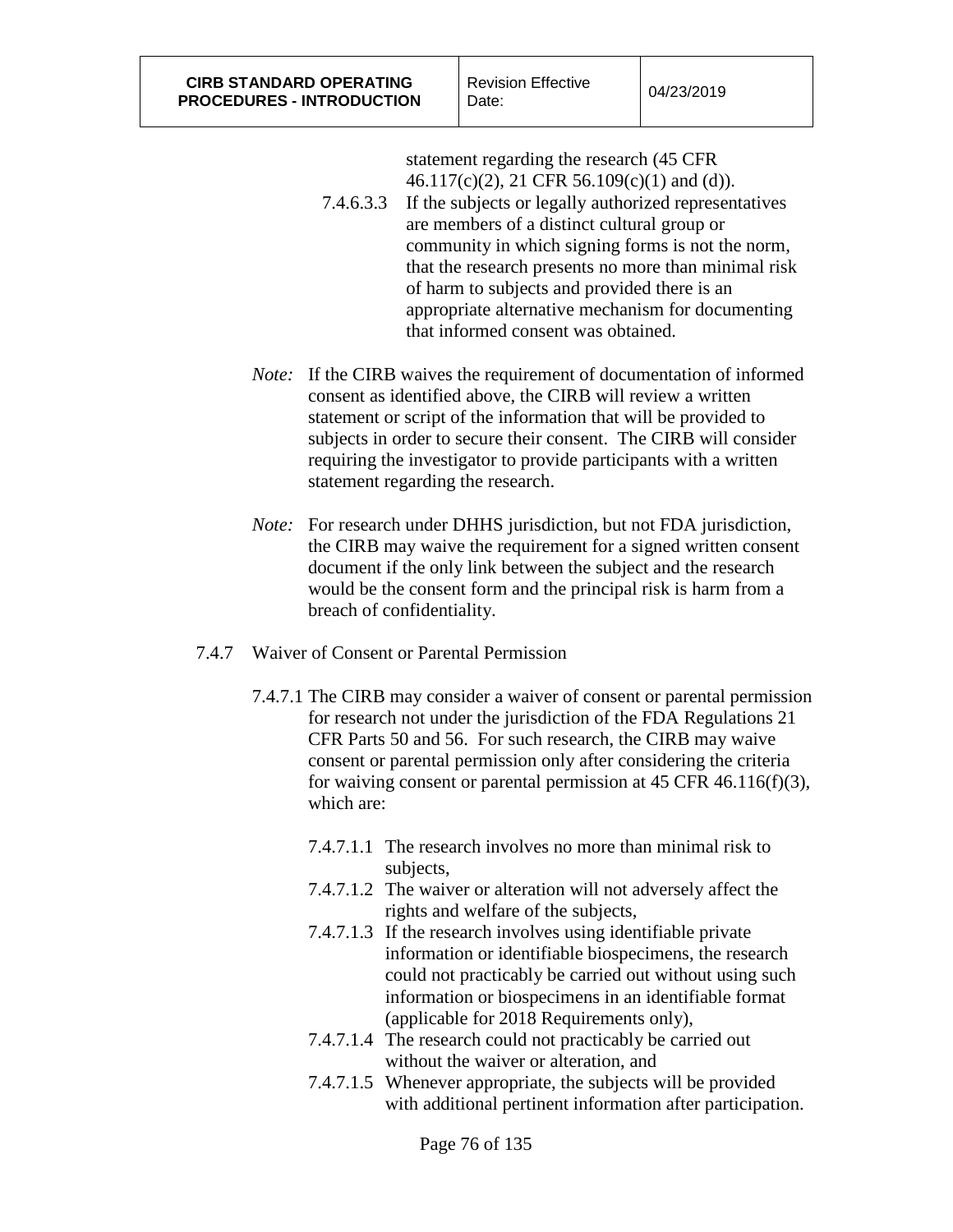- 7.4.7.2 The CIRB may consider a waiver of consent or parental permission for research involving in vitro diagnostic device studies using leftover human specimens that are not individually identifiable outlined in the FDA guidance titled Guidance on Informed Consent for In Vitro Diagnostic Device Studies Using Leftover Human Specimens that are Not Individually Identifiable - Guidance for Sponsors, Institutional Review Boards, Clinical Investigators and FDA Staff issued April 25, 2006 and located at the following URL: [http://www.fda.gov/MedicalDevices/DeviceRegulationandGuidance/Gui](http://www.fda.gov/MedicalDevices/DeviceRegulationandGuidance/GuidanceDocuments/ucm078384.htm) [danceDocuments/ucm078384.htm.](http://www.fda.gov/MedicalDevices/DeviceRegulationandGuidance/GuidanceDocuments/ucm078384.htm)
- 7.4.7.3 Under the 2018 Requirements, the CIRB may approve research in which an investigator will obtain information or biospecimens for the purpose of screening, recruiting, or determining the eligibility of prospective participants without the informed consent of the prospective participant or the participant's legally authorized representative, if either of the following conditions are met:
	- 7.4.7.3.1 The investigator will obtain information through oral or written communication with the prospective participant or legally authorized representative, or
	- 7.4.7.3.2 The investigator will obtain identifiable private information or identifiable biospecimiens by accessing records or stored identifiable biospecimens.
- 7.4.8 Consent at Age of Majority
	- 7.4.8.1 For study participants who begin participation in a study as minors and who reach the age of majority, as determined by state law, the CIRB requires consent of the study participant be obtained per local institution policies and procedures as described in the Annual Signatory Institution Worksheet upon reaching age of majority.
	- 7.4.9 Consent Forms for Multiphase Trials
		- 7.4.9.1 For multiphase trials (i.e. phase 1/2 and phase 2/3), a Study Chair may present the CIRB with consent forms for both phases of the trial at initial review either as a single consent form or as separate consent forms for each phase. In either case, the CIRB requires that the Study Chair ensure that the consent form for the next phase is appropriately updated based on any findings in the first phase of the trial.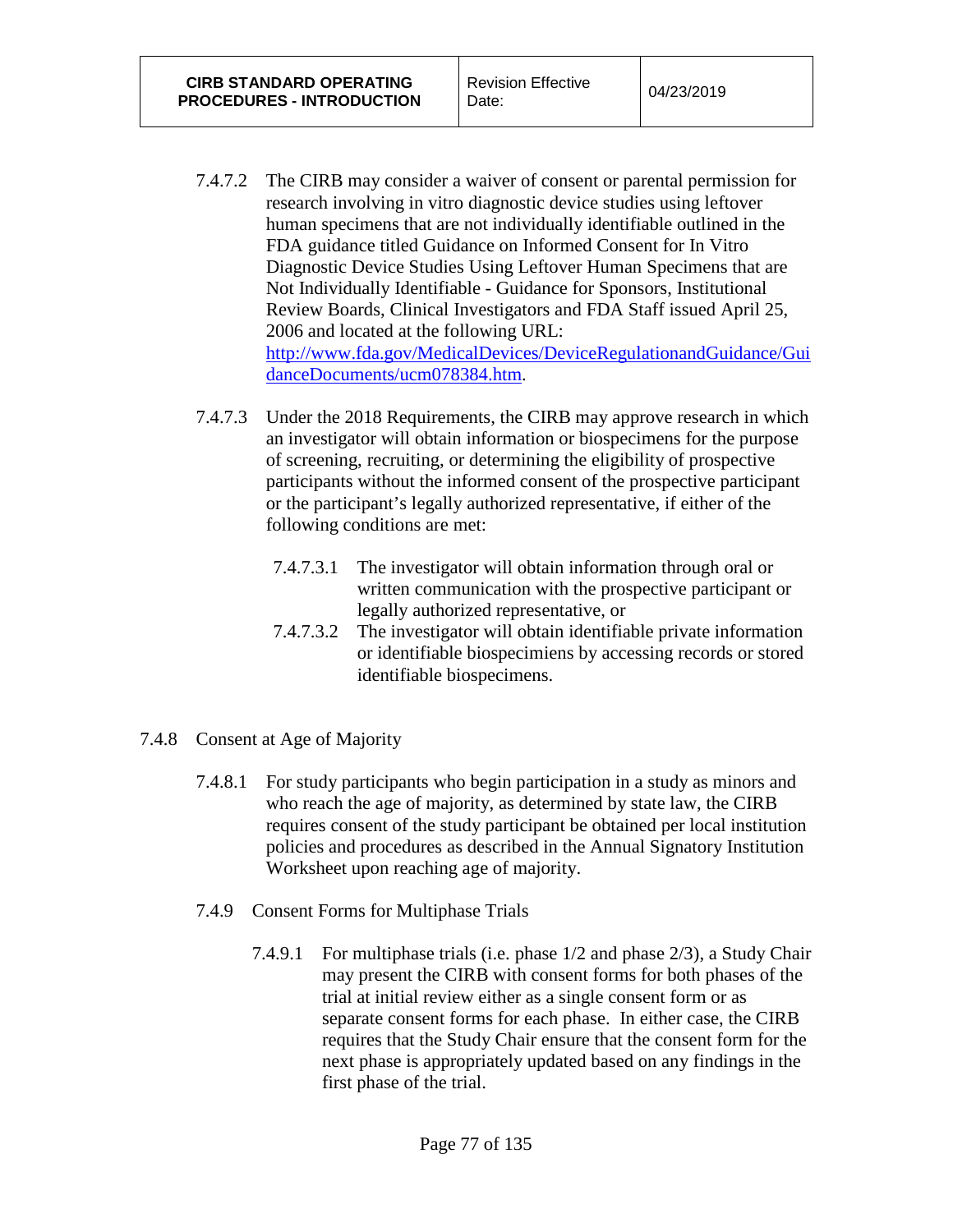7.5 Research Involving Vulnerable Populations, Pregnant Women, Human Fetuses, and Neonates

When reviewing, studies involving vulnerable subjects, the CIRB evaluates whether additional safeguards (beyond the requirements for approval of research noted in 45 CFR 46.111 and 21 CFR 56.111) are needed using the appropriate reviewer worksheet. Vulnerable subjects include, but are not limited to, , children, prisoners, individuals with impaired decision-making capacity, or economically or educationally disadvantaged person.

- 7.5.1 Criteria for Approval of Research Involving Pregnant Women, Human Fetuses, and Neonates per Subpart B
	- 7.5.1.1 When the CIRB considers research involving pregnant women and fetuses, it ensures that:
		- 7.5.1.1.1 Where scientifically appropriate, preclinical studies, including studies on pregnant animals, and clinical studies, including studies on non-pregnant women, have been conducted and provide data for assessing potential risks to pregnant women and fetuses;
		- 7.5.1.1.2 The risk to the fetus is caused solely by interventions or procedures that hold out the prospect of direct benefit for the woman or the fetus; or, if there is no such prospect of benefit, the risk to the fetus is not greater than minimal and the purpose of the research is the development of important biomedical knowledge which cannot be obtained by any other means;
		- 7.5.1.1.3 Any risk is the least possible for achieving the objectives of the research;
		- 7.5.1.1.4 If the research holds out the prospect of direct benefit to the pregnant woman, the prospect of a direct benefit both to the pregnant woman and the fetus, or no prospect of benefit for the woman nor the fetus when risk to the fetus is not greater than minimal and the purpose of the research is the development of important biomedical knowledge that cannot be obtained by any other means, her consent is obtained in accord with the informed consent provisions of 45 CFR 46 Subpart A;
		- 7.5.1.1.5 If the research holds out the prospect of direct benefit solely to the fetus then the consent of the pregnant woman and the father is obtained in accord with the informed consent provisions of 45 CFR 46 Subpart A,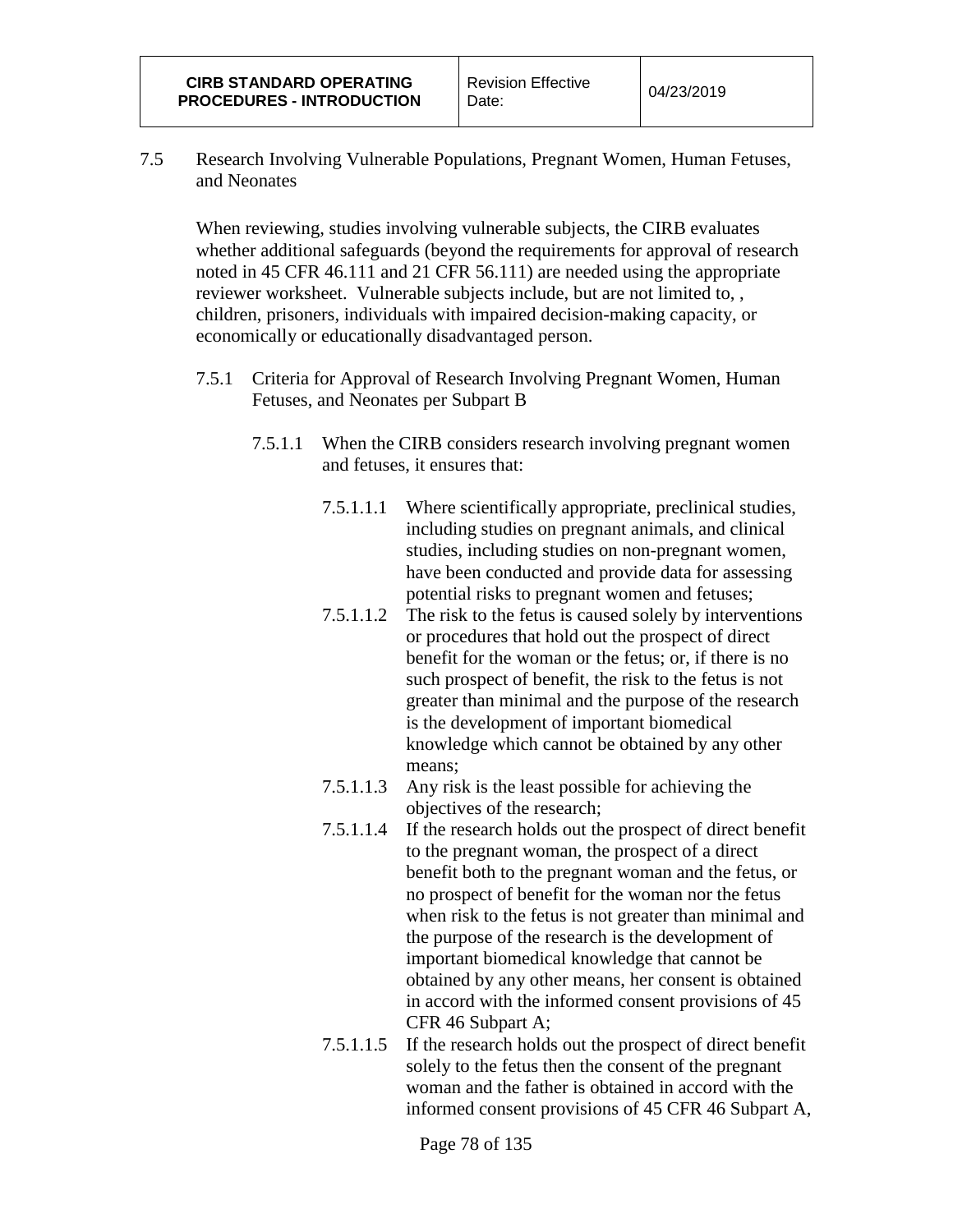except that the father's consent need not be obtained if he is unable to consent because of unavailability, incompetence, or temporary incapacity or the pregnancy resulted from rape or incest;

- 7.5.1.1.6 Each individual providing consent is fully informed regarding the reasonably foreseeable impact of the research on the fetus or neonate; and
- 7.5.1.1.7 For children who are pregnant, assent and permission are obtained in accordance with the provisions of 45 CFR 46 Subpart D and/or 21 CFR 50, Subpart D.
- 7.5.1.2 The CIRB requires confirmation that the requirements of 45 CFR 46.204 are satisfied on the Annual Principal Investigator Worksheet:
	- 7.5.1.2.1 No inducements, monetary or otherwise, will be offered to terminate a pregnancy;
	- 7.5.1.2.2 Individuals engaged in the research will have no part in any decisions as to the timing, method, or procedures used to terminate a pregnancy; and
	- 7.5.1.2.3 Individuals engaged in the research will have no part in determining the viability of a neonate.

# 7.5.1.3 When the CIRB considers research involving neonates, it ensures:

- 7.5.1.3.1 Neonates of uncertain viability may be involved in research if all the following conditions are met:
	- a. Where scientifically appropriate, preclinical and clinical studies have been conducted and provide data for assessing potential risks to neonates.
	- b. The CIRB determines that:
		- i. The research holds out the prospect of enhancing the probability of survival of the neonate to the point of viability, and any risk is the least possible for achieving that objective, or
		- ii. The purpose of the research is the development of important biomedical knowledge which cannot be obtained by other means and there will be no added risk to the neonate resulting from the research; and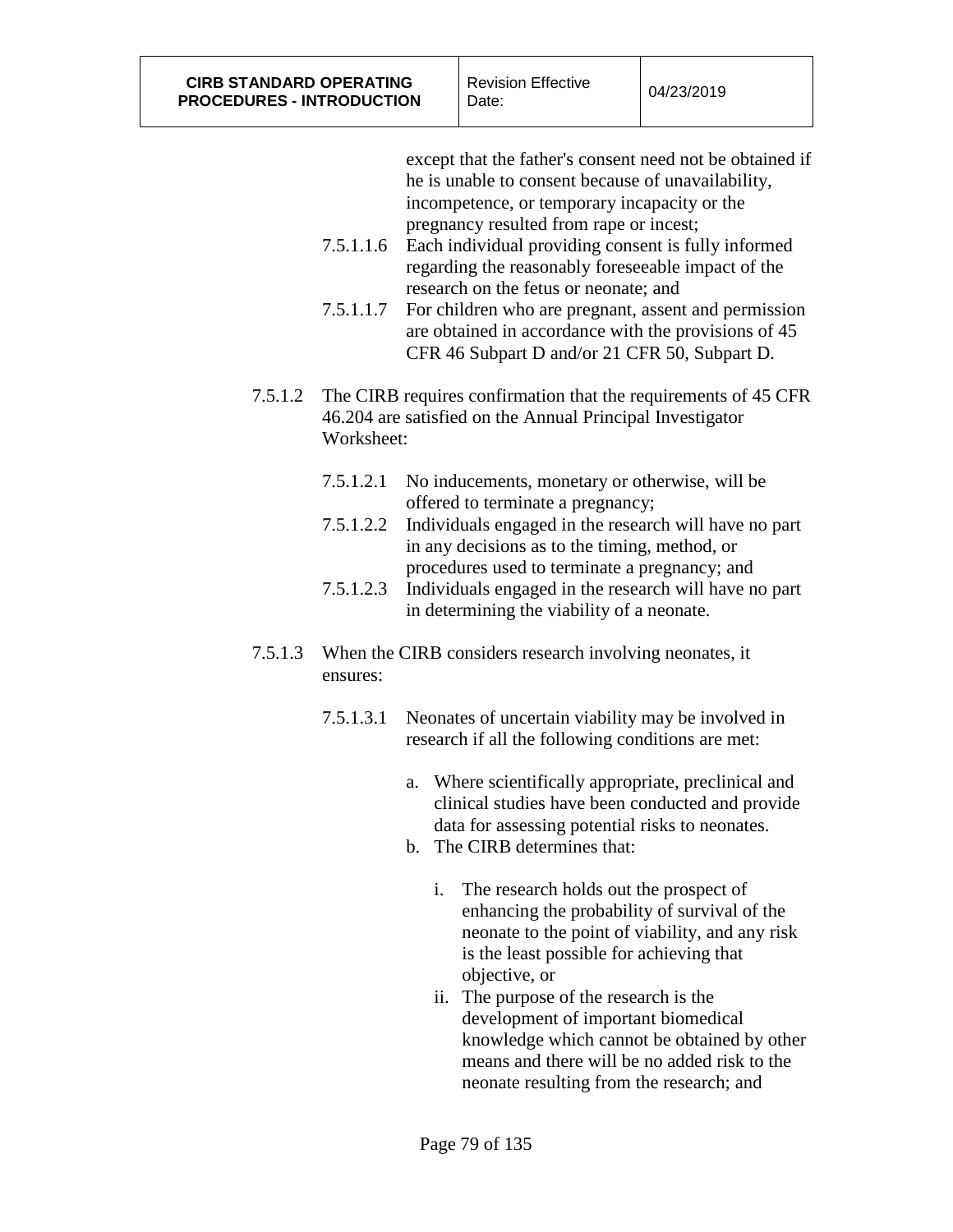- iii. The legally effective informed consent of either parent of the neonate or, if neither parent is able to consent because of unavailability, incompetence, or temporary incapacity, the legally effective informed consent of either parent's legally authorized representative is obtained in accord with 45 CFR 46 Subpart A, except that the consent of the father or his legally authorized representative need not be obtained if the pregnancy resulted from rape or incest.
- 7.5.1.4 The CIRB requires confirmation that individuals engaged in the research will have no part in determining the viability of a neonate. This confirmation is provided as part of the Annual Principal Investigator Worksheet.
- 7.5.1.5 Nonviable neonates may not be involved in research unless all the following additional conditions are met:
	- 7.5.1.5.1 Vital functions of the neonate will not be artificially maintained;
	- 7.5.1.5.2 The research will not terminate the heartbeat or respiration of the neonate;
	- 7.5.1.5.3 There will be no added risk to the neonate resulting from the research;
	- 7.5.1.5.4 The purpose of the research is the development of important biomedical knowledge that cannot be obtained by other means; and
	- 7.5.1.5.5 The legally effective informed consent of both parents of the neonate is obtained in accord with 45 CFR 46, Subpart A, except that the waiver and alteration provisions of 45 CFR 46.116(c) and (d) do not apply. However, if either parent is unable to consent because of unavailability, incompetence, or temporary incapacity, the informed consent of one parent of a nonviable neonate will suffice, except that the consent of the father need not be obtained if the pregnancy resulted from rape or incest. The consent of a legally authorized representative of either or both of the parents of a nonviable neonate will not suffice to meet the requirements of this paragraph.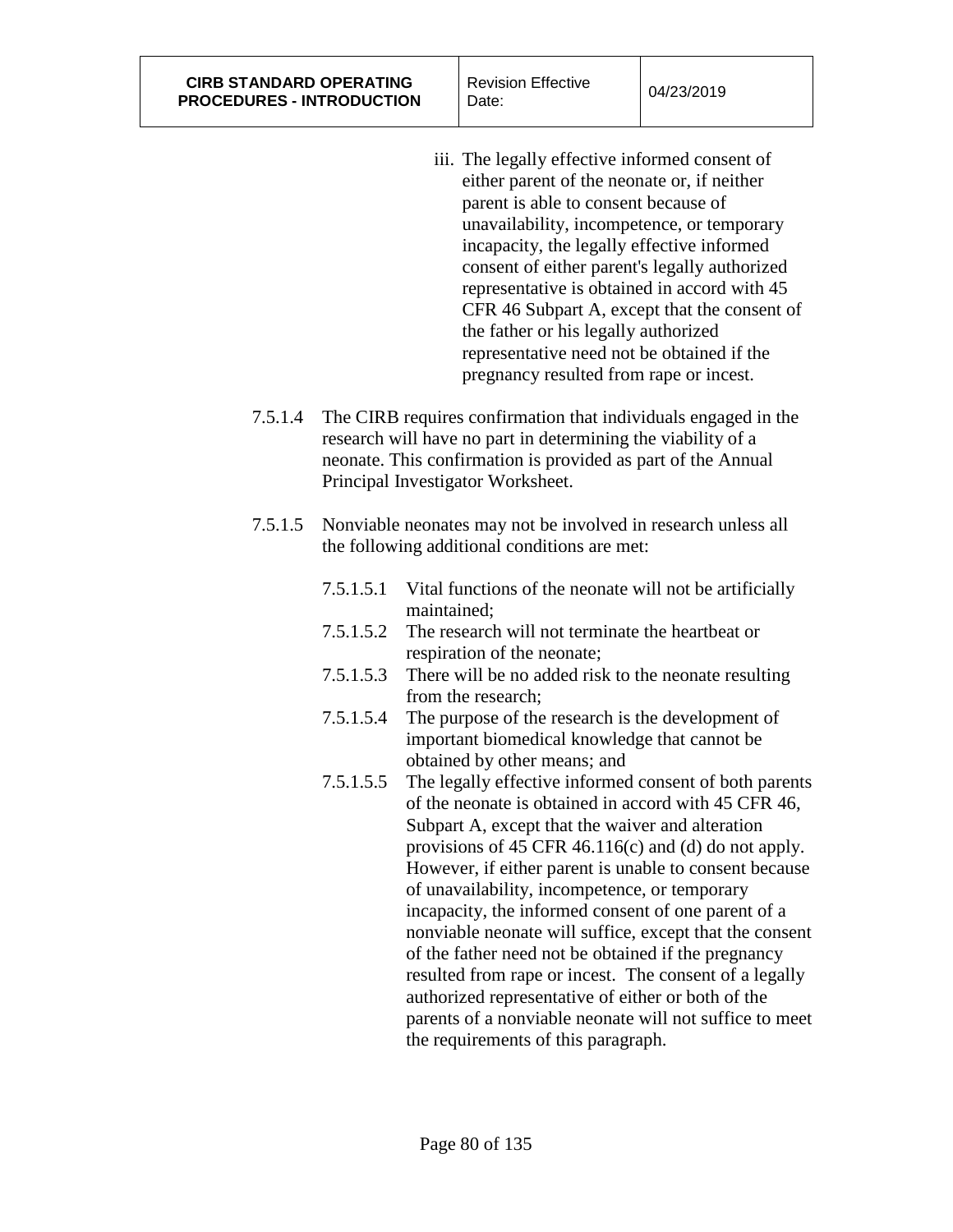- 7.5.1.6 A neonate, after delivery, that has been determined to be viable may be included in research only to the extent permitted by and in accord with the requirements of 45 CFR 46 Subparts A and D.
- 7.5.1.7 The CIRB does not review research under 45 CFR 46.207 (research not otherwise approvable which presents an opportunity to understand, prevent, or alleviate a serious problem affecting the health or welfare of pregnant women, fetuses, or neonates).
- 7.5.1.8 The CIRB Operations Office and Chair ensure that the appropriate determinations are made and documents as required in the minutes.
- 7.5.2 Criteria for Approval of Research Involving Children
	- 7.5.2.1 When the CIRB reviews research involving children, the CIRB determines into which of the following four risk/benefit categories the research fits. The CIRB's designation is recorded in the minutes for that meeting. The four possible categories are:
		- 7.5.2.1.1 Research not involving greater than minimal risk (45 CFR 46.404 and 21 CFR 50.51).
			- a. Minimal risk means that the probability and magnitude of harm or discomfort anticipated in the research are not greater in and of themselves than those ordinarily encountered in daily life or during the performance of routine physical or psychological examinations or tests.
			- b. The CIRB must determine that adequate provisions are made for soliciting the assent of the children and the permission of their parents or guardians, as set forth in 45 CFR 46.408 and 21 CFR 50.55.
		- 7.5.2.1.2 Research involving greater than minimal risk but presenting the prospect of direct benefit to the individual subjects (45 CFR 46.405 and 21 CFR 50.52). For this category of research to be approved, the CIRB must find that:
			- a. The risk is justified by the anticipated benefits to the subjects.

Page 81 of 135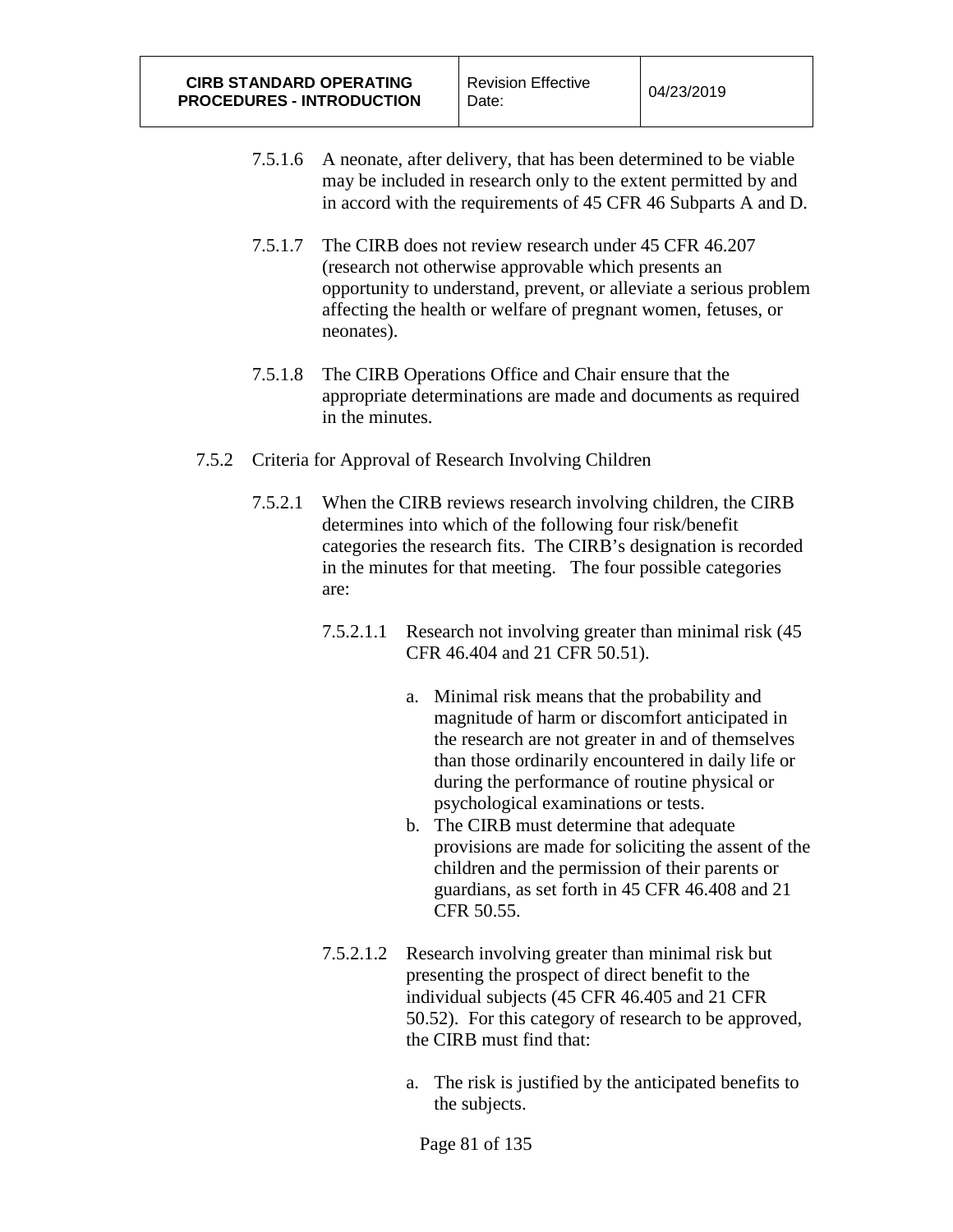- b. The relation of the anticipated benefit to the risk must be at least as favorable to the subjects as that presented by available alternative approaches.
- c. Adequate provisions are made for soliciting the assent of the children and permission of their parents or guardians, as set forth in 45 CFR 46.408 and 21 CFR 50.55.
- 7.5.2.1.3 Research involving a minor increase over minimal risk and no prospect of direct benefit to individual subjects, but likely to yield generalizable knowledge about the subject's disorder or condition (45 CFR 46.406 and 21 CFR 50.53). For this category of research to be approved, the CIRB must find:
	- a. The risk represents a minor increase over minimal risk.
	- b. The intervention or procedure presents experiences to subjects that are reasonably commensurate with those inherent in their actual or expected medical, dental, psychological, social, or educational situations.
	- c. The intervention or procedure is likely to yield generalizable knowledge about the subject's disorder or condition, which is of vital importance for the understanding or amelioration of the subject's disorder or condition.
	- d. Adequate provisions are made for soliciting the permission of both parents of each child unless one parent is deceased, unknown, incompetent, or not reasonably available, or when only one parent has legal responsibility for the care and custody of the child.
- 7.5.2.1.4 Research not fitting into any of the categories outlined above, which presents an opportunity to understand, prevent, or alleviate a serious problem affecting the health or welfare of children cannot be performed without review by the Secretary of DHHS as outlined in 45 CFR 46.407 and the Commissioner of the FDA, when applicable, as outlined in 21 CFR 50.54.
- 7.5.2.2 The CIRB will consider additional safeguards for children on a study-by-study basis.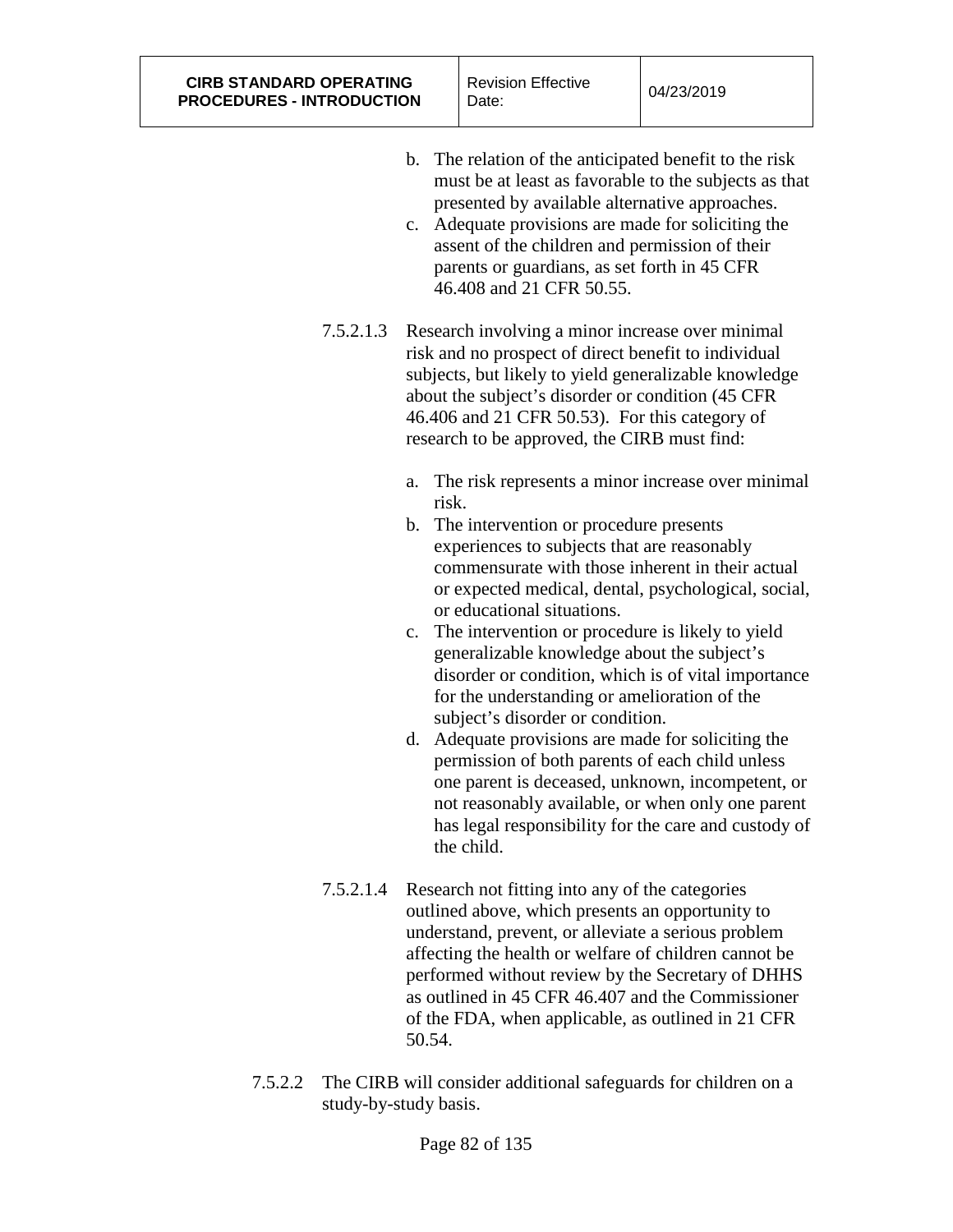### 7.5.2.3 Age of Assent

- 7.5.2.3.1 Overview: In all cases, regardless of whether the CIRB requires assent, the CIRB expects investigators to provide children with developmentally appropriate information about their diagnosis, treatment, and proposed research participation. In particular, investigators should explain the purpose as well as the incremental procedures, risks and benefits of the clinical trial, and offer an opportunity to ask questions.
- 7.5.2.3.2 The CIRB does not require that the signature of the child be obtained. Information regarding local institutional policies regarding documentation of assent is provided to the CIRB Local Context Subcommittee member as part the Annual Principal Investigator Worksheet for all Principal Investigators who can open studies with the CIRB.
- 7.5.2.3.3 For children under 7 years of age, the assent of the child is not a necessary condition for participating in a research protocol.
- 7.5.2.3.4 For children 14 years of age or older, the assent of the child is a necessary condition for participating in the research. Principal Investigators, however, may request that assent be waived *for an individual child*, because the capability of that child is so limited that they cannot reasonably be consulted [45 CFR  $46.408(a)$ ].
- 7.5.2.3.5 Children age 7 through 13 vary considerably in their development and cognitive capacity. Many of these children have limited ability to participate in decision making, and a formal request for assent will not be appropriate. Nonetheless, for all protocols, CIRB expects investigators to provide to children in this age range developmentally appropriate information about their diagnosis, treatment, and proposed research participation. In particular, investigators should explain the purpose as well as the incremental procedures, risks and benefits of the clinical trial, and offer an opportunity to ask questions.
	- a. For protocols not involving greater than minimal risk (45 CFR 46.404 and 21 CFR 50.51), or involving greater than minimal risk and no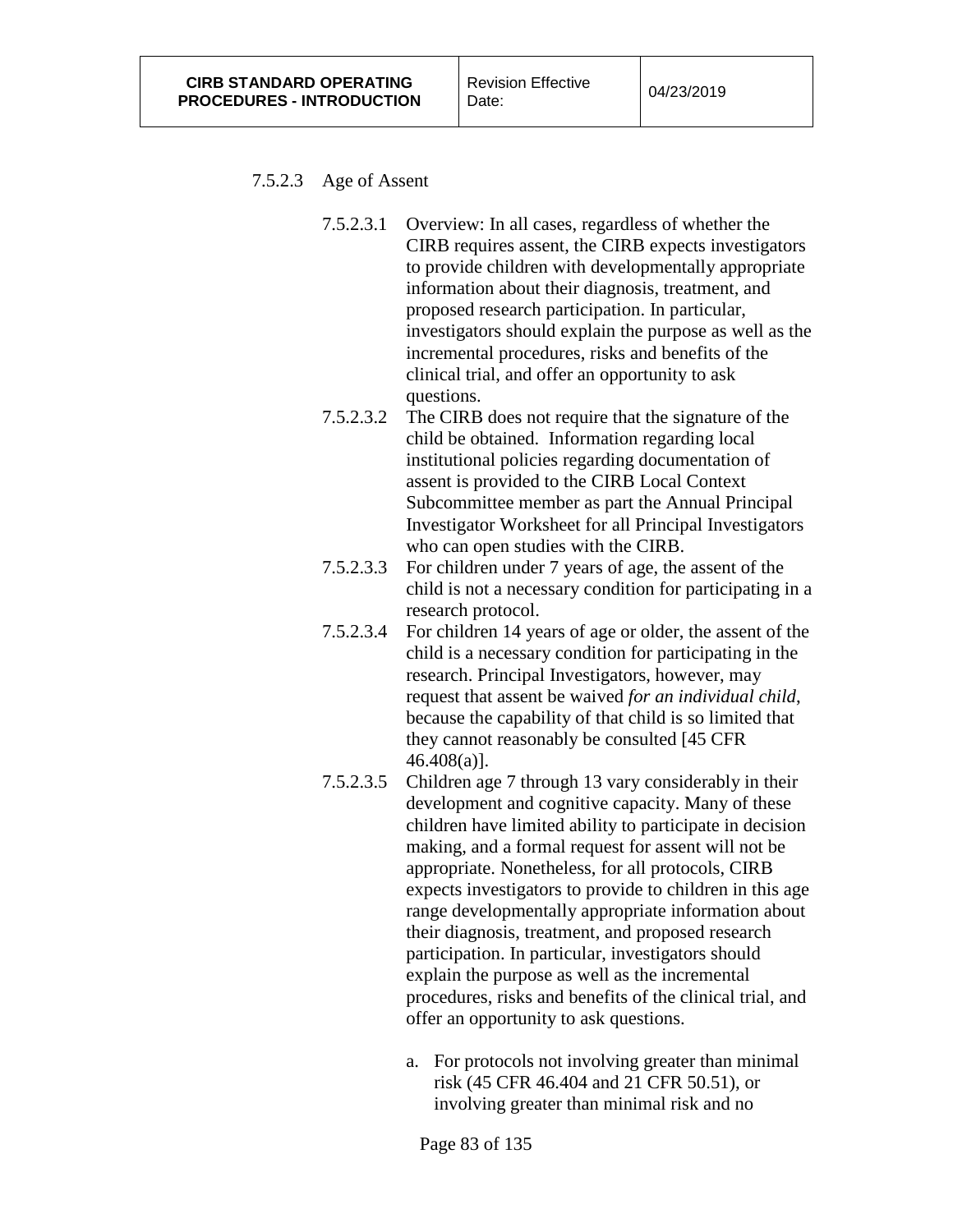prospect of direct benefit to the individual subjects, but likely to yield generalizable knowledge about the subject's disorder or condition for which there is no expected direct therapeutic benefit (45 CFR 46.406 and 21 CFR 50.53), the assent of children ages 7 and older is a necessary condition for participating in the research. Principal Investigators, however, may request that assent be waived *for an individual child*, because the capability of that child is so limited that they cannot reasonably be consulted [45 CFR 46.408(d)].

- b. For protocols involving greater than minimal risk but presenting the prospect of direct benefit to the individual subjects (45 CFR 46.405 and 21 CFR 50.52), the formal assent of children below age 14 is not a necessary condition to proceeding with enrollment. Investigators may decide that assent is appropriate for an individual child, based on an individual assessment of capacity.
- c. Nothing in this policy precludes such assent. Additionally, local IRBs with policies to obtain assent from children at an age below 14 may choose to follow their own requirements.
- 7.5.2.3.6 In limited and specific circumstances, assent can be waived under 46.408 if "the intervention or procedure involved in the research holds out a prospect of direct benefit that is important to the health or well-being of the children and is available only in the context of the research." These waivers are only appropriate when the study intervention is likely to be more effective than other treatments available outside the trial and should only apply to those components that are judged more beneficial (thus assent may be sought for non-therapeutic components).
- 7.5.2.3.7 In limited and specific circumstances, assent can be waived under 21 CFR 50.55(d) if "The research" involves no more than minimal risk; and the waiver or alteration will not adversely affect the rights and welfare of the subjects; and the research could not be practicably carried out without the waiver or alteration, and whenever appropriate the subjects will be provided with additional pertinent information after participation."

Page 84 of 135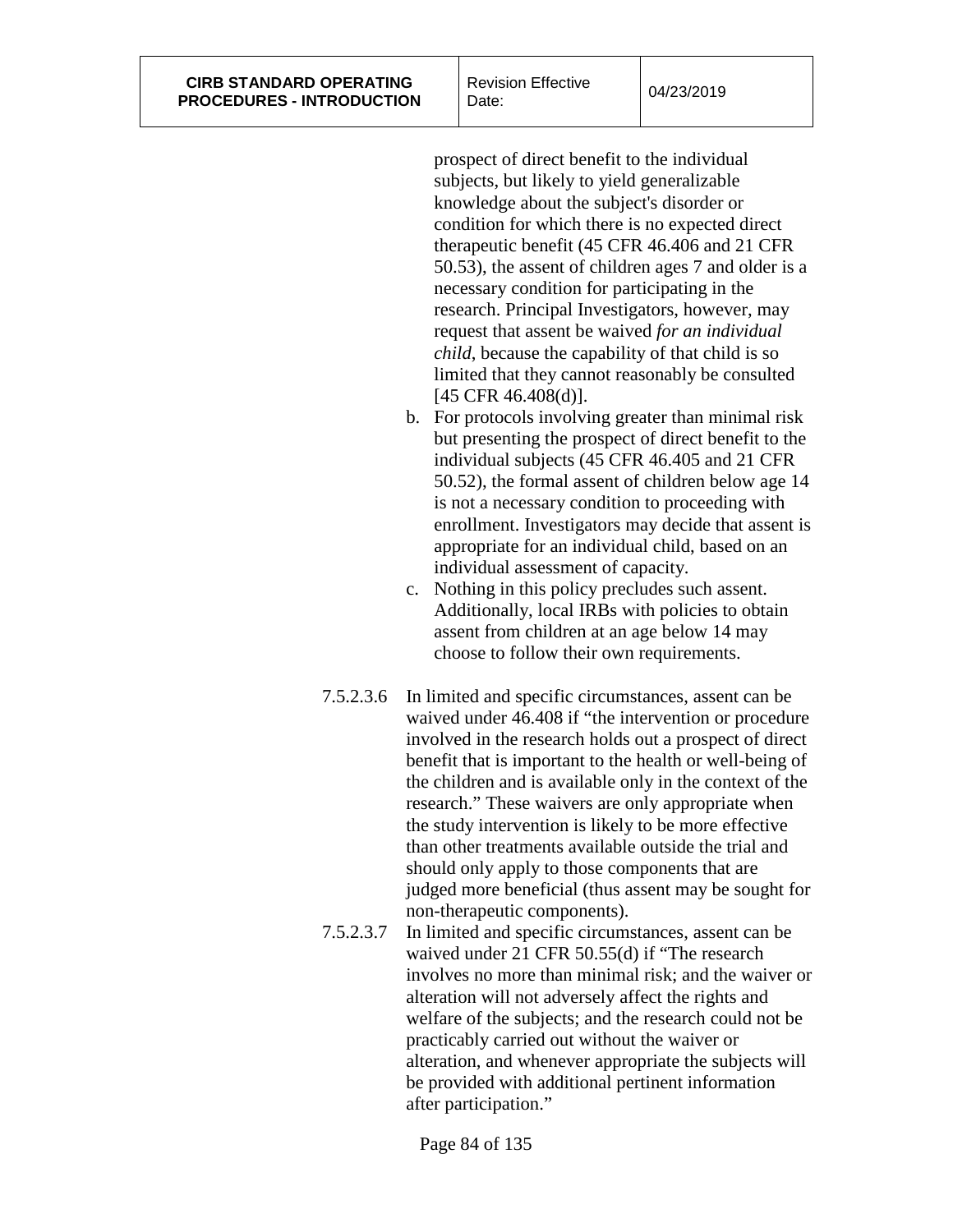- 7.5.2.4 The CIRB requires the permission of a child's parent(s) or legal guardian(s) based on the risk level of the research as described in 45 CFR 46.408 and, when applicable, 21 CFR 50.55.
	- 7.5.2.4.1 Permission of one parent is sufficient for research to be conducted under 45 CFR 46.404 or 46.405, and, when applicable, 21 CFR 50.51 and 50.52.
	- 7.5.2.4.2 Permission of both parents is required for research to be conducted under 45 CFR 46.406 and 46.407, and, when applicable, 21 CFR 50.53 and 50.54, unless one parent is deceased, unknown, incompetent, not reasonably available, or in the case where only one parent has legal responsibility for the care and custody of the child.
- 7.5.3 Review of Research Involving the Economically or Educationally Disadvantaged
	- 7.5.3.1 The CIRB considers any additional safeguards that would be required to permit economically or educationally disadvantaged persons to participate in a study.
- 7.5.4 Review of Research Involving Prisoners and Incarceration of Study Participants during a Clinical Trial
	- 7.5.4.1 The NCI CIRB does not approve research for the targeted recruitment of prisoners.
	- 7.5.4.2 If a research participant involved in ongoing research becomes a prisoner during the course of the study, and the relevant research proposal was not reviewed and approved by the CIRB in accordance with the requirements for research involving prisoners under subpart C of 45 CFR part 46, the investigator must promptly notify the CIRB. The notification should occur using the incarcerated participants Worksheet.
	- 7.5.4.3 If the investigator wishes to have the prisoner subject continue to participate in the research, the CIRB must promptly re-review the proposal in accordance with the requirements of subpart C, and the institution(s) engaged in the research involving the prisoner subject must send a certification to OHRP and wait for a letter of authorization in reply. Otherwise, the prisoner subject must stop participating in the research, except as noted below.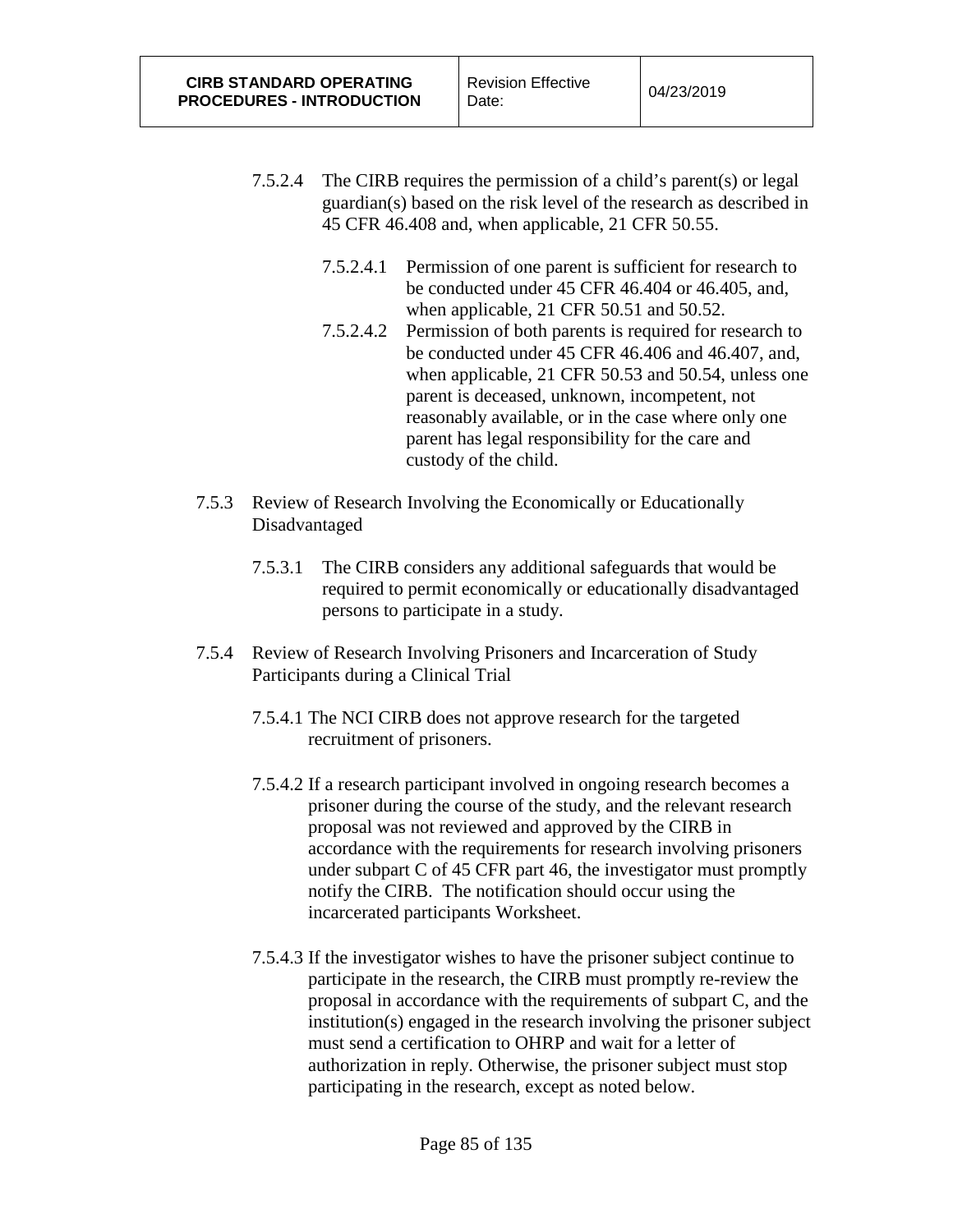OHRP allows one important exception to the requirement that all research interactions or interventions with, and obtaining identifiable private information about, the now-incarcerated prisoner-subject must cease until the regulatory requirements for research involving prisoners are met. In special circumstances in which the investigator asserts that it is in the best interests of the subject to remain in the research study while incarcerated, the subject may continue to participate in the research until the requirements of subpart C are satisfied. The investigator must promptly notify the IRB of this occurrence, so that the IRB can rereview the study. Note that in these circumstances, some of the findings required by [45 CFR 46.305\(a\)](https://www.hhs.gov/ohrp/regulations-and-policy/regulations/45-cfr-46/index.html#46.305) may not be applicable; for example, the finding required under [45 CFR](https://www.hhs.gov/ohrp/regulations-and-policy/regulations/45-cfr-46/index.html#46.305)  [46.305\(a\)\(4\)](https://www.hhs.gov/ohrp/regulations-and-policy/regulations/45-cfr-46/index.html#46.305) regarding the selection of subjects within the prison may not be applicable, if the subject was recruited outside of an incarcerated context. The IRB should document findings of nonapplicability accordingly.

- 7.5.5 Individuals with Impaired Decision-Making Capacity
	- 7.5.5.1 Research involving subjects with impaired decision-making capacity warrants special attention. Persons with impaired decision-making capacity must not be subjects in research simply because they are readily available nor should they be excluded solely based on impairment unless their impairment may result in increased risk.
	- 7.5.5.2 When the CIRB reviews research that includes subjects with impaired decision-making capacity, the CIRB should have or acquire knowledge about this population or experience working with this population (45 CFR 46.107).
	- 7.5.5.3 Research involving persons with impaired decision-making capacity may only be approved by the CIRB when all the following conditions apply:
		- 7.5.5.3.1 The proposed research entails no significant risks, tangible or intangible, or if the research presents some probability of harm, there must be at least a greater probability of direct benefit to the participant. Persons with impaired decision-making capacity are not to be subjects of research that imposes a risk of injury, unless that research is intended to directly benefit that subject.

Page 86 of 135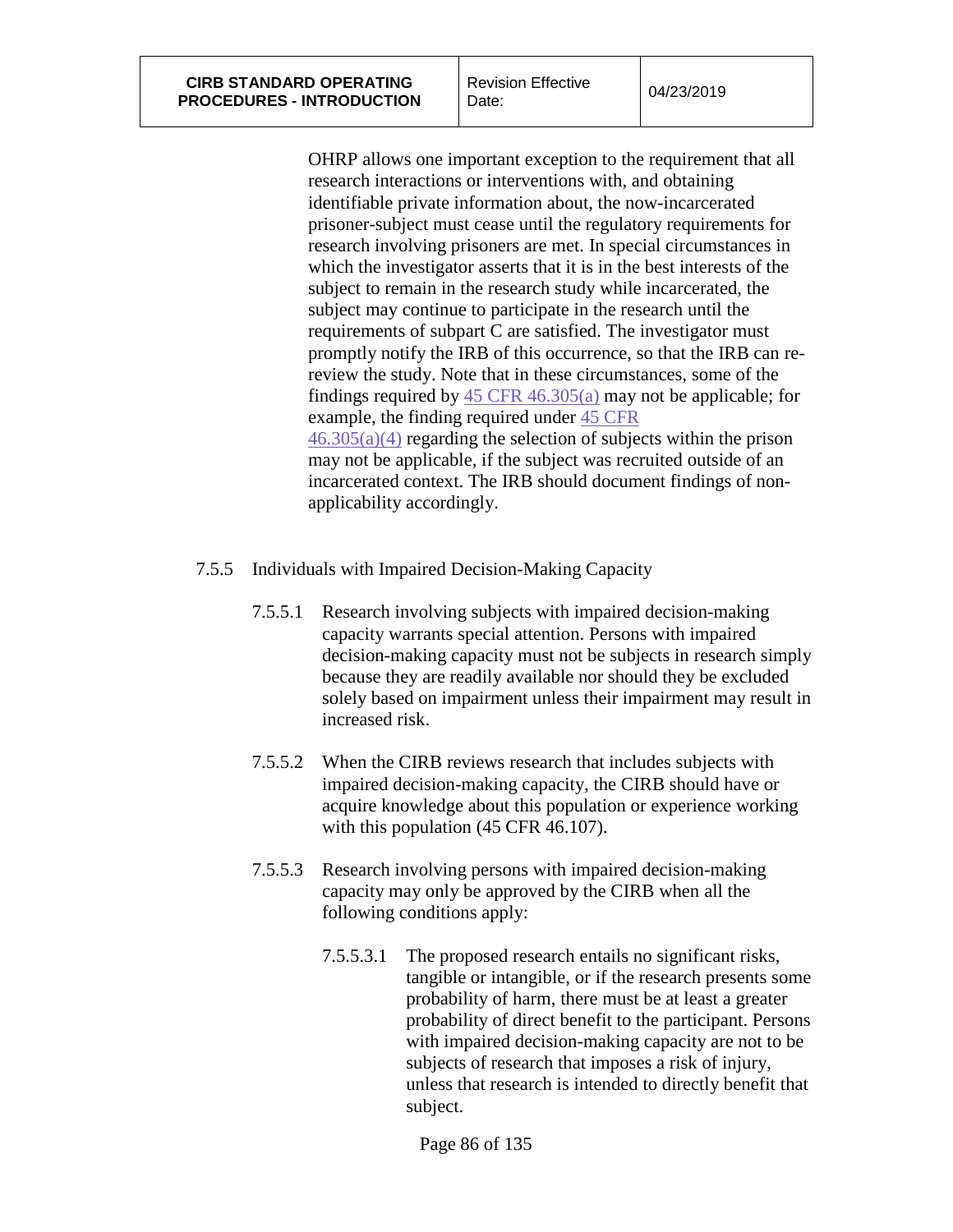- 7.5.5.3.2 The assent of the subject with impaired decisionmaking capacity is obtained whenever the subject is capable of providing assent.
- 7.5.5.4 The CIRB reviews the protocol to determine whether there are sufficient safeguards to protect the rights and welfare of subjects with impaired decision-making capacity (45 CFR 46.111(b) and, when applicable, 21 CFR 56.111(b).
- 7.5.5.5 The CIRB reviews procedures described in the Annual Principal Investigator Worksheet related to:
	- 7.5.5.5.1 Determining whether inclusion of subjects who lack capacity to consent for themselves is allowed under local law (45 CFR 46.111);
	- 7.5.5.5.2 Evaluating the mental status of prospective subjects to determine whether they are capable of consenting; and
	- 7.5.5.5.3 Ensuring that persons providing surrogate consent for these subjects have the legal authority to give such consent.
- 7.5.5.6 If the research involves a clinical condition that could lead to impaired decision-making capacity, the CIRB should consider whether sufficient safeguards are in place to protect the rights and welfare of subjects who become decision-impaired.

# 7.6 CIRB Actions

- 7.6.1 All CIRB actions may apply to all types of submissions submitted for review by the CIRB.
- 7.6.2 For each review, the CIRB takes a single action.
- 7.6.3 Actions may be taken by an expedited reviewer or the convened CIRB.
- 7.6.4 CIRB Actions and Definitions
	- 7.6.4.1 The following actions may be taken by an expedited reviewer or by the convened CIRB:
		- 7.6.4.1.1 Approve: The CIRB approves research when it determines that the regulatory and CIRB SOP requirements are met. The CIRB is approving the research to begin or continue as written per the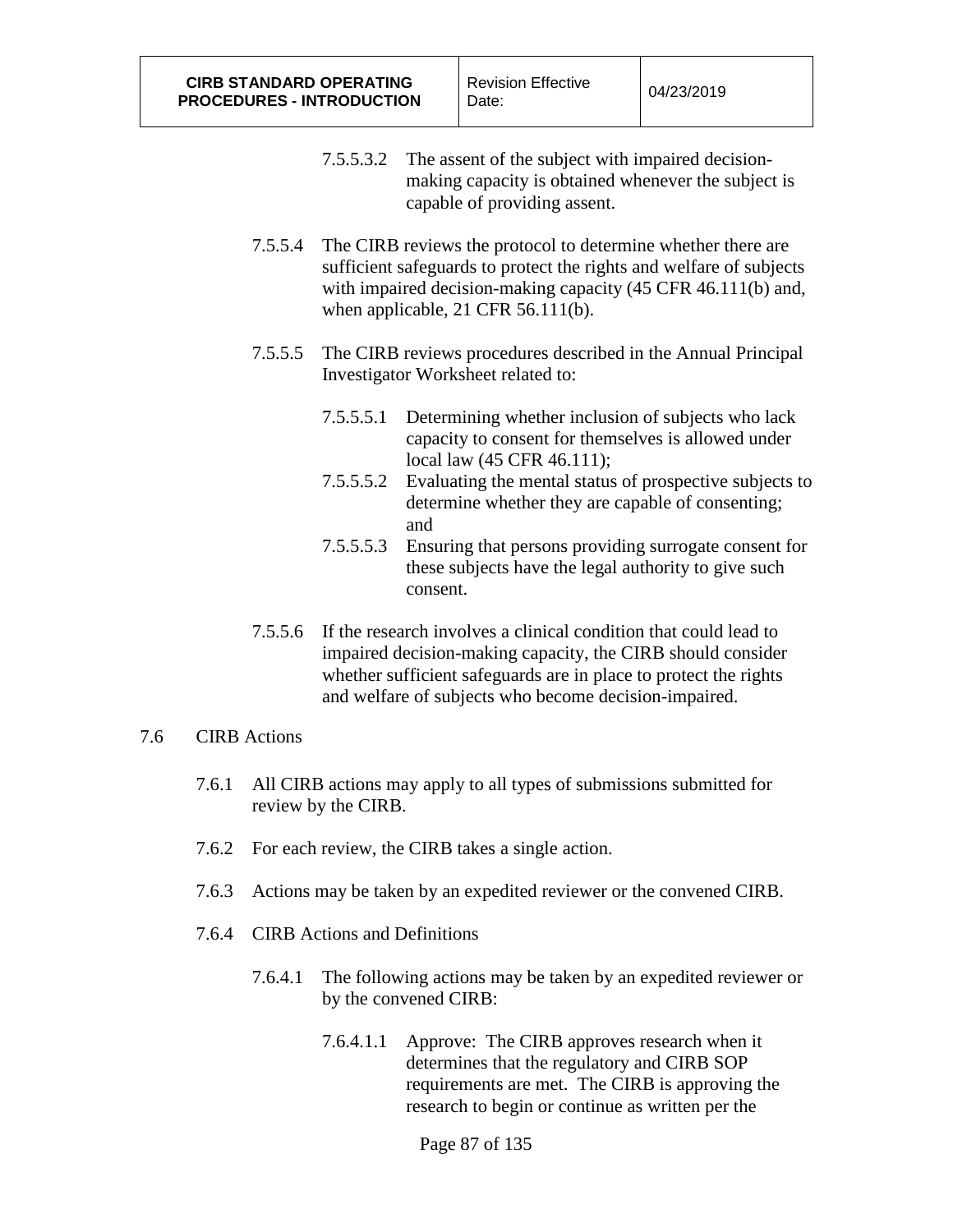current Protocol Version Date. As a condition of approval translated versions of CIRB-approved documents may be submitted and approved by the CIRB Operations Office per Sections 5.9.9 and 8.9.1 of this SOP.

- 7.6.4.1.2 Approve pending modification(s): The CIRB approves research pending modification when it determines that the regulatory and CIRB SOP requirements for approval are met, but the CIRB requests modifications. The CIRB may approve pending modification if it determines that the regulatory and CIRB SOP requirements can be met by way of specific changes directed by the CIRB.
- 7.6.4.1.3 Approve with query(ies): The CIRB approves research with query when it determines that the regulatory and CIRB SOP requirements for approval are met, no modifications are required, and the CIRB requests information that does not impact participant safety or any determinations of the CIRB. The regulatory and CIRB criteria for approval are met without the requested information. The CIRB is approving the research to begin or continue as written per the current Protocol Version Date.
- 7.6.4.2 The following actions may be taken only by the convened CIRB:
	- 7.6.4.2.1 Table: The CIRB tables research when the regulatory and CIRB SOP criteria for approval are not met, but the study can be revised to meet the criteria. The CIRB also tables research when there is insufficient information to determine whether the regulatory and SOP requirements for approval are met.
	- 7.6.4.2.2 Disapprove: The CIRB disapproves research when it determines that the regulatory and CIRB SOP requirements for approval cannot be met.
	- 7.6.4.2.3 Suspend Accrual: The CIRB suspends accrual when it determines that continuing accrual could threaten the safety or well-being of potential study participants.
	- 7.6.4.2.4 Suspend Study Intervention: The CIRB suspends study intervention when it determines that continuing the intervention could threaten the safety or wellbeing of study participants.
	- 7.6.4.2.5 Suspend Approval of Research: The CIRB temporarily suspends approval of research when it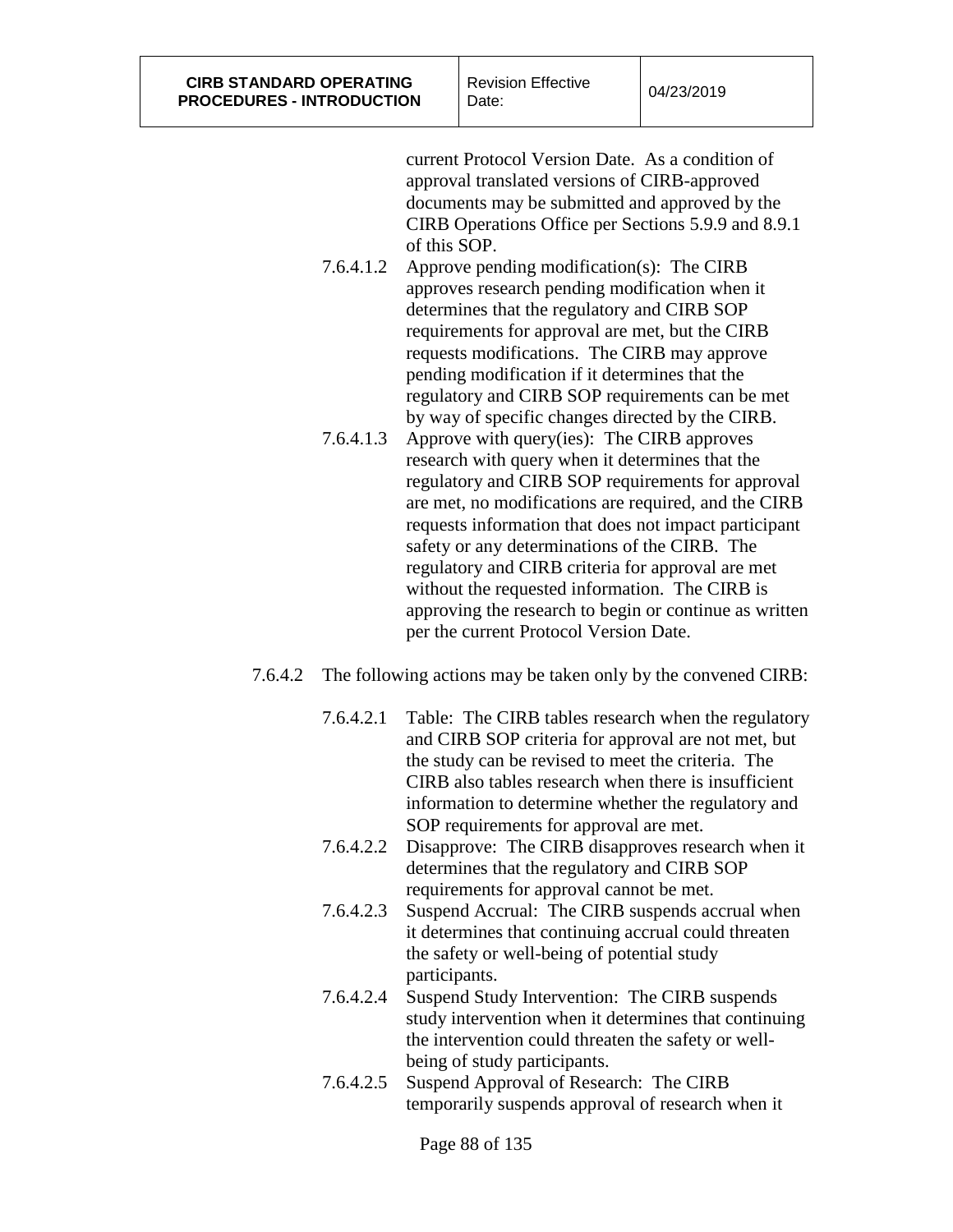determines that continuing research activities could threaten the safety or well-being of study participants or when research is not being conducted in accordance with the CIRB's requirements.

- 7.6.4.2.6 Terminate Approval of Research: The CIRB permanently terminates approval of research when it determines that the research irreparably and adversely affects the safety or well-being of study participants or when research is not being conducted in accordance with the CIRB's requirements.
- 7.6.4.2.7 Lift Suspension: The CIRB lifts any type of suspension when it determines that the safety or wellbeing of study participants is no longer threatened.

### 7.6.5 Specific Considerations based on CIRB Action

- 7.6.5.1 Approve
	- 7.6.5.1.1 The CIRB may approve research for a maximum of one year but may approve for any period of time less than one year commensurate with the foreseeable risks of the research.
	- 7.6.5.1.2 The CIRB will continue to conduct continuing review for all studies under its purview.
- 7.6.5.2 Approve pending modification(s)
	- 7.6.5.2.1 The Protocol Version Date for which this action is taken may not be implemented until the CIRB approves the research.
	- 7.6.5.2.2 Submitted modifications required by the convened CIRB may be confirmed and approved by expedited review.
	- 7.6.5.2.3 Modifications in addition to those required by the CIRB may be submitted with the Study Chair's response to the CIRB, except when the study is undergoing initial review.
	- 7.6.5.2.4 No approval period is established.
- 7.6.5.3 Approve with query(ies)
	- 7.6.5.3.1 Response is not required from the Study Chair, but should a response be submitted to the CIRB it may be reviewed by expedited procedures.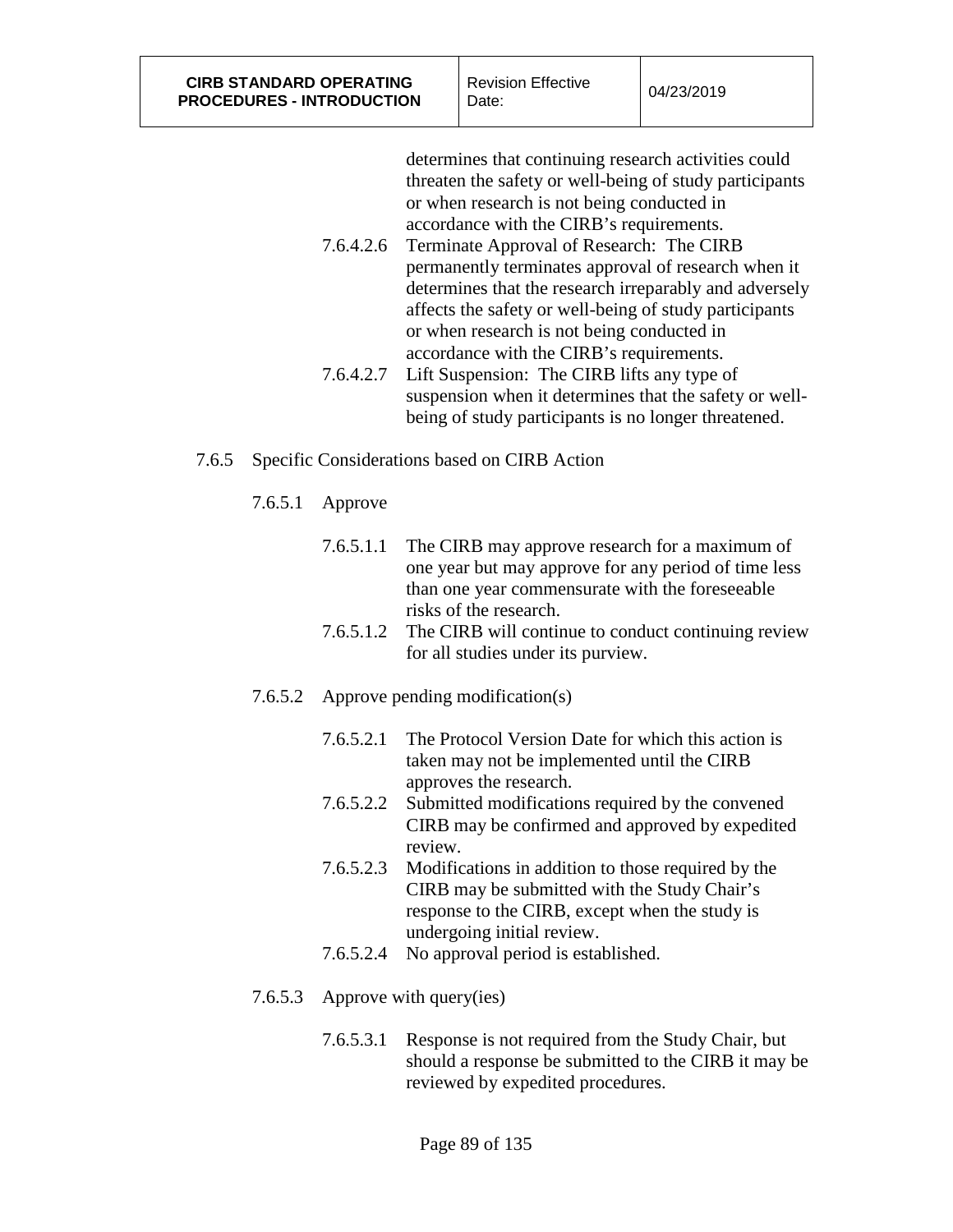### 7.6.5.3 Table

| 7.6.5.3.1 The Protocol Version Date for which this action is |
|--------------------------------------------------------------|
| taken may not be implemented until the CIRB                  |
| approves the research.                                       |

- 7.6.5.3.2 No approval period is established.
- 7.6.5.3.3 The response from the Study Chair is expected and may only be reviewed by the convened CIRB.

#### 7.6.5.4 Disapprove

- 7.6.5.4.1 When the CIRB disapproves a new study it is rejecting the research as submitted.
- 7.6.5.4.2 If the Study Chair wants to revise the study, it must be resubmitted as a new study.
- 7.6.5.4.3 When the CIRB votes to disapprove a change in research, the change cannot be implemented but the research may continue as previously approved by the CIRB.
- 7.6.5.4.4 No response from the Study Chair is required.
- 7.6.5.4.5 The CIRB will take no further action regarding the research, or change in research, as submitted.

#### 7.6.5.5 Suspend Study Accrual

- 7.6.5.5.1 A conference call including the CIRB Chair, accompanied by other CIRB members, and the Study Chair, coordinating group leadership, CTEP or DCP leadership, CIB Disease Therapeutic Heads, and when appropriate DSMB representatives is required to ensure the CIRB has the most current information upon which to base their decision. The individuals and their roles are outlined below:
	- a. The Study Chair provides the CIRB with studyspecific information upon which to base its decision.
	- b. The coordinating group leadership provides the CIRB with study-specific information as well as a broader perspective and information pertaining to actions taken by the coordinating group on similar issues.
	- c. The CTEP/DCP and CIB representatives provide the CIRB with their perspective and with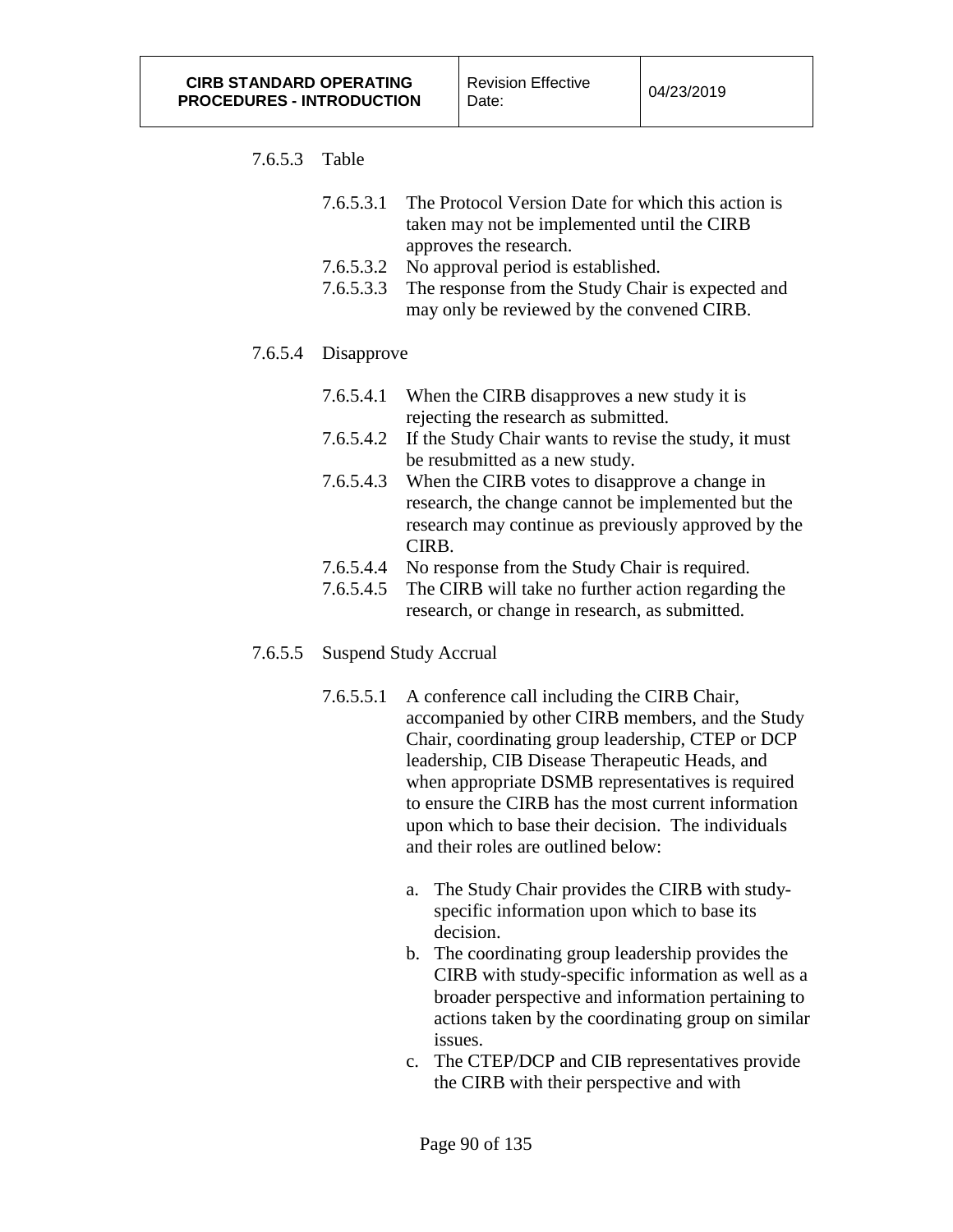information regarding how similar concerns are addressed across all trials.

- d. DSMB representatives may be asked to provide their perspective and information on DSMB actions and its assessment of data.
- 7.6.5.5.2 If a conference call cannot be scheduled during the CIRB meeting, the CIRB Chair, accompanied by other CIRB members, must conference with the above individuals prior to or after the CIRB meeting.
- 7.6.5.5.3 A vote to suspend accrual will not be taken until the conference call has occurred. The vote must occur in a timely manner and should occur within two weeks of the conference call.
- 7.6.5.5.4 Before the CIRB suspends accrual, the CIRB considers actions to protect the rights and welfare of enrolled participants. Where the suspension of accrual could harm subjects further, the CIRB will consider alternative actions.
- 7.6.5.5.5 If the CIRB votes to suspend accrual:
	- a. Accrual remains suspended until the CIRB votes to lift suspension of accrual.
	- b. Enrolled participants should continue per the protocol.
	- c. The Study Chair must continue to fulfill the requirements for continuing review approval.
	- d. The CIRB discusses with the Study Chair, coordinating group leadership, CTEP or DCP leadership, CIB Disease Therapeutic Heads, and when appropriate DSMB representatives whether and how current study participants, investigators, and/or IRBs should be informed of the suspension of accrual.
	- e. The Study Chair must submit a response to the CIRB review, in a timely manner.

# 7.6.5.6 Suspend Study Intervention

7.6.5.6.1 A conference call including the CIRB Chair, accompanied by other CIRB members, and the Study Chair, coordinating group leadership, CTEP or DCP leadership, CIB Disease Therapeutic Heads, and DSMB representatives is required to ensure the CIRB has the most current information upon which to base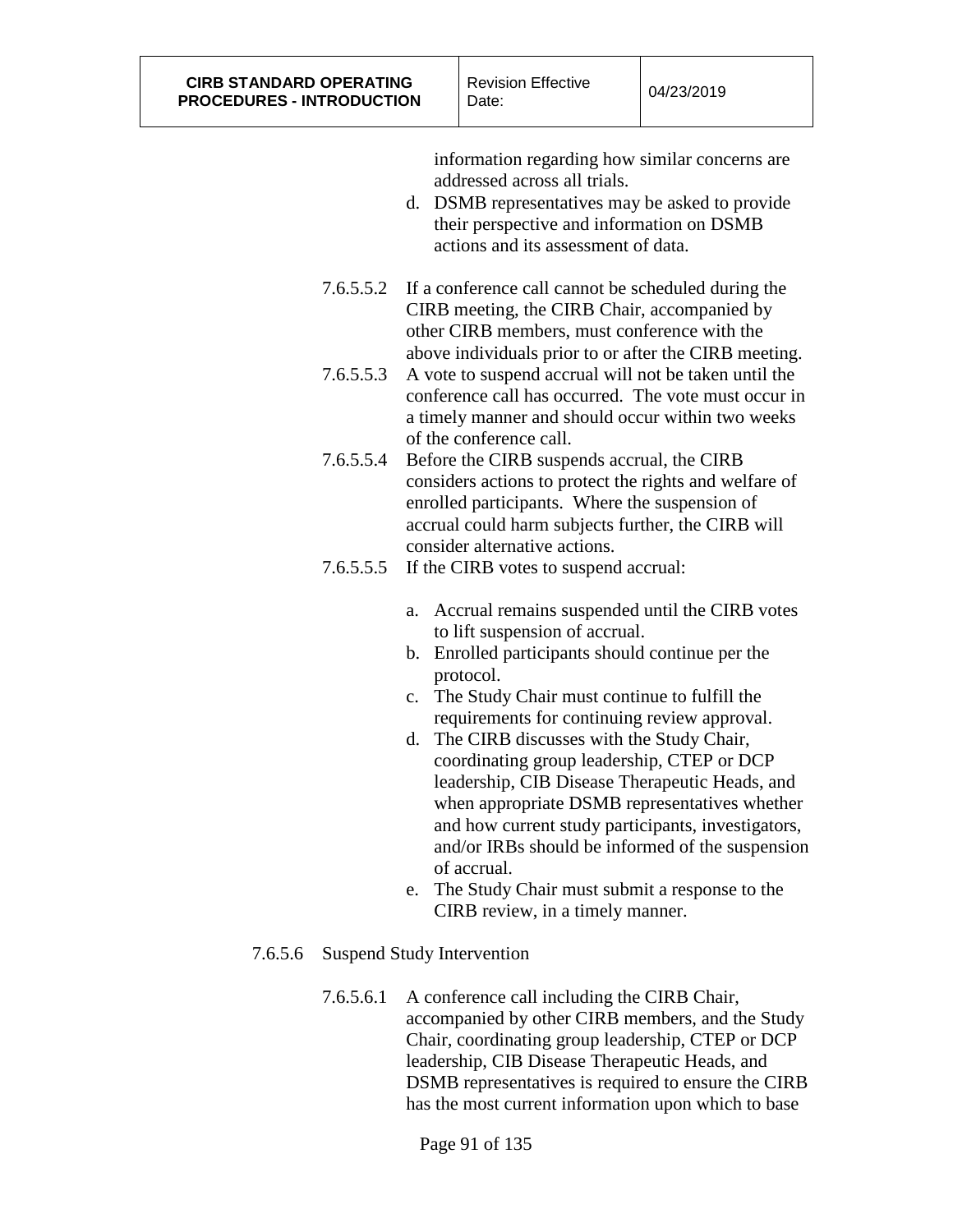their decision. The role of each participant is outlined below:

- a. The Study Chair provides the CIRB with studyspecific information, including any adverse events or outcomes, upon which to base its decision.
- b. The coordinating group leadership provides the CIRB with study-specific information as well as a broader perspective and information pertaining to actions taken by the coordinating group on this or similar issues.
- c. The CTEP/DCP and CIB representatives provide the CIRB with their perspective and with information regarding how similar concerns are addressed across all trials.
- d. DSMB representatives may be asked to provide their perspective and information on DSMB actions and its assessment of data.
- 7.6.5.6.2 If a conference call cannot be scheduled during the CIRB meeting, the CIRB Chair, accompanied by other CIRB members, must conference with the above individuals prior to or after the CIRB meeting.
- 7.6.5.6.3 A vote to suspend study intervention will not be taken until the conference call has occurred. The vote must occur in a timely manner and should occur within two weeks of the conference call.
- 7.6.5.6.4 Before the CIRB suspends study intervention, the CIRB considers actions to protect the rights and welfare of enrolled study participants. Where the suspension of study intervention could harm subjects further, the CIRB will consider alternative actions.
- 7.6.5.6.5 If the CIRB votes to suspend study intervention:
	- a. The study intervention remains suspended until the CIRB votes to lift suspension of study intervention.
	- b. The Study Chair must continue to fulfill the requirements for continuing CIRB review approval since participants remain on study.
	- c. The CIRB discusses with the Study Chair, coordinating group leadership, CTEP or DCP leadership, CIB Disease Therapeutic Heads, and DSMB representatives whether and how current study participants, investigators, and/or IRBs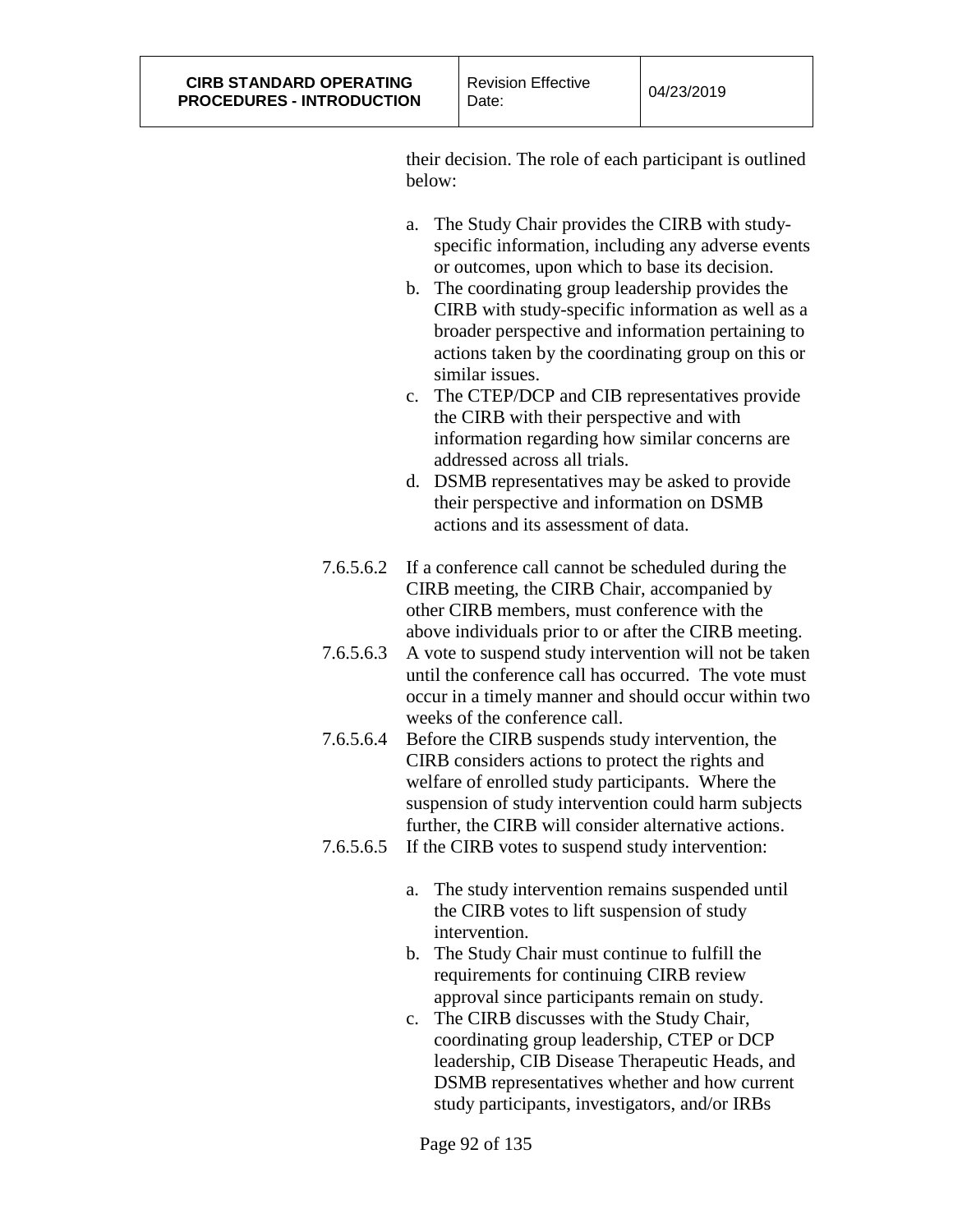should be informed of the suspension of study intervention. Any information sent to research participants requires CIRB review.

d. The Study Chair must submit a response, in a timely manner, containing revisions that enable the study to proceed safely.

### 7.6.5.7 Suspend Approval of Study

- 7.6.5.7.1 A conference call including the CIRB Chair, accompanied by other CIRB members, and the Study Chair, coordinating group leadership, CTEP or DCP leadership, CIB Disease Therapeutic Heads, , and DSMB representatives is required to ensure the CIRB has the most current information upon which to base their decision. The role of each participant is outlined below:
	- a. The Study Chair provides the CIRB with studyspecific information upon which to base its decision.
	- b. The coordinating group leadership provides the CIRB with study-specific information as well as a broader perspective and information pertaining to actions taken by the coordinating group on this or similar issues.
	- c. The CTEP/DCP and CIB representatives provide the CIRB with their perspective and with information regarding how similar concerns are addressed across all trials.
	- d. DSMB representatives may be asked to provide their perspective and information on DSMB actions and its assessment of data.
- 7.6.5.7.2 If a conference call cannot be scheduled during the CIRB meeting, the CIRB Chair, accompanied by other CIRB members, must conference with the above individuals prior to or after the CIRB meeting.
- 7.6.5.7.3 A vote to suspend approval of research will not be taken until the conference call has occurred. The vote must occur in a timely manner and should occur within two weeks of the conference call.
- 7.6.5.7.4 Before the CIRB suspends approval of research, the CIRB considers actions to protect the rights and welfare of enrolled study participants. Where the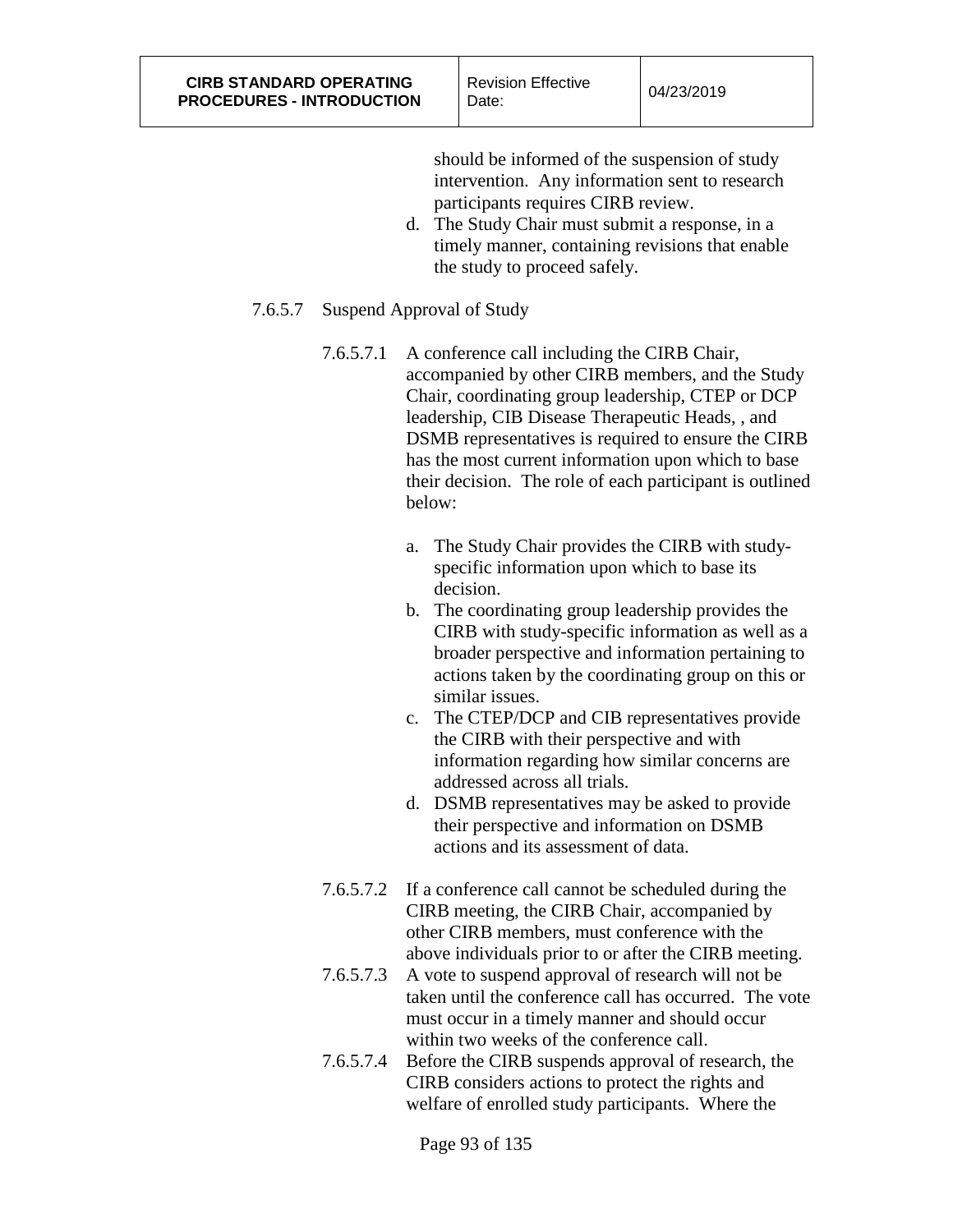suspension of the approval of the research could harm subjects further, the CIRB will consider alternative actions.

- 7.6.5.7.5 If the CIRB votes to suspend approval of research:
	- a. The study remains suspended until the CIRB votes to lift suspension of approval of research.
		- b. The CIRB notifies the following offices within 21 days, of the CIRB's determination when there is a suspension of CIRB approval:
			- i. Director of the DCTD
			- ii. Associate Director of CTEP or Deputy Director, DCP
			- iii. OHRP
			- iv. FDA, when applicable
	- c. The Study Chair must continue to fulfill the requirements for continuing CIRB review approval.
	- d. The CIRB discusses with the Study Chair, coordinating group leadership, CTEP or DCP leadership, CIB Disease Therapeutic Heads, and DSMB representatives whether and how current study participants, investigators, and/or IRBs should be informed of the suspension of approval. Any information sent to research participants requires CIRB review.
	- e. The Study Chair must submit a response, in a timely manner, containing revisions that enable the study to proceed safely.

## 7.6.5.8 Lift Suspension

- 7.6.5.8.1 Lifting suspension of accrual, study intervention, or approval of research is appropriate when:
	- a. The concerns that resulted in the suspension have been resolved to the satisfaction of the CIRB; or
	- b. An acceptable plan for resolution has been submitted and approved by the CIRB.
- 7.6.5.9 Terminate Approval of a Study
	- 7.6.5.9.1 A conference call including the CIRB Chair, accompanied by other CIRB members, and the Study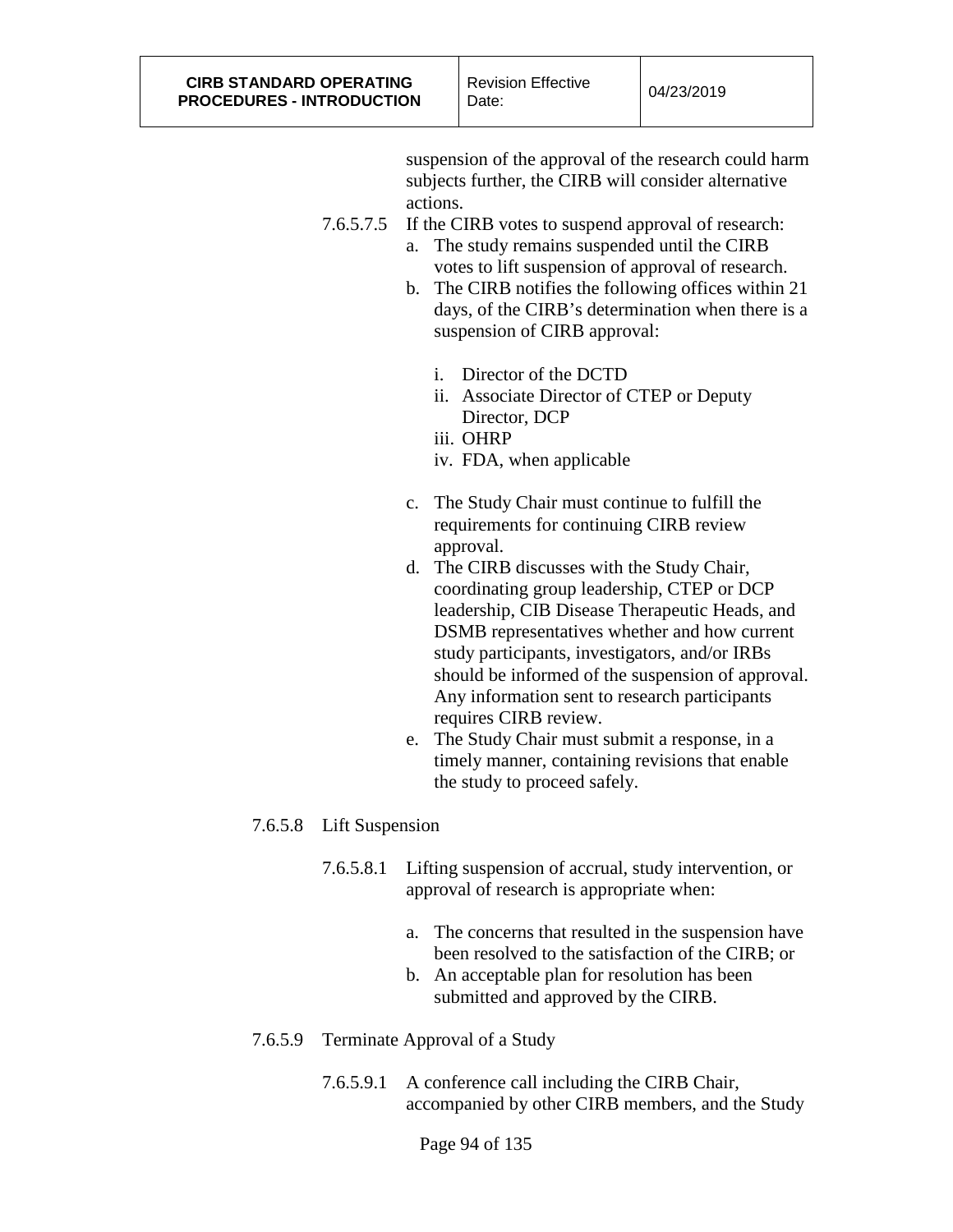Chair, coordinating group leadership, CTEP or DCP leadership, CIB Disease Therapeutic Heads, and DSMB representatives is required to ensure the CIRB has the most current information upon which to base their decision. The role of each participant is outlined below:

- a. The Study Chair provides the CIRB with studyspecific information, including any adverse events or outcomes, upon which to base its decision.
- b. The coordinating group leadership provides the CIRB with study-specific information as well as a broader perspective and information pertaining to actions taken by the coordinating group on this or similar issues.
- c. The CTEP/DCP and CIB representatives provide the CIRB with their perspective and with information regarding how similar concerns are addressed across all trials.
- d. DSMB representatives may be asked to provide their perspective and information on DSMB actions and its assessment of data.
- 7.6.5.9.2 If a conference call cannot be scheduled during the CIRB meeting, the CIRB Chair, accompanied by other CIRB members, must conference with the above individuals prior to or after the CIRB meeting.
- 7.6.5.9.3 A vote to terminate will not be taken until the conference call has occurred. The vote must occur in a timely manner and should occur within two weeks of the conference call.
- 7.6.5.9.4 Before the CIRB terminates approval of the study the CIRB considers actions to protect the rights and welfare of enrolled study participants. Where the termination could harm subjects further, the CIRB will consider alternative actions.
- 7.6.5.9.5 If the CIRB votes to terminate approval of research:
	- a. The CIRB notifies the following offices within 21 days of the CIRB's determination when there is a termination of CIRB approval:
		- i. Director of the DCTD or Deputy Director, D<sub>C</sub>P
		- ii. Associate Director of CTEP or DCP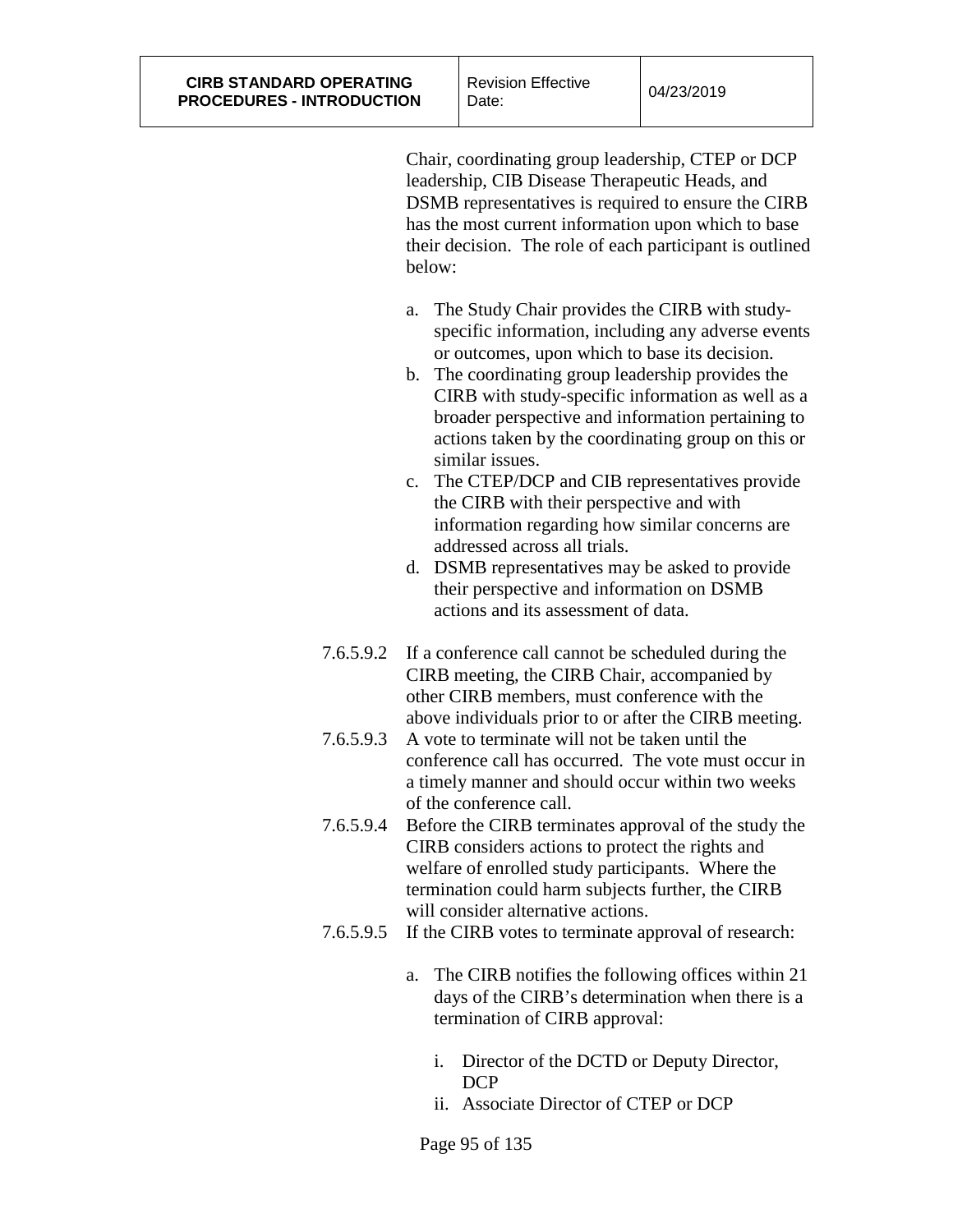- iii. OHRP
- iv. FDA, when applicable.
- b. The CIRB discusses with the Study Chair, coordinating group leadership, CTEP or DCP leadership, CIB Disease Therapeutic Heads, and DSMB representatives whether and how current study participants, investigators, and or IRBs should be informed of the termination of approval. Any information sent to research participants requires CIRB review.
- 7.7 Review of Research Involving Adolescents and Young Adults
	- 7.7.1 Adult CIRBs and CPC CIRB
		- 7.7.1.1 The Adult CIRBs and CPC CIRB will make the following determinations for studies for which adolescents are eligible, with the input of a subject matter consultant at the time of initial and subsequent reviews:
			- 7.7.1.1.1 A determination regarding Pediatric Risk Assessments according to 45 CFR 46 Subpart D and, when applicable, 21 CFR 50 Subpart D.
			- 7.7.1.1.2 A determination regarding the age of assent and parental permission according to 45 CFR 46 Subpart D and, when applicable, 21 CFR 50 Subpart D and the CIRB policy regarding age of assent and parental permissions.
	- 7.7.2 Pediatric CIRB
		- 7.7.2.1 No additional regulatory determinations are required by the Pediatric CIRB for review of studies involving young adults. Subject matter consultants should consider the young adult's specific needs when reviewing the study.
- 7.8 Inclusion of Individuals who do not Speak English
	- 7.8.1 Translation of Consent Forms
		- 7.8.1.1 The Clinical Trials Support Unit (CTSU) provides Spanish translations of the CIRB-approved model consent forms for NCTN and select NCORP studies. The translated model consent form is reviewed and approved by the CIRB according to section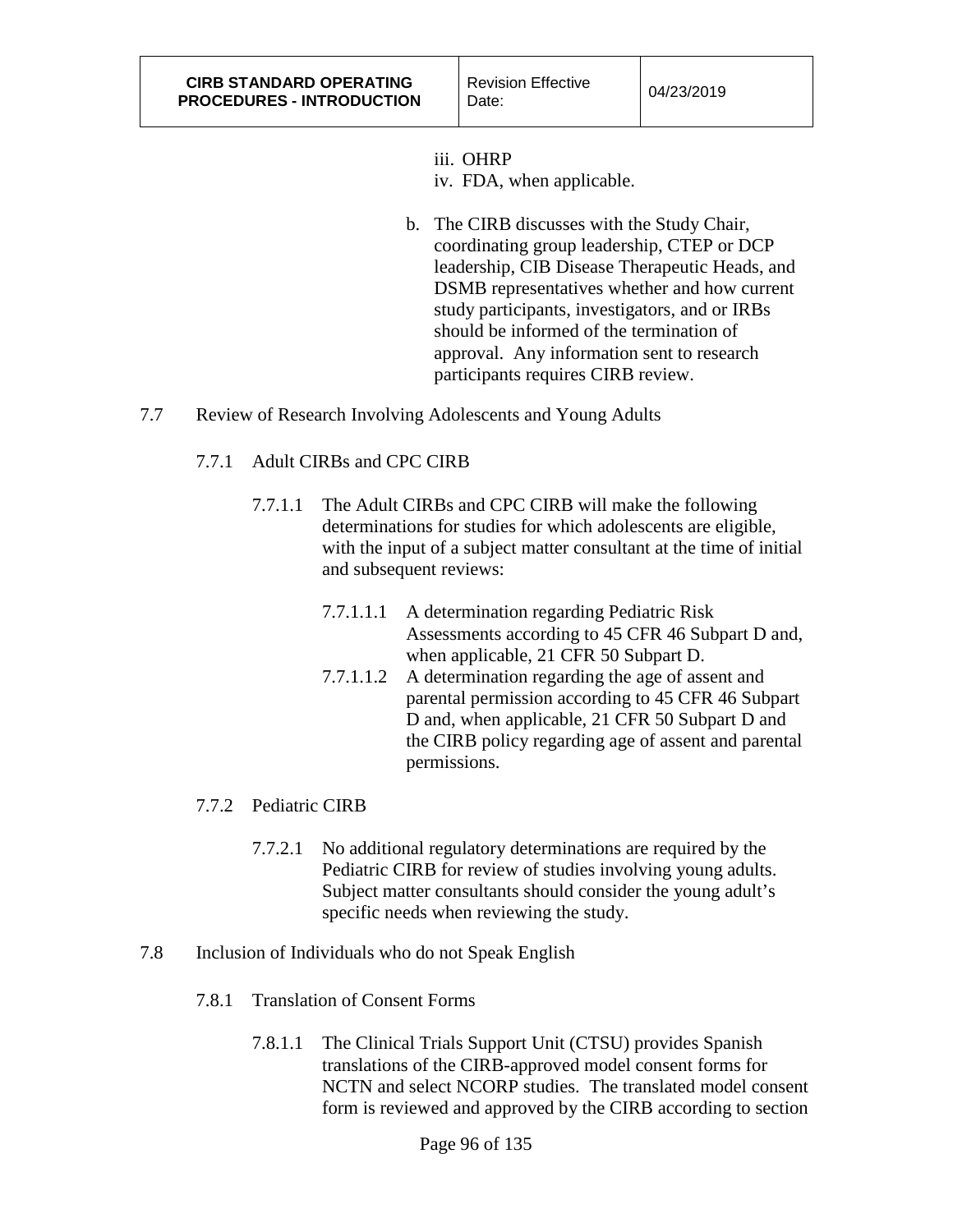5.9.9 and 8.9 of these SOPs. The CIRB Operations Office makes the translations and documentation of approval available to institutions via the CTSU website.

- 7.8.1.2 Institutions enrolled in the CIRB initiative are encouraged to submit a Spanish translation of boilerplate language for the consent form as part of the Annual Signatory Institution Worksheet so that Principal Investigators at that institution may use the CIRB-approved translated boilerplate and model consent form.
- 7.8.1.3 Principal Investigators may opt to submit translations of the consent form in languages other than Spanish as part of their Study-Specific Worksheet per section 8.13.2 of these SOPs.
- 7.8.2 Use of Short Form Consent
	- 7.8.2.1 Principal investigators may use short form consent forms for the study according to the following:
		- 7.8.2.1.1 The Signatory Institution has policies or procedures for use of short form consent forms and has reported these policies or procedures via the Annual Signatory Institution Worksheet or Annual Principal Investigator Worksheet.
		- 7.8.2.1.2 The Signatory Institution has translated short forms available and provides the short forms for CIRB review via the Annual Signatory Institution Worksheet or Study-Specific Worksheet.
		- 7.8.2.1.3 If the Signatory Institution does not have translated short forms available, the Principal Investigator may obtain CIRB-approved short forms from the CIRB or CTSU website.
- 7.8.3 Participant Directed Instruments
	- 7.8.3.1 When a protocol includes Patient Reported Outcomes (PROs) as a primary aim of the study, the protocol should indicate the following:
		- 7.8.3.1.1 Languages in which the instrument is available, as well as information on how to obtain copies in these languages, and
		- 7.8.3.1.2 The eligibility criteria should restrict participation to participants who speak these languages.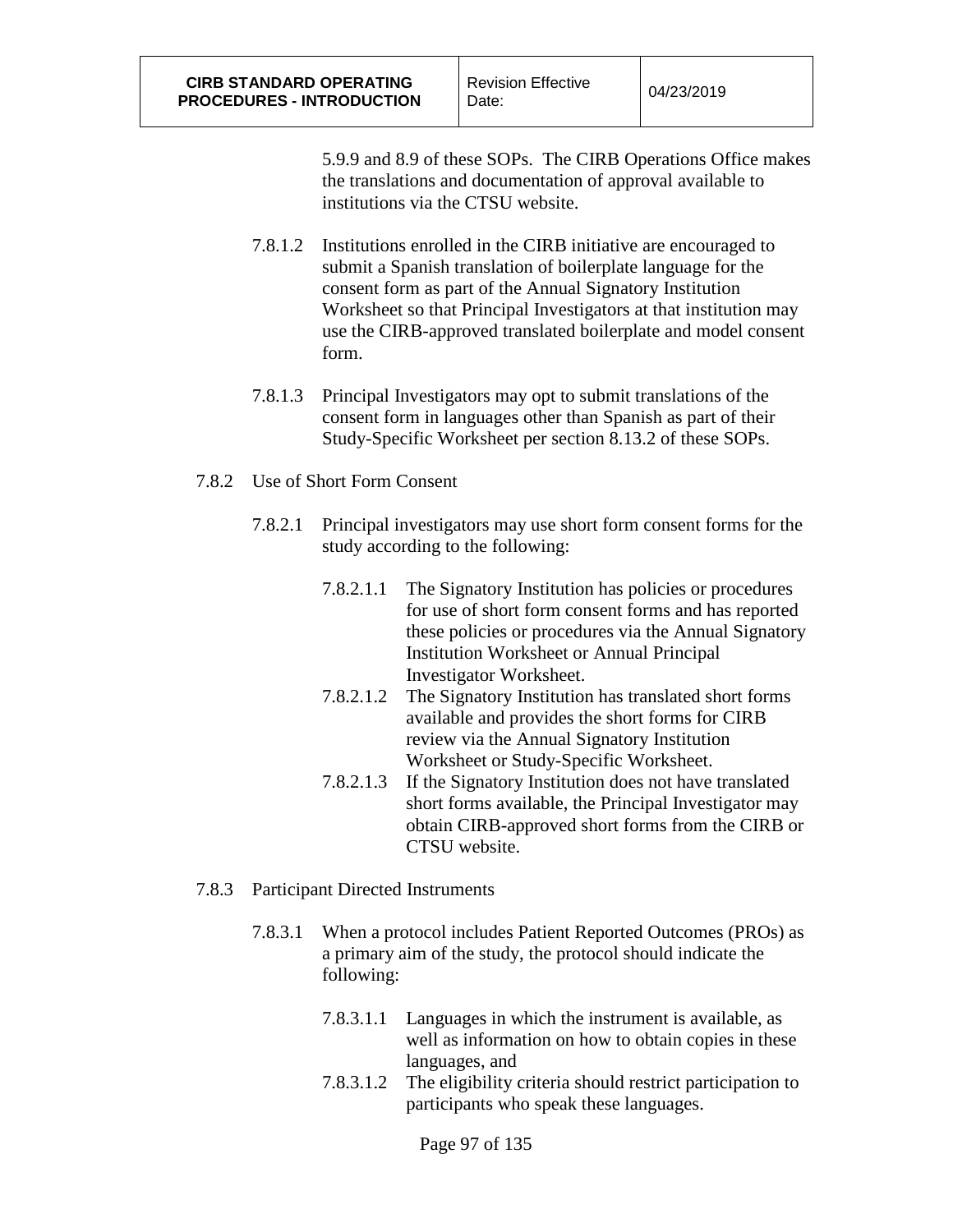Translations of these documents are to be provided by the coordinating group for CIRB review. The CIRB will not review translations provided by Principal Investigators as part of the CIRB's review of local context considerations.

For validated instruments that are available in languages other than English, the CIRB's approval of the English instrument as part of its review of a study is considered to extend to the validated translated versions.

7.8.3.2 When a protocol includes Patient Reported Outcomes (PROs) that are not related to a primary aim of the study, completion of the PRO must be optional for all study participants. The protocol should still indicate the languages in which the instrument is available as well as information on how to obtain copies in these languages per section 7.8.3.1.1 above.

> Translations of these documents are to be provided by the coordinating group for CIRB review. The CIRB will not review translations provided by Principal Investigators as part of the CIRB's review of local context considerations.

For validated instruments that are available in languages other than English, the CIRB's approval of the English instrument as part of its review of a study is considered to extend to the validated translated versions.

7.8.3.3 Ad hoc translation of PROs (site-specific translations or verbal translations) is not permitted. Verbal administration of PROs for the visually impaired is not prohibited if the instrument and verbal administration of the instrument is conducted in a language understandable to the participant.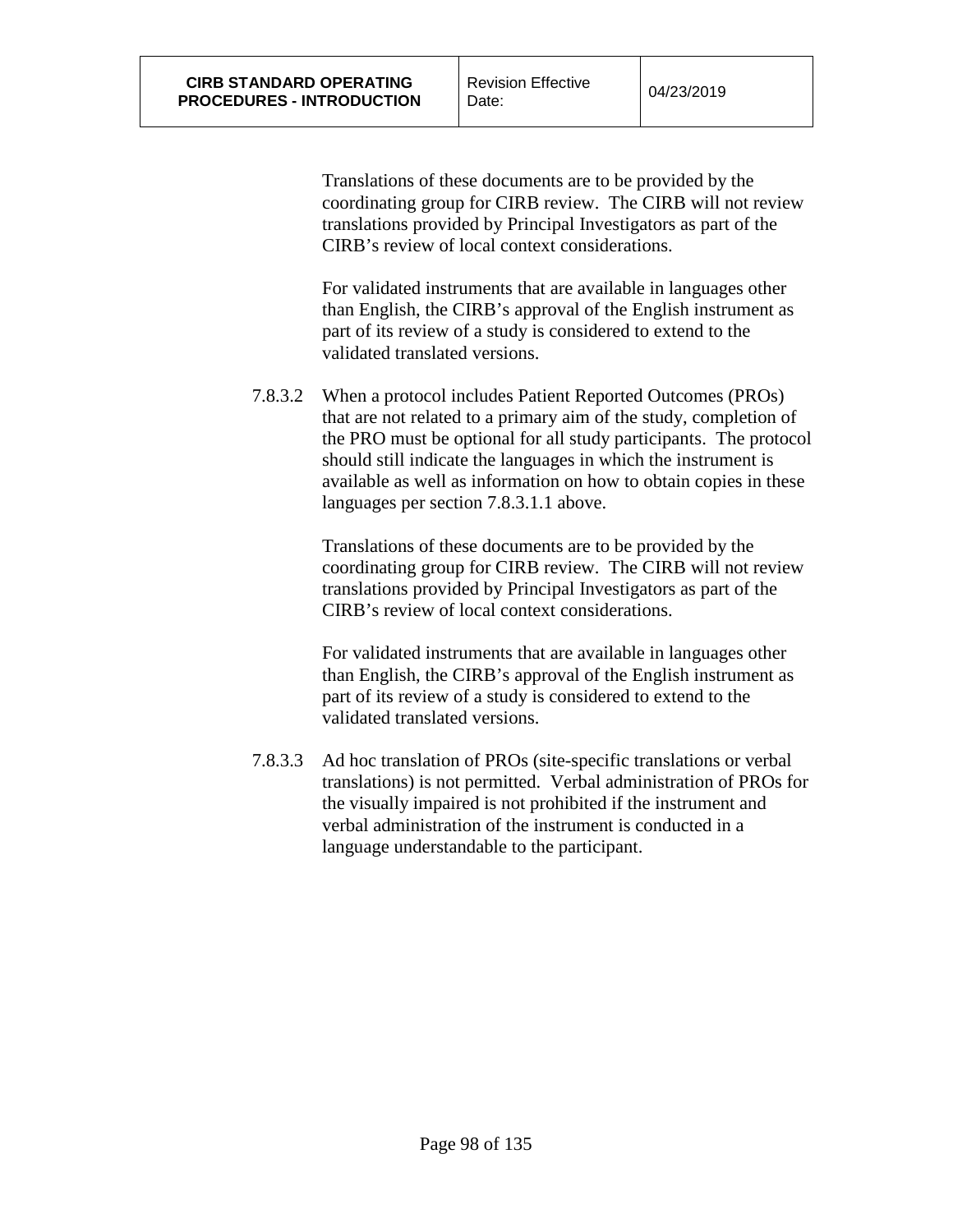# **Section 8.0 CIRB-Decision Making: Specific Considerations Based on Review Type**

8.1 Initial Review

## 8.1.1 Approval Period

The approval period begins when the CIRB approves the initial review of the study.

- 8.1.2 Study Leader Financial Conflict of Interest
	- 8.1.2.1 Study leaders are defined as personnel who have a primary role in the oversight, design or conduct of the research or have a role in the analysis or management of the data.
	- 8.1.2.2 Thresholds for Financial Conflicts of Interest for Study Leaders
		- 8.1.2.2.1 Financial interests, for a sponsor other than NCI, the product, or service being tested, (see 21 CFR 54.2(f))) below \$5,000 do not need to be disclosed to the CIRB for study leaders, their spouses, and dependent children.
		- 8.1.2.2.2 Financial interests, for a sponsor other than NCI, the product, or service being tested, above about \$5,000 and below \$25,000 are managed by the Group and must be disclosed to the CIRB for study leaders, their spouses, and dependent children. If the Group maintains that an individual's conflict of interest should not disqualify her/him from a leadership position in the study, then a Conflict of Interest Management Plan must be submitted with the CIRB Application. The management plan needs to describe how data collection and analysis will not be biased.
		- 8.1.2.2.3 Financial interests, for a sponsor other than NCI, the product, or service being tested, above \$25,000 for study leaders, their spouses, and dependent children must be disclosed to the CIRB with a Conflict of Interest Management Plan.
	- 8.1.2.3 The NCI CIRB Application for Treatment Studies and the NCI CIRB Application for Continuing Review request information regarding the Study Chair/Study Leaders financial conflicts of interest.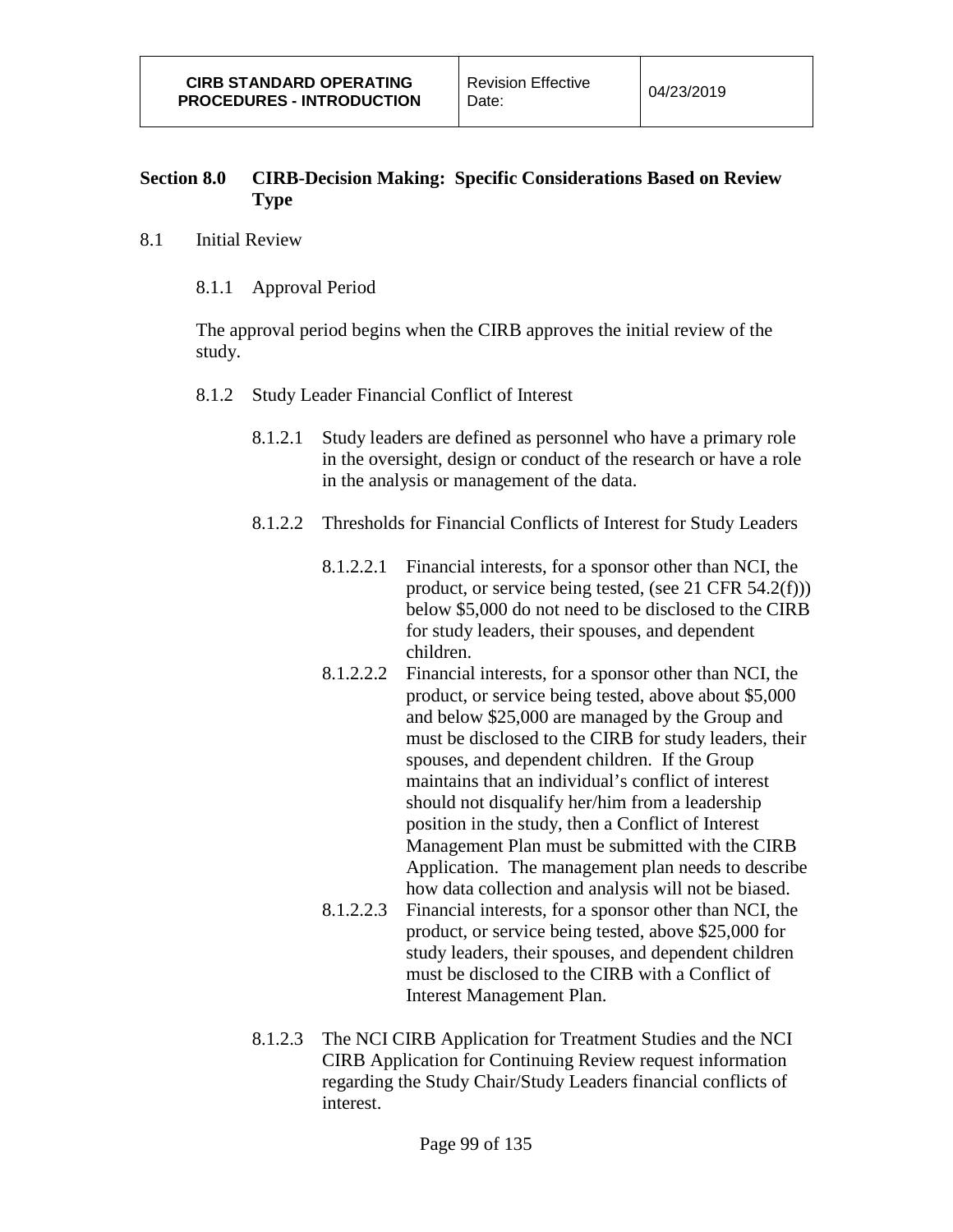8.1.2.4 The coordinating group is requested to provide a management plan for any disclosures.

### 8.2 Study Chair Response

- 8.2.1 Study Chairs respond to the CIRB requirement for modifications to studies. Study Chair responses are limited to changes required by the CIRB as outlined in its queries, stipulations, or recommendations.
- 8.2.2 If the CIRB Chair, Vice Chair, or designated reviewer determines the Study Chair Response adequately addresses the CIRB's requirements as well as all regulatory requirements for approval, the response may be reviewed and approved under expedited review procedures provided that the changes made qualify for expedited review per section 6.0 of these SOPs.
- 8.2.3 If a Study Chair Response declines changes required by the convened CIRB, the response may be reviewed under expedited review procedures if the CIRB Chair, Vice Chair, or designated reviewer determines that there is sufficient justification for declining to make the requested change and the changes made qualify for expedited review per section 6.0 of these SOPs. The reviewer may request that the response be forwarded to the convened CIRB for review, or may move forward with expedited review of the response but request that the convened CIRB be notified of the response declining to make a requested change.
- 8.3 Review of Amendments (Changes in Research)
	- 8.3.1 Study Chairs are required to submit to the CIRB two types of changes in research:
		- 8.3.1.1 Amendments in response to CIRB-requested changes
		- 8.3.1.2 Amendments not in response to CIRB-requested changes
	- 8.3.2 During the review of any changes in research, the CIRB considers whether the change involves significant new findings that might relate to a participant's willingness to continue participation. If the CIRB determines that the change includes such findings, the CIRB will consult the Study Chair for additional information and plans to inform study participants and should consider whether the findings constitute an unanticipated problem.
	- 8.3.3 Changes in research cannot be initiated without CIRB approval.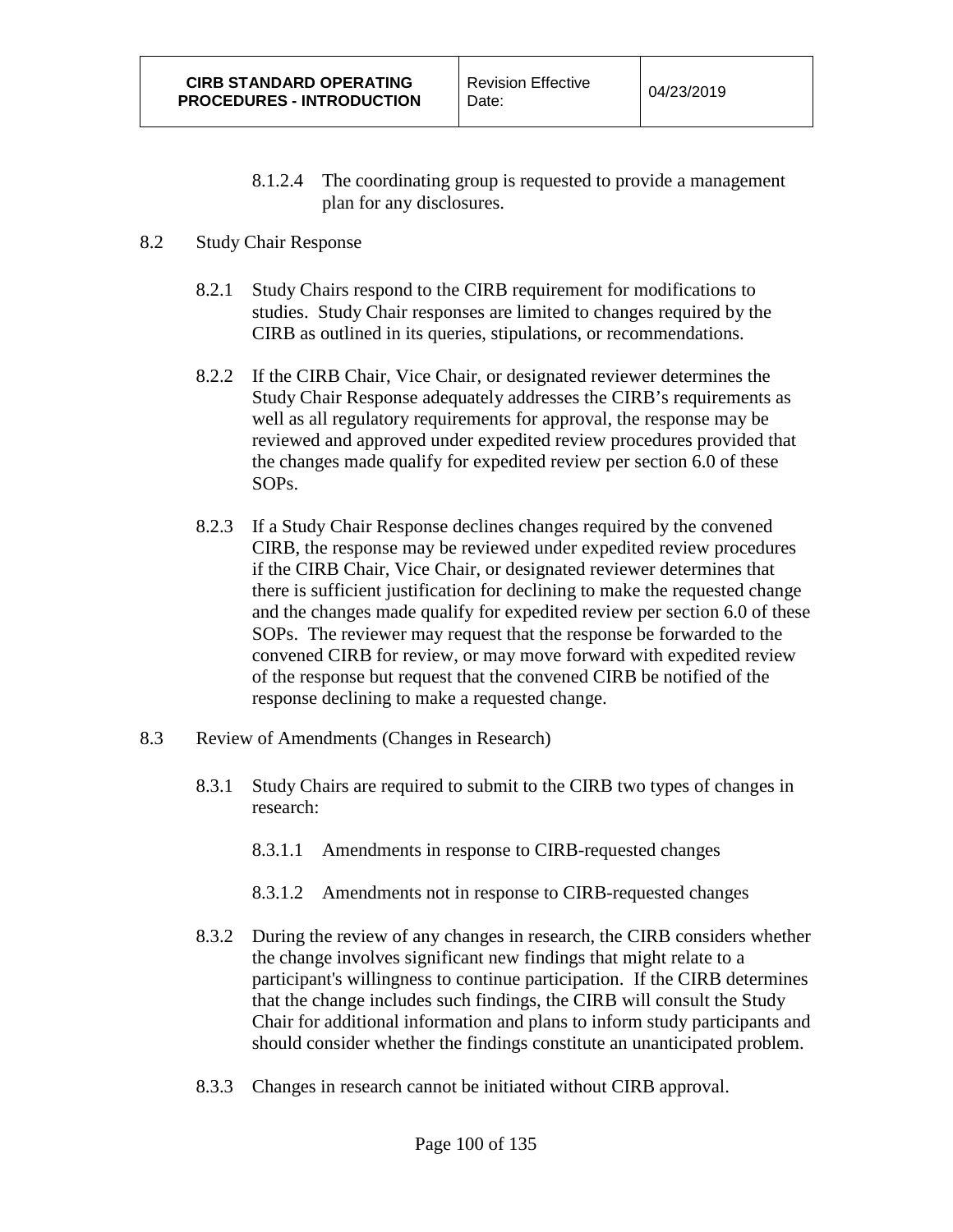- 8.3.4 Only changes in research to eliminate apparent immediate hazards to the participants may be initiated without CIRB approval. These changes must be promptly reported (within 30 days) to the CIRB. The CIRB will determine:
	- 8.3.4.1 Whether the change was reported promptly,
	- 8.3.4.2 Whether the change was consistent with ensuring the participants' continued welfare,
	- 8.3.4.3 If not reported promptly, and not consistent with ensuring the participants' continued welfare, the CIRB will determine whether the implementation of the change without CIRB approval constituted serious noncompliance, and
	- 8.3.4.4 Whether the events precipitating the need for the changes in research constitute an unanticipated problem.
- 8.3.5 Amendments submitted in response to a CTEP Request for Rapid Amendment (RRA) and Type II action letters follow the same procedures for amendment reviews as outlined above. RRAs are related to Type II action letters and are issued for urgent participant safety concerns that require change(s) in the protocol and/or consent form.
- 8.3.6 Changes to accrual status or study completion must be reported promptly to the CIRB. Whenever the CIRB determines that a change was not reported promptly or was not consistent with ensuring the participant's continued welfare, the CIRB will determine whether the implementation of the change without CIRB approval constituted serious noncompliance.

## 8.4 Study Memos

- 8.4.1 Study memos are memos, letters, emails, or broadcast emails that are distributed by the Study Chair, or other individual on the Study Chair's behalf to communicate study-specific information to various stakeholders in the study. There are two types of memo submissions:
	- 8.4.1.1 Memos that do not impact study participants, and
	- 8.4.1.2 Memos that potentially impact study participants or the conduct of the research.
- 8.4.2 If a Study Memo does not impact study participants, a CIRB Operations Office does not acknowledge the memo.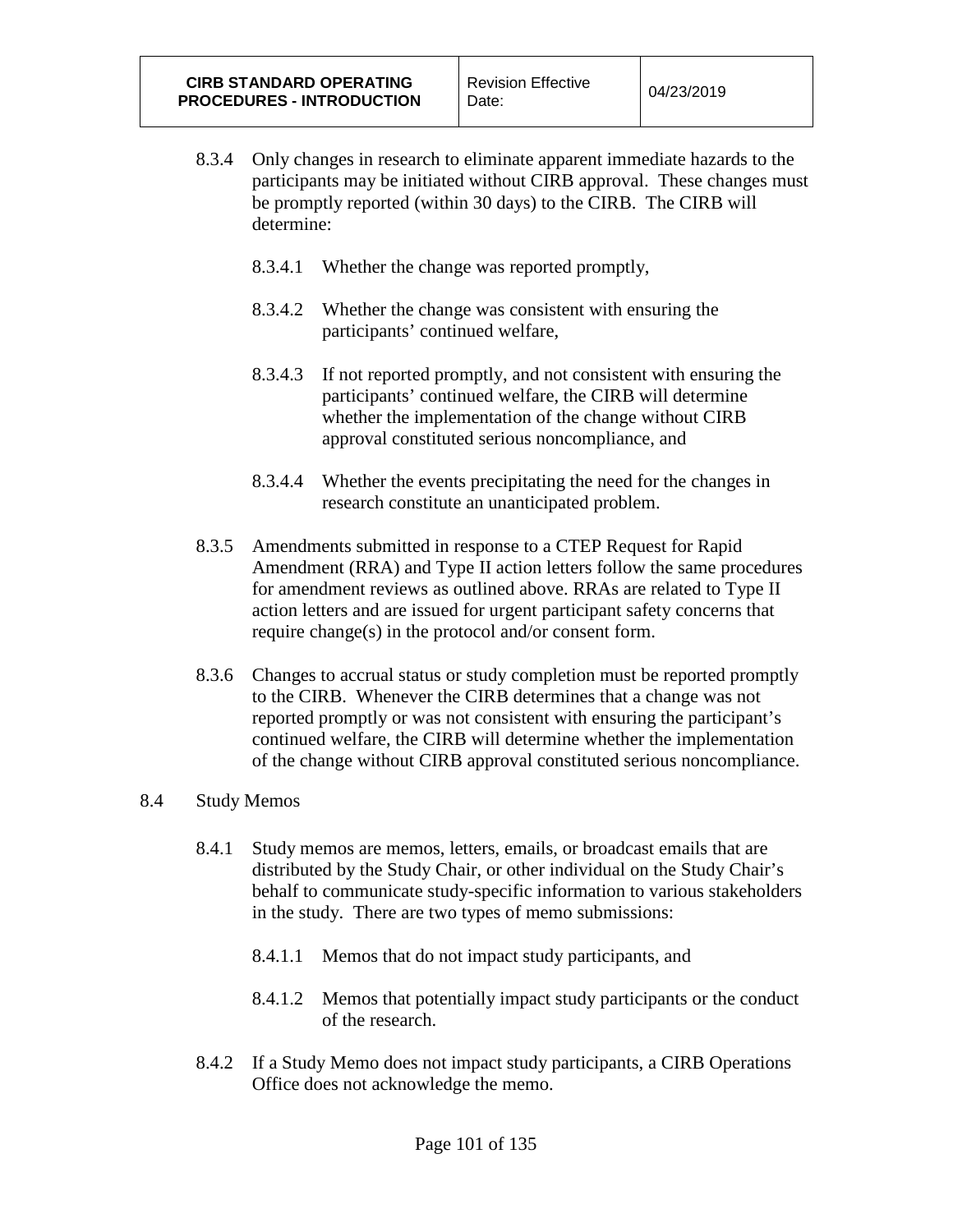- 8.4.3 If a Study Memo potentially impacts study participants or the conduct of the research, the memo is forwarded to the Chair, Vice Chair, or designee for review and a determination.
	- 8.4.3.1 If the reviewer determines that the content of the memo may have a negative impact on study participants or represents more than a minor change to the conduct of the study, it is sent to the convened CIRB to review and to determine if any further action is required.
	- 8.4.3.2 If the reviewer determines that the content of the memo has no impact, or a positive impact on study participants, the reviewer will issue an acknowledgment of the information on behalf of the CIRB and may consider whether study participants should be notified of the information if this is not already addressed in the memo.
- 8.5 Review of Editorial or Administrative Amendments

Editorial or administrative amendments are changes to protocol and consent forms that do not affect the study design, patient risk, or human subject protection and which are not considered changes in research. The CIRB Operations Office reviews and acknowledges editorial or administrative amendments on behalf of the CIRB after receipt of the change from the CTEP or DCP Protocol Information Office (PIO).

- 8.5.1 The following protocol changes are considered editorial or administrative amendments and qualify as editorial or administrative amendments for CIRB review:
	- 8.5.1.1 Typographical correction, except if the change results in a change in patient risk (i.e. change eligibility from  $<$  to  $>$  XYZ; or change dose from mg to mcg).
	- 8.5.1.2 Rephrasing a sentence or section to add clarity as long as the change does not affect the scientific intent, study design, patient risk, or human subject protection.
	- 8.5.1.3 Reformatting the document as long as the change does not affect the scientific intent, study design, patient risk or human subject protection.
	- 8.5.1.4 Address, telephone, or e-mail changes, except changes to the Principal Investigator or Protocol Chair contact information.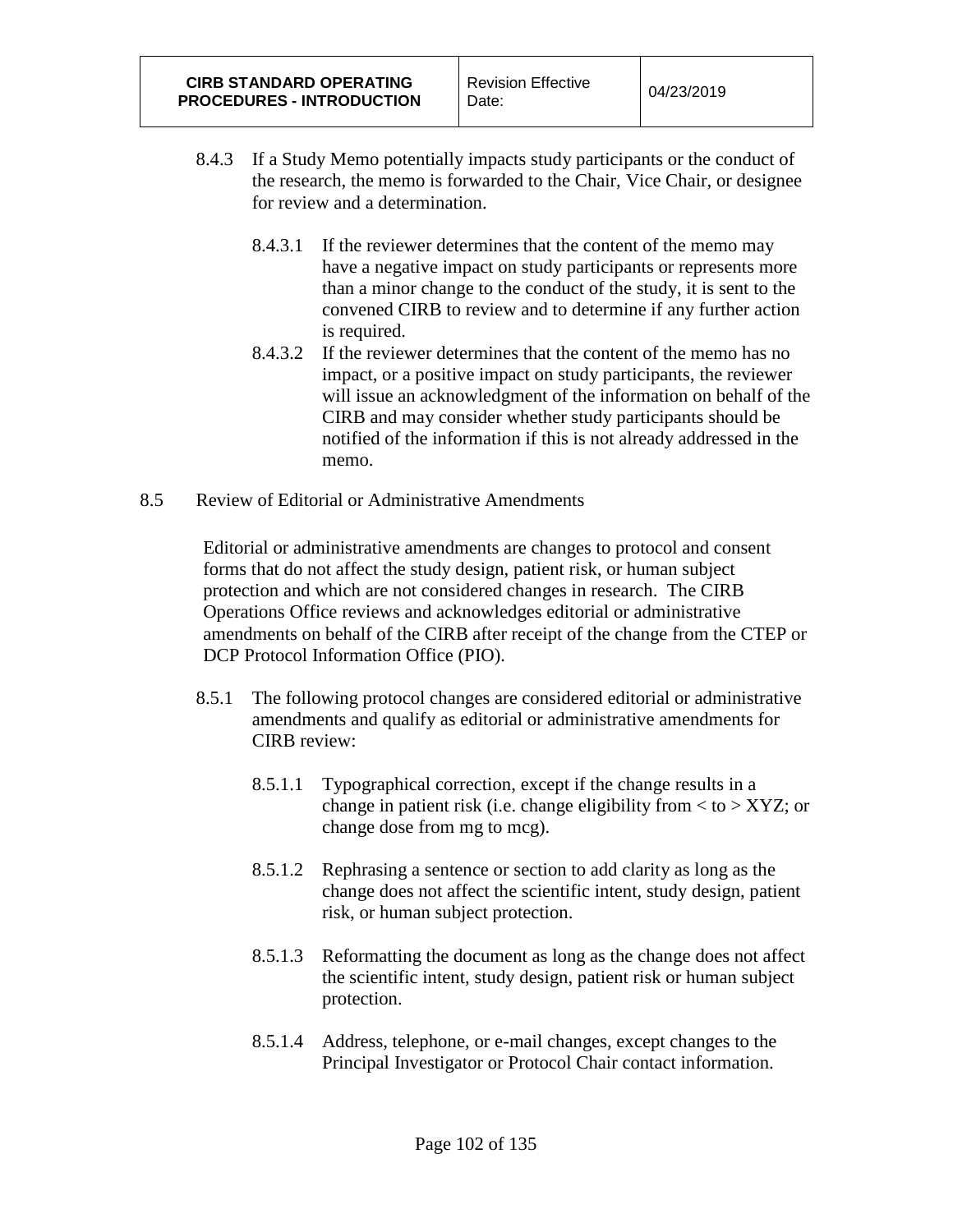- 8.5.1.5 Addition/deletion of physician co-investigators to studies that do not utilize a Pharmaceutical Management Branch-supplied agent.
- 8.5.1.6 Addition/deletion of non-physician co-investigators to any trial.
- 8.5.1.7 Addition/deletion of an institution to a CTEP U10 Cooperative Group 'Groupwide' study.
- 8.5.1.8 Standardization of protocol language inconsistencies, as long as the change does *not* affect the scientific intent, study design, patient risk, or human subject protection.
- 8.5.2 The following protocol changes are considered amendments and do **not** qualify as editorial or administrative amendments:
	- 8.5.2.1 Typographical correction that may affect patient safety (i.e., change eligibility from  $<$  to  $>$  XYZ; change dose from mg to mcg, or risk, regardless of whether risk is increased or decreased).
	- 8.5.2.2 Addition/deletion of an institution to a CTEP U10 Cooperative Group 'limited institution' study if the participants are individually named on the title page of the study.
	- 8.5.2.3 Addition/deletion of physician co-investigators to studies that utilize a Pharmaceutical Management Branch-supplied agent.
	- 8.5.2.4 Rephrasing a line or section that results in a change of scientific intent, study design, or affects human subject protection.
	- 8.5.2.5 Reformatting the document that results in a change of scientific intent, study design, or affects human subject protection.
	- 8.5.2.6 A change of Protocol Chair or Principal Investigator.
	- 8.5.2.7 A change of institution for the Principal Investigator or any physician co-investigator on a study with a Pharmaceutical Management Branch-supplied agent.
	- 8.5.2.8 The addition/deletion of a coordinating group to an intergroup study.
	- 8.5.2.9 A change in accrual targets.
- 8.5.3 CIRB Review of Editorial or Administrative Amendments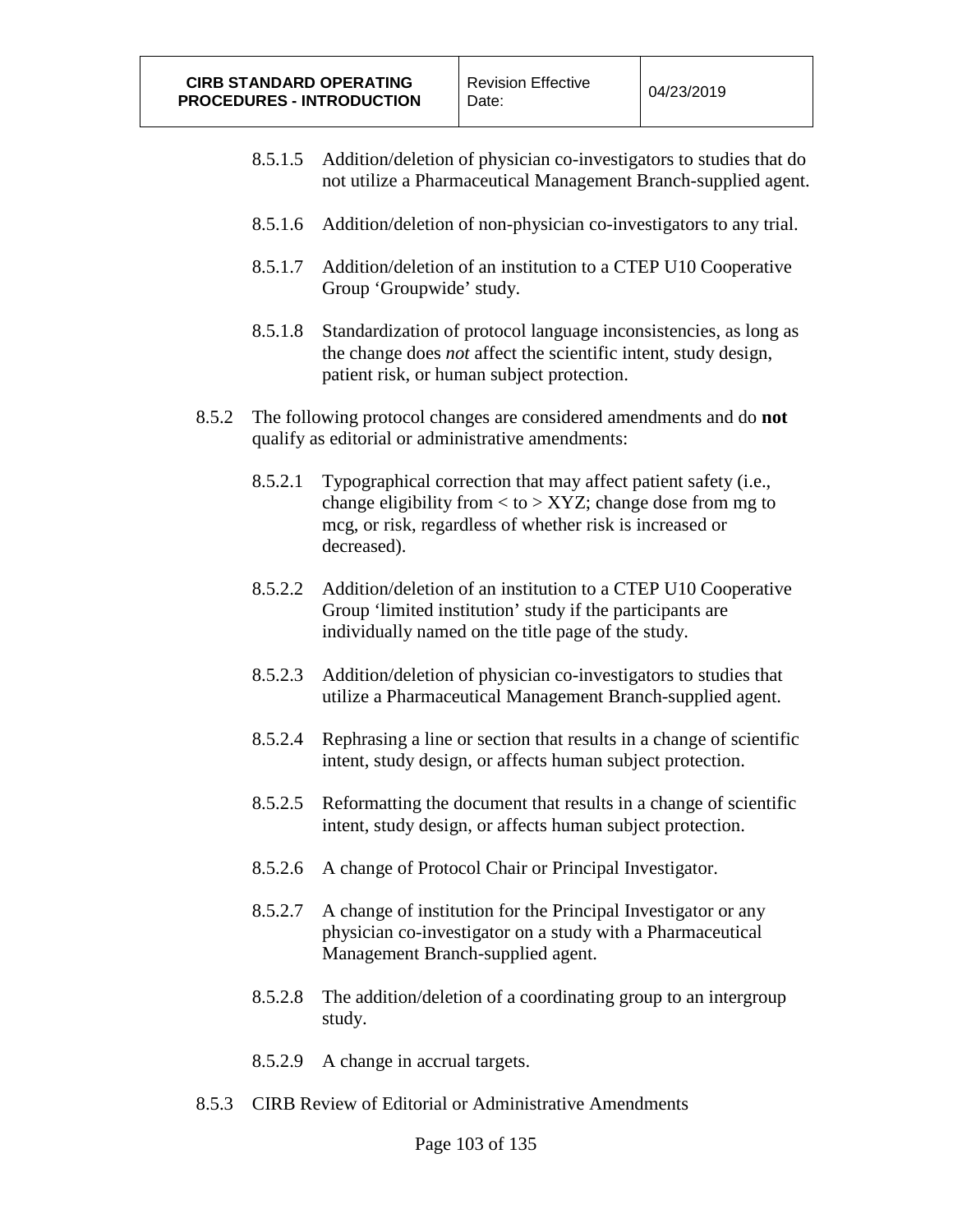- 8.5.3.1 Determination of Compliance
	- 8.5.3.1.1 The CIRB Operations Office reviews the proposed changes and forwards the submission to the CIRB Administrator with a recommendation as to whether the submission meets the definition of an editorial or administrative amendment.
	- 8.5.3.1.2 The CIRB Administrator determines whether the submission meets the definition of an editorial or administrative amendment.
		- a. If the CIRB Administrator determines that the changes meet the definition of an editorial or administrative amendment the submission is acknowledged on behalf of the CIRB.
		- b. If the CIRB Administrator determines that the changes do **not** meet the definition of editorial or administrative amendments the changes are forwarded for CIRB review as an amendment (change in research) per section 8.3.

### 8.6 Continuing Review

- 8.6.1 The CIRB conducts continuing review of all approved research activities in accordance with the requirements of 45 CFR 46.109(e) and, when applicable, 21 CFR 56.109(f).
- 8.6.2 Continuing review occurs as long as the research remains active for longterm follow-up of participants or until the requirements for closure of a study outlined in section 5.9.13 have been met. This includes when the research is permanently closed to enrollment of new participants and all participants have completed all research-related interventions and the remaining research activities are limited to the collection and/or analysis of identifiable information.
- 8.6.3 The CIRB conducts continuing review of research of approved studies at intervals appropriate to the degree of risk to which subjects are exposed. In no case is the interval between reviews longer than one calendar year
	- 8.6.3.1 The CIRB conducts continuing review for all research under their purview. This is to ensure compliance with FDA regulations that still requires continuing review for research.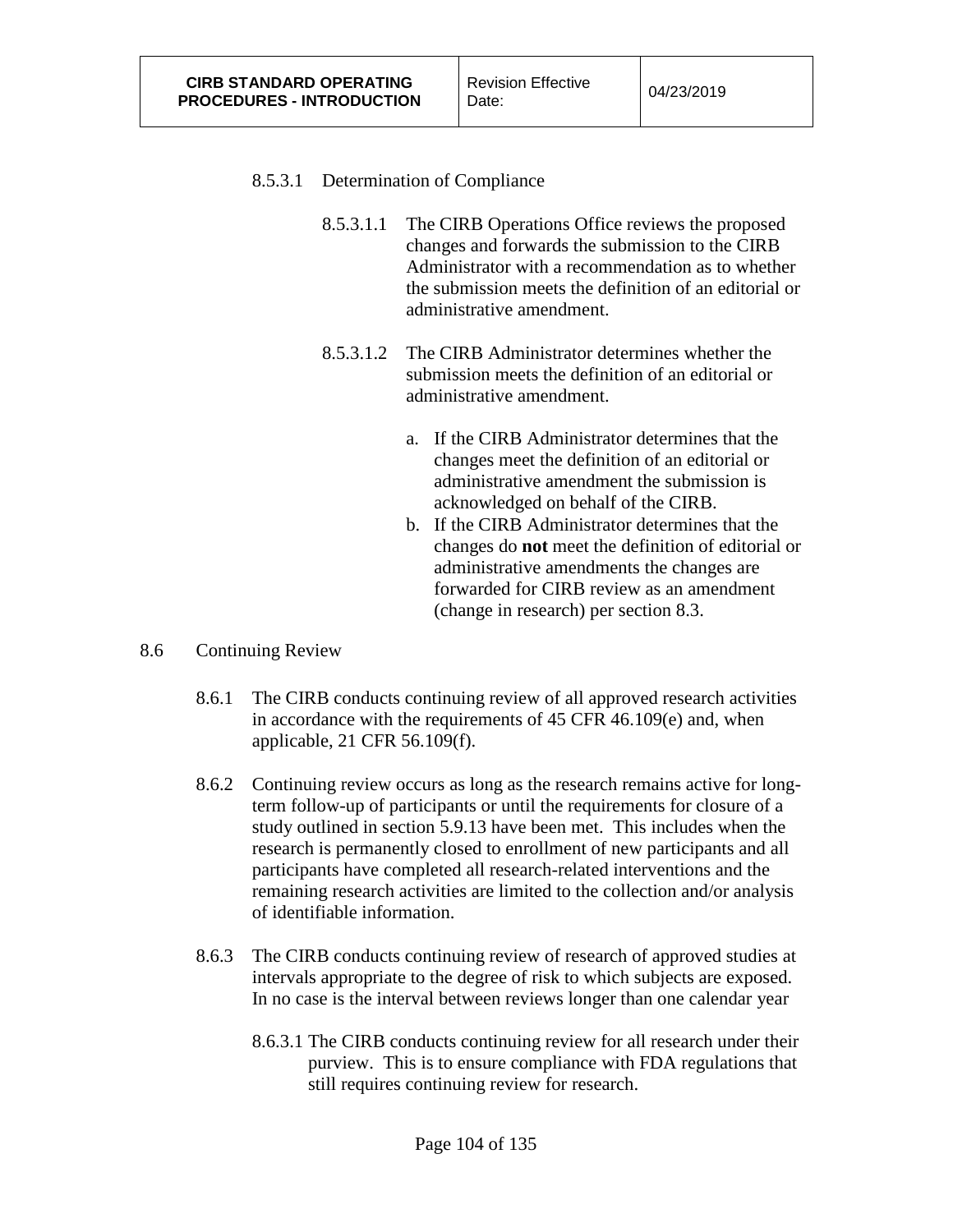- 8.6.4 During continuing review, the CIRB considers whether any significant new findings reported (i.e. findings included in a DSMB report or the continuing review application) might impact the participants' willingness to continue participation. If the CIRB determines that the new findings do impact the participants' willingness to continue, the CIRB will require that subjects be notified of the information.
- 8.6.5 During continuing review, the CIRB evaluates whether recruitment materials, advertisements, or information to participants is sufficient and/or appropriate.
- 8.6.6 Frequency of review required for a specific study is determined at initial and continuing review and is appropriate to the degree of risk.
- 8.6.7 The approval period for continuing review begins when the CIRB provides final approval for the continuing review submission. The approval period is unaffected by amendment reviews.
- 8.6.8 For continuing review, if the research does not receive approval to continue before the end of the current approval period, approval expires and all research activity must stop. In such circumstances, the CIRB may allow for continuation of the research for those participants already enrolled if it is determined to be in their best interests.
- 8.6.9 The CIRB considers the rate of accrual and its impact on the feasibility of the study. Questions regarding the rate of accrual are directed to CTEP, which is responsible for monitoring trials for slow accrual.
- 8.6.10 The CIRB has authority to determine which research activities need verification from sources other than the Study Chair that no material changes in the research have occurred since the previous CIRB review. Sources other than the Study Chair may include copies of OHRP Determination Letters, FDA audits information, "whistleblowers," reports from any data monitoring committees established by the study, and CTEP/DCP.
- 8.7 Review of Recruitment Material and Advertisements
	- 8.7.1 The CIRB will review the content of recruitment materials and advertisements, the mode of communication, and the final copy in accordance with the FDA Recruiting Study Subjects Information Sheet (dated 9/98) located at the following URL: [http://www.fda.gov/RegulatoryInformation/Guidances/ucm126428.htm.](http://www.fda.gov/RegulatoryInformation/Guidances/ucm126428.htm) Recruitment materials are considered documents directed to potential study participants.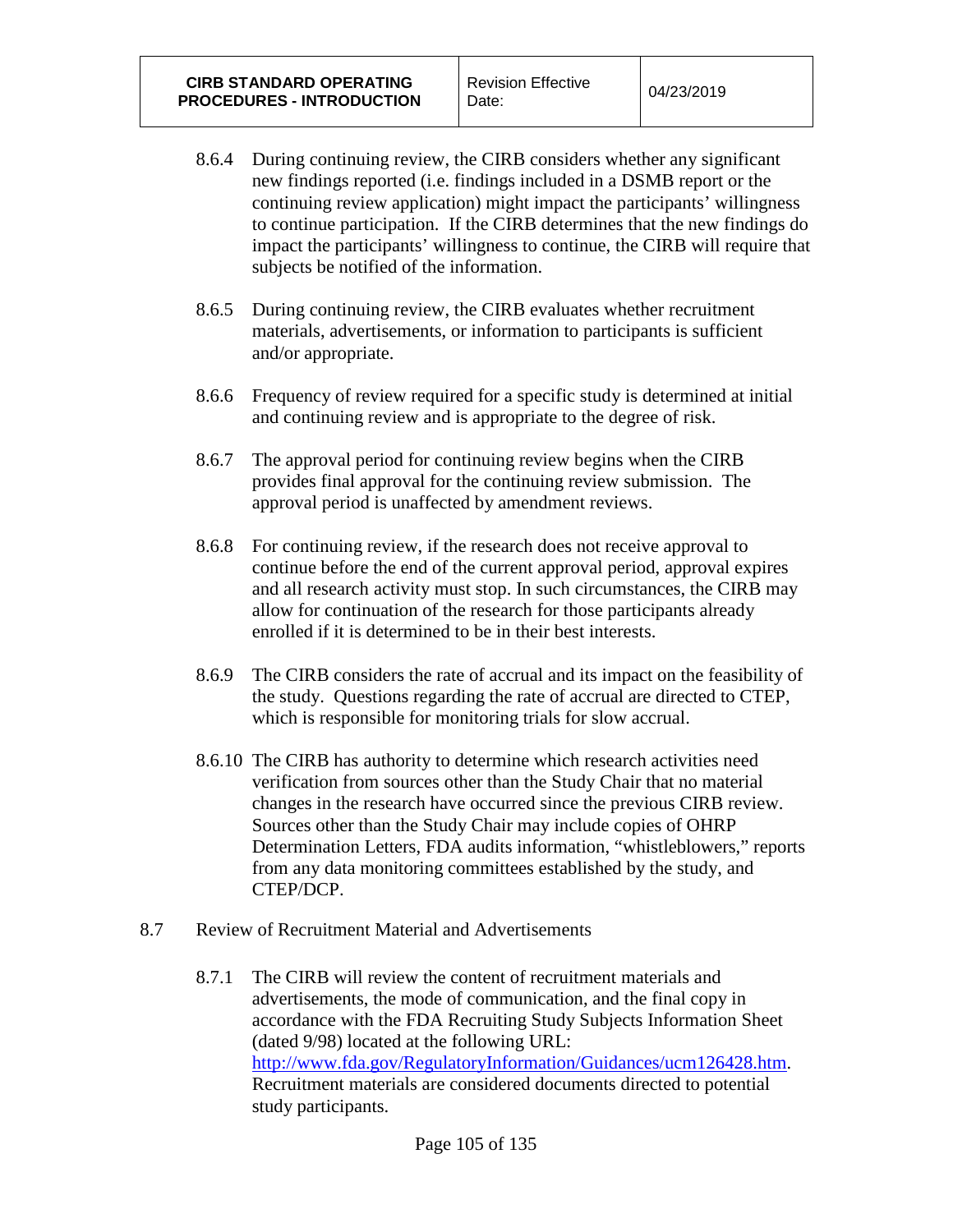- 8.7.2 Recruitment materials and advertisements approved by the CIRB will not:
	- 8.7.2.1 Include exculpatory language;
	- 8.7.2.2 State or imply a certainty of a favorable outcome or other benefits beyond what is outlined in the consent documentation and protocol;
	- 8.7.2.3 Make claims, either explicitly or implicitly, about an investigational drug, biologic, or device that are inconsistent with FDA labeling;
	- 8.7.2.4 Refer to an investigational drug, biologic, or device as a "new drug" or "new treatment" without explaining that the test article is investigational;
	- 8.7.2.5 Emphasize any payment to be made to subjects or allow compensation for participation in a study of an investigational drug or device to include a coupon for a discount on the purchase price of the product once it has been approved for marketing; and
	- 8.7.2.6 Promise "free treatment" when the intent is only to say participants will not be charged for taking part in the study.
- 8.7.3 Information included in recruitment materials and advertisements are limited to the information prospective study participants need to determine their eligibility and interest. The information that can be conveyed includes:
	- 8.7.3.1 The name and address of the Researcher or research facility;
	- 8.7.3.2 The purpose of the research or the condition under study;
	- 8.7.3.3 In summary form, the criteria that will be used to determine eligibility for the study;
	- 8.7.3.4 A brief list of benefits to study participants, if any;
	- 8.7.3.5 The time or other commitment required of the study participants; and
	- 8.7.3.6 The location of the research and the person or office to contact for further information.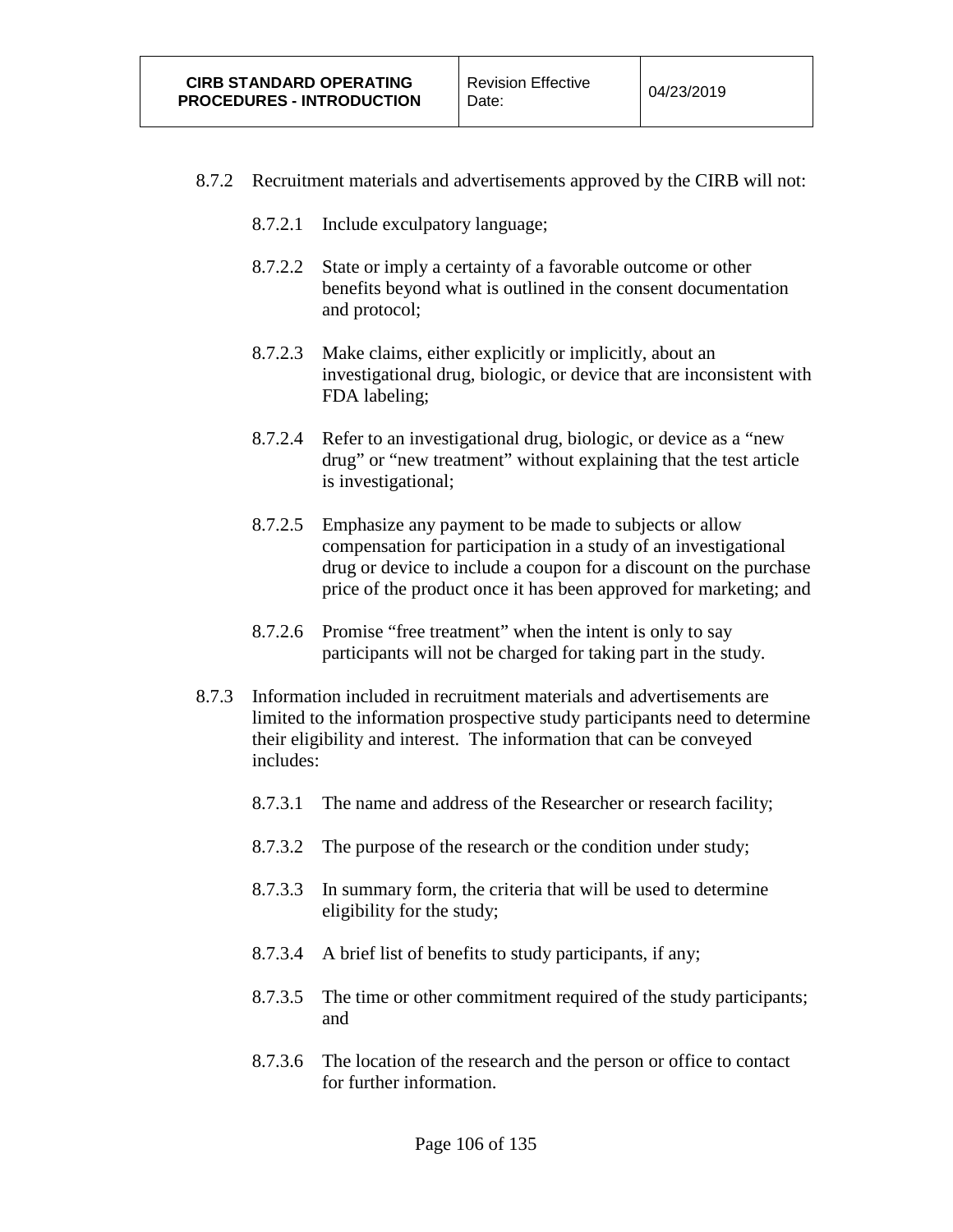- 8.7.4 Recruitment materials and advertisements submitted for CIRB review require a distribution plan. Submission of drafts of materials or scripts for videos prior to production is encouraged since changes required by the CIRB could be costly to make after production.
- 8.7.5 Approval for recruitment material requires the submission of the final copy.
- 8.8 Review of Materials Directed to Study Participants
	- 8.8.1 The CIRB reviews materials to be provided to study participants. Examples of these materials include letters directed to study participants and medication calendars or pill diaries.
- 8.9 Translated Documents
	- 8.9.1 The CIRB Operations Office (per section 5.9.9), CIRB Chair, Vice Chair, or designee verifies the following:
		- 8.9.1.1 The version date on all submitted documents matches with the most current CIRB-approved protocol;
		- 8.9.1.2 The study ID number and title match the most current CIRBapproved protocol; and
		- 8.9.1.3 The study ID number, title, and Protocol Version Date included on the Certificate of Accuracy match those on the submitted English language versions and correspond with the most current CIRB-approved protocol.
- 8.10 Review of CTEP Action Letters and Adverse Event Reports
	- 8.10.1 CTEP Action Letters
		- 8.10.1.1 CTEP Type I Action Letters require immediate suspension of accrual to the study. Upon receipt from CTEP, the CIRB Operations Office immediately forwards Type I Action Letters to the Chair for review and acknowledgment. The CIRB Operations Office posts the Action Letter and information pertaining to the suspension of accrual to the CIRB website.
		- 8.10.1.2 CTEP Type II Action Letters are issued by CTEP and sent to the Study Chair(s) accompanied by a Request for Rapid Amendment (RRA). The CIRB Operations Office is copied on the RRA and takes the following actions:

Page 107 of 135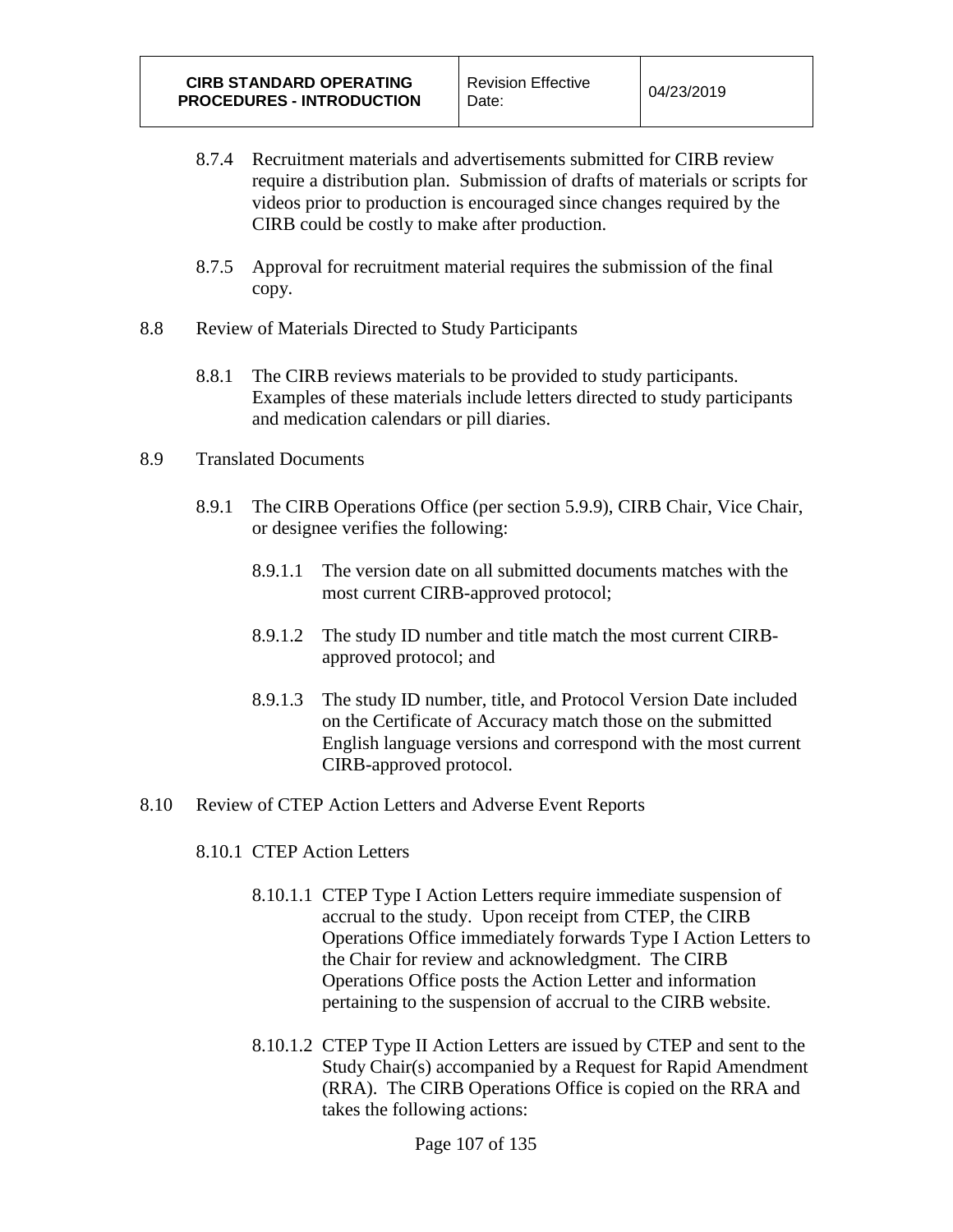- 8.10.1.2.1 Identifies affected studies on the CIRB menu.
- 8.10.1.2.2 Forwards the RRA to the CIRB Chair, Vice Chair, or designee to determine if the anticipated amendment qualifies for expedited review as outlined in the OHRP Correspondence dated September 29, 2008 and located at the following URL: [https://www.hhs.gov/ohrp/regulations-and](https://www.hhs.gov/ohrp/regulations-and-policy/guidance/september-29-2008-letter-to-jeffrey-abrams/index.html)[policy/guidance/september-29-2008-letter-to-jeffrey](https://www.hhs.gov/ohrp/regulations-and-policy/guidance/september-29-2008-letter-to-jeffrey-abrams/index.html)[abrams/index.html.](https://www.hhs.gov/ohrp/regulations-and-policy/guidance/september-29-2008-letter-to-jeffrey-abrams/index.html)
	- a. If the changes do not qualify for expedited review, the CIRB Chair notifies CTEP and accrual to the study must be suspended until the consent form can be revised.

#### 8.10.2 Adverse Event Reports

- 8.10.2.1 The CIRB does not review individual adverse event reports pertaining to studies when the study has a DSMB or sufficient monitoring plan. The CIRB reviews relevant data contained in current DSMB reports and study toxicity reports at the time of continuing review.
- 8.10.2.2 The CIRB Adverse Event Subcommittees review adverse event reports pertaining to studies that do not have a DSMB or sufficient monitoring plan.
- 8.10.2.3 The following process is followed for review of adverse events reports for studies that do not have a DSMB or sufficient monitoring plan:
	- 8.10.2.3.1 CIRB Adverse Event Subcommittee members review adverse event reports to determine whether the related study's consent form continues to satisfy the requirements for IRB approval by ensuring that reasonably foreseeable risks are appropriately described.
	- 8.10.2.3.2 The reviewer may request additional information to complete the review or may request a conference call with the CIRB Chair and/or other members of the CIRB Adverse Event Subcommittee.
	- 8.10.2.3.3 CIRB Adverse Event Subcommittee member review includes one of the following recommendations based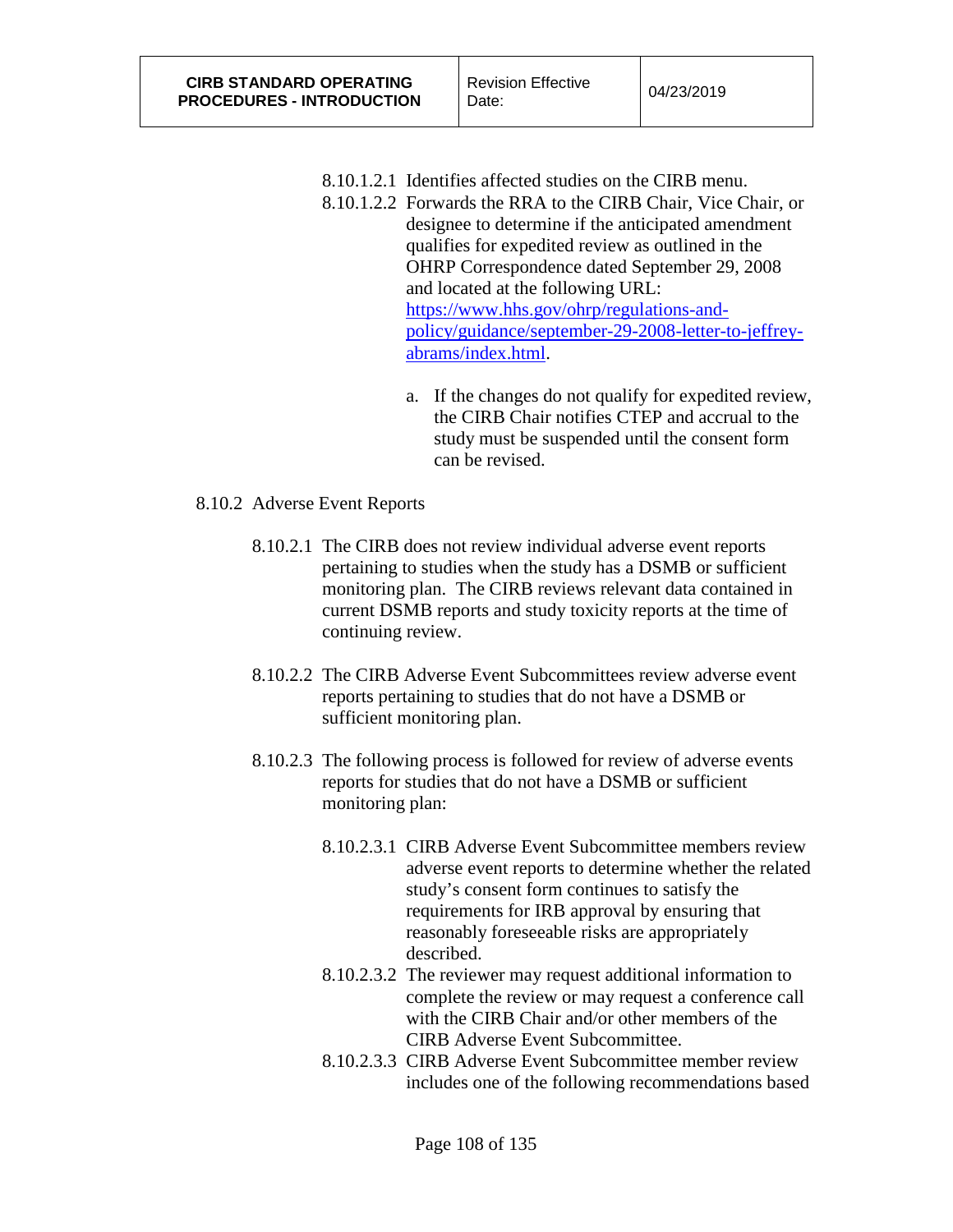on the adverse event and the current study documentation:

- a. No changes to consent form and/or protocol;
- b. Consent form requires clarification of existing risk;
- c. New risk identified not currently in consent form and/or protocol – request additional information; or
- d. More information is required because the AE report contains preliminary information and a determination cannot be made.
- 8.10.2.4 The convened CIRB is provided with a report listing all adverse events reviewed since the last CIRB meeting, when applicable, and the recommended actions to be taken by the CIRB. The recommendations are discussed and the convened CIRB votes to accept or modify the recommendations.
- 8.11 Local Context Review

Local context reviews are considered minor changes to previously approved research and are reviewed and approved under expedited review procedures by CIRB members who serve on the CIRB's Local Context Subcommittees.

- 8.11.1 Annual Signatory Institution Worksheet
	- 8.11.1.1 The submission of the Annual Signatory Institution Worksheet is provided to the CIRB Local Context Subcommittee member for review.
	- 8.11.1.2 The review requires the review and approval of boilerplate language and other institutional requirements for the consent form. The CIRB Local Context Subcommittee member review for compliance with regulations.
	- 8.11.1.3 The CIRB Local Context Subcommittee member may refer any review to the convened CIRB.
	- 8.11.1.4 Signatory Institution Primary Contacts receive notification on an annual basis to review the Annual Signatory Institution Worksheet and submit any updates at that time.
- 8.12 Annual Principal Investigator Worksheet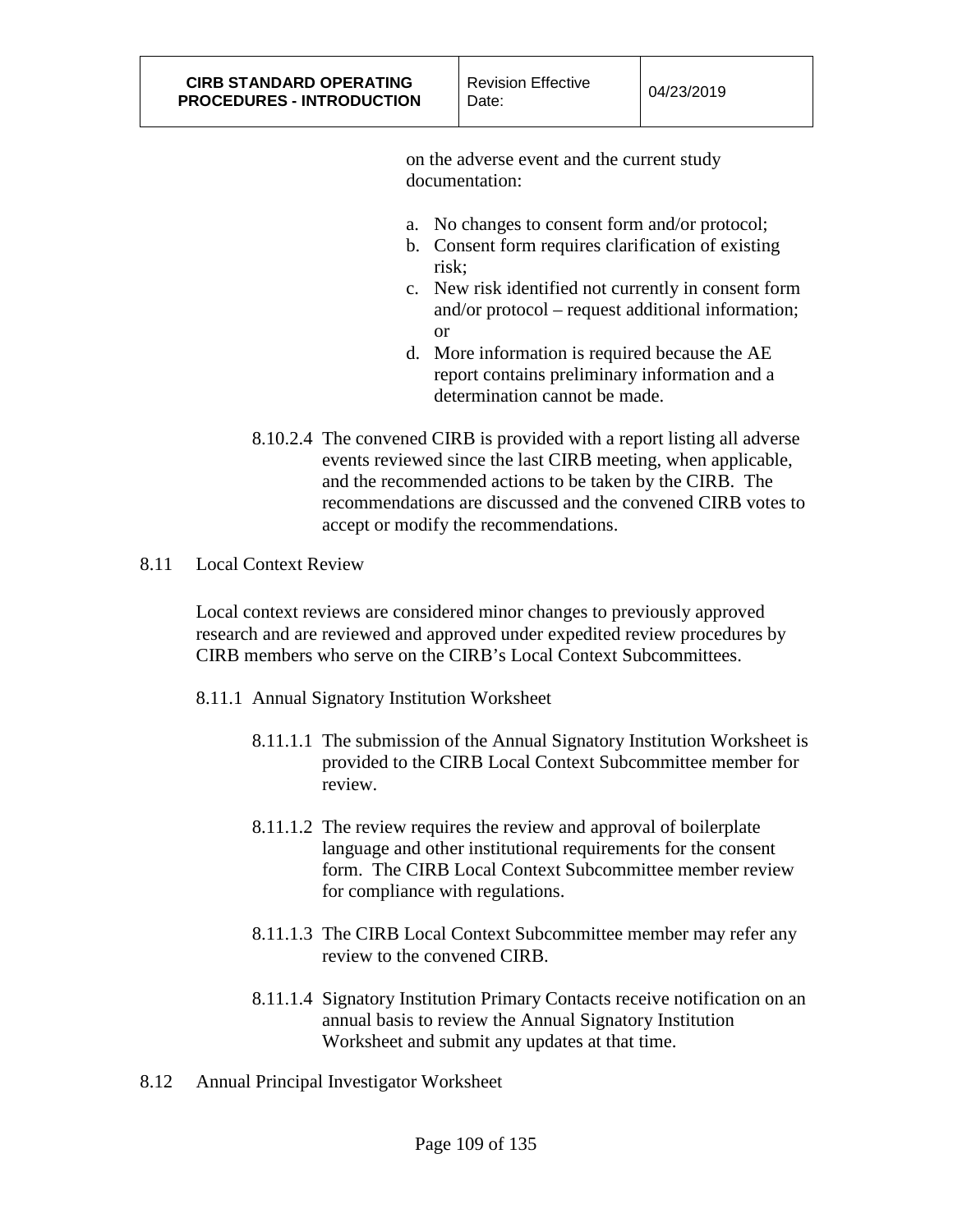- 8.12.1 The submission of the Annual Principal Investigator Worksheet is provided to the CIRB Local Context Subcommittee member.
- 8.12.2 The CIRB Local Context Subcommittee member considers the resources available to the Principal Investigator to conduct research. Considerations include the following:
	- 8.12.2.1 Adequate time for the Principal Investigator to conduct and complete the research;
	- 8.12.2.2 Adequate number of qualified staff;
	- 8.12.2.3 Adequate facilities;
	- 8.12.2.4 Access to a population that will allow recruitment of the necessary number of participants within inclusion/exclusion criteria as defined by the protocol;
	- 8.12.2.5 Availability of medical resources that participants may need as a consequence of the research.
- 8.12.3 The CIRB Local Context Subcommittee member considers the informed consent process as defined for the Principal Investigator and supporting research staff.
	- 8.12.3.1 The CIRB Local Context Subcommittee member considers the safeguards in effect to ensure privacy and confidentiality.
	- 8.12.3.2 The CIRB Local Context Subcommittee member reviews the considerations for vulnerable populations.
		- 8.12.3.2.1 The use of legally authorized representatives, the plan to assess capacity, and the process for enrolling participants using a legally authorized representative. When a legally authorized representative is allowed, the legally authorized representative sign and date the consent form and is provided a copy of the signed consent form.
		- 8.12.3.2.2 Safeguards are provided for any population being enrolled by the Principal Investigator, including:
			- a. Children;
			- b. Pregnant women and fetuses;
			- c. Economically or educationally disadvantaged;
			- d. Persons with impaired decision-making capacity;
			- e. Physically impaired.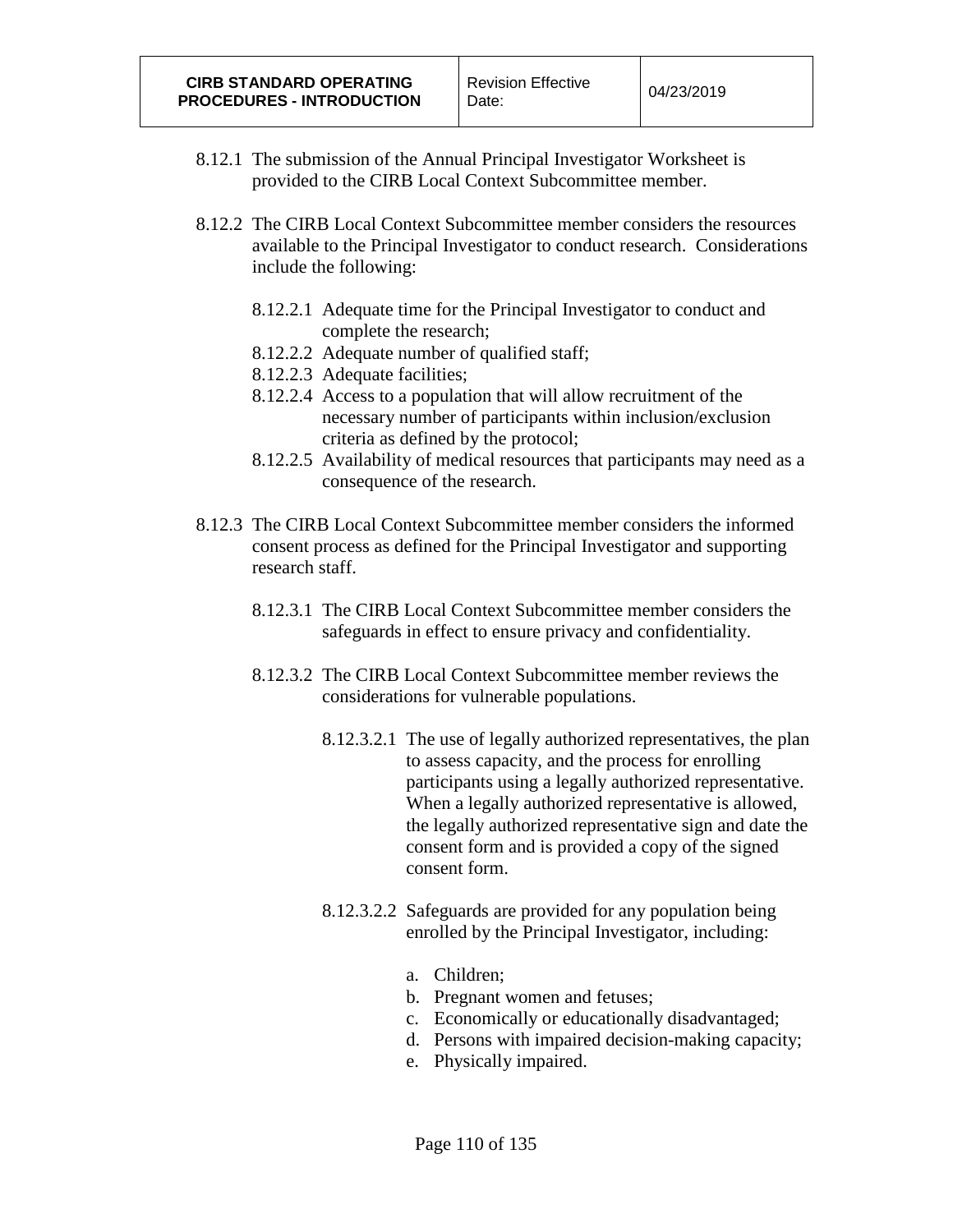- 8.12.3.2.3 The Principal Investigator provides the Signatory Institution's policy related to whether assent must be documented and the process to document assent.
- 8.12.3.3 The CIRB Local Context Subcommittee member assesses the conduct of the research as defined as:
	- 8.12.3.3.1 Setting where research will be conducted;
	- 8.12.3.3.2 Whether the population is vulnerable to coercion or undue influence and how this is minimized;
	- 8.12.3.3.3 Participant recruitment and enrollment criteria;
	- 8.12.3.3.4 Amount and timing of payments to participants and the potential influence of any payments.
	- 8.12.3.3.5 Adequate time is provided to the participant or representative to review the consent form.
- 8.12.3.4 The CIRB Local Context Subcommittee member makes a determination about the local context considerations of the Principal Investigator.
- 8.12.3.5 The CIRB Local Context Subcommittee member may refer any review to the convened CIRB.
- 8.12.3.6 The Principal Investigator must submit a Study-Specific Worksheet for each study the Principal Investigator wants to open. The Study-Specific Worksheet confirms the Principal Investigator will conduct the study according to their approved Annual Principal Investigator Worksheet or documents what changes the Principal Investigator will make in the conduct of the study.
- 8.12.3.7 Principal Investigators and Signatory Institution Primary Contacts receive notification on an annual basis to review the Annual Principal Investigator Worksheet and submit any updates at that time.
- 8.13 Study-Specific Worksheet
	- 8.13.1 Submitted Study-Specific Worksheets which include no changes to the information provided on the CIRB-approved Annual Principal Investigator Worksheet are considered approved by the CIRB upon verification by the CIRB Operations Office.
	- 8.13.2 Submitted Study-Specific Worksheets for which the only change to the information provided on the CIRB-approved Annual Principal Investigator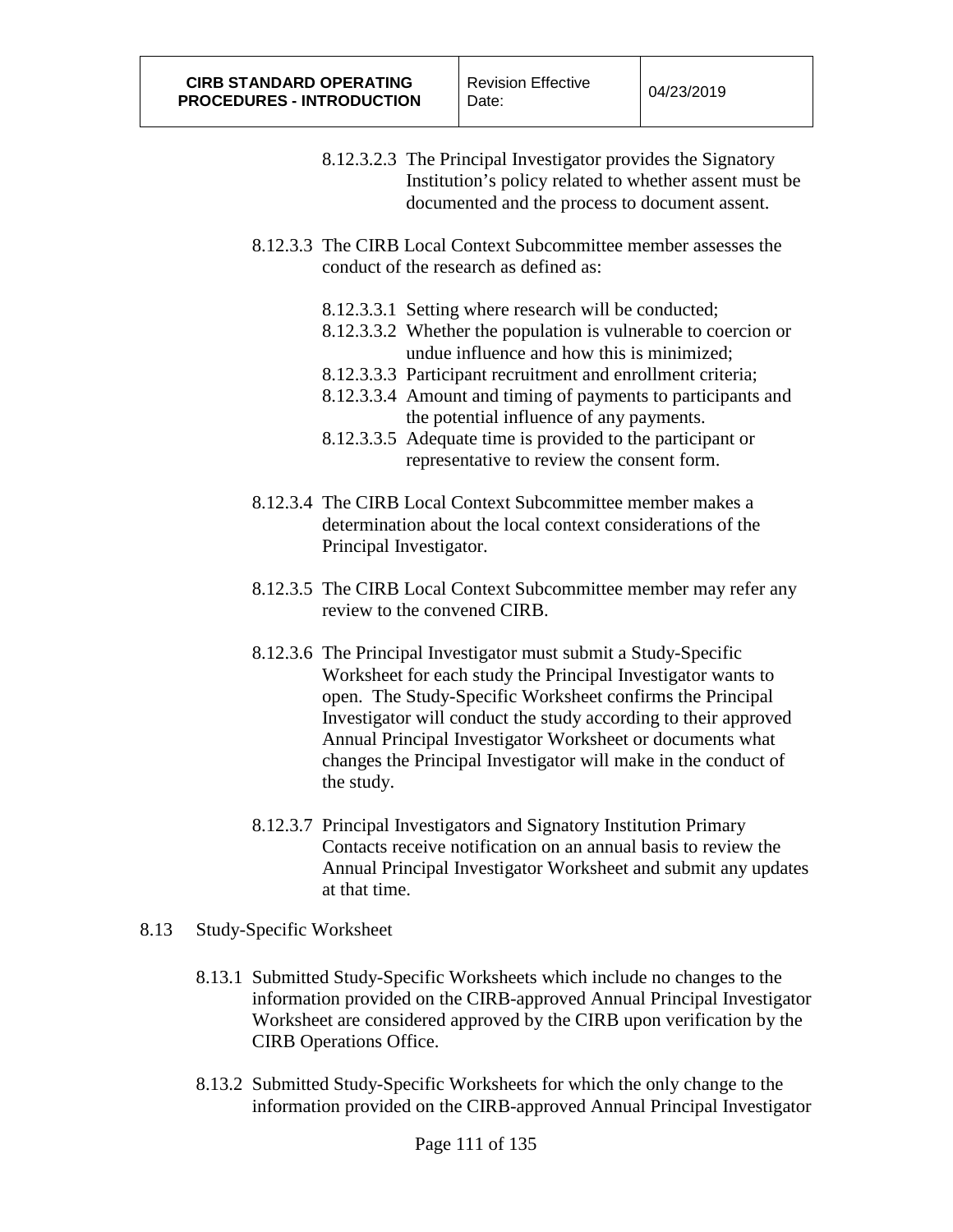Worksheet is the inclusion of translated copies of CIRB-approved documents are considered approved by the CIRB upon verification by the CIRB Operations Office Staff that there is no other deviation, and that the translated documents meet the requirements described in section 5.9.9 and 8.9 of this SOP.

- 8.13.3 Submitted Study-Specific Worksheets which deviate from considerations described in the CIRB-approved Annual Principal Investigator Worksheet are provided to the CIRB Local Context Subcommittee member for a final determination.
	- 8.13.3.1 The CIRB Local Context Subcommittee member reviews the submission and takes into consideration any changes from the Annual Principal Investigator Worksheet related to the specific study to be opened with the CIRB.
	- 8.13.3.2 The CIRB Local Context Subcommittee member may refer any review to the convened CIRB.
- 8.14 Potential Unanticipated Problems and/or Serious or Continuing Noncompliance Reporting Worksheet
	- 8.14.1 The CIRB Local Context Subcommittee member is provided the Potential Unanticipated Problem and/or Serious or Continuing Noncompliance Reporting Worksheet and the management plan for review and to make a determination of whether the incident, experience, or outcome is an unanticipated problem and/or serious or continuing noncompliance.
		- 8.14.1.1 To make a determination that an incident, experience or outcome is an unanticipated problem, ALL of the following criteria must be met:
			- 8.14.1.1.1 The incident, experience, or outcome is unexpected (in terms of nature, severity, or frequency) given the research procedures that are described in the protocol or the investigator's brochure and the characteristics of the subject population being studied;
			- 8.14.1.1.2 There is a reasonable possibility that the incident, experience, or outcome may have been caused by the procedures involved in the research; and
			- 8.14.1.1.3 Subjects or others are at a greater risk of harm (including physical, psychological, economic, or social harm) than was previously known or recognized due to the incident, experience, or outcome.

Page 112 of 135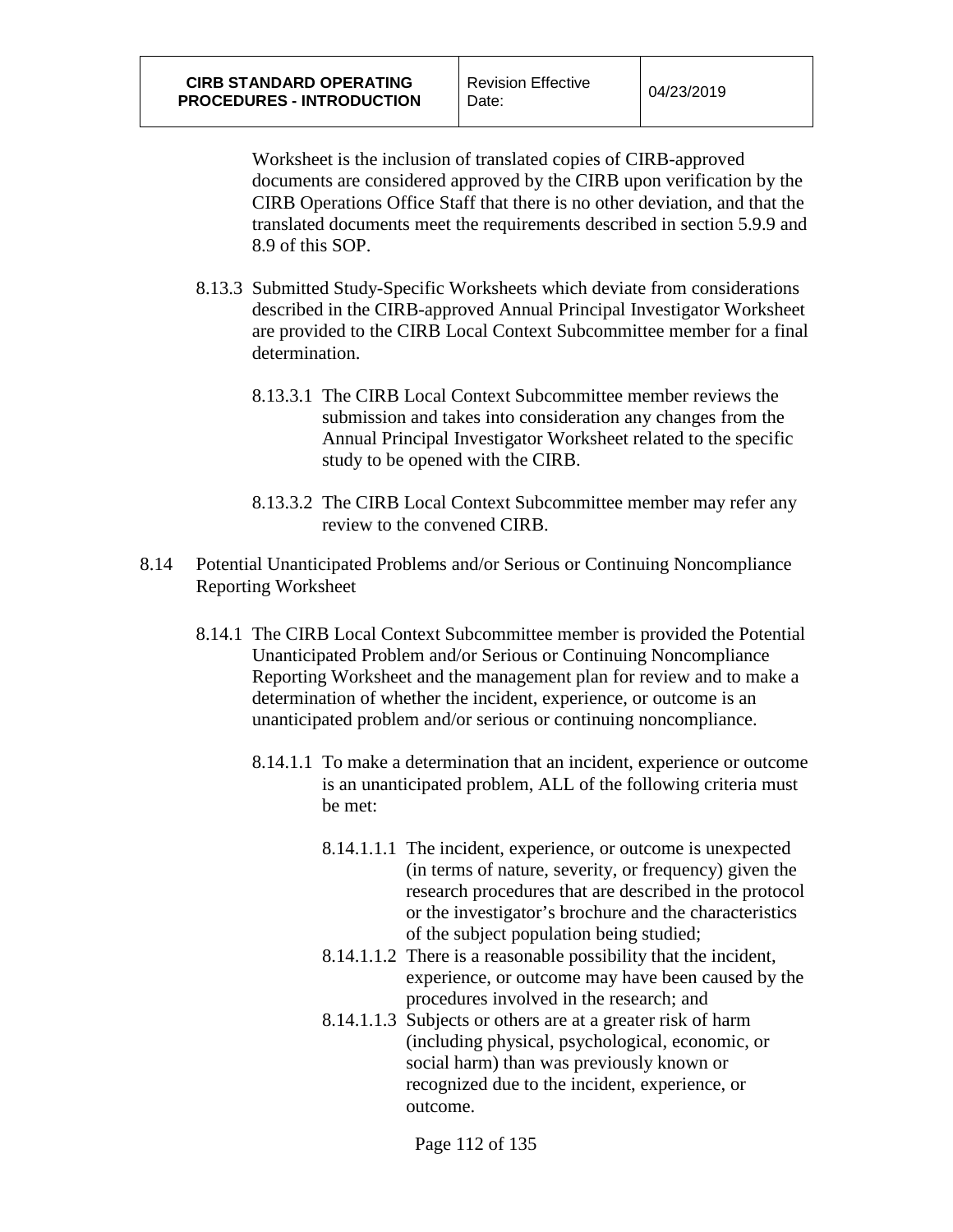- 8.14.1.2 To make a determination that an incident, experience, or outcome is serious or continuing noncompliance, the following definitions must be met:
	- 8.14.1.2.1 Noncompliance is a failure to meet the requirements of the applicable Federal regulations and/or the requirements of the CIRB.
	- 8.14.1.2.2 Serious noncompliance is noncompliance that adversely affects the rights and welfare of study participants.
	- 8.14.1.2.3 *Continuing* noncompliance is a systematic and habitual disregard of the requirements or decisions of the CIRB or of Federal regulations. Continuing noncompliance is an indication of a pattern that, if unaddressed, could jeopardize the rights and welfare of research participants or the integrity of the study data due to noncompliance with the protocol, Federal regulations, and/or the requirements of the CIRB.
- 8.14.1.3 The CIRB Local Context Subcommittee member may refer any review to the convened CIRB.
- 8.15 Locally-Developed Material Submission
	- 8.15.1 The CIRB Local Context Subcommittee member is provided the locally developed material directed to study participants and any supporting documents for review via the Annual Signatory Institution Worksheet or the Study-Specific Worksheet.
	- 8.15.2 The CIRB Local Context Subcommittee member makes a determination regarding the locally-developed material.
	- 8.15.3 Any recruitment material or advertisements must be determined to comply with the requirements defined in Section 8.7.
	- 8.15.4 The CIRB Local Context Subcommittee member may refer any review to the convened CIRB.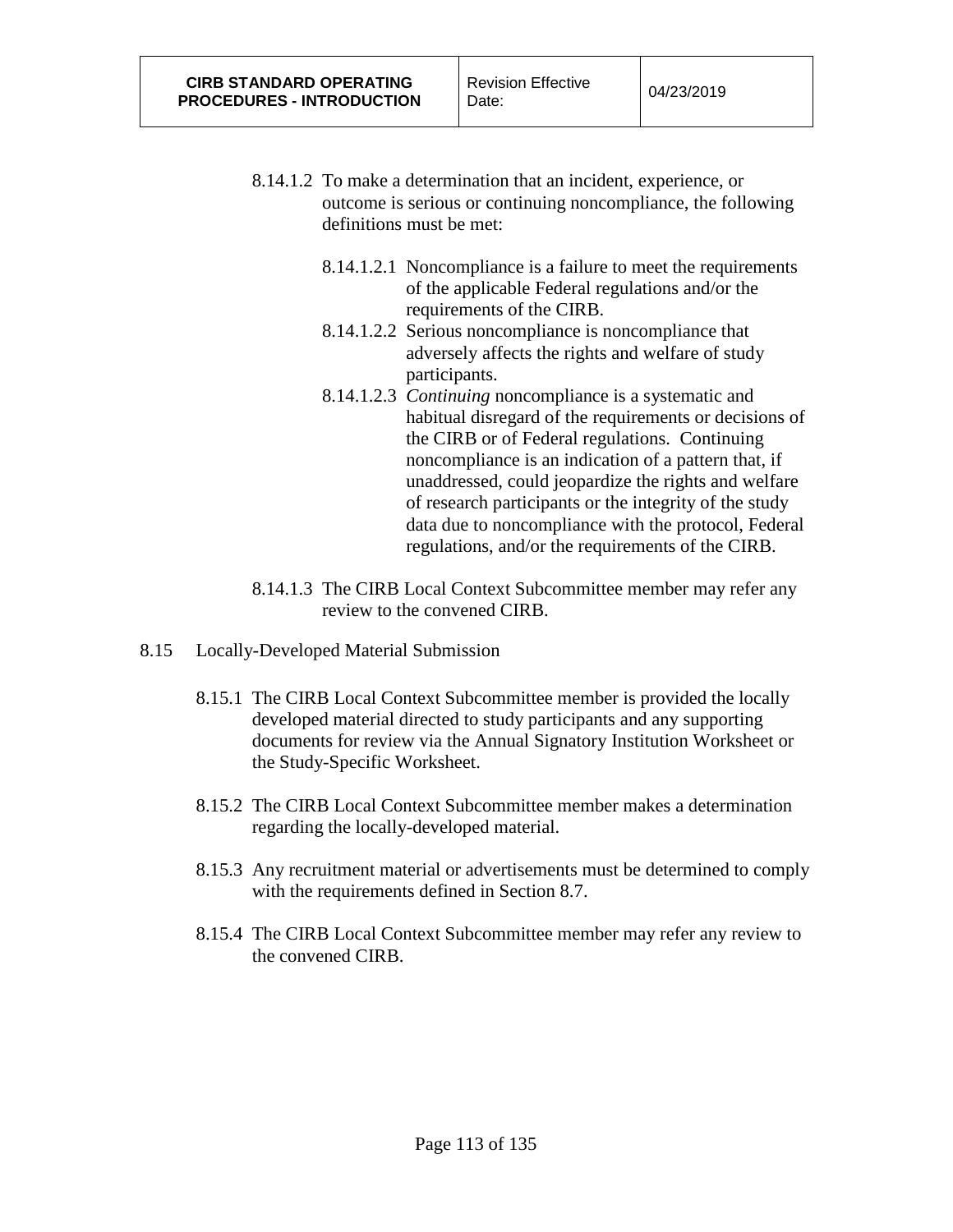### **Section 9.0 Research Requiring an IND or IDE**

- 9.1 Review of Research Requiring an IND
	- 9.1.1 When research involves the use of a drug other than the use of a marketed drug in the course of medical practice:
		- 9.1.1.1 The drug has an IND; or
		- 9.1.1.2 The study meets one of the FDA exemptions from the requirement to have an IND.
		- 9.1.1.3 Exemption 1
			- 9.1.1.3.1 The drug product is lawfully marketed in the United States.
			- 9.1.1.3.2 The study is not intended to support FDA approval of a new indication or a significant change in the product labeling.
			- 9.1.1.3.3 The study is not intended to support a significant change in the advertising for the product.
			- 9.1.1.3.4 The investigation does not involve a route of administration or dosage level or use in a patient population or other factor that significantly increases the risks (or decreases the acceptability of the risks) associated with the use of the drug product.
			- 9.1.1.3.5 The study is conducted in compliance with IRB and informed consent regulations set forth in parts 21 CFR 50 and 21 CFR 56.
			- 9.1.1.3.6 The study is conducted in compliance with 21 CFR 312.7 (promotion and charging for investigational drugs).
		- 9.1.1.4 Exemption 2
			- 9.1.1.4.1 A clinical investigation is for an in vitro diagnostic biological product that involves one or more of the following:
				- Blood grouping serum.
				- Reagent red blood cells.
				- Anti-human globulin.
			- 9.1.1.4.2 The diagnostic test is intended to be used in a diagnostic procedure that confirms the diagnosis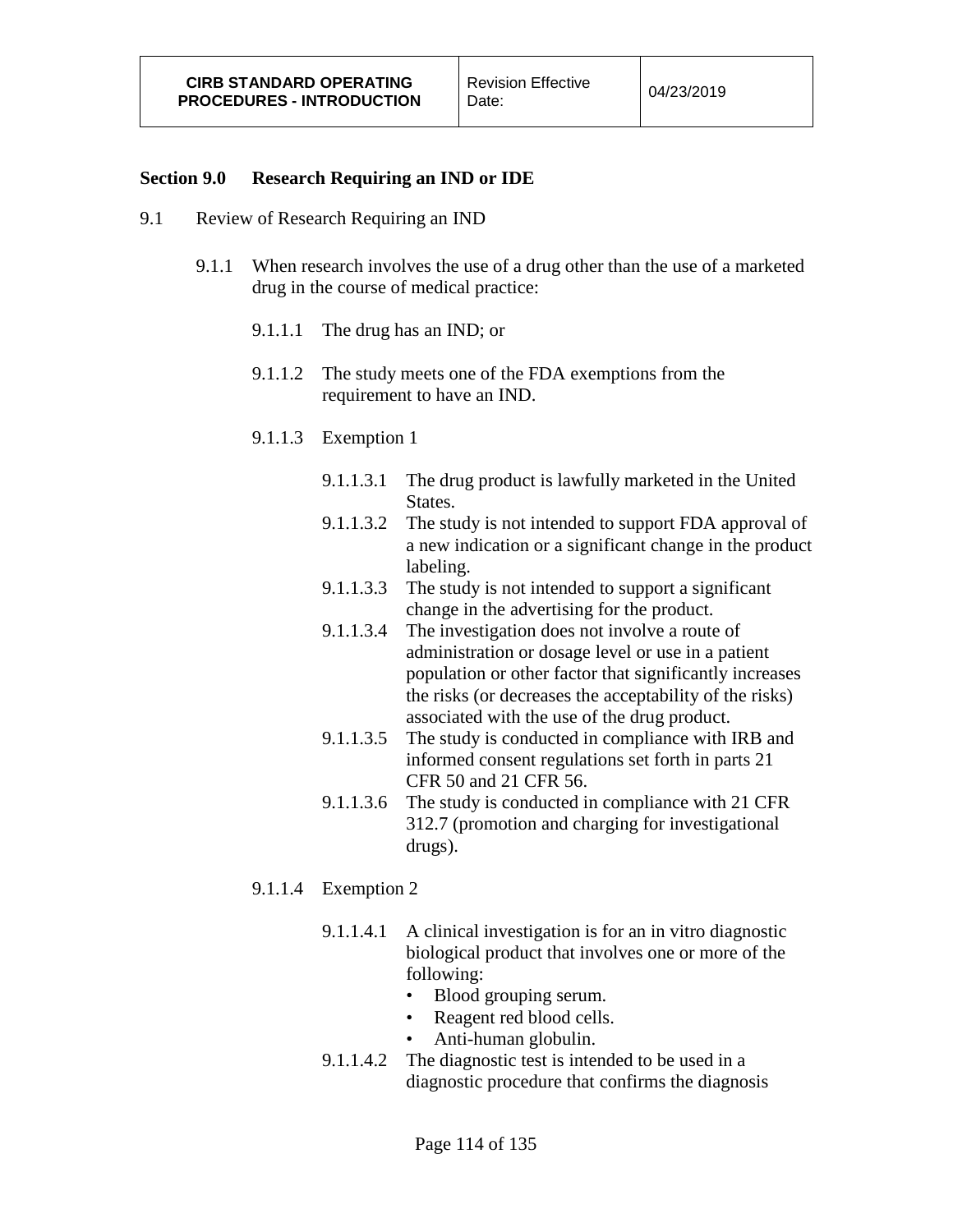made by another, medically established, diagnostic product or procedure.

9.1.1.4.3 The diagnostic test is shipped in compliance with 21 CFR 312.160.

# 9.1.1.5 Exemption 5

- 9.1.1.5.1 A clinical investigation involving use of a placebo if the investigation does not otherwise require submission of an IND.
- 9.1.2 If the Study Chair does not already have an IND, the Study Chair is queried regarding the intent to obtain an IND or justification for not submitting the study to the FDA.
- 9.1.3 When determining if an IND is required, the CIRB considers the FDA Guidance for Industry IND Exemptions for Studies of Lawfully Marketed Drug or Biological Products for the Treatment of Cancer located at the following URL: [http://www.fda.gov/downloads/Drugs/GuidanceComplianceRegulatoryInf](http://www.fda.gov/downloads/Drugs/GuidanceComplianceRegulatoryInformation/Guidances/UCM071717.pdf) [ormation/Guidances/UCM071717.pdf.](http://www.fda.gov/downloads/Drugs/GuidanceComplianceRegulatoryInformation/Guidances/UCM071717.pdf)
- 9.1.4 If there is disagreement regarding the need for an IND, the CIRB will require that the Study Chair or sponsor contact the FDA to obtain written documentation that an IND is not necessary.
- 9.1.5 When an IND is required to conduct the research, the CIRB provides timely review and approval of research. However, the Study Chair must submit verification of the IND before the study is open to accrual.
- 9.2 Review of Research Involving Medical Devices
	- 9.2.1 Before reviewing research involving an unapproved medical device for human use or an approved medical device that is being used in a manner outside of the approved label, the CIRB will determine if the device is a Significant Risk (SR) Device, a Non-Significant Risk (NSR) Device, or whether the research use of the device is exempt from the Investigational Device Exemption (IDE) regulations.
		- 9.2.1.1 If the CIRB determines that the device is NSR, this finding will be included in the minutes, and the CIRB may proceed to review the research activities and investigator under its normal procedures for reviewing research projects.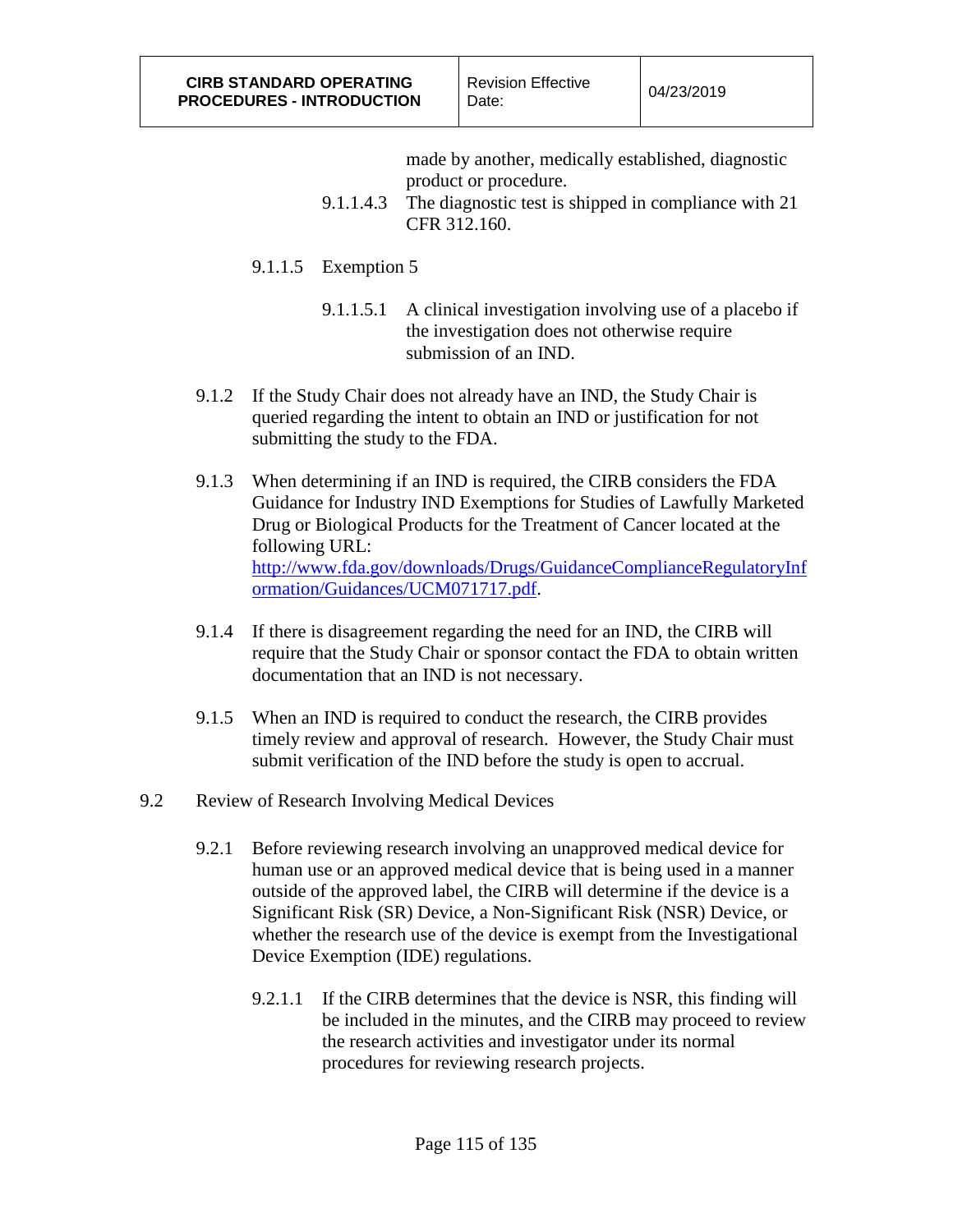- 9.2.1.2 If the FDA has issued an IDE for the proposed use of the device, then it is automatically an SR device. This finding will be noted in the minutes.
- 9.2.1.3 If FDA has not issued an IDE for the proposed use of the device, then the CIRB shall determine whether the device is a SR device using the following definition:

A significant risk device means an investigational device that meets any of the following criteria (FDA 21 CFR 812.3(m)):

- 9.2.1.3.1 It is intended as an implant and presents a potential for serious risk to the health, safety, or welfare of a subject.
- 9.2.1.3.2 It is purported or represented to be for use in supporting or sustaining human life and presents a potential for serious risk to the health, safety, or welfare of a subject.
- 9.2.1.3.3 It is for a use of substantial importance in diagnosis, curing, mitigating, or treating disease, or otherwise preventing impairment of human health, and presents a potential for serious risk to the health, safety, or welfare of a subject, or
- 9.2.1.3.4 Otherwise presents a potential for serious risk to the health, safety, or welfare of a subject.

*Note:*If the subject must undergo a medical procedure as a part of the study, and that medical procedure is not one that the subject would otherwise undergo as part of standard medical care, the CIRB must consider the risks associated with the procedure as well as the use of the device. If potential harm to subjects could be life-threatening, could result in permanent impairment of body function, or permanent damage to body structure, the device should be considered SR.

9.2.1.4 If the CIRB determines the device is SR, and there is no IDE assigned, it will provide the coordinating group with its finding. The Group is responsible for notifying the FDA of the CIRB's SR determination. The CIRB will not approve the research until the Group provides proof that the FDA has granted an IDE. In most instances, the proof will be a copy of the FDA letter granting the IDE. However, if the FDA has not responded to the IDE application, as described in FDA 21 CFR 812.30, this proof may consist of a letter showing that an IDE application was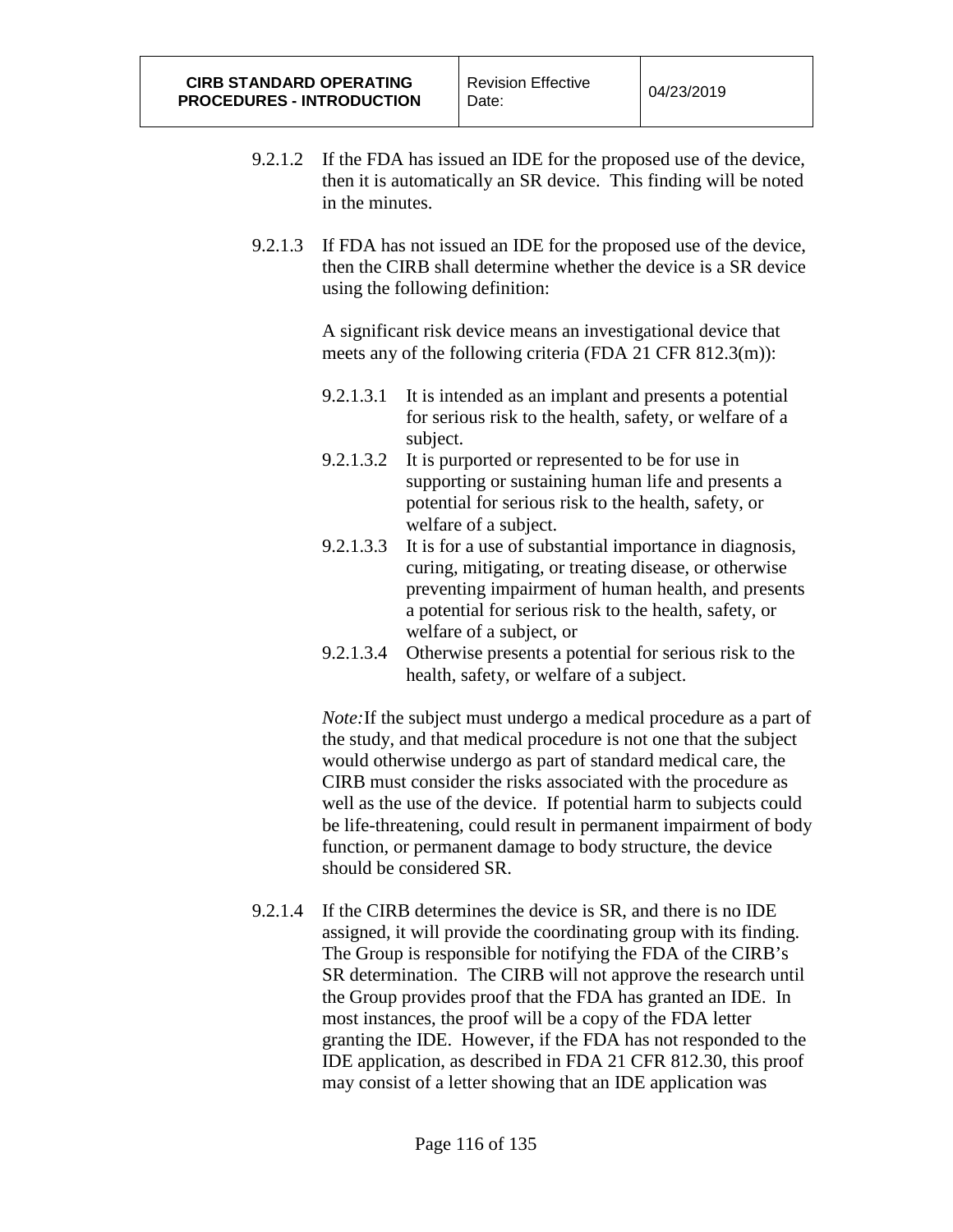submitted at least 30 days prior to the date on which the CIRB reviews the research.

- 9.2.1.5 If the CIRB determines that the investigation meets one of the IDE exemptions listed at 21 CFR 812.2(c), this finding will be noted in the minutes, and the CIRB will not make an SR/NSR determination. Also, if the investigation involves a device that is cleared for marketing through the PMA process, and the device is being studied for the purpose(s) for which the device is labeled, the CIRB will consider the investigation exempt from the IDE regulations. This finding is noted in the minutes, and the CIRB will not make an SR/NSR determination.
- 9.2.1.6 If the research is being conducted to determine the safety and effectiveness of a device, the device fulfills the requirements for an abbreviated IDE if all of the following are met:
	- 9.2.1.6.1 The device is not a banned device.
	- 9.2.1.6.2 The sponsor labels the device in accordance with 21 CFR 812.5.
	- 9.2.1.6.3 The sponsor obtains IRB approval of the investigation after presenting the reviewing IRB with a brief explanation of why the device is not a significant risk device, and maintains such approval.
	- 9.2.1.6.4 The sponsor ensures that each investigator participating in an investigation of the device obtains from each subject under the investigator's care, consent under 21 CFR 50 and documents it, unless documentation is waived.
	- 9.2.1.6.5 The sponsor complies with the requirements of 21 CFR 812.46 with respect to monitoring investigations.
	- 9.2.1.6.6 The sponsor maintains the records required under 21 CFR  $812.140(b)$  (4) and (5) and makes the reports required under  $21$  CFR  $812.150(b)$  (1) through (3) and (5) through (10).
	- 9.2.1.6.7 The sponsor ensures that participating investigators maintain the records required by 21 CFR  $812.140(a)(3)(i)$  and make the reports required under 812.150(a) (1), (2), (5), and (7).
	- 9.2.1.6.8 The sponsor complies with the prohibitions in 21 CFR 812.7 against promotion and other practices.
- 9.2.1.7 If the research is being conducted to determine the safety and effectiveness of a device, the device qualifies for an IDE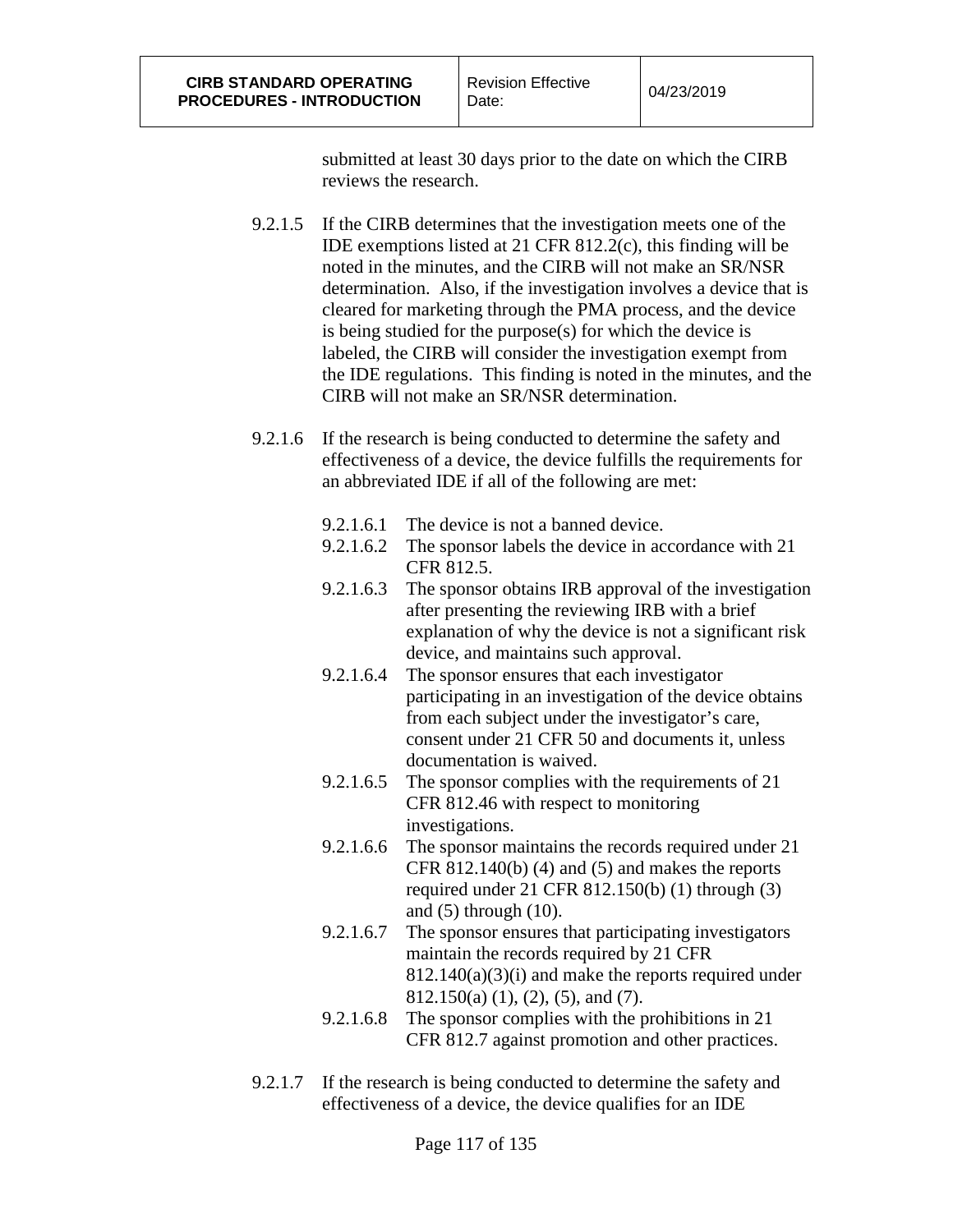exemption if it fulfills the requirements of one of the following categories:

- 9.2.1.7.1 A device, other than a transitional device, in commercial distribution immediately before May 28, 1976, when used or investigated in accordance with the indications in labeling in effect at that time.
- 9.2.1.7.2 A device, other than a transitional device, introduced into commercial distribution on or after May 28, 1976, that FDA has determined to be substantially equivalent to a device in commercial distribution immediately before May 28, 1976, and that is used or investigated in accordance with the indications in the labeling FDA reviewed under subpart E of part 807 in determining substantial equivalence.
- 9.2.1.7.3 A diagnostic device, if the sponsor complies with applicable requirements in 21 CFR 809.10(c) and if the testing:
	- a. Is noninvasive.
	- b. Does not require an invasive sampling procedure that presents significant risk.
	- c. Does not by design or intention introduce energy into a participant.
	- d. Is not used as a diagnostic procedure without confirmation of the diagnosis by another, medically established diagnostic product or procedure.
- 9.2.1.7.4 A device undergoing consumer preference testing, testing of a modification, or testing of a combination of two or more devices in commercial distribution, if the testing is not for the purpose of determining safety or effectiveness and does not put participants at risk.
- 9.2.1.7.5 A custom device as defined in 21 CFR 812.3(b), unless the device is being used to determine safety or effectiveness for commercial distribution.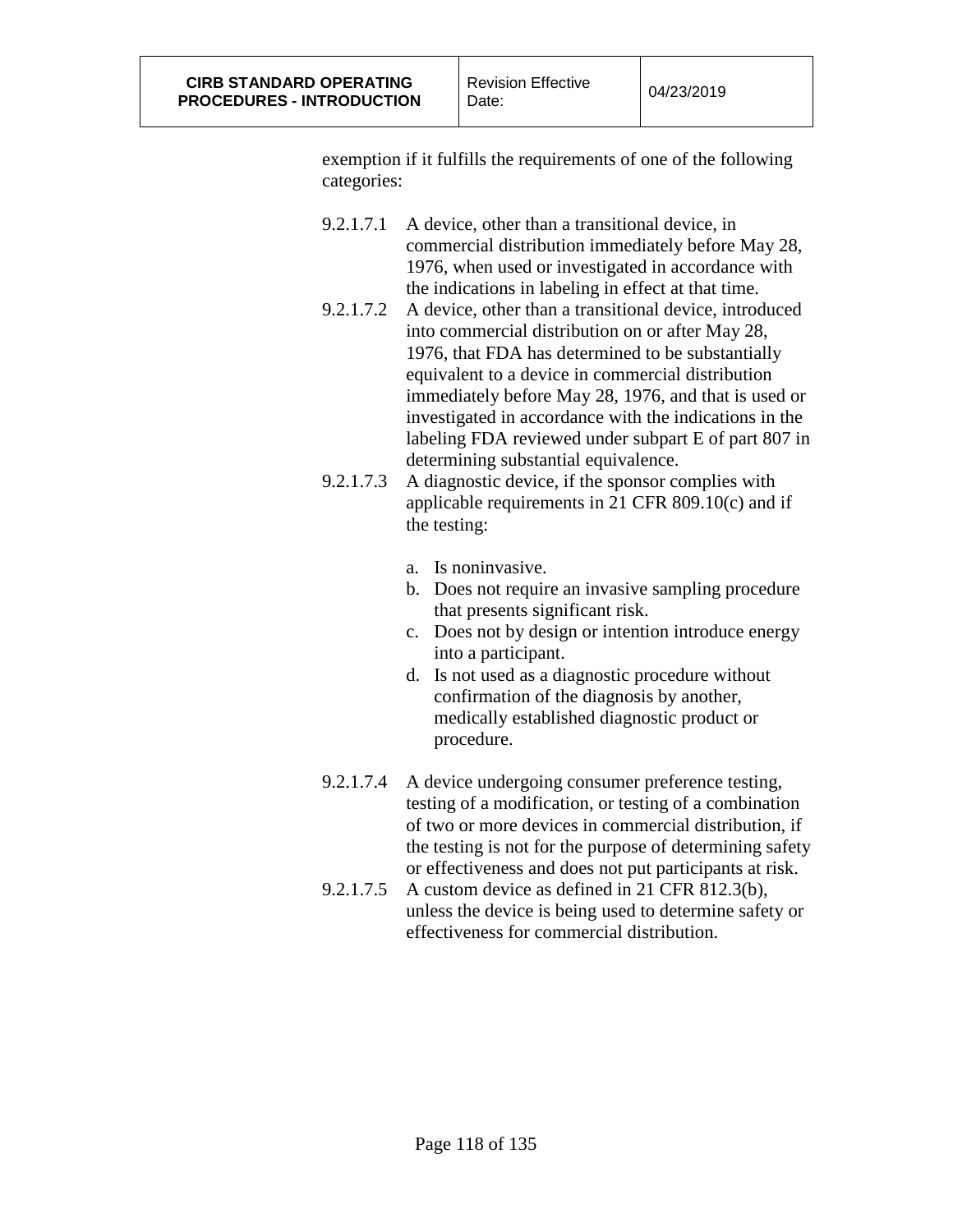# **Section 10.0 Unanticipated Problems and Serious or Continuing Noncompliance**

#### 10.1 Overview

Federal regulations (45 CFR 46.103(a) and (b)(5) under pre-2018 Requirements, 45 CFR 46.108(a)(4) under 2018 Requirements, and 21 CFR 56.108(b)(1-3) for FDA-regulated studies) require prompt reporting to the CIRB, appropriate institutional officials, and agency heads (OHRP, and when involving a regulated product, the FDA) of:

- any unanticipated problems involving risks to human subjects or others;
- any serious noncompliance with the regulations or the requirements or determinations of the CIRB;
- any continuing noncompliance with the regulations or the requirements or determinations of the CIRB;
- suspension or termination of CIRB approval.
- 10.2 Unanticipated Problems
	- 10.2.1 Definition
		- 10.2.1.1 Unanticipated problems warrant consideration of substantive changes in the research protocol or consent form or other corrective actions to protect the safety, welfare, or rights of subjects or others. Unanticipated problems include any incident, experience, or outcome that meets **ALL** the following criteria:
			- 10.2.1.1.1 The incident, experience, or outcome is unexpected (in terms of nature, severity, or frequency) given the research procedures that are described in the protocol or the investigator's brochure and the characteristics of the subject population being studied;
			- 10.2.1.1.2 There is a reasonable possibility that the incident, experience, or outcome may have been caused by the procedures involved in the research; and
			- 10.2.1.1.3 Subjects or others are at a greater risk of harm (including physical, psychological, economic, or social harm) than was previously known or recognized due to the incident, experience, or outcome.
	- 10.2.2 Categories of Unanticipated Problems
		- 10.2.2.1 Local unanticipated problems occur at and are limited to a specific institution. Signatory Institutions participating in the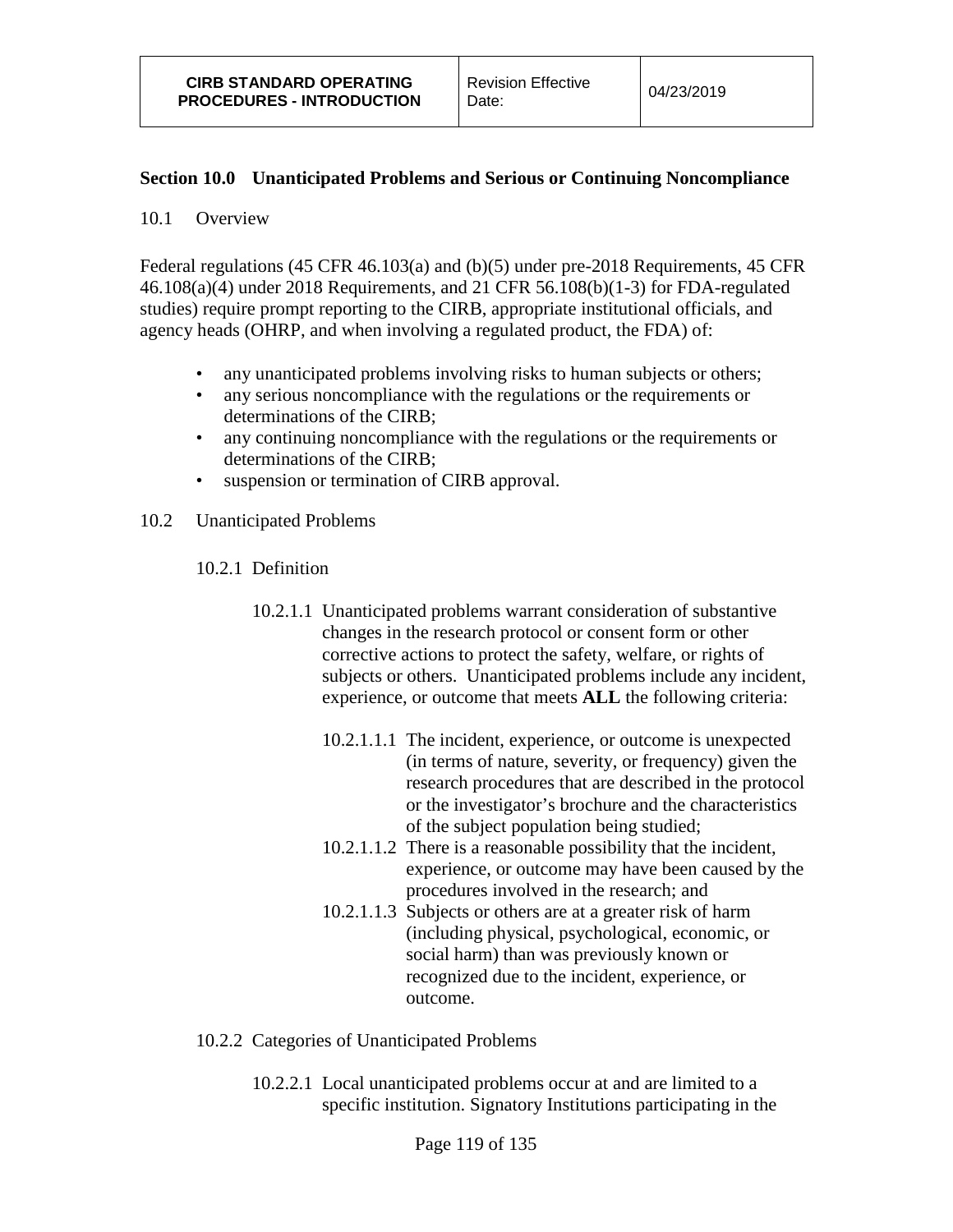CIRB provide a report of the local unanticipated problems with a management plan to the CIRB for review. The CIRB reports to OHRP, CTEP, DCP, the local institution and, when applicable, FDA.

10.2.2.2 Trial-wide unanticipated problems, impacting the overall research occur at or are identified by the NCI-supported coordinating groups or CTEP. These are submitted to and reviewed by the CIRB and reported to OHRP, CTEP, DCP, and when applicable, FDA.

#### 10.2.3 Local Unanticipated Problems

- 10.2.3.1 Local unanticipated problems are problems that occur at an institution and do not impact the trial nationally. The principal investigator, local IRB, and institution typically become aware of the event directly from the subject or from information received about a subject or research activity.
- 10.2.3.2 The Signatory Institution Principal Investigator reports the event to the CIRB if the Signatory Institution Principal Investigator determines that an event potentially meets the definition of an unanticipated problem. The CIRB Local Context Subcommittee determines if the incident, experience, or outcome constitutes an unanticipated problem. If so, the CIRB reports the unanticipated problem to OHRP, CTEP, DCP, the local institution and, when applicable, FDA.
- 10.2.3.3 The Signatory Institution Principal Investigator is required to report serious adverse events and protocol deviations to the coordinating group, per the Group's guidelines. These events are not reported to the CIRB unless the Principal Investigator believes they represent a potential unanticipated problem per the definition included in section 10.2.1.1 of these SOPs.
- 10.2.4 Trial-Wide Unanticipated Problems Impacting the Overall Research
	- 10.2.4.1 Unanticipated problems, impacting the overall research, are incidents, experiences, or outcomes which meet the regulatory definition in section 10.2.1.1 of these SOPs and impact the trial across all or most sites. Possible unanticipated problems are typically identified by the Study Chair or coordinating group who are responsible for notifying the CIRB Operations Office. Potential unanticipated problems may also be identified by CTEP, DCP or the CIRB. The CIRB is responsible for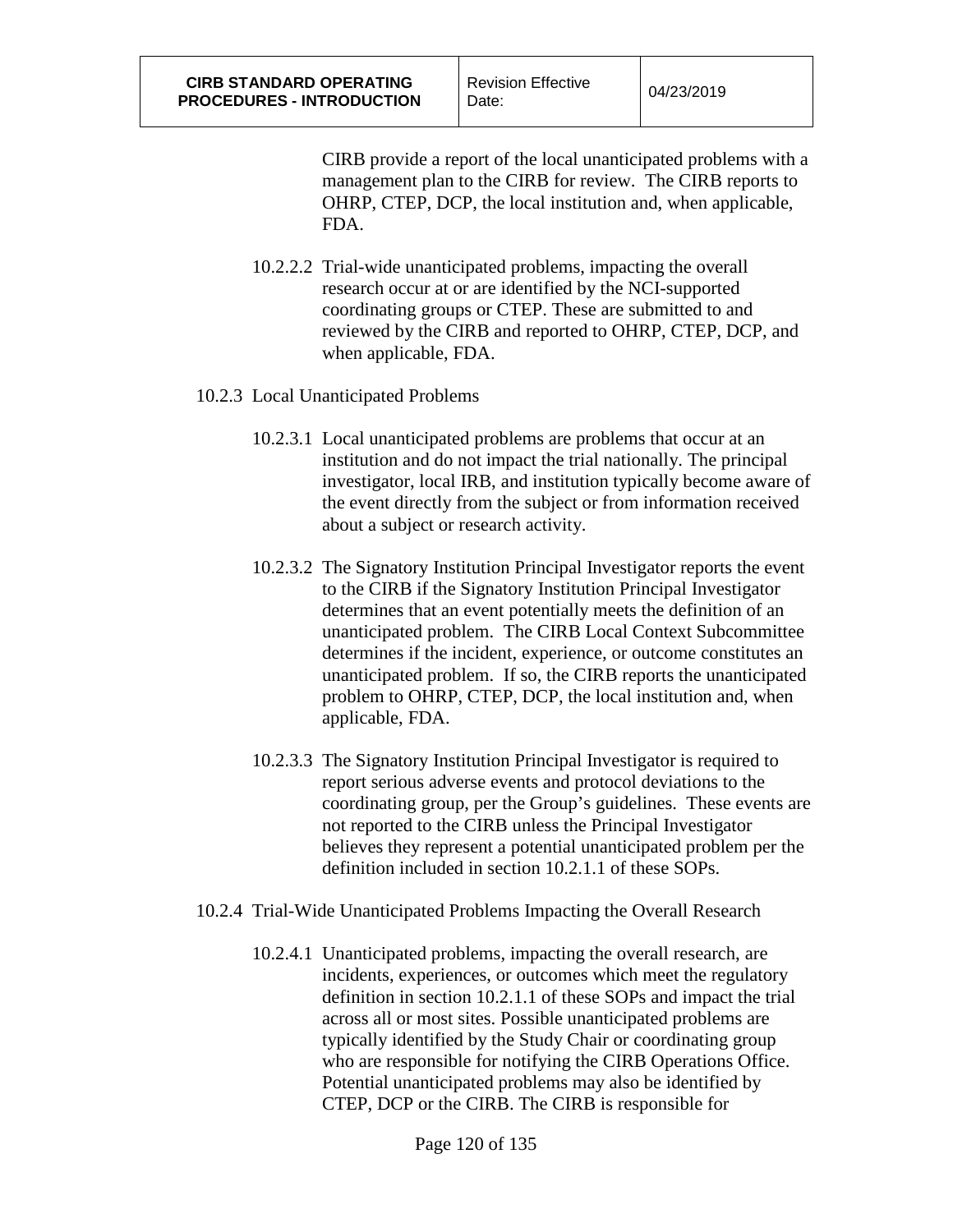determining if the incident, experience, or outcome constitutes an unanticipated problem and if so, will report the unanticipated problem to OHRP, CTEP, DCP and, when applicable, FDA.

# 10.2.5 Reporting Unanticipated Problems to the CIRB

- 10.2.5.1 Potential unanticipated problems require prompt reporting to the CIRB as these problems potentially place subjects or others at greater risk of physical or psychological harm than was previously recognized and warrant consideration of substantive changes in the protocol or informed consent process/document or other action to protect the safety, welfare, or rights of subjects. Reporting must occur for all studies under the CIRB, including those that have been suspended or terminated by the CIRB.
- 10.2.5.2 The CIRB is notified of a *locally-occurring* unexpected incident, experience, or outcome via the following mechanisms:
	- 10.2.5.2.1 The Signatory Institution Principal Investigator notifies the CIRB Operations Office within seven (7) days of its receipt of the information related to serious adverse events that appears to meet the criteria of an unanticipated problem.
	- 10.2.5.2.2 The Signatory Institution Principal Investigator notifies the CIRB Operations Office within fourteen (14) days of its receipt of information related to other potential unanticipated problems.
- 10.2.5.3 The CIRB is notified of a *trial-wide* unexpected incident, experience, or outcome via the following mechanisms:
	- 10.2.5.3.1 The Study Chair notifies the CIRB Operations Office of trial-wide unexpected incidents, experiences, or outcomes in a timely manner. CTEP or DCP may assist the Study Chair in notifying the CIRB.
	- 10.2.5.3.2 If the incident, experience, or outcome involves an investigational device, the Study Chair will report to the CIRB the results of its evaluation of any unanticipated adverse device effect within ten (10) working days after receiving notice of the effect. [21 CFR 812.46(b) and 21 CFR 812.150(b)(1)].
- 10.2.6 CIRB Determination of a Local Unanticipated Problem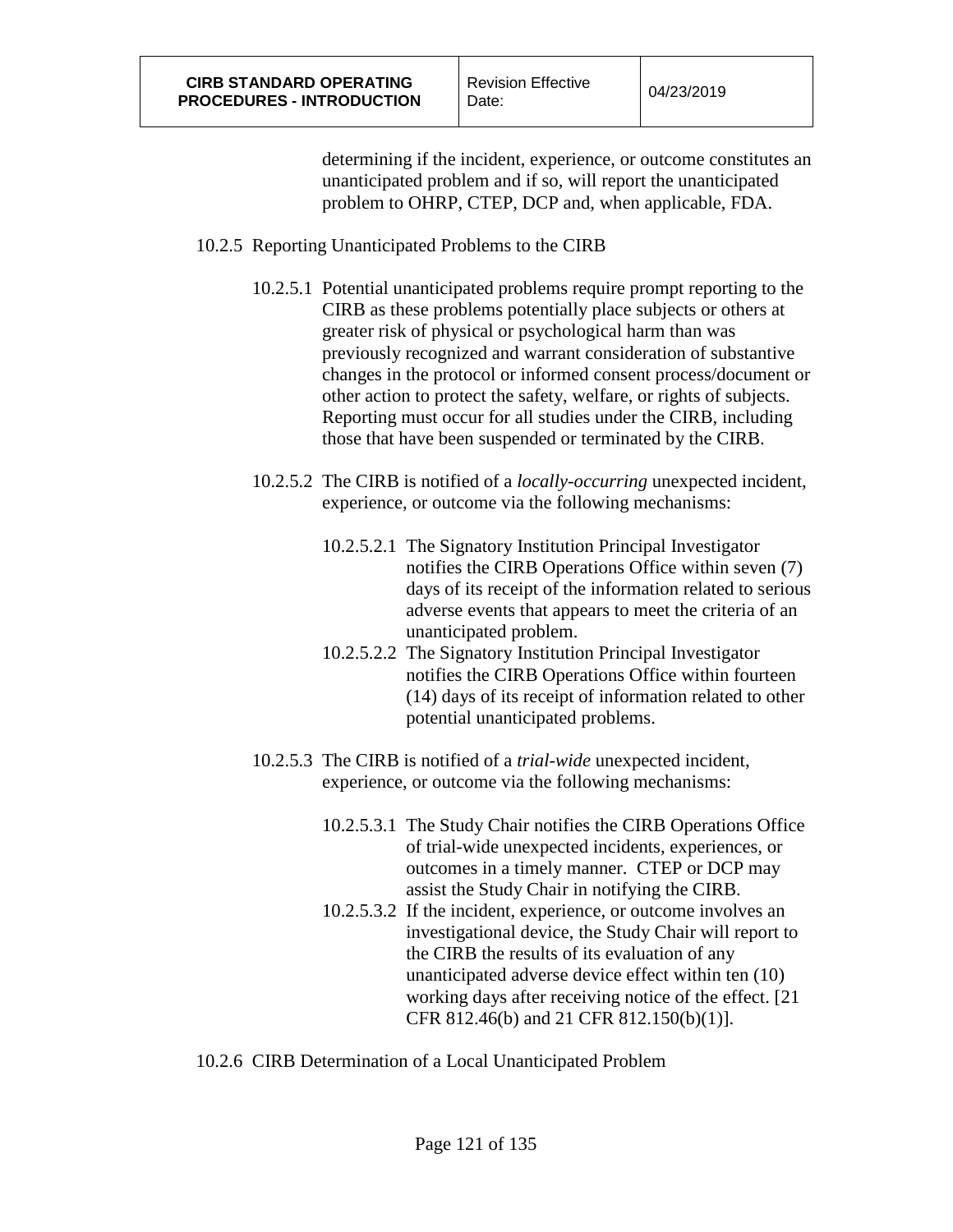- 10.2.6.1 When the CIRB Operations Office receives information regarding a local incident, experience, or outcome potentially meeting the definition of an unanticipated problem, CIRB Operations Office forwards the report and management plan to a CIRB Local Context Subcommittee member for review.
- 10.2.6.2 Review
	- 10.2.6.2.1 The CIRB Local Context Subcommittee member reviews the report and management plan and determines if the incidence, experience, or outcome meets the criteria of an unanticipated problem.
	- 10.2.6.2.2 Any submission that the CIRB Local Context Subcommittee member determines is an unanticipated problem is reported as required in Section 10.5.
	- 10.2.6.2.3 If the CIRB Local Context Subcommittee member determines that the potential unanticipated problem requires review by the convened CIRB, it is either placed on the next scheduled meeting agenda or an ad hoc meeting is convened based on the recommendation of the CIRB Local Context Subcommittee member and the Chair and/or Vice Chair. The recommendation of the reviewer will be considered during the CIRB's deliberations regarding the report.
- 10.2.6.3 If a conference call with the Signatory Institution Principal Investigator or Signatory Institution representative(s) is required to obtain any additional information prior to the CIRB's determination, a conference call will be scheduled by the CIRB Operations Office. If the review of the potential unanticipated problem occurs during a convened CIRB meeting, the Signatory Institution Principal Investigator or Signatory Institution representative(s) will be invited to attend the meeting to address any questions that arise.
- 10.2.6.4 These policies and procedures, relevant regulations (45 CFR 46.103(b)(5) under pre-2018 Requirement, 45 CFR 46.108(a)(4) under 2018 Requirements, and 21 CFR 56.108(b)(1) for FDAregulated studies), copies of appropriate guidance, and the submitted report are made available to the CIRB Local Context Subcommittee members for reference and to all CIRB members for discussion, if required.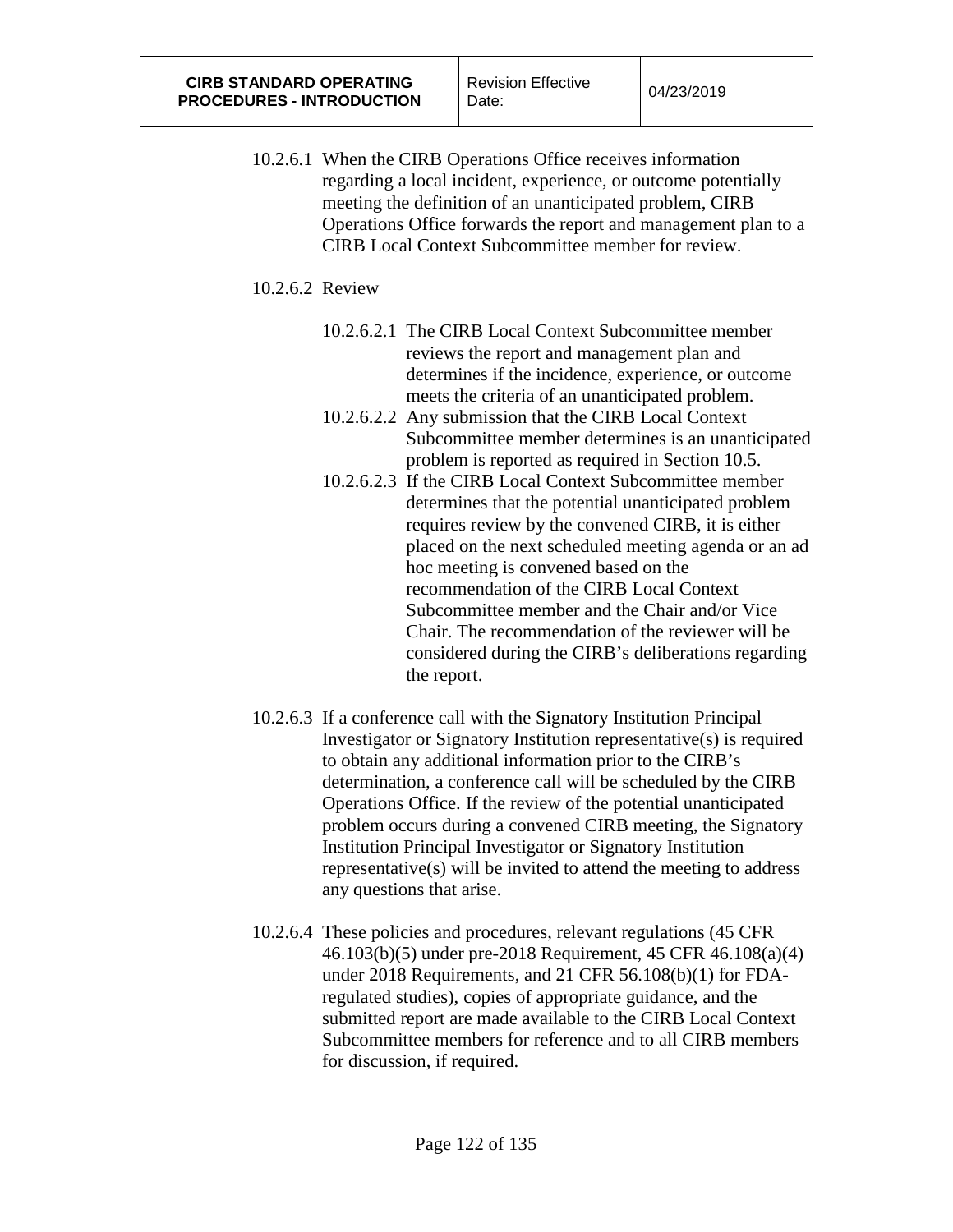- 10.2.6.5 If the review is conducted by the convened CIRB, during the meeting the CIRB determines whether the incident, experience, or outcome meets the criteria of an unanticipated problem as described in these SOPs.
- 10.2.7 CIRB Determination of a Trial-Wide Unanticipated Problem
	- 10.2.7.1 When the CIRB Operations Office receives information regarding a trial-wide incident, experience, or outcome potentially meeting the definition of an unanticipated problem, CIRB Operations Office forwards the information or report to the CIRB Chair, Vice Chair, or designee for a preliminary review.
	- 10.2.7.2 Preliminary Review
		- 10.2.7.2.1 The Chair, Vice Chair, or designee determines whether the CIRB needs to address the report immediately based on participant safety. If the Chair, Vice Chair, or designee determines that the reported occurrence does not impact the safety of subjects or others, the event is not an unanticipated problem. If the Chair, Vice Chair, or designee determines that the reported occurrence does impact the safety of subjects or others then the report is forwarded for review by the convened CIRB. If the next regularly scheduled meeting is within seven (7) working days, the Chair, Vice Chair, or designee may have the occurrence added to the agenda for that meeting. The Chair, Vice Chair, or designee may request an ad hoc meeting be convened to review the report if warranted based on safety concerns.
		- 10.2.7.2.2 If the reported incident, experience, or outcome impacts the safety of subjects or others, the Chair, Vice Chair, or designee reviews the report and formulates a recommendation to be forwarded to the convened CIRB. Alternatively, the Chair, Vice Chair, or designee may assign the preliminary review to a CIRB member who will present their review during the convened CIRB meeting. The recommendation of the reviewer will be considered during the CIRB's deliberations regarding the report.
	- 10.2.7.3 If a conference call with the Study Chair, coordinating group, and CTEP or DCP is required to obtain any additional information prior to the CIRB's determination, a conference call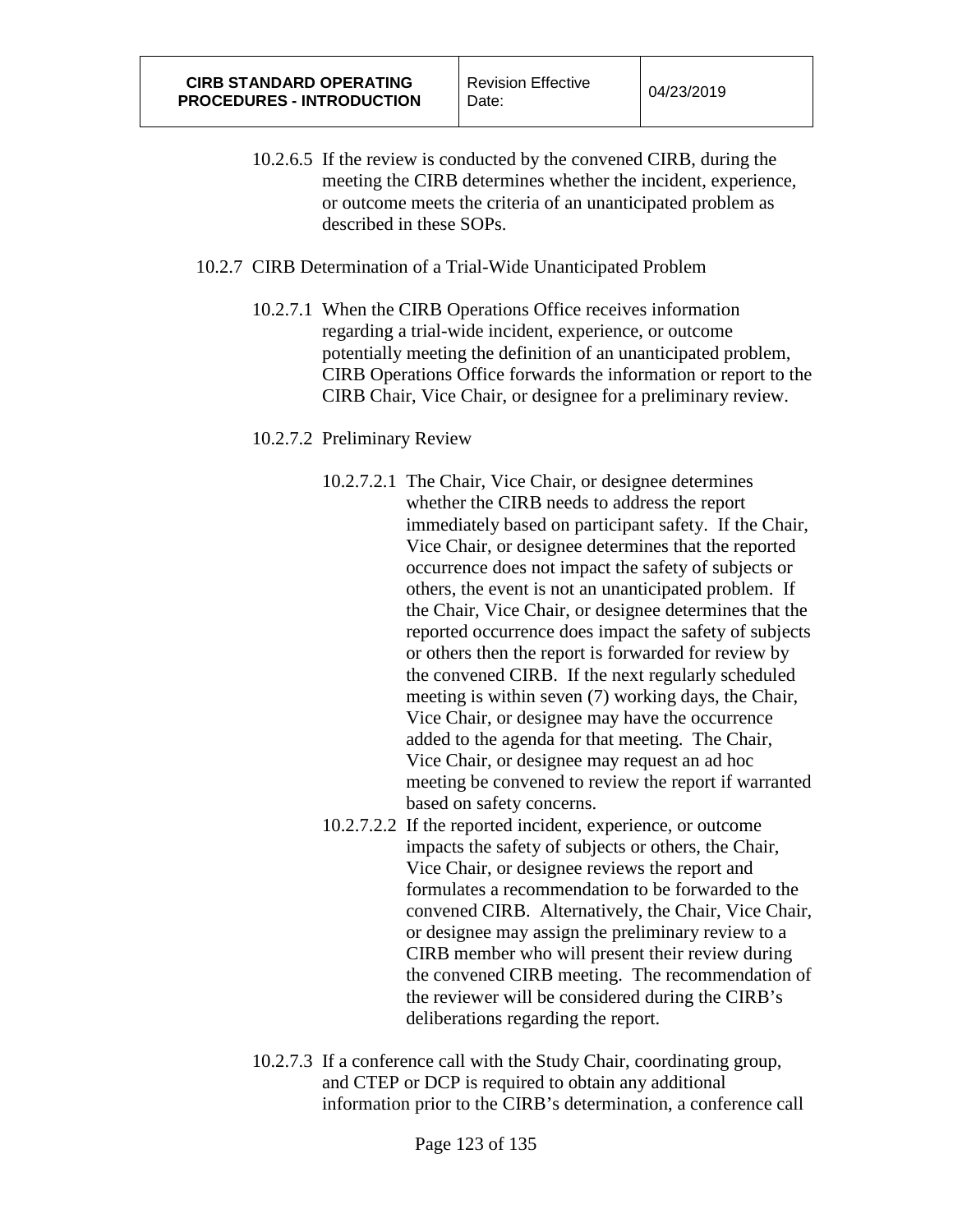will be scheduled by the CIRB Operations Office. If a conference call cannot be scheduled during the CIRB meeting, the CIRB Chair has the option to conference with the Study Chair, coordinating group, and CTEP or DCP prior to the CIRB meeting.

- 10.2.7.4 These policies and procedures, relevant regulations (45 CFR 46.103(b)(5) under pre-2018 Requirements, 45 CFR 46.108(a)(4) under 2018 Requirements, and 21 CFR 56.108(b)(1) for FDAregulated studies), copies of appropriate guidance, and the submitted report are made available to CIRB members for discussion.
- 10.2.7.5 During its review, the CIRB determines whether the incident, experience, or outcome meets the criteria for an unanticipated problem as described in these SOPs.
- 10.3 Serious or Continuing Noncompliance
	- 10.3.1 Definitions
		- 10.3.1.1 Noncompliance is a failure to meet the requirements of the applicable Federal regulations and/or the requirements of the CIRB.
		- 10.3.1.2 *Serious* noncompliance is noncompliance that adversely affects the rights and welfare of study participants or results in any untoward medical occurrence that meets the criteria of "serious" or significantly impacts the integrity of study data. Serious is defined as side effects that may require hospitalization or may be irreversible, long-term, life-threatening, or fatal. The CIRB may also consider as serious those events which, based on appropriate medical judgment, may jeopardize the patient or subject and may require medical or surgical intervention to prevent one of the outcomes above.
		- 10.3.1.3 *Continuing* noncompliance is a systematic and habitual disregard of the requirements or decisions of the CIRB or of Federal regulations. Continuing noncompliance is an indication of a pattern that, if unaddressed, could jeopardize the rights and welfare of research participants or the integrity of the study data due to noncompliance with the protocol, Federal regulations, and/or the requirements of the CIRB.
	- 10.3.2 Categories of Noncompliance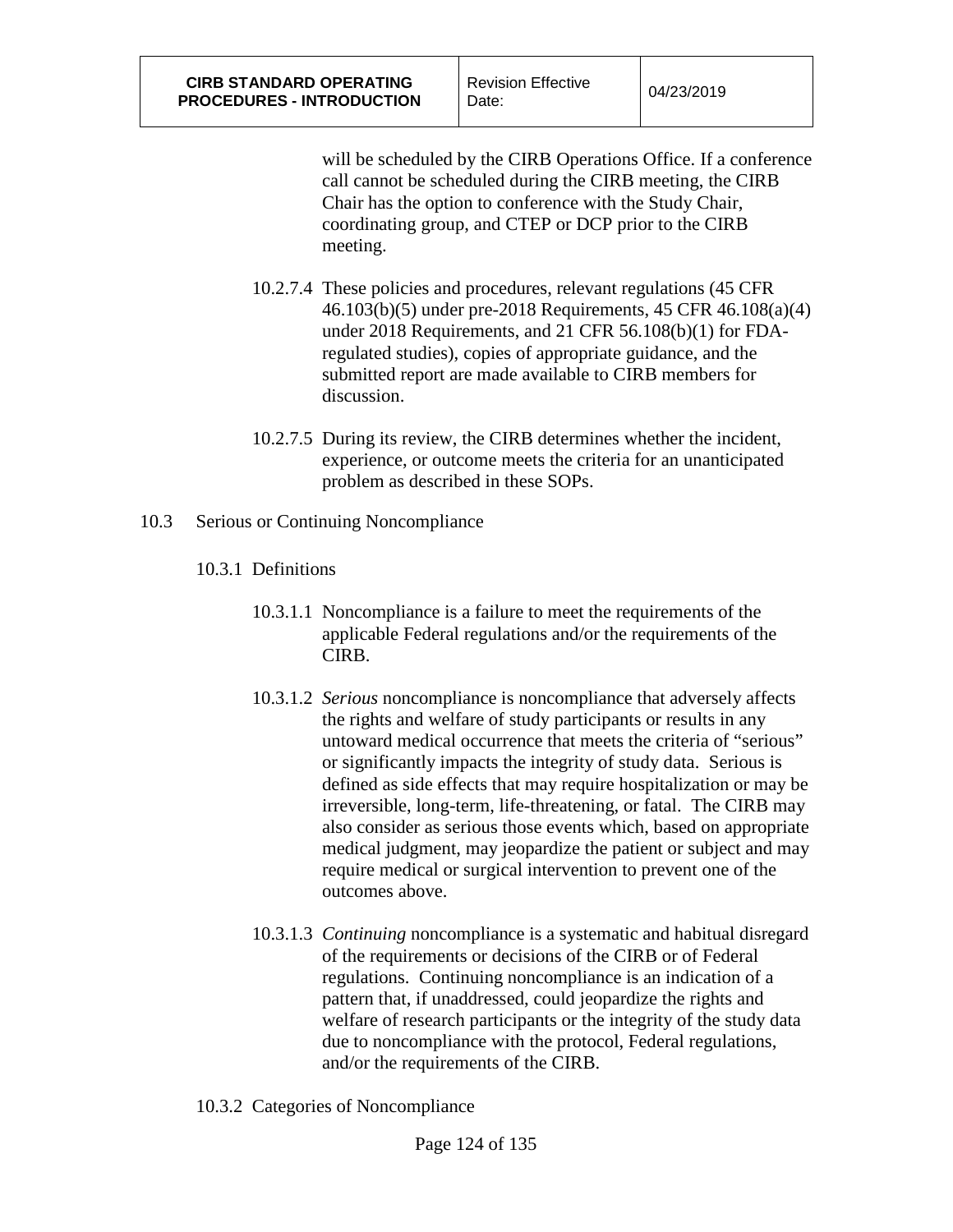- 10.3.2.1 Local noncompliance occurs at and is limited to a specific institution. The Signatory Institution is responsible for reporting local potential serious and/or continuing noncompliance to the CIRB.
- 10.3.2.2 Trial-wide noncompliance, impacting the overall research, occurs at or is identified by the CIRB Chair, CIRB Operations Office, NCI-supported coordinating groups, CTEP, DCP or others involved in the research. Reports of trial-wide noncompliance are submitted to and reviewed by the CIRB and reported to OHRP, CTEP, DCP and, when applicable, FDA.

#### 10.3.3 Local Noncompliance

- 10.3.3.1 Local noncompliance is noncompliance that occurs at an institution and does not impact the trial nationally. Local potential serious and/or continuing noncompliance must be reviewed by the CIRB Local Context Subcommittee member on behalf of the CIRB according to these policies and procedures. If the CIRB determines that there is serious or continuing noncompliance, the CIRB has the responsibility to comply with the regulations and guidance and report the event to OHRP, CTEP, DCP, the Signatory Institution, and, when applicable, FDA.
- 10.3.3.2 Local noncompliance may include complaints, protocol deviations, and audit findings.
- 10.3.4 Trial-Wide Noncompliance
	- 10.3.4.1 Trial-wide noncompliance is noncompliance on the part of the CIRB, the Study Chair, or coordinating group and impacts the trial across all or most participating institutions. The CIRB is responsible for making a determination regarding serious or continuing noncompliance and for reporting the noncompliance to OHRP, CTEP, DCP, and, when applicable, FDA.
- 10.3.5 Reporting Local and Trial-wide Potential Serious and/or Continuing Noncompliance to the CIRB
	- 10.3.5.1 Local and trial-wide potential serious and/or continuing noncompliance requires prompt reporting to the CIRB to determine if the potential serious and/or continuing noncompliance requires immediate action to protect the safety,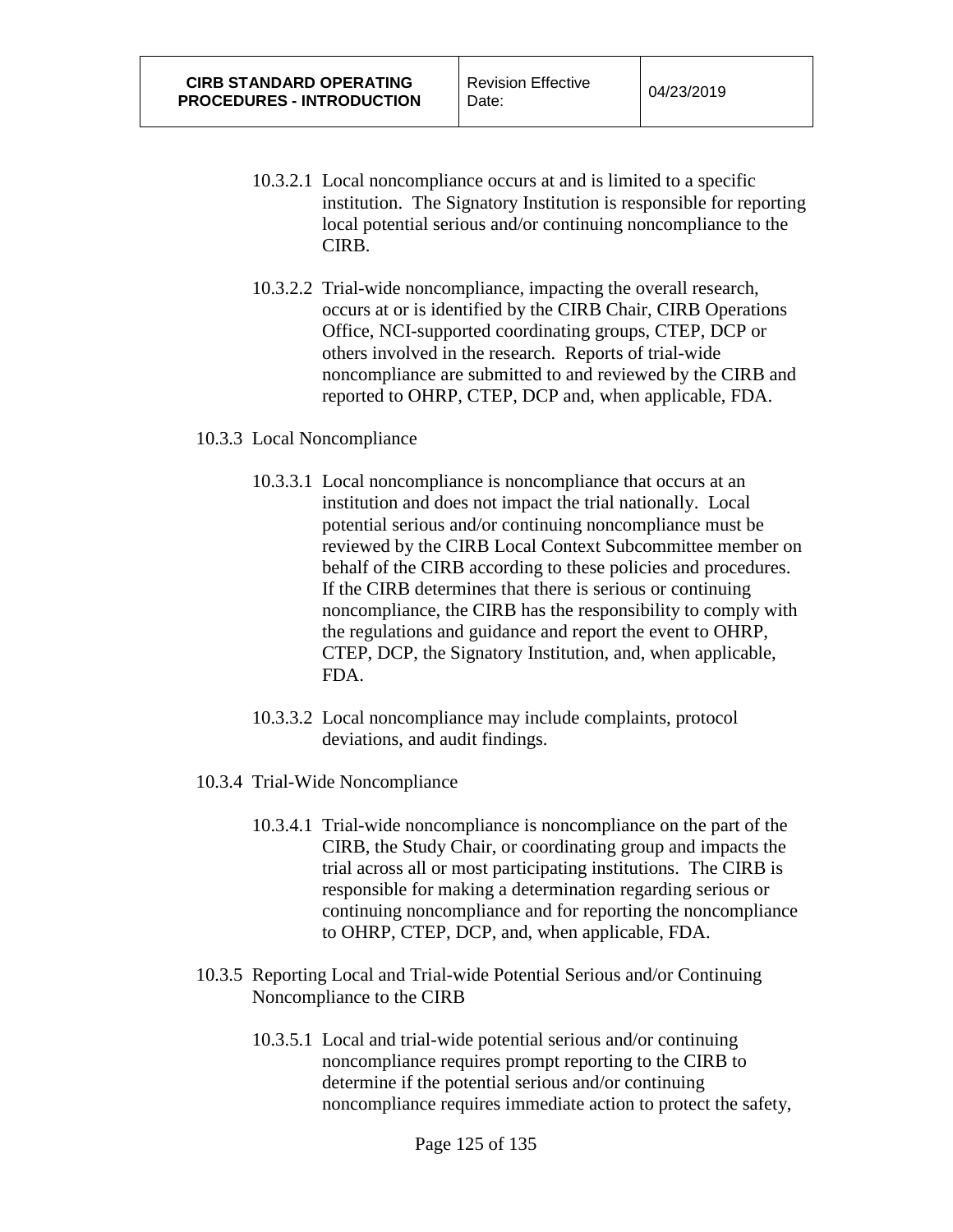welfare, or rights of research participants. Reporting must occur for all studies under the CIRB, including those that have been suspended or terminated by the CIRB.

- 10.3.5.2 All reports of potential serious and/or continuing noncompliance are reviewed by the CIRB. A management plan is required to be submitted with all reports of potential serious and/or continuing noncompliance.
- 10.3.5.3 Possible serious and/or continuing noncompliance may be identified by the CIRB Chair, the CIRB Operations Office, CTEP, DCP, others involved in the research, those at Signatory Institutions and their Component, and Affiliate Institutions, or those in the local research community.
- 10.3.6 CIRB Determination of Local Serious or Continuing Noncompliance
	- 10.3.6.1 When the CIRB Operations Office receives information regarding local potential serious and/or continuing noncompliance, the CIRB Operations Office forwards the report and management plan to the CIRB Local Context Subcommittee member for review.
	- 10.3.6.2 Review
		- 10.3.6.2.1 The CIRB Local Context Subcommittee member reviews the report and management plan and determines if the incident, experience, or outcome meets the CIRB's definition of serious or continuing noncompliance.
		- 10.3.6.2.2 Any submission that the CIRB Local Context Subcommittee member determines is serious or continuing noncompliance is reported as required in Section 10.5.
		- 10.3.6.2.3 If the CIRB Local Context Subcommittee member determines that the potential serious or continuing noncompliance requires review by the convened CIRB, it is either placed on the next scheduled meeting agenda or an ad hoc meeting is convened based on the recommendation of the CIRB Local Context Subcommittee member and the Chair and/or Vice Chair. The recommendation of the reviewer will be considered during the CIRB's deliberations regarding the report.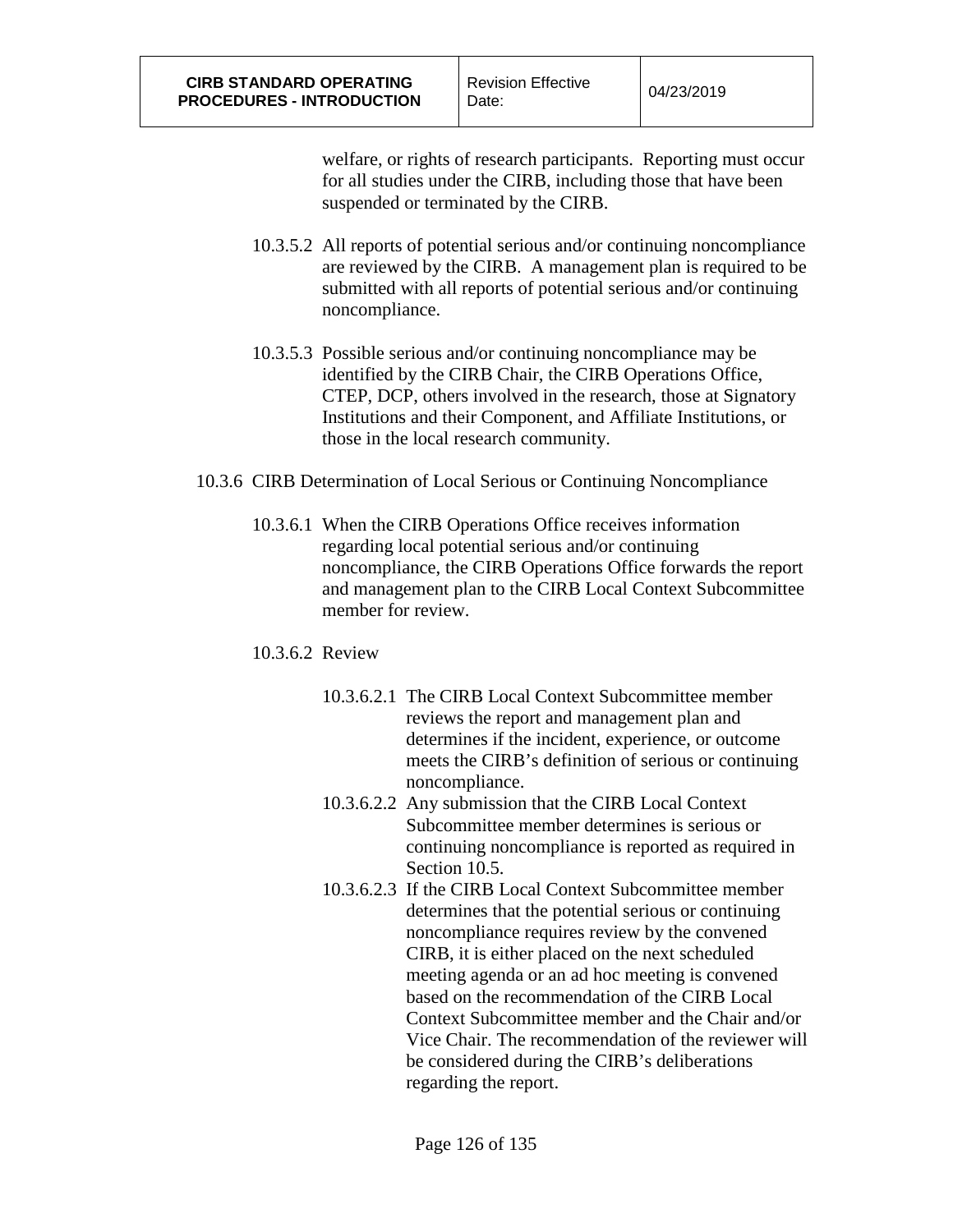- 10.3.6.3 If a conference call with the Signatory Institution Principal Investigator or Signatory Institution representative(s) is required to obtain any additional information prior to the CIRB's determination, a conference call will be scheduled by the CIRB Operations Office. If the review of the potential serious and/or continuing noncompliance occurs during a convened CIRB meeting, the Signatory Institution Principal Investigator or Signatory Institution representative(s) will be invited to attend the meeting to address any questions that arise.
- 10.3.6.4 These policies and procedures, relevant regulations, copies of appropriate guidance, and the submitted report are made available to the CIRB Local Context Subcommittee members for reference and to all CIRB members for discussion, if required.
- 10.3.6.5 If the review is conducted by the convened CIRB, during the meeting the CIRB determines whether the incident, experience, or outcome meets the criteria of serious and/or continuing noncompliance as described in these SOPs.
- 10.3.7 CIRB Determination of Trial-Wide Serious or Continuing Noncompliance
	- 10.3.7.1 When the CIRB Operations Office receives information regarding potential serious and/or continuing noncompliance, the CIRB Operations Office forwards the information or report to the CIRB Chair, Vice Chair, or designee for a preliminary review.
	- 10.3.7.2 Preliminary Review
		- 10.3.7.2.1 The CIRB Chair, Vice Chair, or designee determines whether the CIRB needs to address the report immediately based on participant safety. The CIRB Chair, Vice Chair, or designee may determine the report does not constitute noncompliance. If the CIRB Chair, Vice Chair, or designee determines that the report constitutes potential serious and/or continuing noncompliance, the report is forwarded for review by the convened CIRB. If the next regularly scheduled meeting is within seven (7) working days, the Chair, Vice Chair, or designee may have the occurrence added to the agenda for that meeting. The Chair, Vice Chair, or designee may request an ad hoc meeting be convened to review the report if warranted based on safety concerns.

Page 127 of 135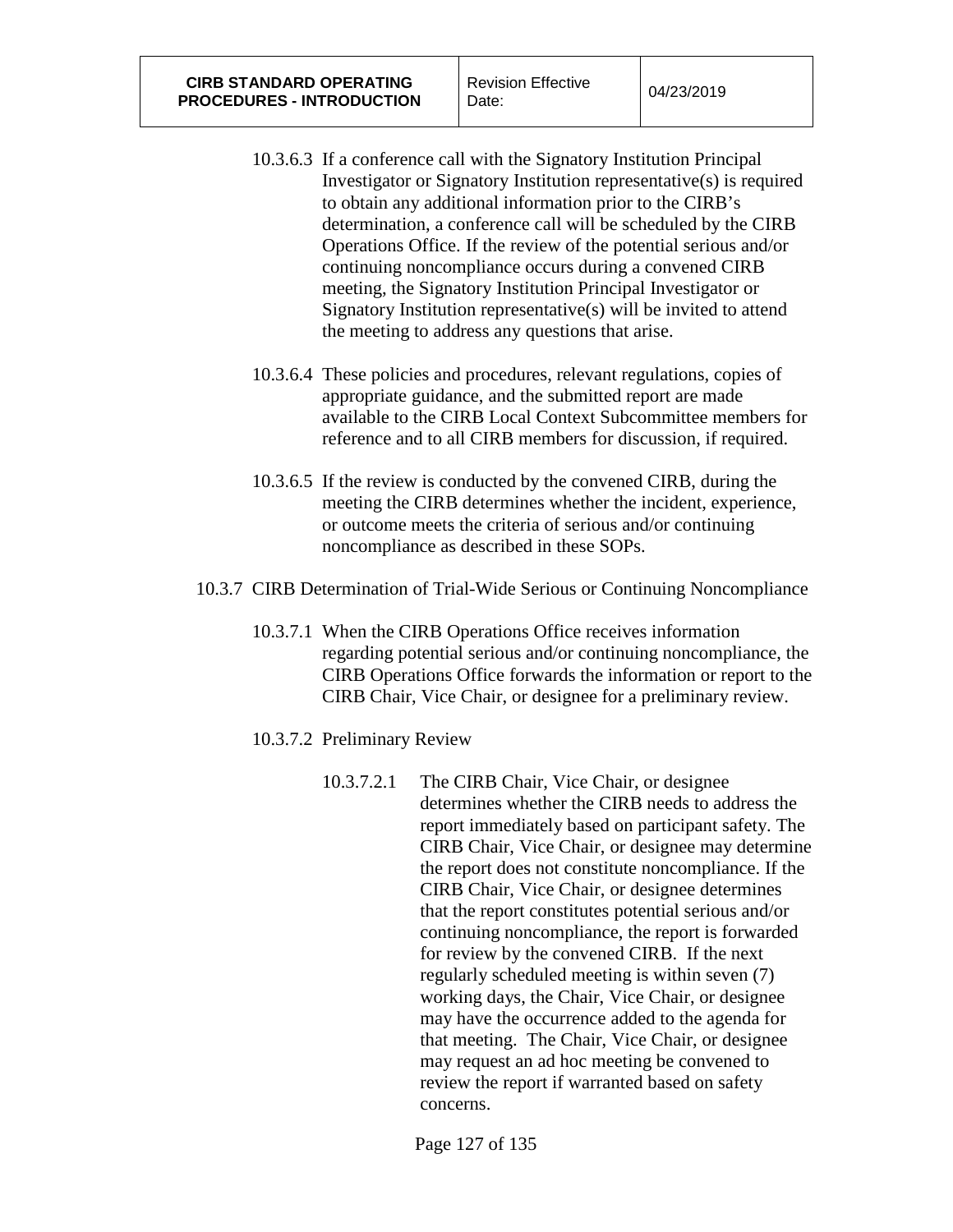- 10.3.7.2.2 The CIRB Chair, Vice Chair, or designee reviews the report and formulates a recommendation to be forwarded to the convened CIRB. Alternatively, the Chair, Vice Chair, or designee may assign the preliminary review to a CIRB member who will present their review during the convened CIRB meeting. The recommendation of the reviewer will be considered during the CIRB's deliberations regarding the report.
- 10.3.7.3 If a conference call with the Study Chair, coordinating group, and CTEP or DCP is required to obtain any additional information prior to the CIRB's determination, a conference call will be scheduled by the CIRB Operations Office. If a conference call cannot be scheduled during the CIRB meeting, the CIRB Chair has the option to conference with the Study Chair, coordinating group, and CTEP or DCP prior to the CIRB meeting.
- 10.3.7.4 These policies and procedures, relevant regulations, guidance, and any documents related to the allegations will be made available to CIRB members for discussion.
- 10.3.7.5 During its review, the CIRB determines whether the information meets the definition of serious or continuing noncompliance as described in these SOPs.
- 10.4 Resolution of Locally-Occurring Unanticipated Problems and/or Serious or Continuing Noncompliance
	- 10.4.1 The CIRB Local Context Subcommittee member determines an appropriate action in response to an unanticipated problem or a finding of serious and/or continuing noncompliance. The action depends upon the nature of the unanticipated problem or serious and/or continuing noncompliance and the effect on the rights, safety, and welfare of subjects. Possible actions to be taken by the CIRB Local Context Subcommittee member include but are not limited to:
		- 10.4.1.1 Acceptance of the management plan;
		- 10.4.1.2 Monitoring of the research or monitoring of the consent process at the Signatory Institution and its Component or Affiliate Institutions, as appropriate; or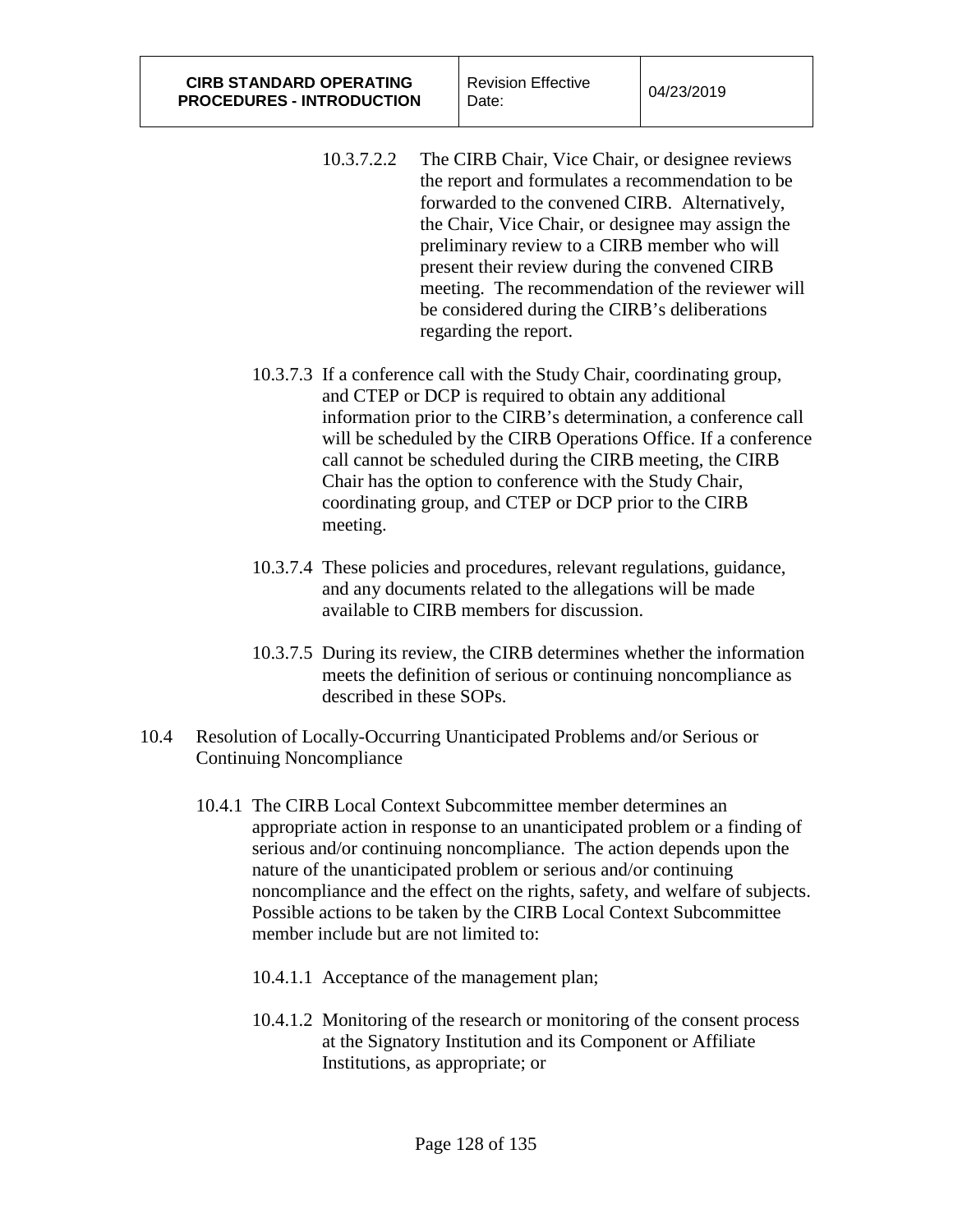- 10.4.1.3 Defer to the convened CIRB to take further actions as defined in section 10.5.1.
- 10.4.2 If the CIRB Local Context Subcommittee member finds that substantive changes are required to either the protocol or consent form, the review will be deferred to the convened CIRB.
	- 10.4.2.1 Whenever the CIRB Local Context Subcommittee member determines that the reported incident, experience, or outcome constitutes an unanticipated problem or serious and/or continuing noncompliance, the CIRB will notify OHRP and, when applicable, FDA.
	- 10.4.2.2 The Signatory Official for the NCI CIRB and associated Human Research Protection Program is copied on all correspondence sent to OHRP and FDA.
- 10.5 Resolution of Trial-Wide Unanticipated Problems and/or Serious or Continuing Noncompliance
	- 10.5.1 The CIRB determines an appropriate action in response to an unanticipated problem or a finding of serious and/or continuing noncompliance. The action depends upon the nature of the unanticipated problem or serious and/or continuing noncompliance and the effect on the rights, safety, and welfare of subjects. Possible actions include but are not limited to:
		- 10.5.1.1 Suspension of the research;
		- 10.5.1.2 Termination of the research;
		- 10.5.1.3 Notification of current or past participants if such information will relate to the participants' willingness to continue to take part in the research;
		- 10.5.1.4 Modification of the protocol and/or consent form;
		- 10.5.1.5 Requiring current participants to reconsent to participation;
		- 10.5.1.6 Modification of the continuing review schedule;
		- 10.5.1.7 Monitoring of the research or monitoring of the consent process; or
		- 10.5.1.8 Referral to other organizational entities, as required.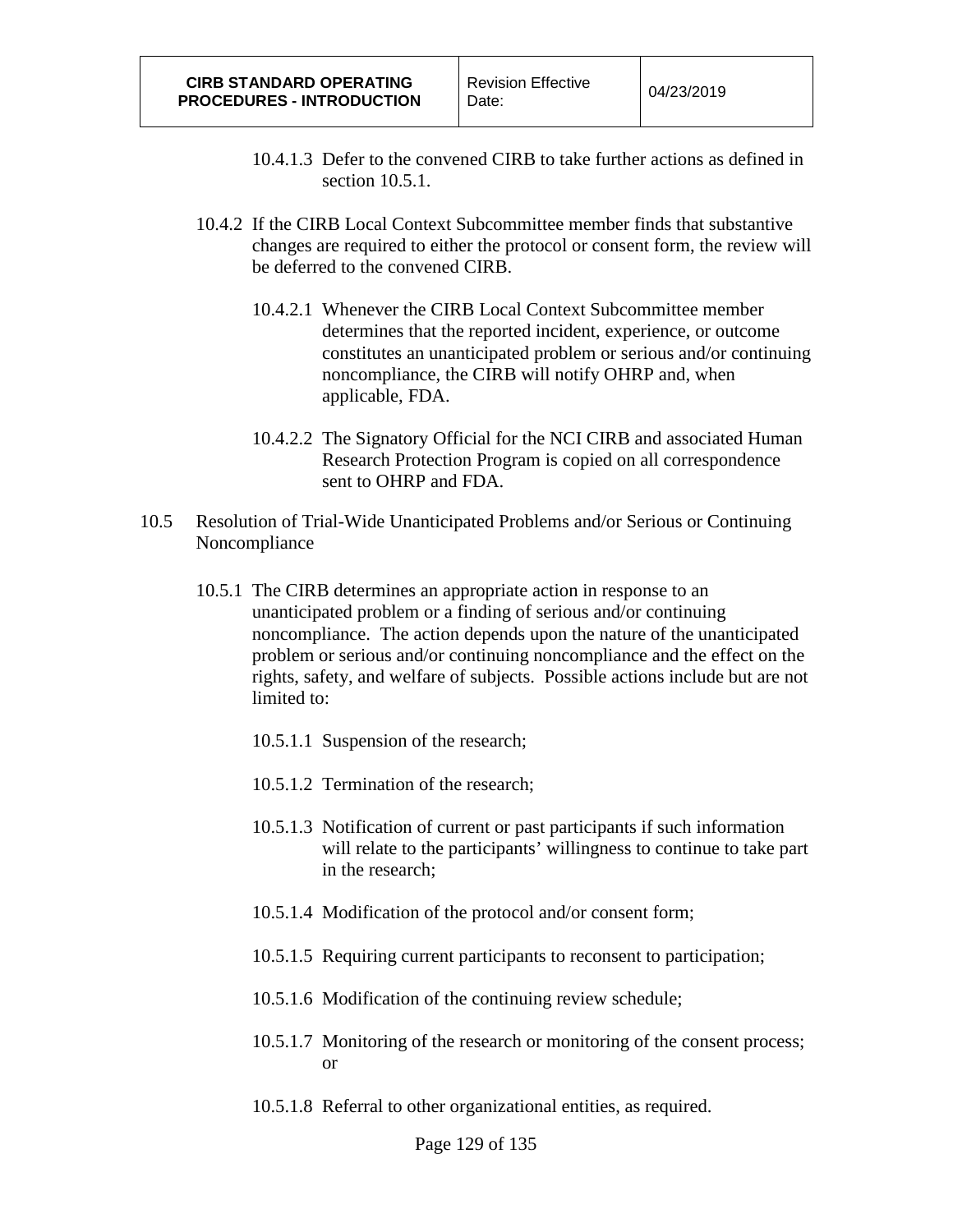- 10.5.2 If the CIRB finds that substantive changes are required to either the protocol or consent form:
	- 10.5.2.1 The CIRB will determine whether research continues to satisfy the requirements for IRB approval under Federal regulation 45 CFR 46.111 and, when applicable, 21 CFR 56.111. If the CIRB determines that the requirements are no longer met, the CIRB must suspend accrual, suspend study activity, or suspend approval until it determines the study is safe to continue. The CIRB may also terminate the study.
	- 10.5.2.2 The CIRB discusses with the Study Chair whether and how to notify participants of the substantive changes that could affect the participant's willingness to continue participation. Past participants are considered in this discussion.
	- 10.5.2.3 The CIRB notifies the Study Chair and coordinating group within twenty-one (21) days of its determination of an unanticipated problem or serious and/or continuing noncompliance and requests that the Study Chair/coordinating group submit a plan to address the problem within ten (10) working days. The CIRB may request that specific changes to the protocol, consent form, or other documentation be included in the plan.
	- 10.5.2.4 Whenever the CIRB determines that the reported incident constitutes an unanticipated problem or serious and/or continuing noncompliance, the CIRB will notify OHRP and, when applicable, FDA. The Signatory Official for the NCI CIRB and associated Human Research Protection Program is copied on all correspondence sent to OHRP and FDA.
- 10.6 Reporting of an Unanticipated Problem or Serious and/or Continuing Noncompliance to Regulatory Agencies
	- 10.6.1 If the CIRB determines that an incident, experience, or outcome constitutes an unanticipated problem or serious and/or continuing noncompliance, the CIRB Chair will notify OHRP and, when applicable, FDA per Federal regulations. The review outcome letter will be sent within fifteen (15) working days of the determination. The review outcome letter includes the Study Chair/coordinating group's plan to address the unanticipated problem or serious and/or continuing noncompliance. If a plan of corrective action is not available at the time of the notification, then a preliminary outcome letter will be sent to OHRP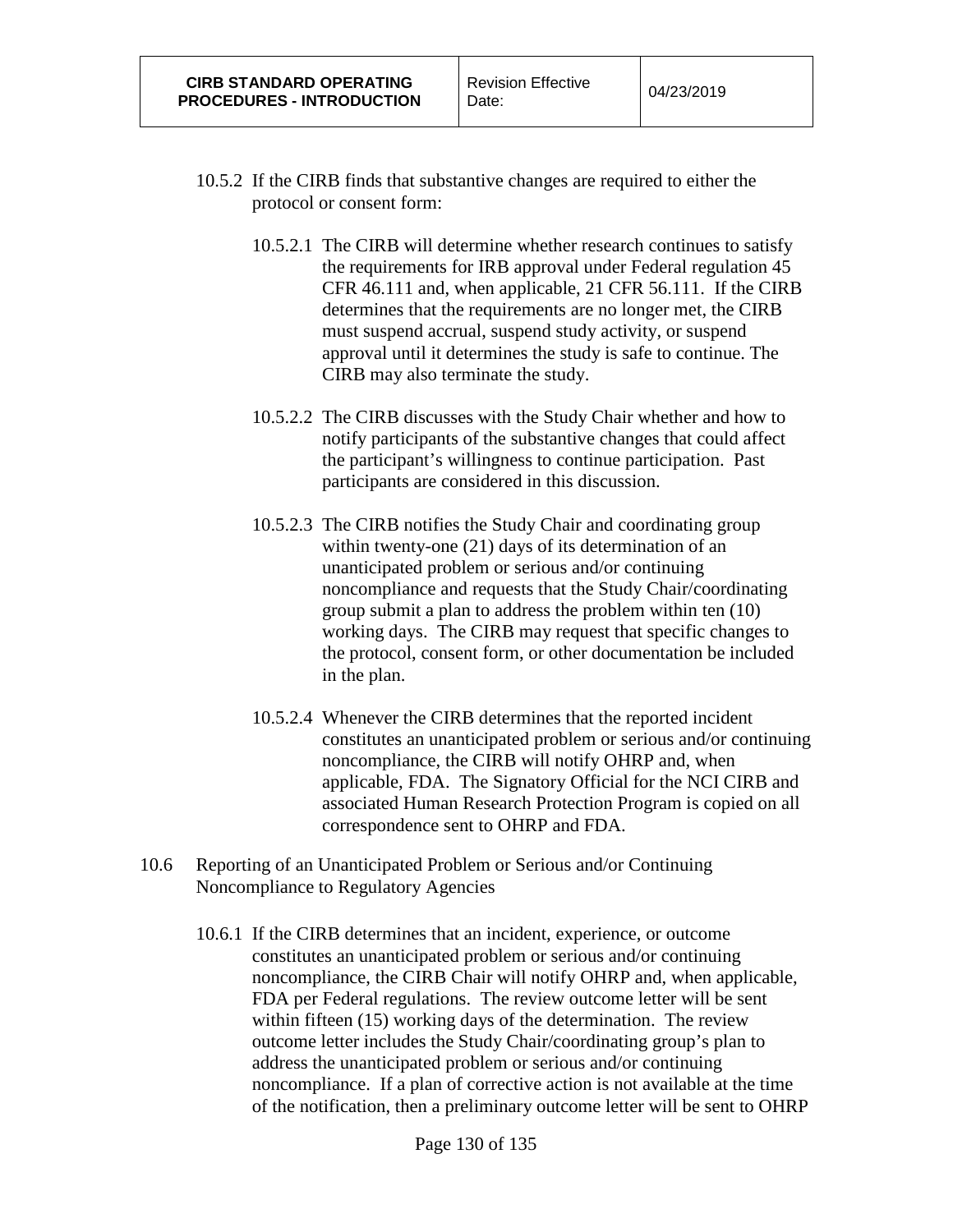and, when applicable, FDA. When the CIRB receives the Study Chair/coordinating group's plan, a final outcome letter is sent to the regulatory agencies. The Signatory Official for the NCI CIRB and associated Human Research Protection Program is copied on all correspondence sent to OHRP and FDA.

- 10.6.2 When a trial-wide unanticipated problem or serious and/or continuing noncompliance are reported to regulatory agencies, the submission includes at a minimum, the following information:
	- 10.6.2.1 Coordinating group;
	- 10.6.2.2 Study number;
	- 10.6.2.3 Study title;
	- 10.6.2.4 A detailed description of the unanticipated problem or serious and/or continuing noncompliance;
	- 10.6.2.5 A description of any changes to the protocol or other corrective actions that have been taken or are proposed in response to the unanticipated problem or serious and/or continuing noncompliance.
- 10.6.3 When a local unanticipated problem or serious and/or continuing noncompliance are reported to regulatory agencies, the submission includes at a minimum, the following information:
	- 10.6.3.1 Signatory Institution;
	- 10.6.3.2 Signatory Institution Principal Investigator or Signatory Institution Primary Contact;
	- 10.6.3.3 Study number;
	- 10.6.3.4 Study title;
	- 10.6.3.5 A detailed description of the unanticipated problem and/or serious or continuing noncompliance;
	- 10.6.3.6 A description of any changes to the protocol or other corrective actions that have been taken or are proposed in response to the unanticipated problem and/or serious or continuing noncompliance.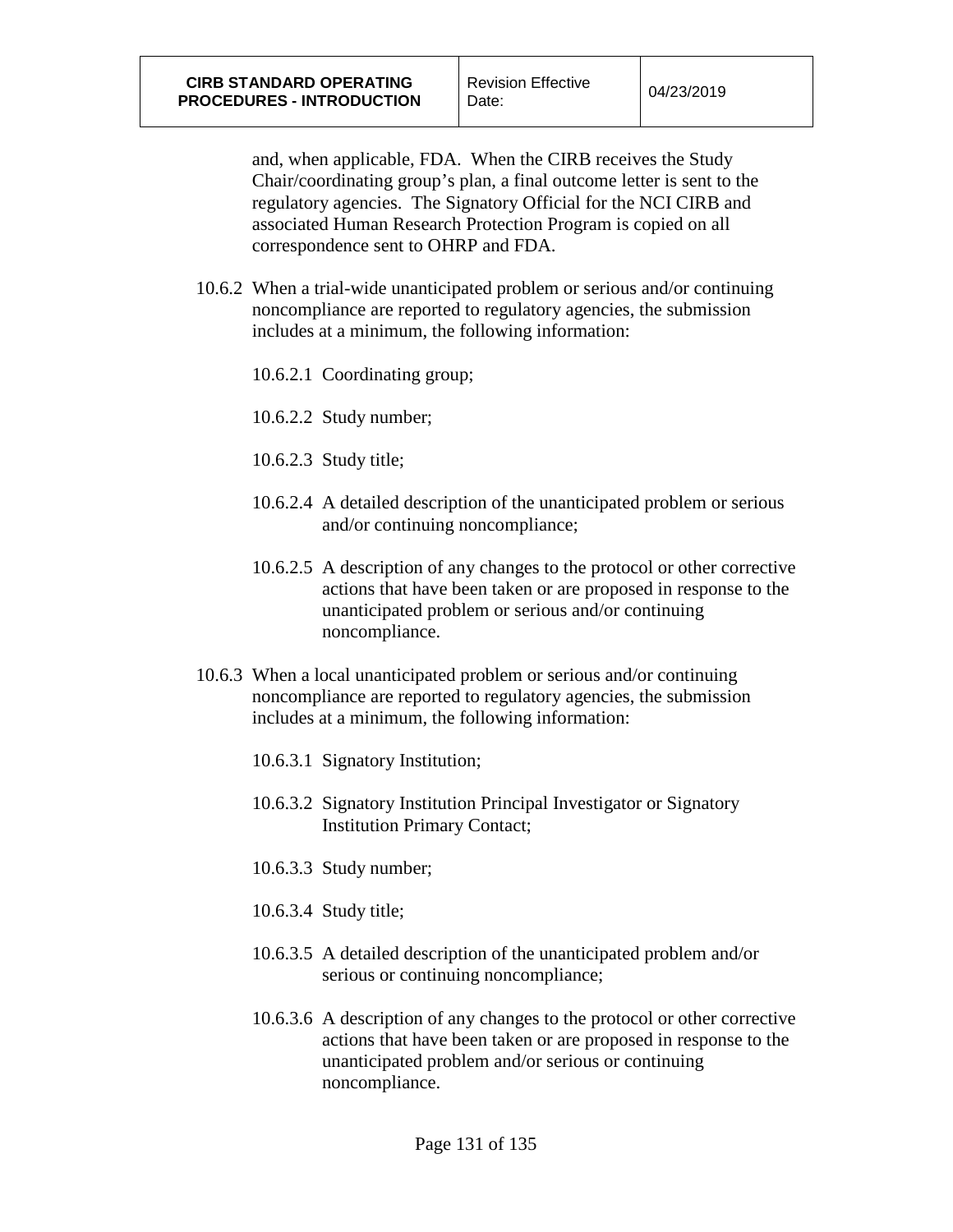- 10.6.4 Within two (2) working days of sending the CIRB's review outcome letter to OHRP and FDA of a trial-wide unanticipated problem or serious and/or continuing noncompliance, the CIRB notifies local institutions for which the CIRB is the IRB of record that an unanticipated problem or serious and/or continuing noncompliance on a protocol has been reported to OHRP and FDA. This notification occurs via posting to the study-specific secure website.
- 10.6.5 Within two (2) working days of sending the CIRB's review outcome letter to OHRP and FDA of a local unanticipated problem or serious and/or continuing noncompliance, the CIRB notifies the Signatory Institution for which the CIRB is the IRB of record that an unanticipated problem or serious and/or continuing noncompliance on a protocol has been reported to OHRP and FDA.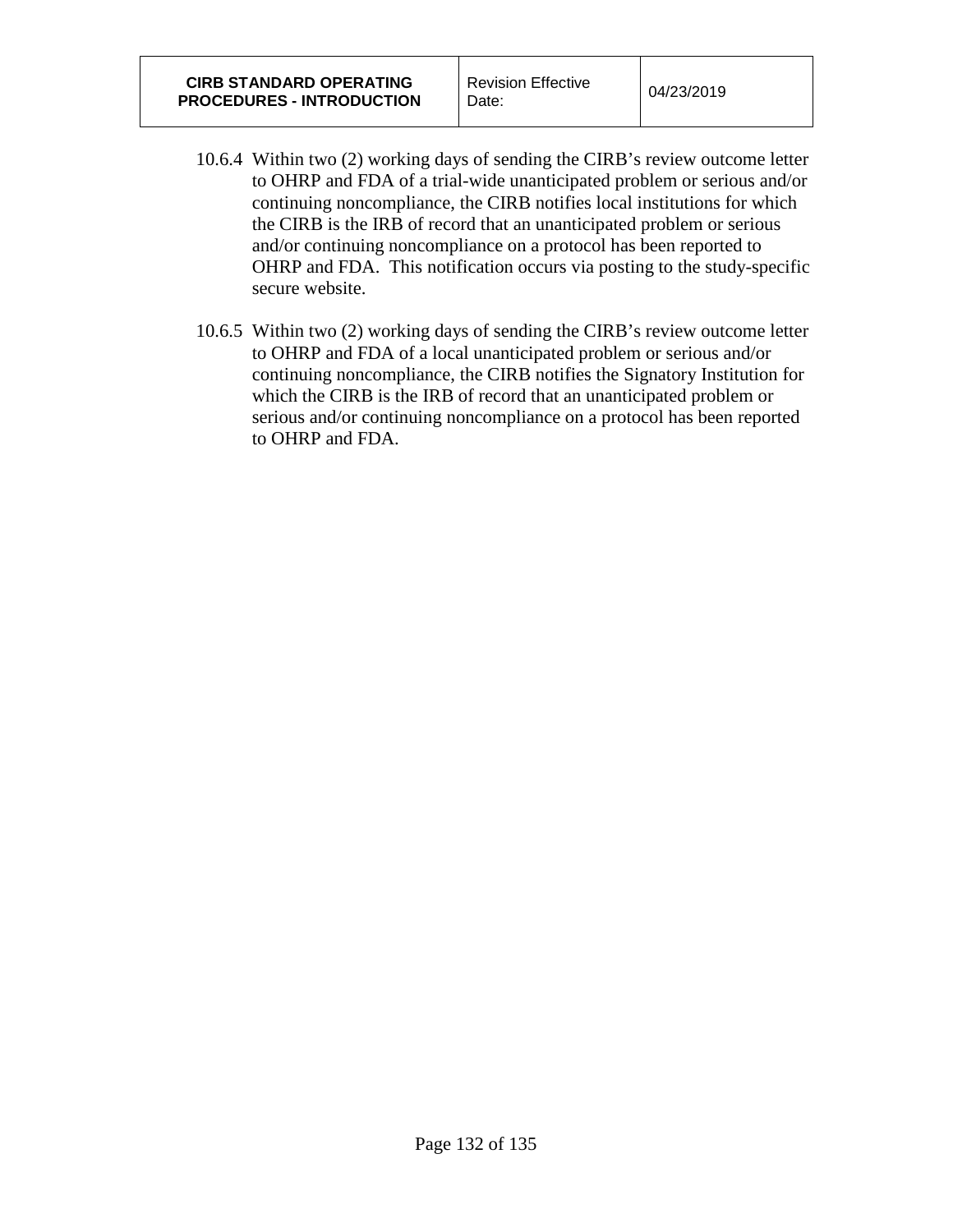### **Section 11.0 Retention of Records**

- 11.1 Federal Guidelines for the Retention of Records
	- 11.1.1 Per 45 CFR 46.115 and 21 CFR 56.115, the CIRB Operations Office maintains the following records electronically:
		- 11.1.1.1 Copies of research protocols reviewed;
		- 11.1.1.2 CTEP or DCP Consensus Review (scientific evaluation), when applicable;
		- 11.1.1.3 Approved consent forms/parental permission forms;
		- 11.1.1.4 Recruitment materials;
		- 11.1.1.5 Applications for initial review, amendment review, continuing review;
		- 11.1.1.6 Study progress reports or toxicity summaries, when applicable;
		- 11.1.1.7 DSMB reports, when applicable;
		- 11.1.1.8 Reports of unanticipated problems;
		- 11.1.1.9 Reports of serious or continuing noncompliance;
		- 11.1.1.10 Adverse event reports reviewed by the CIRB's Adverse Event Subcommittee, when applicable;
		- 11.1.1.11 Minutes of CIRB meetings;
		- 11.1.1.12 Reviewer Findings;
		- 11.1.1.13 Continuing review documents/reports;
		- 11.1.1.14 Copies of all correspondence between the CIRB and the Study Chair, including study-specific memos;
		- 11.1.1.15 CIRB member information as described in section 4.3.9;
		- 11.1.1.16 Statements of significant new findings provided to subjects as required by 45 CFR 46.116(b)(5) under pre-2018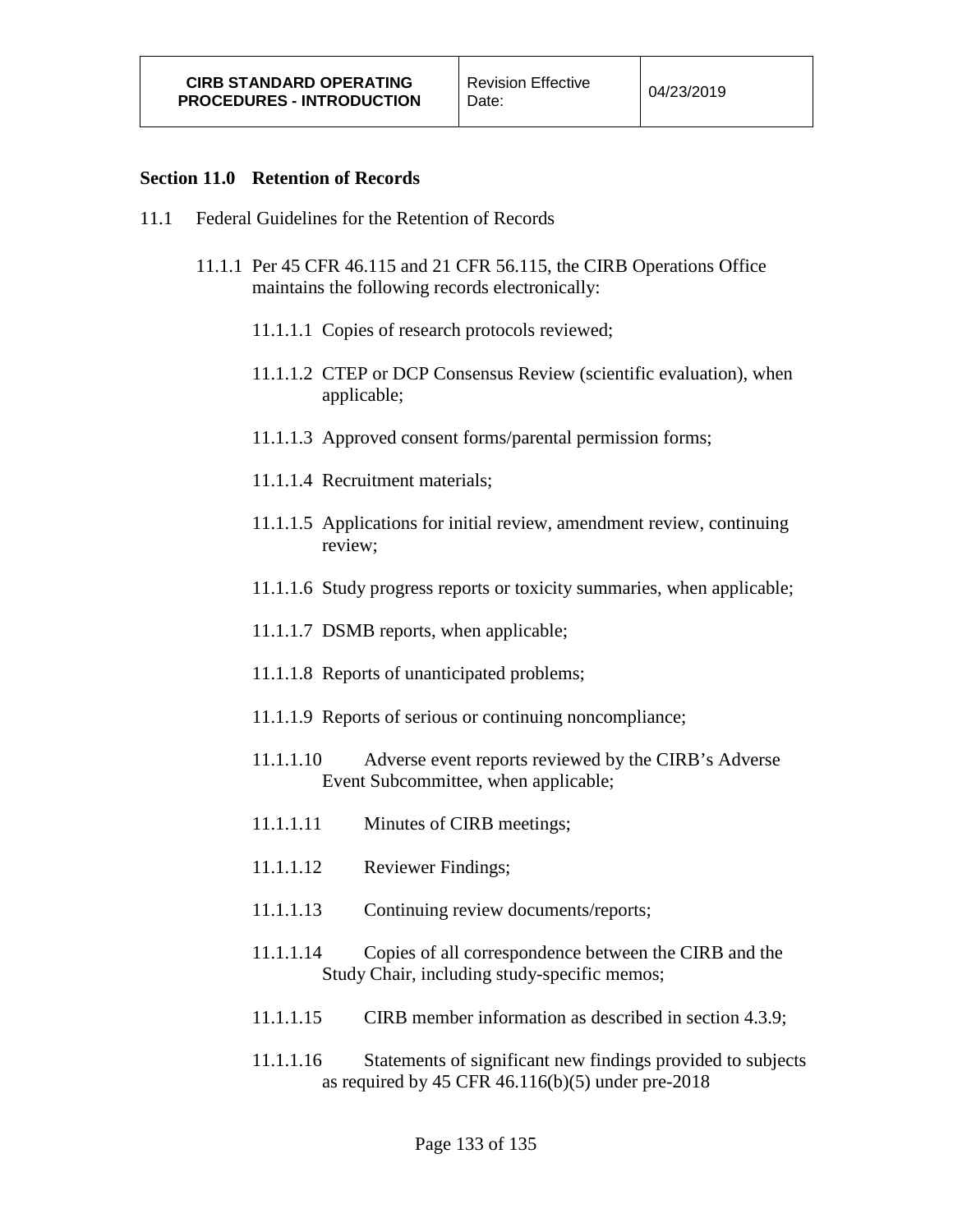Requirements, 45 CFR 46.116(c)(5) under 2018 Requirements, and 21 CFR 50.25(b)(5) for FDA-regulated studies.

- 11.1.1.17 Worksheets for the submission of local context considerations to the CIRB;
- 11.1.1.18 Correspondence related to local context consideration review;
- 11.1.1.19 Reviews conducted of local context Worksheets;
- 11.1.1.20 Investigator Brochure, when applicable;
- 11.1.1.21 Modifications to previously approved research;
- 11.1.1.22 Documentation related to CIRB exempt determinations;
- 11.1.1.23 Documentation for the rationale for conducting continuing review of research that would otherwise not require continuing review (per 45 CFR 46.109(f) (applicable under 2018 Requirements only));
- 11.1.1.24 Documentation of the rationale for an expedited reviewer's determination that research appearing on the expedited review list is more than minimal risk (applicable for 2018 Requirements only).
- 11.2 Location of CIRB Records
	- 11.2.1 CIRB records are electronically maintained on a network with access limited only to internal CIRB Operations Office staff with nightly off-site back-ups.
	- 11.2.2 CIRB records shall be accessible for inspection and copying by authorized representatives of NCI, FDA, the OHRP, or other agencies, when appropriate jurisdiction exists, at reasonable times, and in a reasonable manner.
- 11.3 Length of Storage of CIRB Records
	- 11.3.1 All records are stored for at least three (3) years after completion of the research, or longer if required by the study sponsor.
	- 11.3.2 If a study is completed without participant enrollment, CIRB records are maintained for at least three years after completion.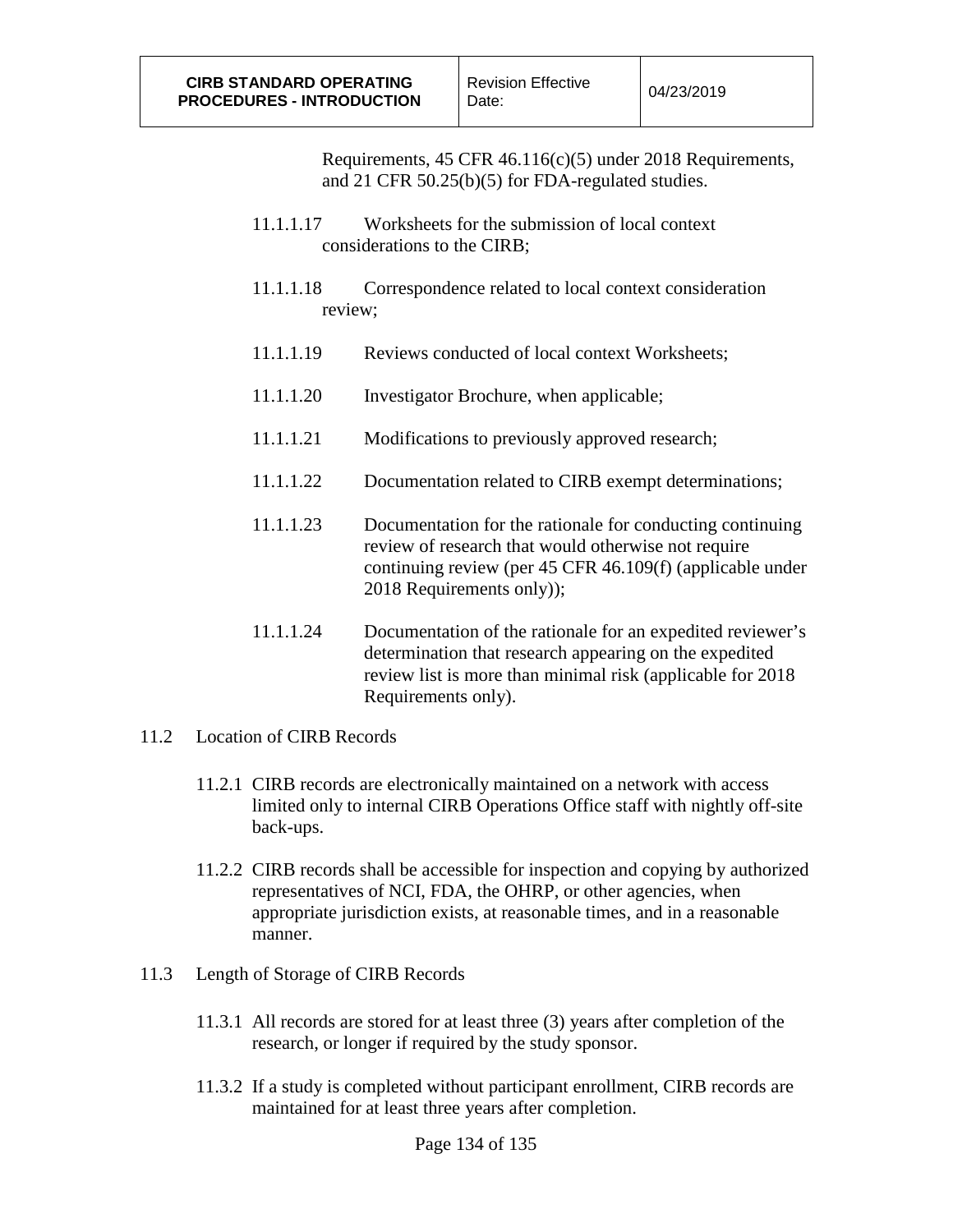### **Section 12.0 Management and Revision of SOPs**

- 12.1 Management
	- 12.1.1 CIRB Operations Office maintains the CIRB Standard Operating Procedures.
	- 12.1.2 The CIRB Operations Office maintains documentation of all changes to the CIRB SOPs. Old versions are retained for historical completeness.
	- 12.1.3 An effective date appears on each page of the written policies and procedures. This date reflects the date when the policy version is activated.
	- 12.1.4 The CIRB Initiative has a standing SOP Committee responsible for annual review and revision of the CIRB SOPs as needed as well as creation of new CIRB SOPs. The committee is comprised at a minimum of the following:
		- 12.1.4.1 CIRB Administrator
		- 12.1.4.2 Accreditation Lead
		- 12.1.4.3. Additional staff of the CIRB Operations Office as needed
- 12.2 Creation and Revision of CIRB SOPs
	- 12.2.1 Creation of a new SOP or revision of an existing SOP may be proposed in the course of the year.
	- 12.2.2 The SOP Committee meets to discuss the need for revision or creation of a new SOP and considers the following:
		- 12.2.2.1 Whether the current CIRB SOPs already address the matter appropriately,
		- 12.2.2.2 Whether a revision to the current CIRB SOPs would be sufficient to address the matter, or
		- 12.2.2.3 Whether a new CIRB SOP is required.
	- 12.2.3 If the SOP Committee determines that a new or updated SOP is required: